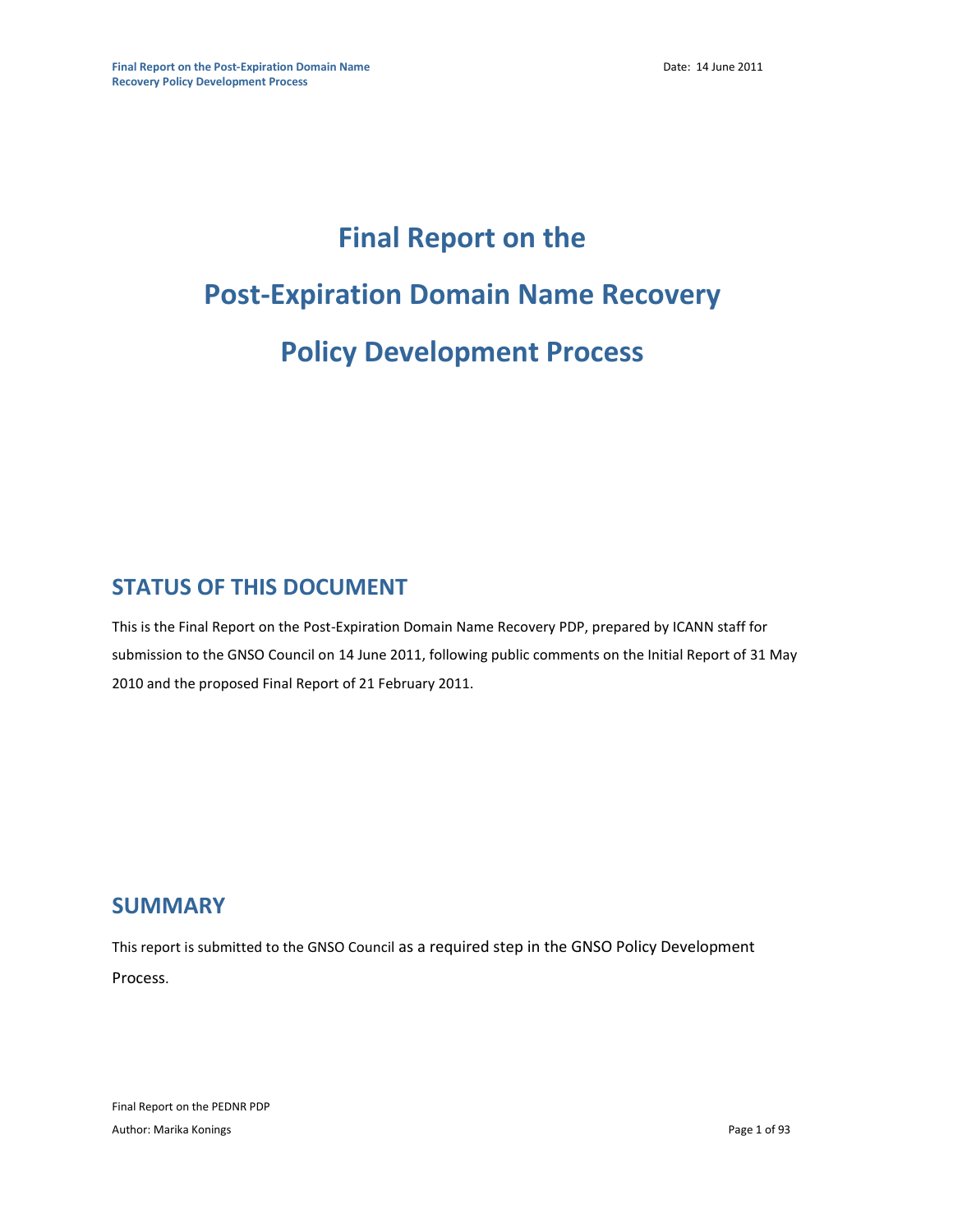# **TABLE OF CONTENT**

|    | <b>GLOSSARY</b>                                                         | 3  |
|----|-------------------------------------------------------------------------|----|
| 1. | <b>EXECUTIVE SUMMARY</b>                                                | 5  |
|    | 2. OBJECTIVE AND NEXT STEPS                                             | 14 |
| 3. | <b>BACKGROUND</b>                                                       | 15 |
| 4. | <b>APPROACH TAKEN BY THE WORKING GROUP</b>                              | 16 |
| 5. | <b>INFORMATION FROM ICANN COMPLIANCE STAFF</b>                          | 19 |
| 6. | <b>DELIBERATIONS OF THE WORKING GROUP</b>                               | 23 |
|    | 7. STAKEHOLDER GROUP/CONSTITUENCY STATEMENTS & PUBLIC COMMENT PERIOD 28 |    |
|    | 8. PROPOSED RECOMMENDATIONS AND NEXT STEPS                              | 50 |
|    | <b>ANNEX A - PEDNR - PDP WORKING GROUP CHARTER</b>                      | 58 |
|    | <b>ANNEX B - REGISTRAR SURVEY</b>                                       | 61 |
|    | ANNEX C PEDNR WG SURVEY & POTENTIAL OPTIONS FOR CONSIDERATION           | 68 |
|    | <b>ANNEX D - CONSTITUENCY STATEMENT TEMPLATE</b>                        | 90 |
|    | <b>ANNEX E - PUBLIC COMMENT FORUM SURVEY QUESTIONS</b>                  | 92 |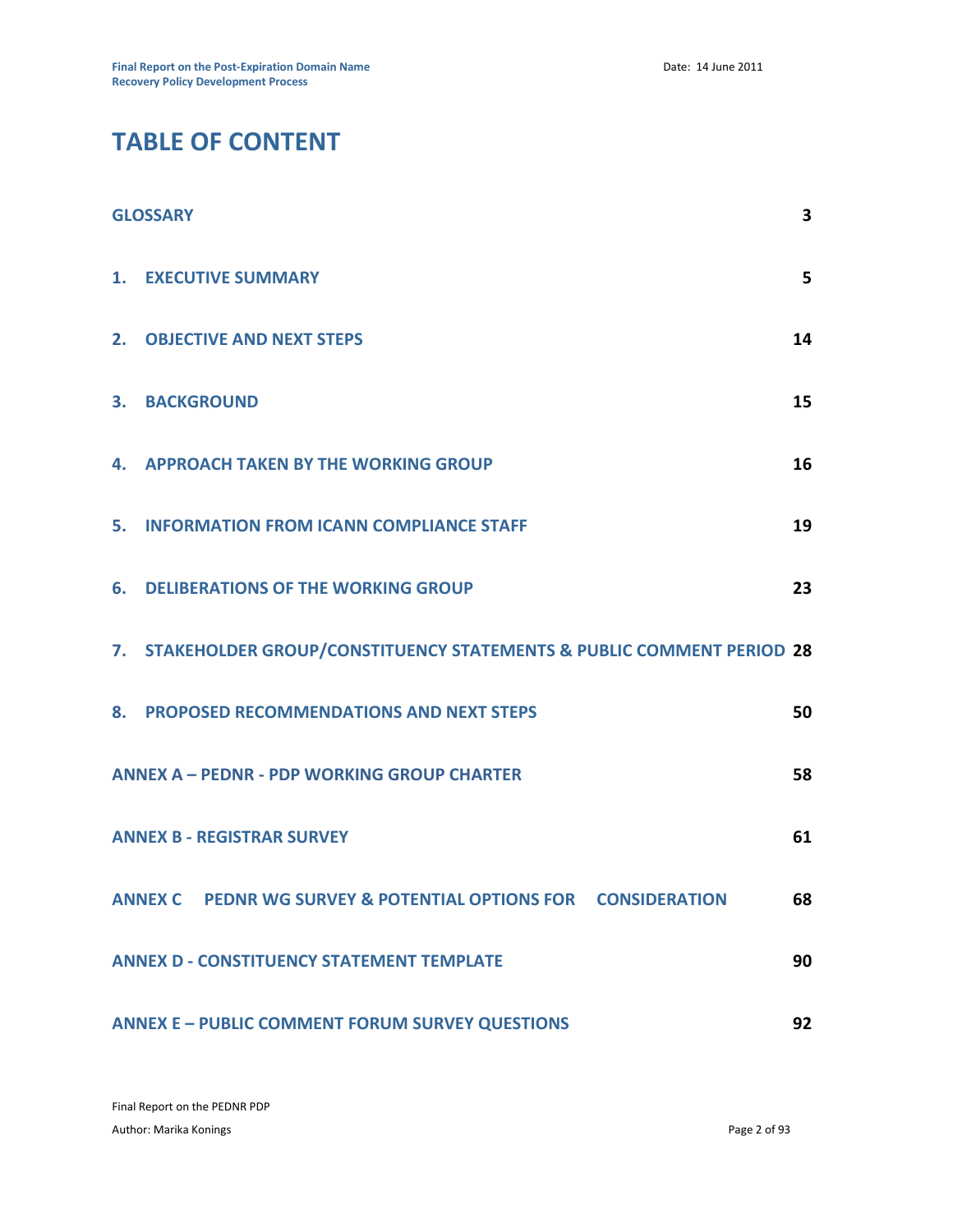# **Glossary**

#### **Auto-Renew Grace Period**

Auto-Renew Grace Period is a specified number of calendar days following an auto-renewal. An auto-renewal occurs if a domain name registration is not renewed by a Registrar (on behalf of a Reseller or Registrant) by the expiration date; in this circumstance the registration will be automatically renewed by the registry the first day after the expiration date. The WHOIS record is updated to show expiration date one-year in the future even though the Registrant has not actually paid for the renewal, and therefore may not be entitled to the additional registration year. In most cases the registry assesses the registrar's account for the renewal fee at the beginning of this period, but some registries may not assess a fee on the registrar until after the auto-renew grace period ends. The current length of the Auto-Renew Grace Period is 45 days, and is never terminated early by a registry, but a registrar can opt to delete the domain name prior to then.

Many registrars and resellers optionally offer an auto-renewal service where the registrant's account or credit card is charged (without any action taken by the registrant) to renew the domain close to or at the expiration date. **Because this optional offering has a similar name to the (registry) auto-renewal policy, a registrant is sometimes confused and a reader of this document must be careful to keep these two unrelated topics segregated**.

#### **EDDP -** Expired Domain Deletion Policy

The EDDP is an ICANN consensus policy that revised the domain registration expiration provisions in ICANN's Registrar Accreditation Agreement in December 2004. For further details, please see [http://www.icann.org/en/registrars/eddp.htm.](http://www.icann.org/en/registrars/eddp.htm)

#### **RNHaE** - Registered Name Holder at Expiration

In order to facilitate discussions and nomenclature, the Post Expiration Domain Name Recovery (PEDNR) WG introduced the term 'Registered Name Holder at Expiration' (RNHaE) to distinguish between the person or entity that is listed in WHOIS as the Registered Name Holder at the time of expiration, and the person or entity that is listed in WHOIS as the Registered Name Holder following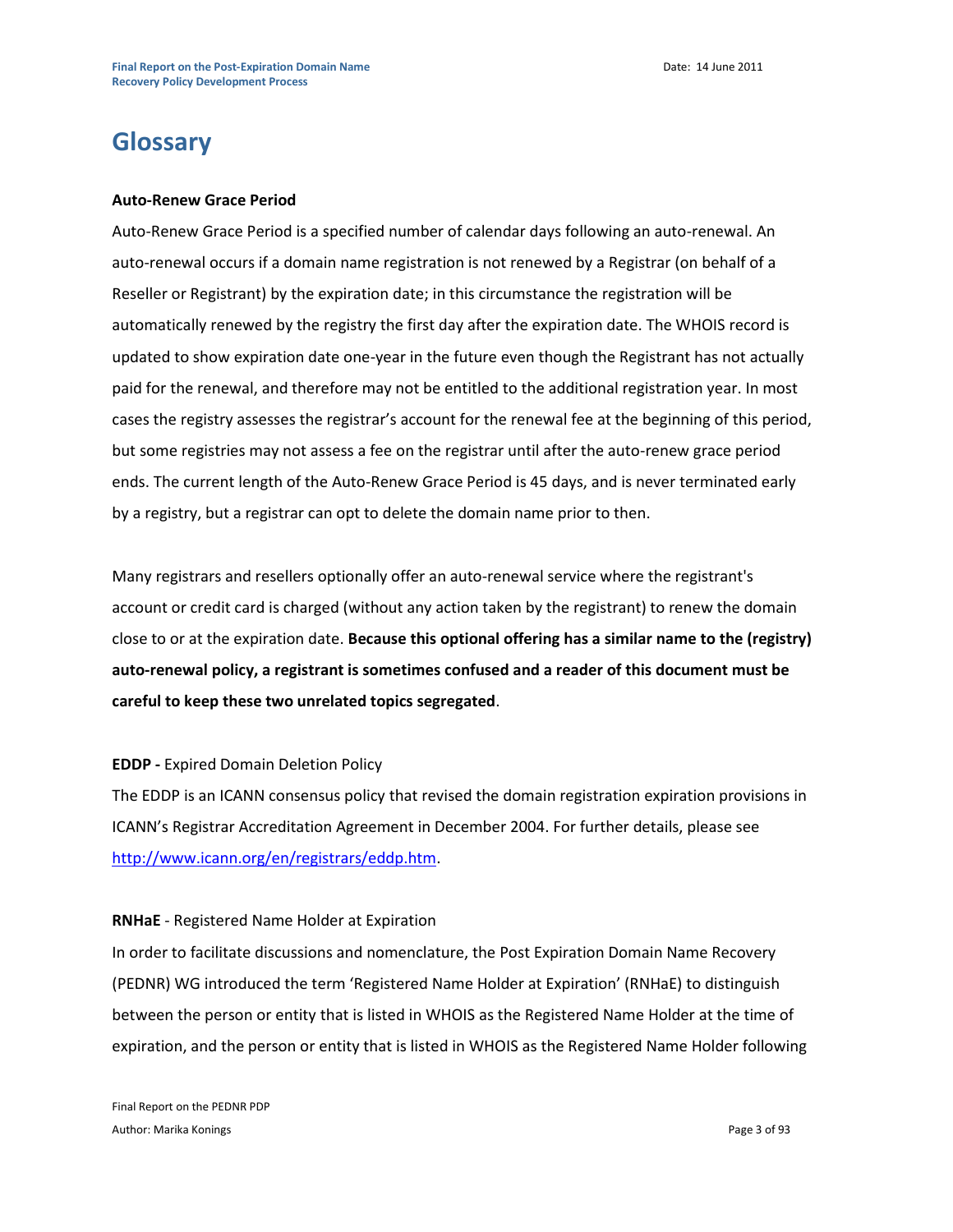expiration, which might be different. Many registration agreements allow the Registrar to alter the WHOIS data to indicate that the Registrar itself, an affiliate, or a third party, is the registrant following expiration, but the prevalence of this practice was not studied.

#### **RGP - Redemption Grace Period**

The Redemption Grace Period (RGP) is an optional service offered by most gTLD registries and some registrars. Although the implementation details may vary in different gTLDs, a deleted domain that name enters the RGP will not be included in the root-tld zone file (i.e., the name servers for the domain will not be listed, thus the domain name will not resolve—no web traffic or e‐mails will reach the domain or any destination). The RGP status will be identified in WHOIS queries, and will last for 30 calendar days or until the domain name restored. Restoration of the domain name must be requested by the RNHaE and this request must be made through the registrar of record at the time the domain was deleted. At the conclusion of the RGP (and a 5-day pending-delete period), the domain name will again be available for registration. All non-sponsored gTLD registries apart from .name offer the RGP. Even where offered by a registry, registrars are not required to provide the redemption service to registrants.

#### **Registrar**

With respect to gTLDs, a Registrar is an entity that has entered into the Registrar Accreditation [Agreement \(RAA\)](http://www.icann.org/en/registrars/agreements.html) with ICANN and can therefore register domains in gTLDs ("Registrar Services") following completion of a Registry-Registrar Agreement with the particular Registry Operator.

#### **Reseller**

A Reseller is an entity that contracts with a Registrar to provide Registrar Services. A Reseller is required to honour the same terms as Registrars related to registration agreement terms and notices that must be provided as well as ICANN Consensus Policy requirements.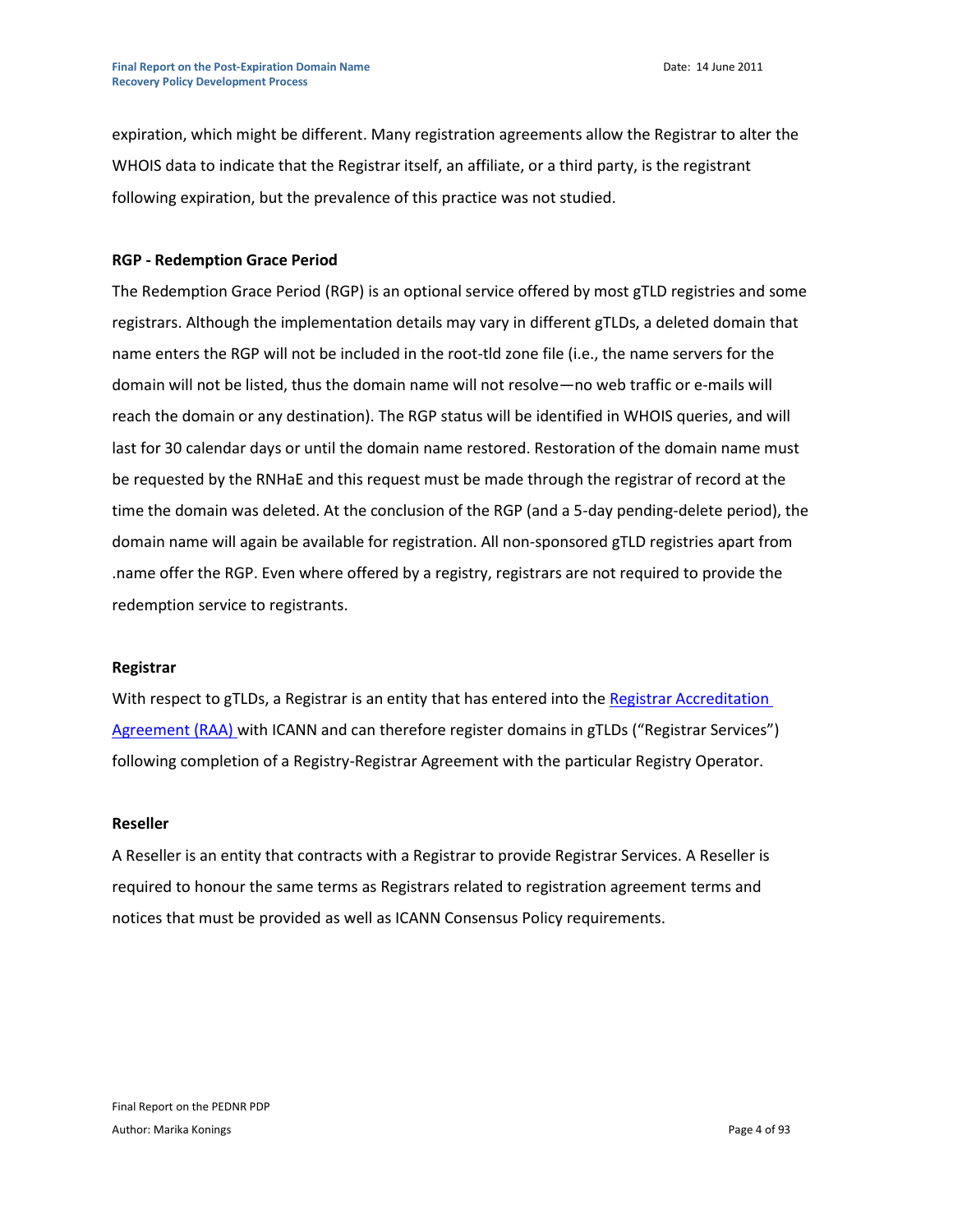# **1. Executive Summary**

#### **1.1 Background**

- At the ICANN Meeting in Cairo in November 2008, the At-Large Advisory Committee (ALAC), voted to request an Issues Report on the subject of registrants being able to recover domain names after their formal expiration date.
- The [ALAC request](http://gnso.icann.org/mailing-lists/archives/council/msg05734.html) was submitted to ICANN policy staff and the GNSO Council on 20 November 2008.
- **The [Issues Report on Post-Expiration Domain Name Recovery](http://gnso.icann.org/issues/post-expiration-recovery/report-05dec08.pdf) was submitted to the GNSO** Council on 5 December 2008.
- The GNSO Council [initiated a PDP](http://gnso.icann.org/resolutions/#200905) on 7 May 2009 and tasked a Working Group to answer the following charter questions:
	- 1. Whether adequate opportunity exists for registrants to redeem<sup>1</sup> their expired domain names;
	- 2. Whether expiration-related provisions in typical registration agreements are clear and conspicuous enough;
	- 3. Whether adequate notice exists to alert registrants of upcoming expirations;
	- 4. Whether additional measures need to be implemented to indicate that once a domain name enters the Auto-Renew Grace Period, it has expired (e.g., hold status, a notice on the site with a link to information on how to renew, or other options to be determined);
	- 5. Whether to allow the transfer of a domain name during the RGP.
	- The Post-Expiration Domain Name Recovery (PEDNR) PDP Working Group started its deliberations in July 2009.

 $1$  The term "redeem" here was used incorrectly, as it applies only to domain names recovered during the Redemption Grace Period. The WG presumed that "recover" or "renew" was intended.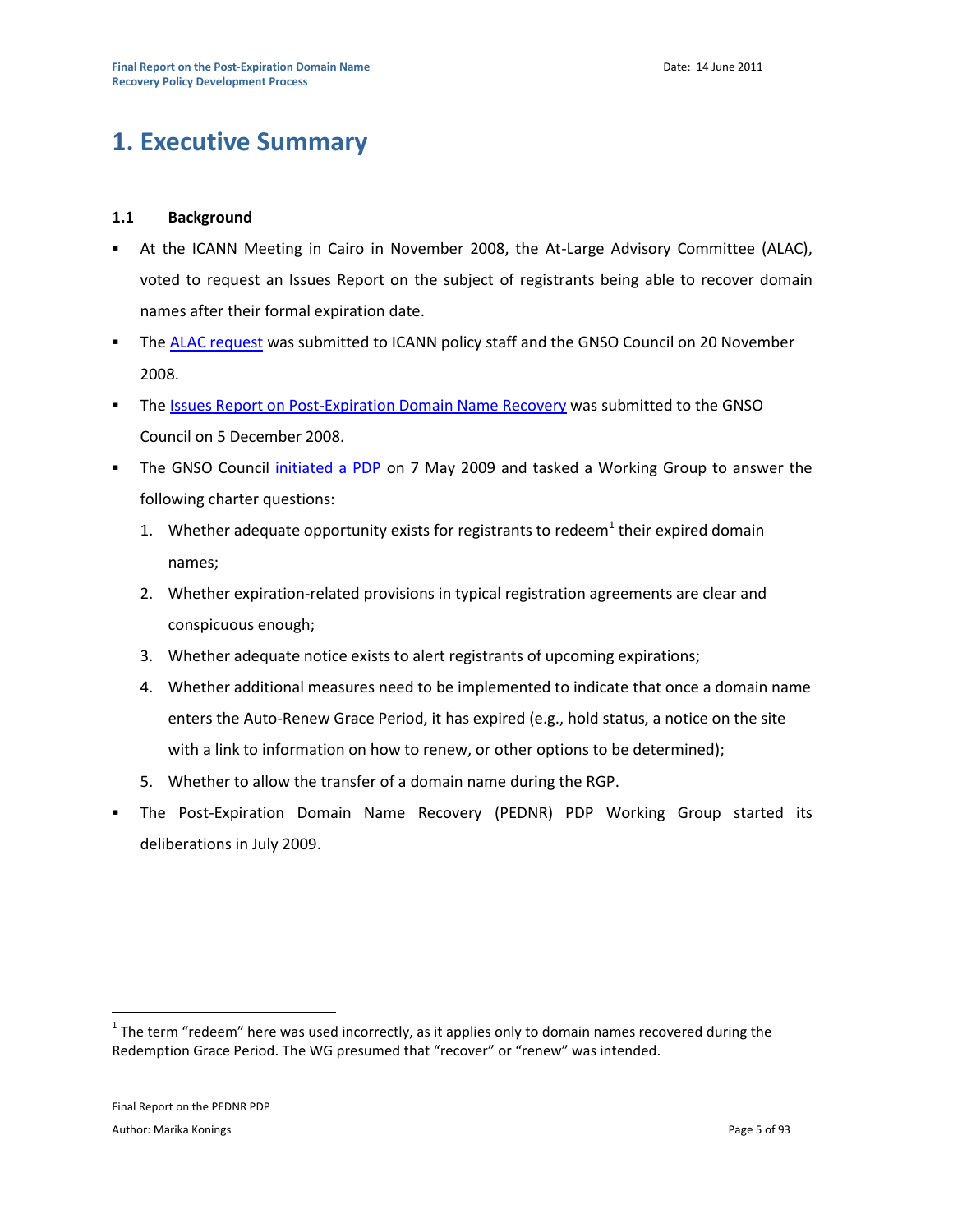#### **1.2 Deliberations of the PEDNR WG**

- The PEDNR Working Group started its deliberations in July 2009 where it was decided to continue the work primarily through first bi-weekly and then weekly conference calls, in addition to e-mail exchanges.
- Section 6 provides an overview of the deliberations of the Working Group conducted both by conference call as well as e-mail threads.
- No quantitative evidence establishing the prevalence of unintentional domain name loss was presented, despite requests for this research by some members of the WG.
- As instructed in its charter, the PEDNR WG started its deliberations by reviewing current registrar practices regarding domain name expiration, renewal, and post-expiration recovery. In order to gather further information, it was decided to conduct a registrar survey. Annex B provides an overview of the main questions and outcomes of the survey.

#### **1.3 Information from ICANN Compliance**

 The PEDNR WG Charter instructs the Working Group to 'pursue the availability of further information from ICANN Compliance Staff to understand how current RAA provisions and consensus policies regarding deletion, auto-renewal, and recovery of domain names following expiration are enforced'. To facilitate this process, ICANN Compliance Staff has participated in the deliberations of the Working Group and has provided the information outlined in section 5 on complaints received and Expired Domain Deletion Policy Audits.

#### **1.4 Public Comments**

The Working Group published an *Initial Report* on 31 May 2010 and a [proposed Final Report](http://gnso.icann.org/issues/pednr/pednr-proposed-final-report-21feb11-en.pdf) on 21 February 2011. Following review of the public comments received on both reports (see section 7), the WG has now published its Final Report for submission to the GNSO Council.

#### **1.5 WG Survey**

 In order to assess the views of the WG members and determine where there might be agreement or consensus on a possible approach forward, a survey was conducted amongst the WG membership. Based on the initial results, a drafting team (a subset of the WG) was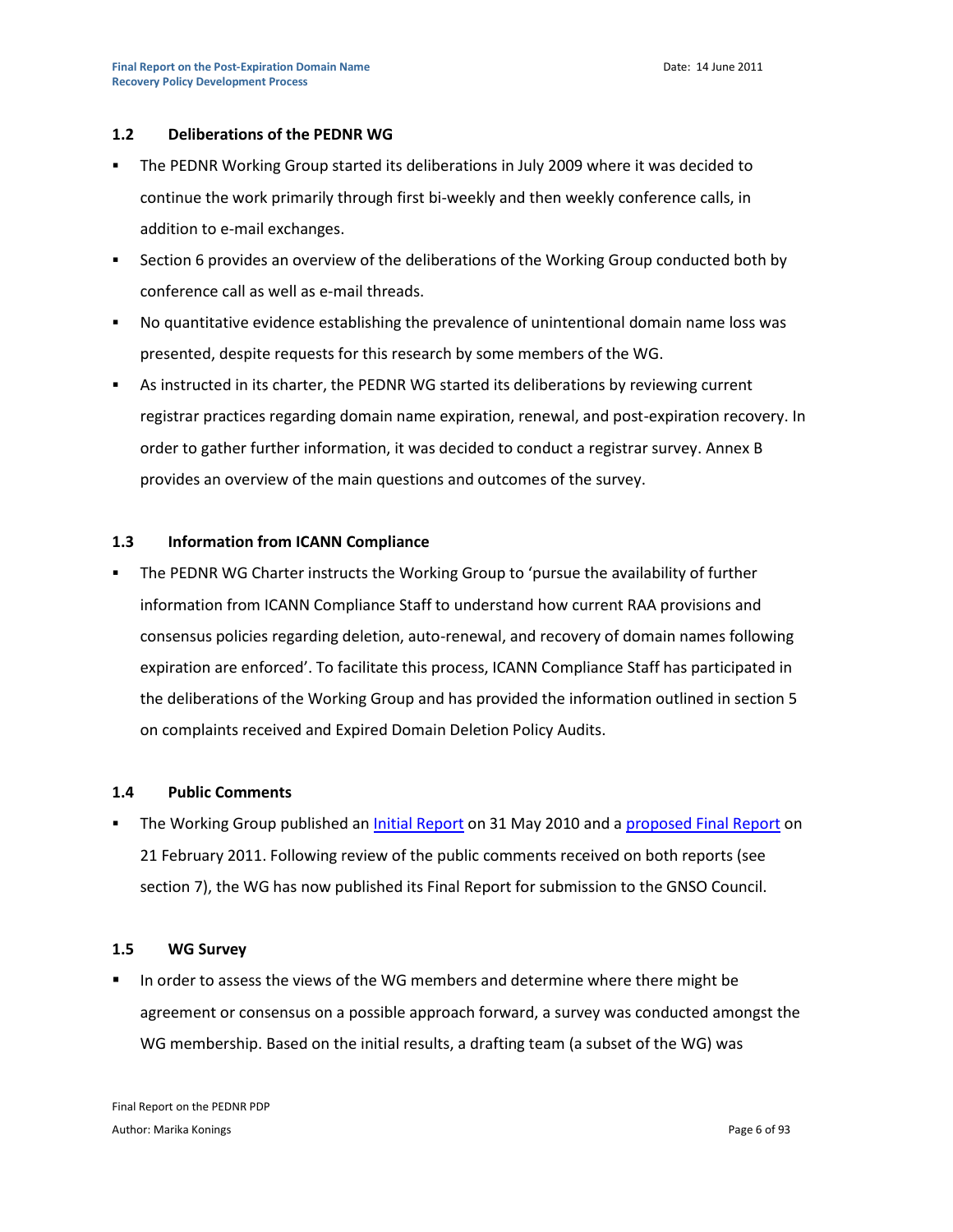convened to refine the survey, including a selection of possible remedies. Annex C describes the refined survey, the options considered, and the poll results.

#### **1.6 Charter Questions & Recommendations**

- **Taking into account the Working Group Deliberations (see Section 6), the WG Survey (see Annex** C) and the Public Comments received (see Section 7), the Working Group has put forward the 18 (eighteen) recommendations listed hereunder to address the five Charter Questions.
- All the recommendations listed below have full consensus support from the Working Group. The Working Group would like to emphasize that it considers all the recommendations listed below as inter-dependent and recommends that the GNSO Council should consider these recommendations as such.
- The recommendations have been grouped together according to issue they address. In addition, for each of the recommendations it has been indicated to which charter question the recommendation relates (see section 1.1 for the charter questions).

#### **General**

**Recommendation #1**: Define "Registered Name Holder at Expiration" (RNHaE) as the entity or individual that was eligible to renew the domain name registration immediately prior to expiration. If the domain name registration was modified pursuant to a term of the Registration Agreement authorizing the modification of registration data for the purposes of facilitating renewal, the RNHaE is the entity or individual identified as the registrant immediately prior to that modification*.* (Charter Question 1)

Rationale: This definition is required due to the potential confusion over who is eligible to renew if WHOIS is changed after expiration, a possibility allowed for in many registration agreements.

#### **Post Expiration Behavior and Ability to Renew**

**Recommendation #2**: For at least 8 consecutive days, at some point following expiration, the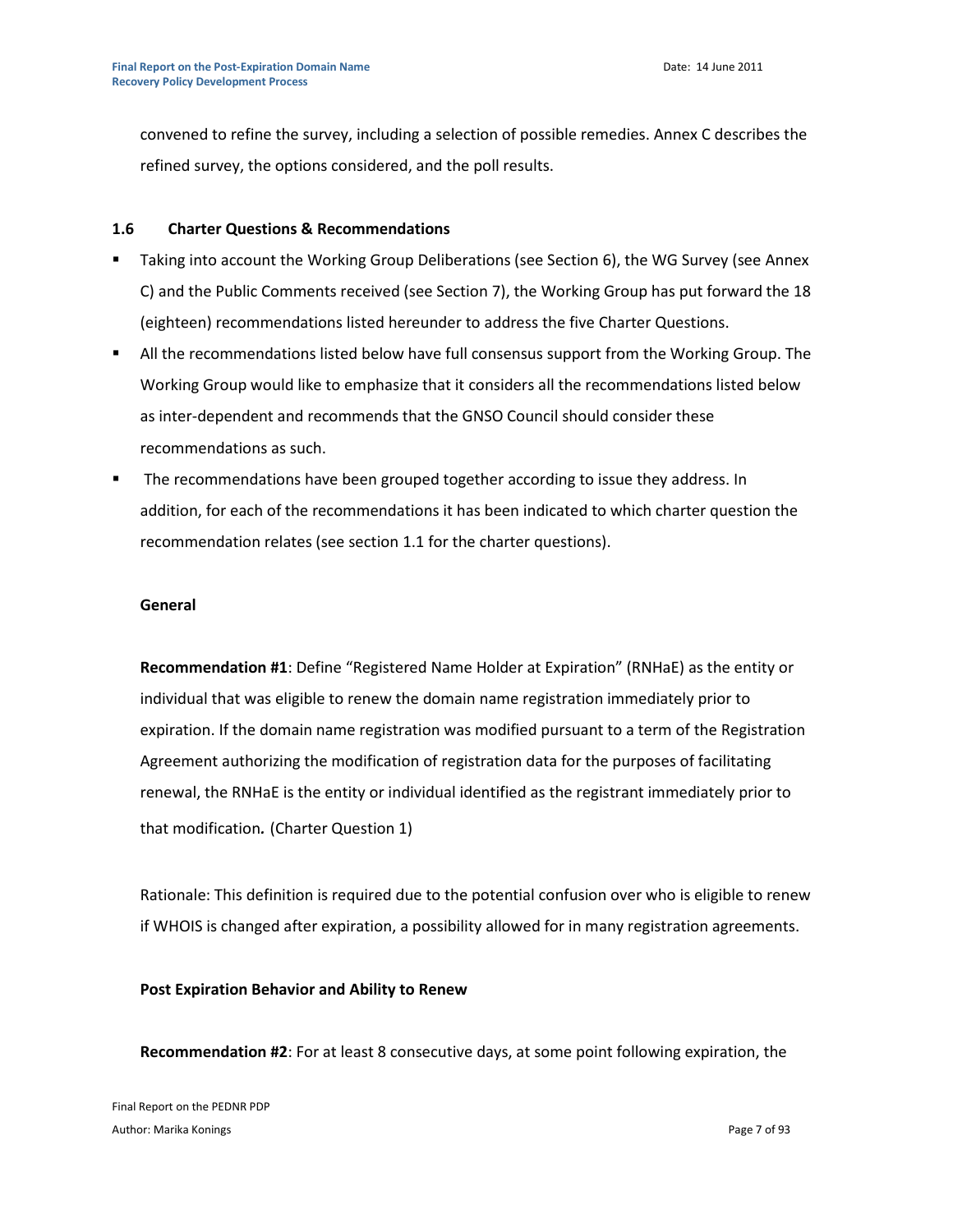Date: 14 June 2011

original DNS resolution path specified by the RNHaE, at the time of expiration, must be interrupted<sup>2</sup> by the registrar, to the extent that the registry permits such interruptions, and the domain must be renewable by the RNHaE until the end of that period. This 8-day period may occur at any time following expiration. At any time during the 8 day period, the Registered Name Holder at Expiration may renew the domain with the Registrar and the Registrar, within a commercially reasonable delay, will restore the domain name to resolve to its original DNS resolution path prior to expiration. Notwithstanding, the Registrar may delete the domain at any time during the Auto-renew grace period. (Charter Question 1)

Rationale: This ensures that for at least an 8-day period following expiration, the domain will cease to operate as it did prior to expiration. The WG believes that this failure to function may be one of the more effective methods of getting a registrant's attention. Although 8 days is set as a minimum, there is nothing to prevent a Registrar form providing a longer period such as most registrars do today. The WG notes that it deliberately allowed for a floating 8 day period to allow for the various registrar business models and potentially competitive business continuity services. The recommendation has been updated to reflect that the registrar is responsible for interrupting the DNS, noting that there might be cases, such as for example .tel, where the registrar might not be permitted to interrupt the DNS.

**Recommendation #3:** If at any time after expiration when the Registered Name is still renewable by the RNHaE, the Registrar changes the DNS resolution path to effect a different landing website than the one used by the RNHaE prior to expiration, the page shown must explicitly say that the domain has expired and give instructions on how to recover the domain. Wording in the policy must make clear that "instructions" may be as simple as directing the RNHaE to a specific web site. (Charter Question 4)

Rationale: If a replacement web site is reached via the domain name after expiration, as is the case for most expired domains today (at some point after expiration), the replacement web

 $2$  DNS interruption is defined as total Internet service interruption except for an informational web page (only one IP on which only port 80 is active).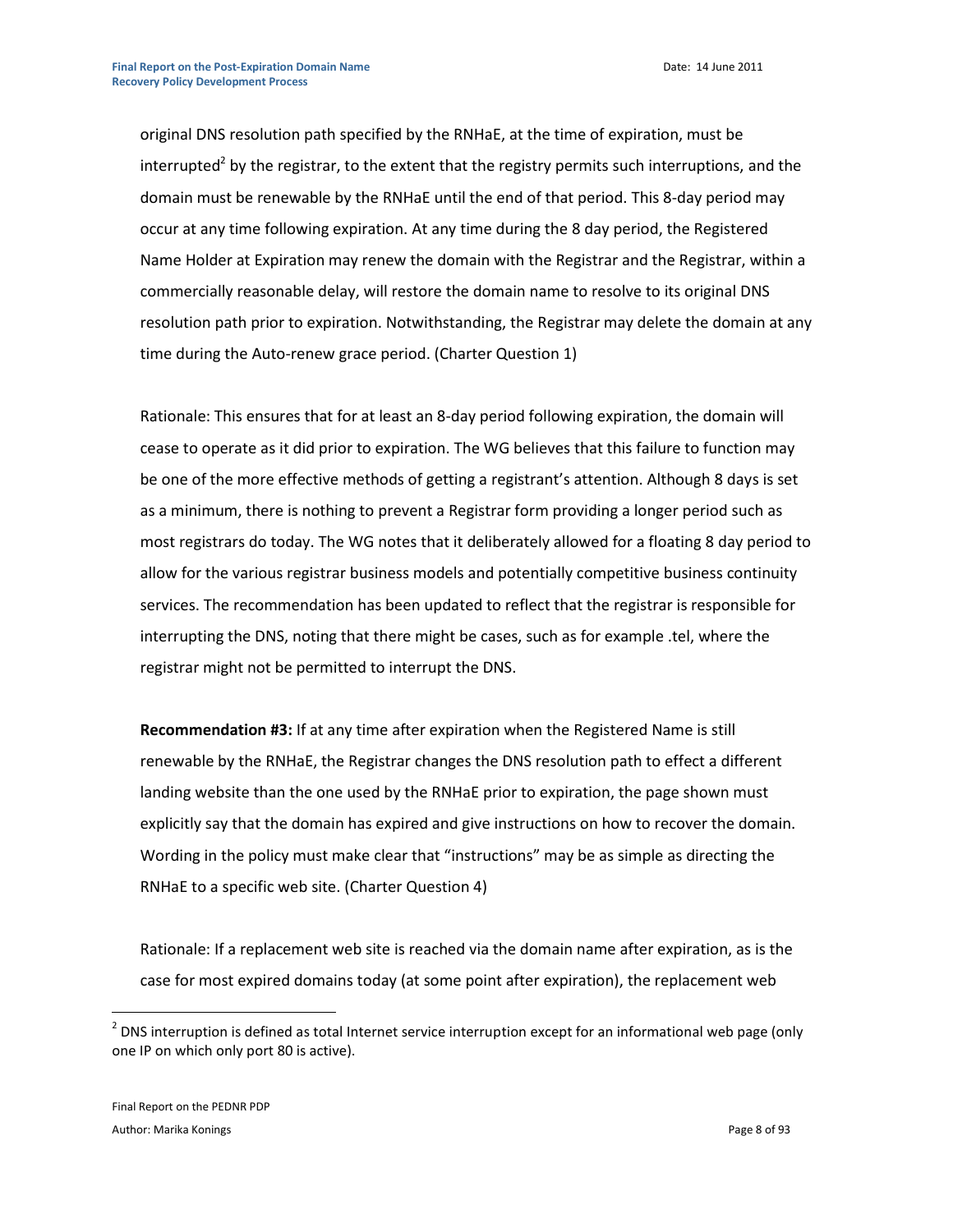page must make it clear that the domain has expired and tell the registrant what to do to renew.

**Recommendation #4**: The RNHaE cannot be prevented from renewing a domain name registration as a result of WHOIS changes made by the Registrar that were not at the RNHaE's request. (Charter Question 1)

Rationale: Currently a change to WHOIS may, depending on the specifics of a Registrar's system, prohibit the RNHaE from renewing the Registered Name.

#### **Registrar Disclosure and Expiration Warning**

**Recommendation #5:** The registration agreement must include or point to any fee(s) charged for the post-expiration renewal of a domain name. If the Registrar operates a website for registration or renewal, it should state, both at the time of registration and in a clear place on its website, any fee(s) charged for the post-expiration renewal of a domain name or the recovery of a domain name during the Redemption Grace Period. (Charter Question 2)

Rationale: The registrant must be able to forecast what renewal will cost if it is not renewed prior to expiration. This is not an attempt at setting the price but rather that the price must be disclosed to the registrant ahead of time. The pricing disclosed would be the then-current prices and does not preclude a later price change as part of normal business price adjustments.

**Recommendation #6:** The registration agreement and Registrar web site (if one is used) must clearly indicate what methods will be used to deliver pre- and post-expiration notifications, or must point to the location where such information can be found. What destination address/number will be used must also be specified, if applicable. (Charter Question 3)

Rationale: Registrants should be told ahead of time how the Registrar will communicate with them.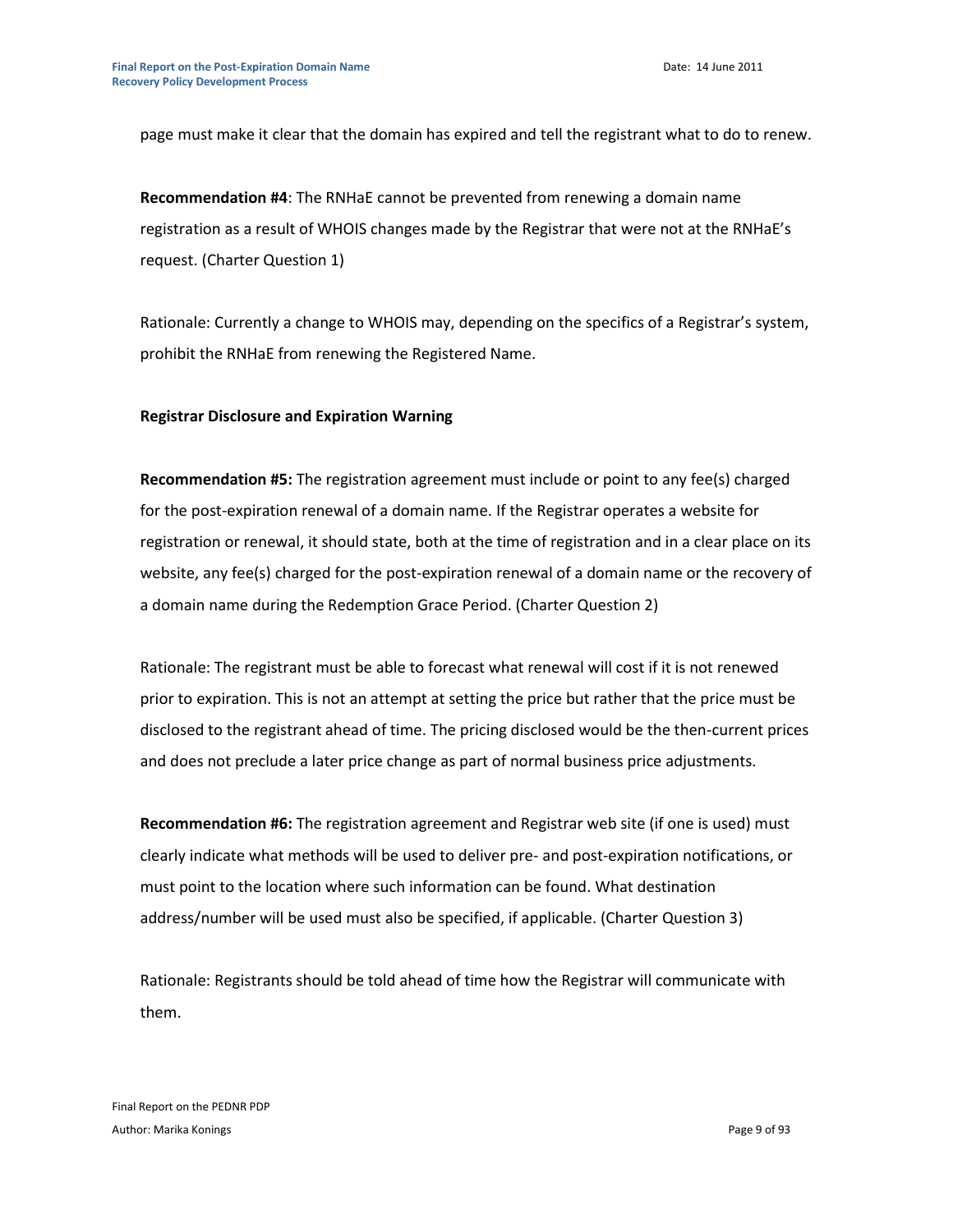**Recommendation #7**: Registrar must notify Registered Name Holder of impending expiration no less than two times. One such notice must be sent one month or 30 days prior to expiration ( $\pm 4$ days) and one must be sent one week prior to expiration (±3 days). ). If more that two alert notifications are sent, the timing of two of them must be comparable to the timings specified. (Charter Question 3)

Rationale: The current requirement in the RAA to send at least two notifications is vaguely worded. There is also nothing to prohibit such notifications from being sent too early or too late to be effective.

**Recommendation #8:** Unless the Registered Name is renewed or deleted by the Registrar, at least one notification to the RNHaE, which includes renewal instructions, must be sent after expiration. (Charter Question 3)

**Recommendation #9:** Notifications of impending expiration must include method(s) that do not require explicit registrant action other than standard e-mail receipt in order to receive such notifications. (Charter Question 3)

Rationale: Notifications must not solely be done by methods, which require explicit Registrant action to receive, the most common being the requirement to log onto the Registrar domain management system to receive notifications.

**Recommendation #10:** Best Practice: If post-expiration notifications are normally sent to a point of contact using the domain in question, and delivery is known to have been interrupted by post-expiration actions, post-expiration notifications should be sent to some other contact point associated with the registrant if one exists. (Charter Question 4)

Rationale: Today, message sent to the registrant after expiration typically go to the same address that is used prior to expiration. If that address uses the domain in question, and that domain is now intercepted by the Registrar (as is typically the case), the message will not be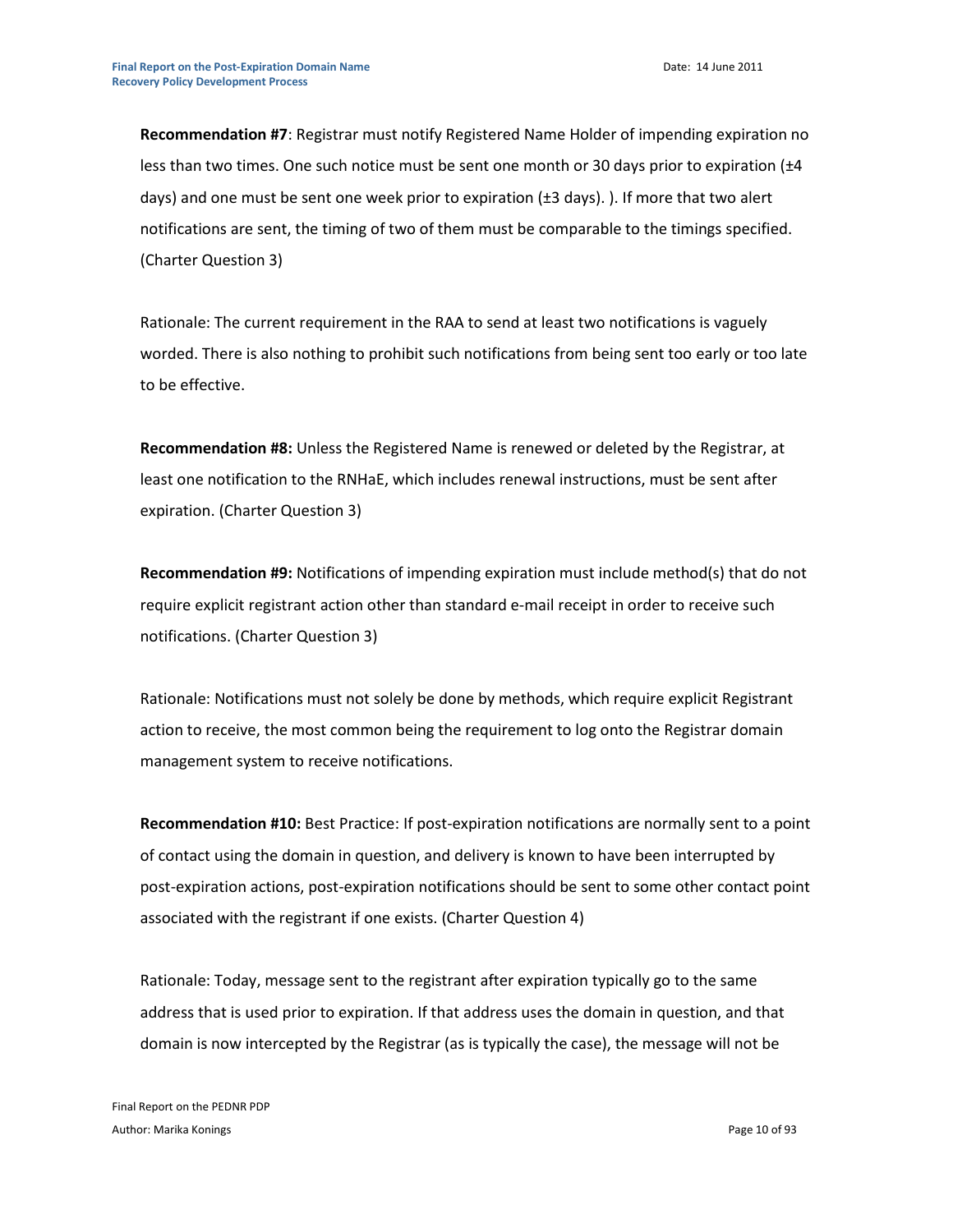deliverable. The Working Group did not feel that it was practical to mandate how this should be fixed, but felt that it was important that Registrars consider the situation.

**Recommendation #11**: Best Practice: the notification method explanation (see recommendation #9) should include the registrar's email address from which notification messages are sent and a suggestion that registrants save this email address as a 'safe sender' to avoid notification emails being blocked by spam filter software. (Charter Question 3)

**Recommendation #12:** Best Practice: Registrars should advise registrants to provide a secondary email point of contact that is not associated with the domain name itself so that in case of expiration reminders can be delivered to this secondary email point of contact. (Charter Question 3)

Rationale: See Recommendation #10.

#### **Redemption Grace Period (RGP)**

**Recommendation #13:** With the exception of sponsored<sup>3</sup> gTLDs, all gTLD Registries shall offer the Redemption Grace Period (RGP). For currently existing unsponsored gTLDs that do not currently offer the RGP, a transition period shall be allowed. All new gTLDs must offer the RGP. As part of the implementation, ICANN Staff should consider the Technical Steering Group's Implementation Proposal (see [http://www.icann.org/en/meetings/bucharest/redemption](http://www.icann.org/en/meetings/bucharest/redemption-topic.htm)[topic.htm\)](http://www.icann.org/en/meetings/bucharest/redemption-topic.htm). (Charter Question 1)

Rationale: Although most current unsponsored gTLDs Registries currently offer the RGP service, there is no such obligation, nor is it required in the new gTLD Applicant Guidebook.

 $^3$  An unsponsored TLD operates under policies established by the global Internet community directly through the ICANN process, while a sponsored TLD is a specialized TLD that has a sponsor representing the narrower community that is most affected by the TLD. It should be noted that this distinction is no longer used in the new gTLD program.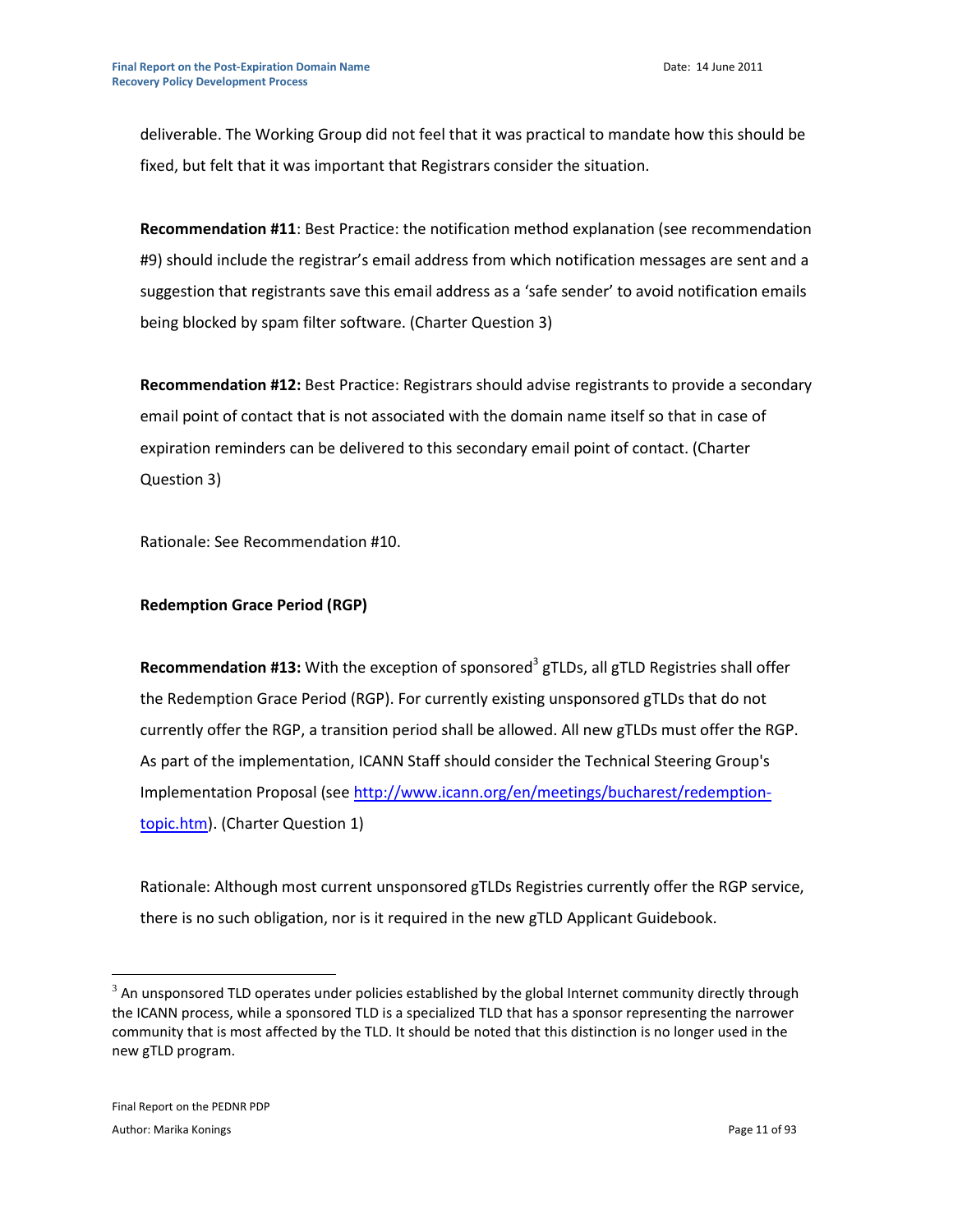**Recommendation #14**: If a Registrar offers registrations in a gTLD that supports the RGP, the Registrar must allow the Registered Name Holder at Expiration to redeem the Registered Name after it has entered RGP. (Charter Question 1)

Rationale: This ensures that the registrant will be able to redeem a domain name if it is deleted and if the Registry offers the RGP service.

**Recommendation #15:** The Working Group recommends that a transfer of a domain name during the RGP should not be allowed. (Charter Question 5)

Rationale: The need is significantly reduced based on the recommendation to have the RGP mandatory for Registrars coupled with the complexity and possible adverse effects of allowing such transfers.

#### **Registrant Education and Awareness**

**Recommendation #16**: ICANN, in consultation with Registrars, ALAC and other interested parties, will develop educational materials about how to properly steward a domain name and how to prevent unintended loss. Such material may include registrant responsibilities and the gTLD domain life-cycle and guidelines for keeping domain name records current. (Charter Question 2)

Rationale: Insufficient registrant understanding and education was identified as a significant problem and any attempt to address it will lower the number of problems experienced by registrants.

**Recommendation #17:** In the event that ICANN gives reasonable notice to Registrars that ICANN has published web content as described in Recommendation 16:

 Registrars, who have a web presence, must provide a link to the ICANN content on any website it may operate for domain name registration or renewal clearly displayed to its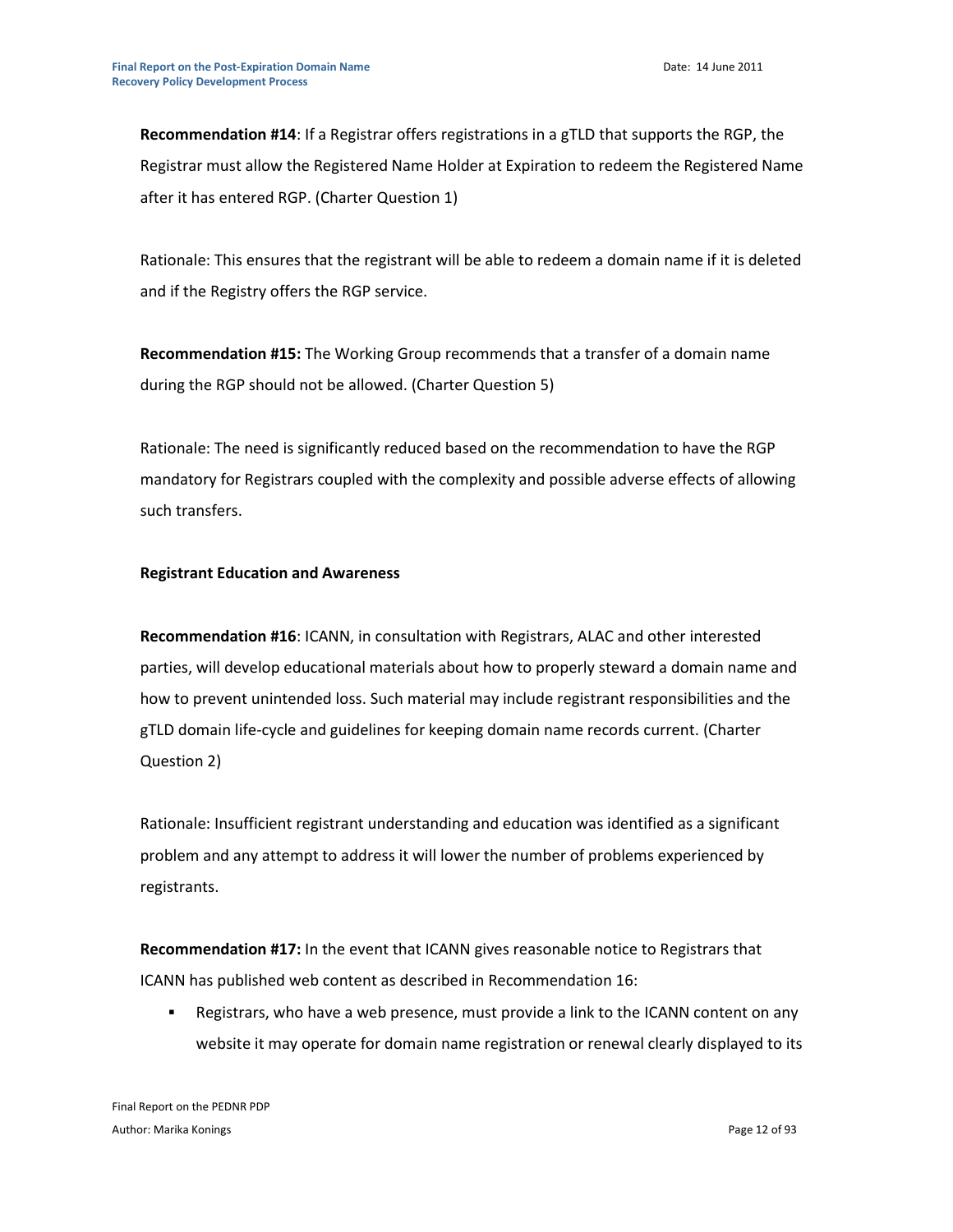Registered Name

- Holders at least as clearly as its links to policies or notifications required to be displayed under ICANN Consensus Policies.
- Registrars may also host similar material adapted to their specific practices and processes.
- Registrar must point to the ICANN material in a communication sent to the registrant immediately following initial registration as well as in the mandated annual WHOIS reminder. (Charter Question 2)

Rationale: Insufficient registrant understanding and education was identified as a significant problem and any attempt to address it will lower the number of problems experienced by registrants.

#### **Monitoring and Follow-Up**

**Recommendation #18**: The Working Group recommends that ICANN Compliance be requested to provide updates to the GNSO Council on a regular basis in relation to the implementation and effectiveness of the proposed recommendations, either in the form of a report that details amongst others the number of complaints received in relation to renewal and/or postexpiration related matters or in the form of audits that assess if the policy has been implemented as intended.

#### **1.7 Next Steps**

The WG has submitted this report to the GNSO Council for its consideration.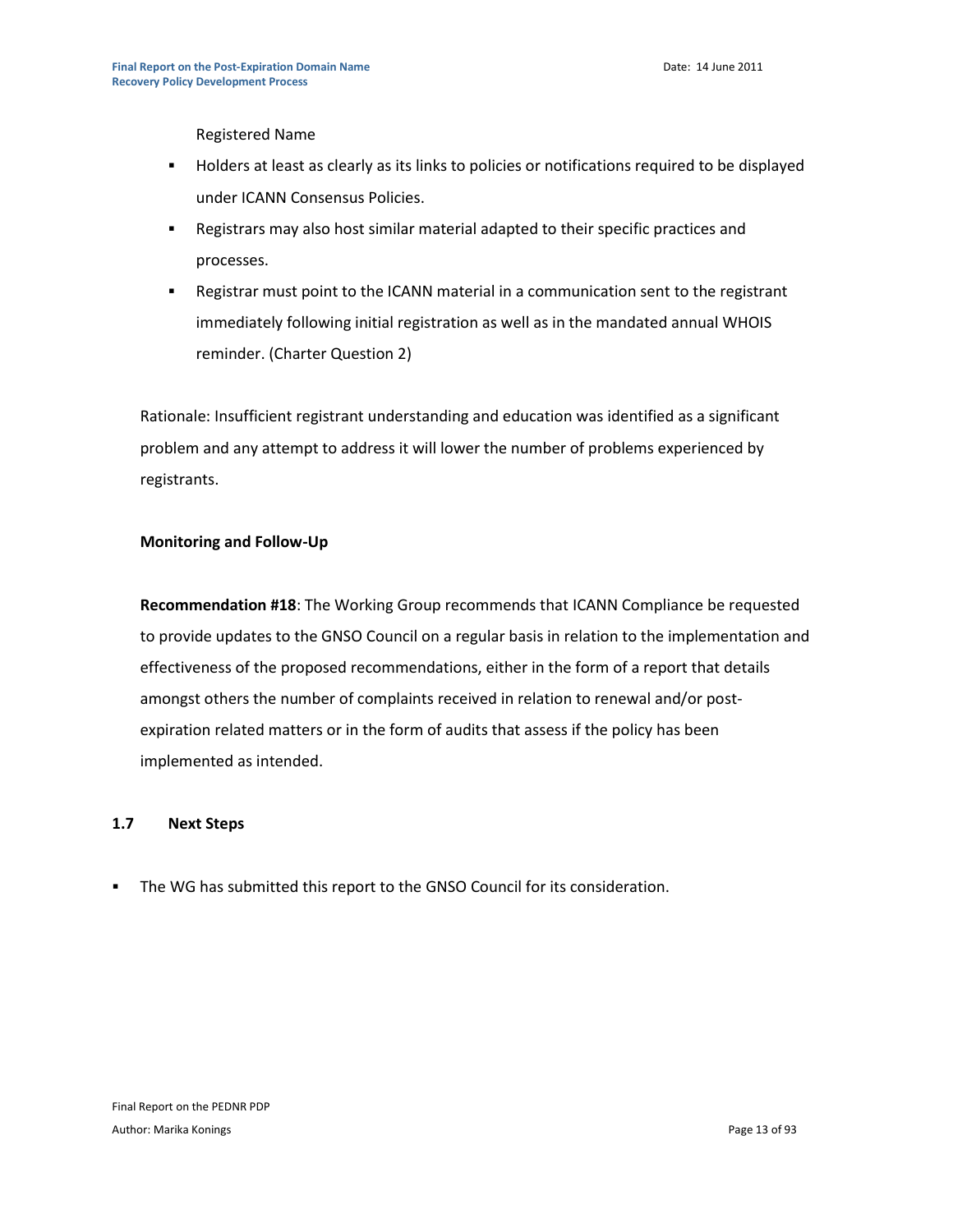# **2. Objective and Next Steps**

This Final Report on the Post-Expiration Domain Name Recovery PDP is prepared as a required step in GNSO Policy Development Process (PDP) as described in the ICANN Bylaws, Annex A (see [http://www.icann.org/general/bylaws.htm#AnnexA\)](http://www.icann.org/general/bylaws.htm#AnnexA). It is based on the Initial Report of 31 May and the proposed Final Report of 21 February 2011 and has been updated to reflect the review and analysis of the comments received by the PEDNR Working Group in addition to further deliberations. This report is submitted to the GNSO Council for its consideration. The conclusions and recommendations for next steps on the five charter questions included in this PDP are outlined in section 8.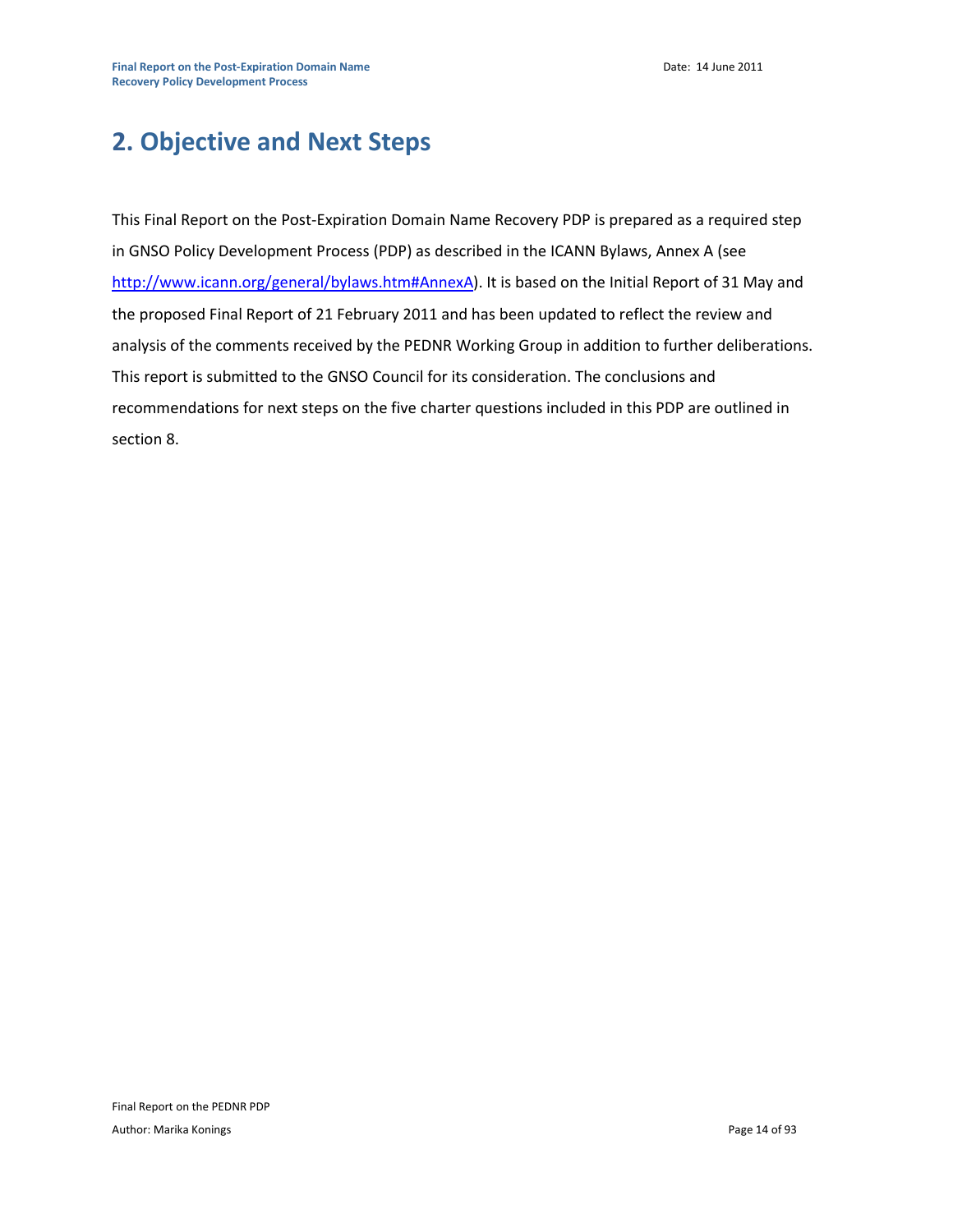# **3. Background**

#### **Background**

The At-Large Advisory Committee (ALAC) requested an Issue Report on the subject of registrants being able to recover domain names after their formal expiration date on 20 November 2008. The [Issues Report on Post-Expiration Domain Name Recovery](http://gnso.icann.org/issues/post-expiration-recovery/report-05dec08.pdf) was submitted to the GNSO Council on 5 December 2008. Subsequently, the GNSO Counci[l initiated a PDP](http://gnso.icann.org/resolutions/#200905) on 7 May 2009 and instructed the drafting team to develop a charter. The GNSO Council [adopted](http://gnso.icann.org/resolutions/#200906) the charter (see Annex B) proposed by the drafting team on 24 June 2009 in which a Working Group is instructed to answer the following questions:

- 1. Whether adequate opportunity exists for registrants to redeem<sup>4</sup> their expired domain names;
- 2. Whether expiration-related provisions in typical registration agreements are clear and conspicuous enough;
- 3. Whether adequate notice exists to alert registrants of upcoming expirations;
- 4. Whether additional measures need to be implemented to indicate that once a domain name enters the Auto-Renew Grace Period, it has expired (e.g., hold status, a notice on the site with a link to information on how to renew, or other options to be determined);
- 5. Whether to allow the transfer of a domain name during the RGP..

Following the adoption of the charter, [a call for volunteers](http://gnso.icann.org/issues/post-expiration-recovery/call-pdp-pednr-06jul09.pdf) was launched and a first [workshop](http://syd.icann.org/files/meetings/sydney2009/transcript-pednr-24jun09-en.txt) was organised at the ICANN meeting in Sydney in June 2009. The Working Group held its first official meeting on 28 July 2009.

Further background information on the process as well as the issues can be found in the PEDNR [Issue Report](http://gnso.icann.org/issues/post-expiration-recovery/report-05dec08.pdf) (see http://gnso.icann.org/issues/post-expiration-recovery/report-05dec08.pdf).

 $^4$  The term "redeem" here was used incorrectly, as it applies only to domain names recovered during the Redemption Grace Period. The WG presumed that "recover" or "renew" was intended.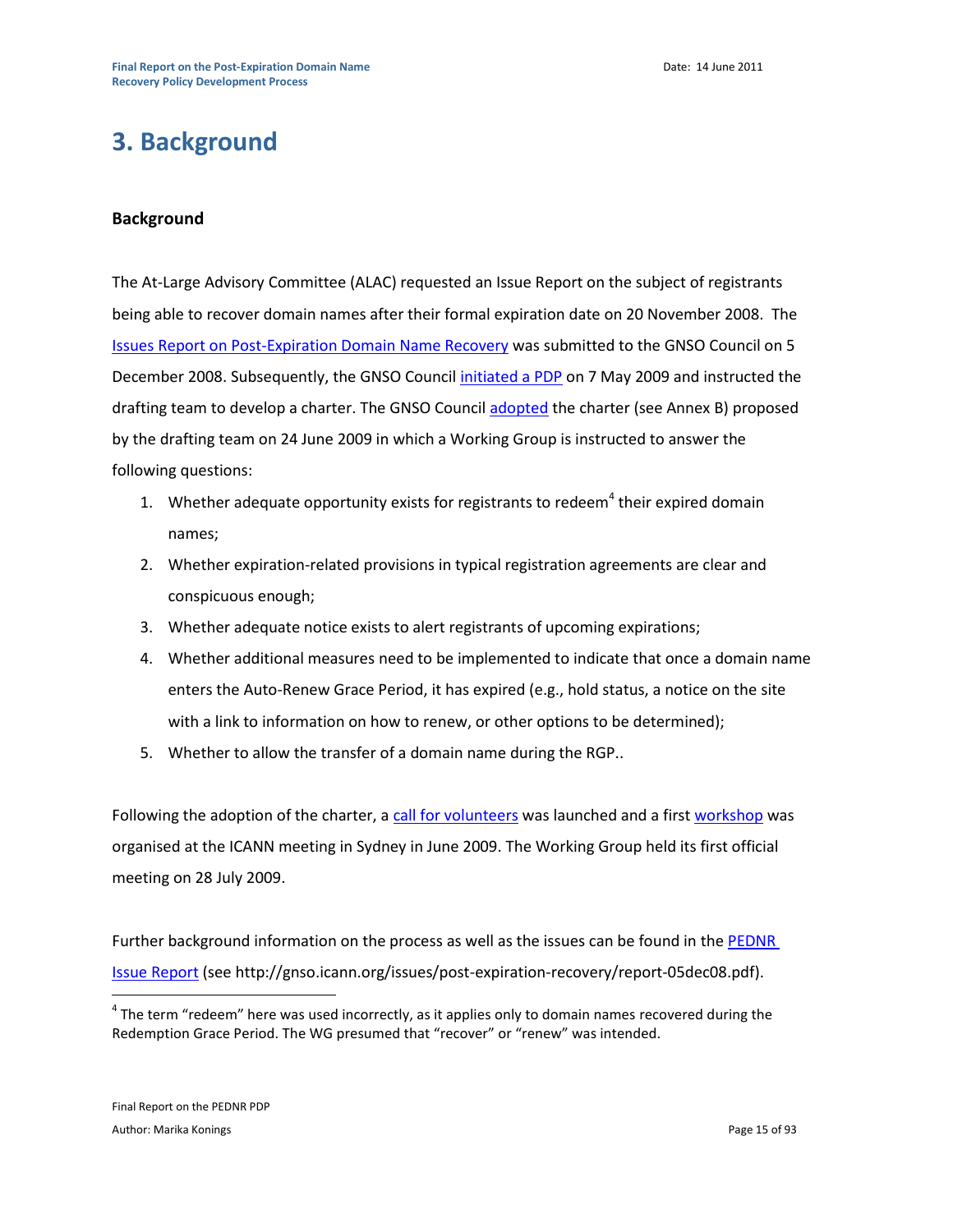# **4. Approach taken by the Working Group**

The Post-Expiration Domain Name Recovery Working Group started its deliberations on 28 July 2009. It was decided to continue the work primarily through weekly conference calls and e-mail exchanges. In addition, public meetings were organised in conjunction with ICANN meetings in Sydney and Seoul. The Working Group agreed to start working on the different charter questions in parallel to the preparation of constituency statements and the public comment period on this topic. In addition, the Working Group decided to conduct a Registrar Survey in order to Review current registrar practices regarding domain name expiration, renewal, and post-expiration recovery to help inform the deliberations. In order to facilitate the work of the Stakeholder Groups and Constituencies, a template was developed for responses (see Annex D).

#### **4.1 Members of the PEDNR Working Group**

| <b>Affiliation</b>                 | <b>Name</b>                  | <b>Meetings Attended</b><br>(Total #58) | <b>Number of surveys</b><br>completed |  |
|------------------------------------|------------------------------|-----------------------------------------|---------------------------------------|--|
| <b>Registrar Stakeholder Group</b> |                              |                                         |                                       |  |
|                                    | James Bladel                 | 42                                      | $\overline{2}$                        |  |
|                                    | Graham Chynoweth             | 1                                       | 1                                     |  |
|                                    | Mason Cole                   | 37                                      | 2                                     |  |
|                                    | Paul Diaz                    | 47                                      | $\overline{2}$                        |  |
|                                    | Jeff Eckhaus                 | 36                                      | 2                                     |  |
|                                    | Sergey Gorbunov <sup>5</sup> | 10                                      | $\Omega$                              |  |
|                                    | Rob Hall                     | 0                                       | $\Omega$                              |  |
|                                    | Oliver Hope <sup>6</sup>     | 8                                       | $\Omega$                              |  |
|                                    | Tatyana Khramtsova           | 41                                      | 1                                     |  |
|                                    | Mark Klein                   | 1                                       | 0                                     |  |

The members of the Working group are:

 $<sup>5</sup>$  Resigned from the WG on 14 December 2009</sup>

6 Joined WG in July 2010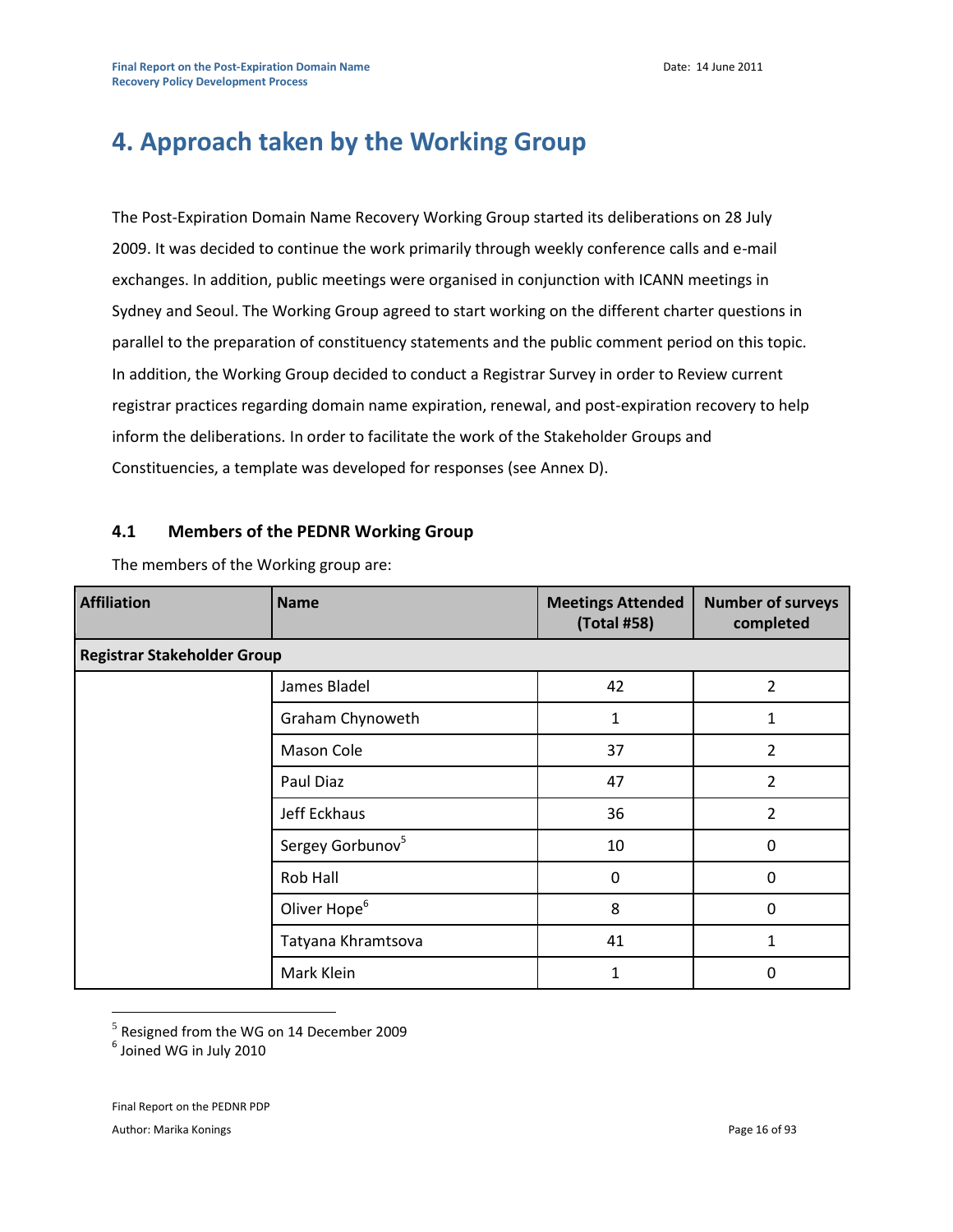| <b>Affiliation</b>                                | <b>Name</b>                                                         | <b>Meetings Attended</b><br>(Total #58) | <b>Number of surveys</b><br>completed |  |  |
|---------------------------------------------------|---------------------------------------------------------------------|-----------------------------------------|---------------------------------------|--|--|
|                                                   | <b>Helen Laverty</b>                                                | 13                                      | $\mathbf{1}$                          |  |  |
|                                                   | Michele Neylon                                                      | 44                                      | $\overline{2}$                        |  |  |
|                                                   | Tim Ruiz (Council Liaison)                                          | 11                                      | 0                                     |  |  |
|                                                   | Matt Serlin                                                         | 6                                       | $\overline{2}$                        |  |  |
| <b>Registry Stakeholder Group</b>                 |                                                                     |                                         |                                       |  |  |
|                                                   | Steve Holsten <sup>7</sup>                                          | $\overline{2}$                          | $\pmb{0}$                             |  |  |
|                                                   | Michael Young                                                       | 9                                       | $\mathbf{1}$                          |  |  |
| <b>Commercial and Business Users Constituency</b> |                                                                     |                                         |                                       |  |  |
|                                                   | Berry Cobb                                                          | 46                                      | $\overline{2}$                        |  |  |
|                                                   | Phil Corwin                                                         | 9                                       | $\mathbf 0$                           |  |  |
|                                                   | Mike O'Connor                                                       | 45                                      | $\overline{2}$                        |  |  |
|                                                   | Michael Palage <sup>8</sup>                                         | 13                                      | $\mathbf 0$                           |  |  |
|                                                   | Mike Rodenbaugh                                                     | $\mathbf 0$                             | $\overline{2}$                        |  |  |
|                                                   | <b>Intellectual Property Constituency</b>                           |                                         |                                       |  |  |
|                                                   | Alaine Doolan                                                       | 16                                      | $\boldsymbol{0}$                      |  |  |
|                                                   | J. Scott Evans                                                      | $\overline{2}$                          | 0                                     |  |  |
|                                                   | <b>Ted Suzuki</b>                                                   | 35                                      | $\mathbf 0$                           |  |  |
|                                                   | Non-Commercial User Constituency / Non-Commercial Stakeholder Group |                                         |                                       |  |  |
|                                                   | Avri Doria                                                          | 3                                       | $\mathbf 0$                           |  |  |
|                                                   | Debra Hughes <sup>9</sup>                                           | 3                                       | $\mathbf 0$                           |  |  |
|                                                   | Divina Meigs                                                        | $\pmb{0}$                               | $\boldsymbol{0}$                      |  |  |
|                                                   | Ron Wickersham                                                      | 47                                      | $\overline{2}$                        |  |  |
| At-Large Advisory Committee / At-Large            |                                                                     |                                         |                                       |  |  |
|                                                   | Garth Bruen                                                         | $\mathbf{1}$                            | $\pmb{0}$                             |  |  |
|                                                   | Olivier Crepin-Leblond <sup>10</sup>                                | 6                                       | $\mathbf 0$                           |  |  |

<sup>7</sup> Resigned from the WG on 14 May 2009<br><sup>8</sup> Resigned from the WG on 18 March 2010<br><sup>9</sup> Joined WG in March 2010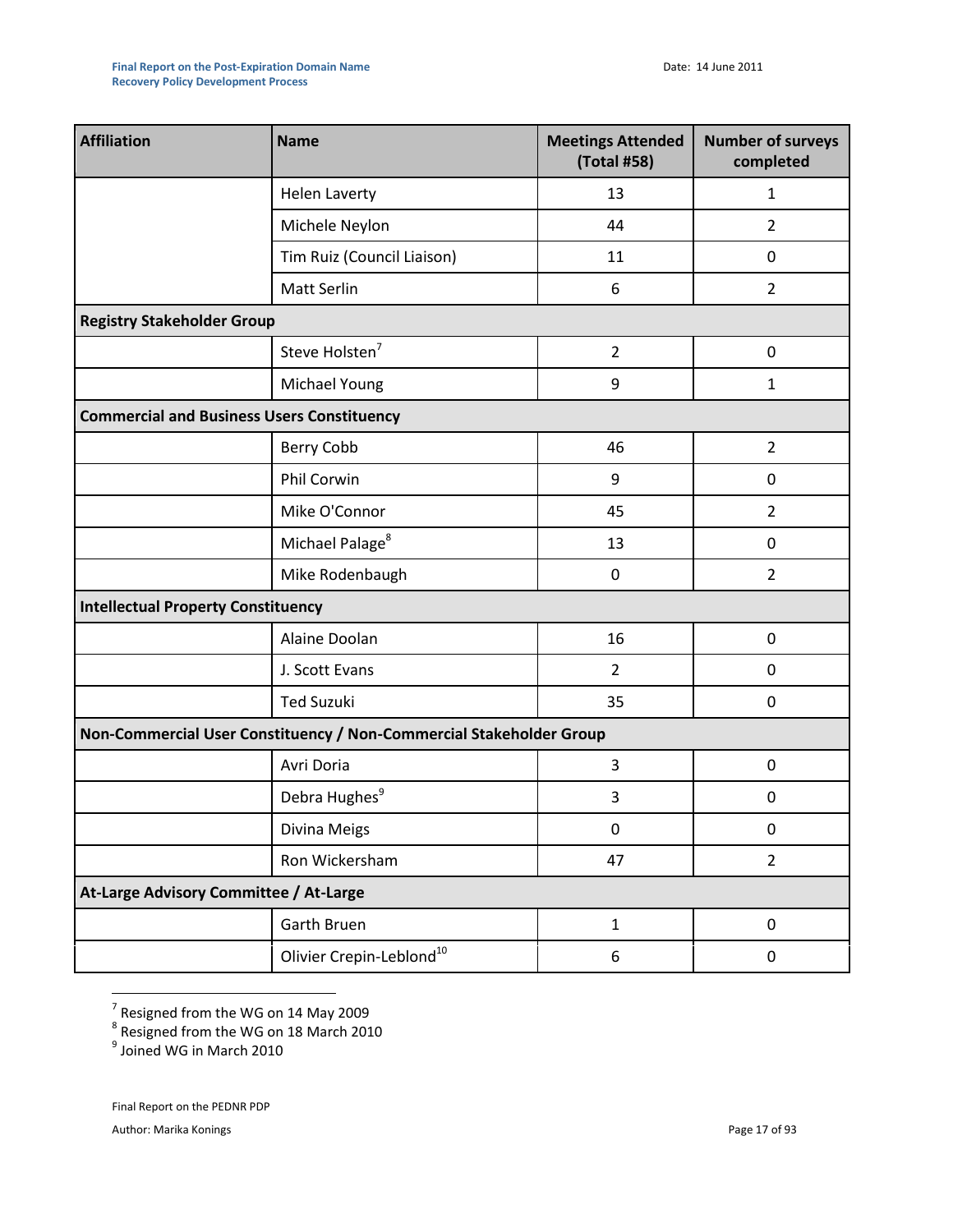| <b>Affiliation</b>                     | <b>Name</b>               | <b>Meetings Attended</b><br>(Total #58) | <b>Number of surveys</b><br>completed |  |
|----------------------------------------|---------------------------|-----------------------------------------|---------------------------------------|--|
|                                        | Alan Greenberg            | 56                                      |                                       |  |
|                                        | Dave Kissoondoyal         | 4                                       |                                       |  |
|                                        | Cheryl Langdon-Orr        | 53                                      |                                       |  |
|                                        | Glenn McKnight            | 3                                       |                                       |  |
|                                        | Sivasubramanian Muthusamy | 35                                      |                                       |  |
| <b>Governmental Advisory Committee</b> |                           |                                         |                                       |  |
|                                        | Karim Attoumani           |                                         |                                       |  |

Note that some members did not participate in WG meetings or teleconferences, but still submitted surveys on the issues under review.

The statements of interest of the Working Group members can be found at [http://gnso.icann.org/issues/post-expiration-recovery/soi-pednr-20july09.html.](http://gnso.icann.org/issues/post-expiration-recovery/soi-pednr-20july09.html)

The email archives can be found at [http://forum.icann.org/lists/gnso-pednr-dt/.](http://forum.icann.org/lists/gnso-pednr-dt/) The Working Group workspace can be found at https://community.icann.org/display/gnsopednr/PEDNR+WG+-+Home.

The attendance sheet can be found [here.](https://community.icann.org/download/attachments/9405459/Attendance+PEDNR+June+2011.xls?version=1&modificationDate=1307962163475)

 $^{10}$  Joined WG in January 2011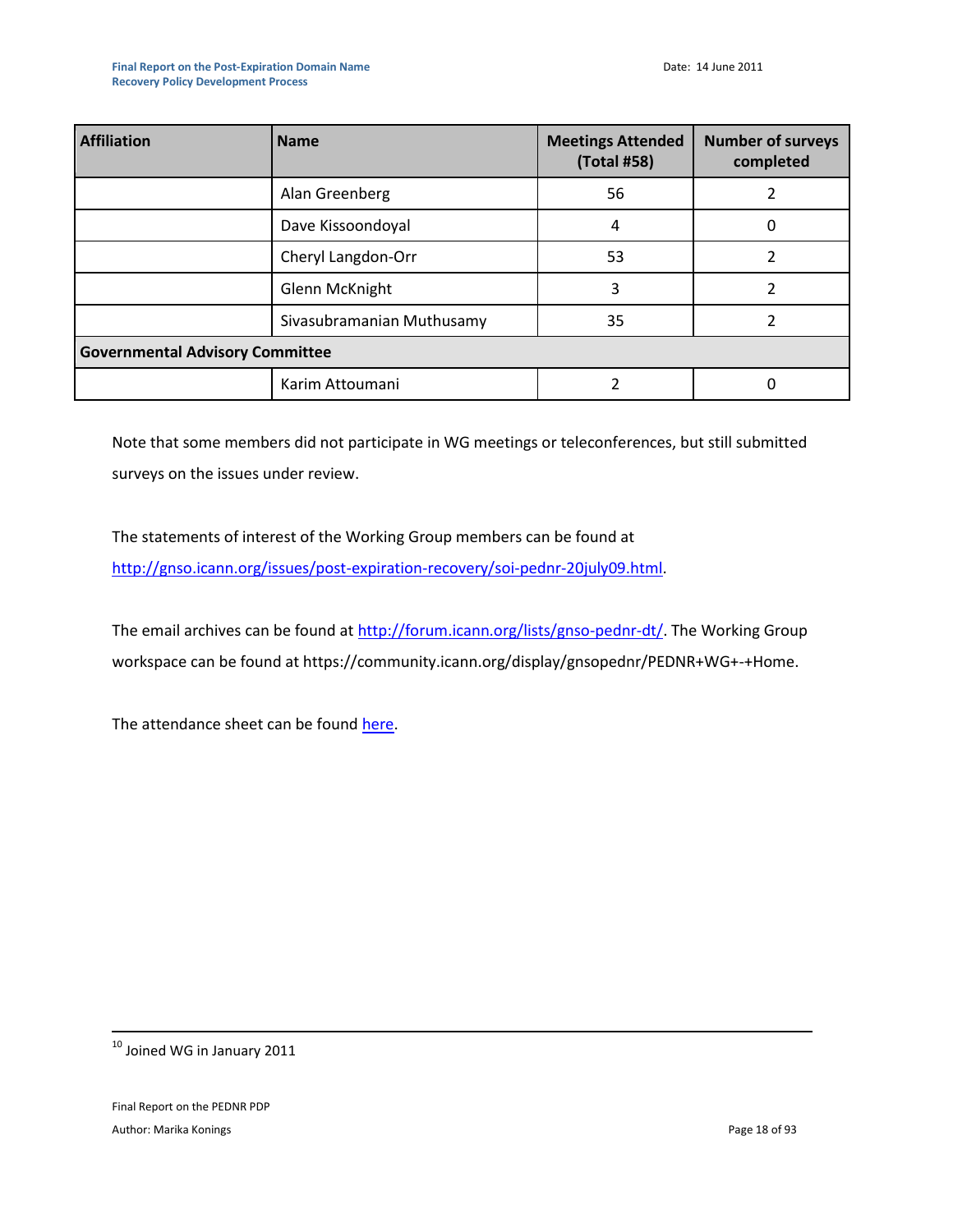# **5. Information from ICANN Compliance Staff**

The PEDNR WG Charter instructs the Working Group to 'pursue the availability of further information from ICANN Compliance Staff to understand how current RAA provisions and consensus policies regarding deletion, auto-renewal, and recovery of domain names following expiration are enforced'. To facilitate this process, ICANN Compliance Staff participated in some of the initial deliberations of the Working Group and has provided the information outlined below.

#### **5.1 Complaints received**

Compliance looked into the statistics for complaints from the community concerning the transfer of domain names that have expired.

#### The complaints Compliance receives are largely sent to ICANN via

<http://reports.internic.net/cgi/registrars/problem-report.cgi>, which can be accessed on ICANN's website. From them, Compliance compiles statistics, which also take into account phone calls handled by the front desk at ICANN's offices in Marina del Rey, CA.

It is important to highlight that the complaints and categories they are filed under are self-reported; Compliance plays a limited role in their classification. More specifically, compliance staff reads a complaint, re-categorizes it (if needed), and then forwards it to the relevant party for resolution. That being said, in some instances the complainant may erroneously categorize his or her concern and may emphasize an actor (registrar), a concept (registrar service), a specific problem (redemption or domain name transfer), etc., and the text accompanying the complaint may not provide the full details of the case to warrant a reclassification. By reading into the complaints face value (i.e., defined as the category under which they are filed and the extent to which they go unmodified during Compliance's initial review), the statistics may not fully capture what the problem actually is. Simply stated, since complaints raised by registrants involving post expiration domain name recovery issues could be filed under several different categories and still be "accurate," it is challenging to quantify the prevalence of the problem; the narrower the approach taken to read into the statistics, the smaller the problem appears to be within the larger number of complaints we receive.

Final Report on the PEDNR PDP Author: Marika Konings **Page 19 of 93** Author: Marika Konings **Page 19 of 93** Author: Marika Konings **Page 19 of 93**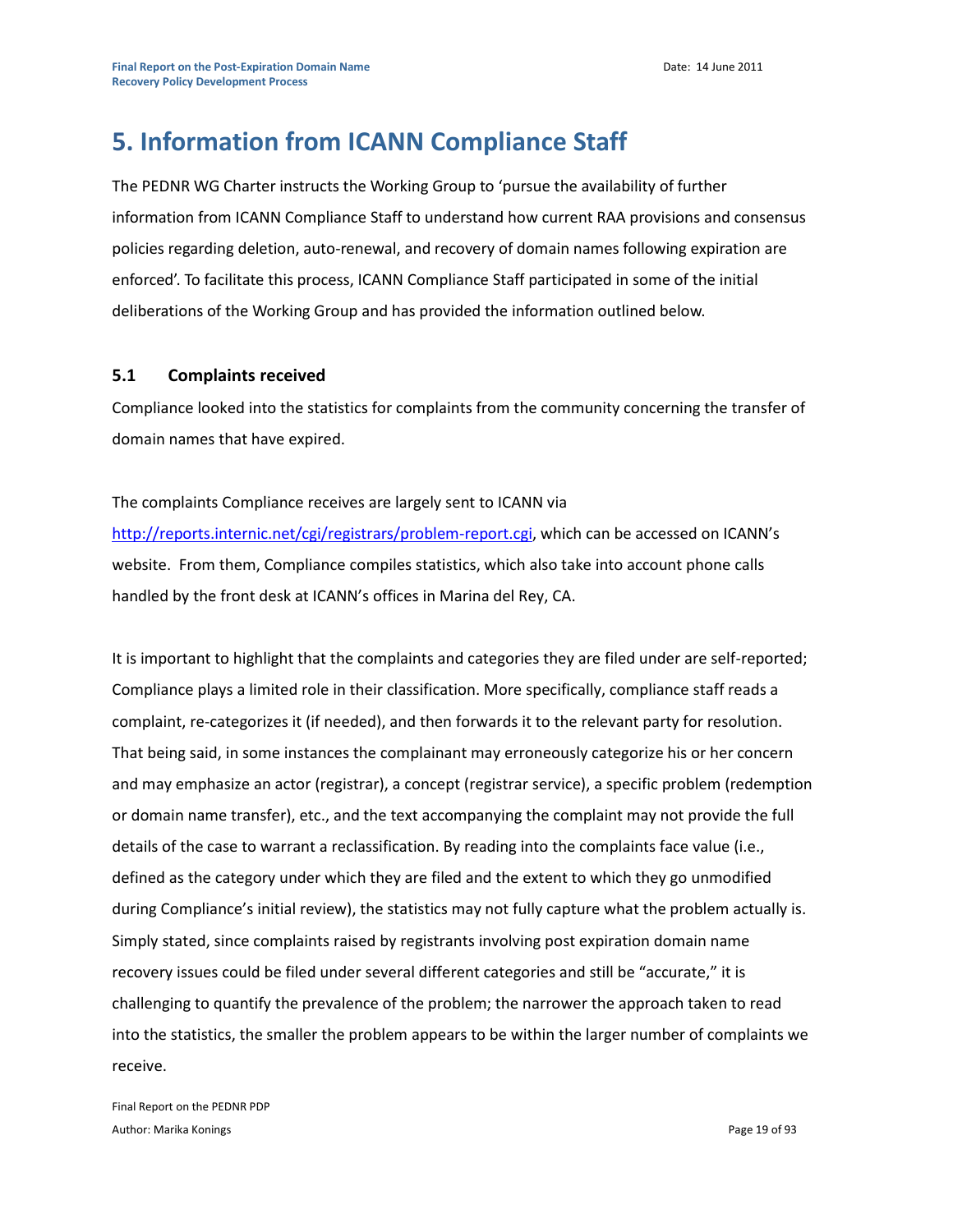As of July 31, 2009, the Compliance team received the following complaints in 2009:

| Possible Compliance Issues (thru July 31, 2009 |       |  |
|------------------------------------------------|-------|--|
| <b>Description</b>                             | Count |  |
| <b>Transfer Problems</b>                       | 1642  |  |
| Replies                                        | 3     |  |
| Whois                                          | 814   |  |
| <b>Registrar Service</b>                       | 417   |  |
| <b>UDRP</b>                                    | 267   |  |
| Contact Update                                 | 111   |  |
| <b>CCTLD</b>                                   | 290   |  |
| <b>RIR PEN</b>                                 | 2     |  |
| <b>Website Content</b>                         | 250   |  |
| <b>DN Dispute</b>                              | 982   |  |
| Reseller Provider                              | 271   |  |
| <b>Ownership Transfer</b>                      | 173   |  |
| Redemption                                     | 73    |  |
| Name Password                                  | 46    |  |
| CPanel                                         | 65    |  |
| Spam Abuse                                     | 371   |  |
| Domain Renewal                                 | 355   |  |
| <b>Financial Transaction</b>                   | 101   |  |
| <b>GTLD</b>                                    | 136   |  |
| Other                                          | 894   |  |
| <b>Total</b>                                   | 7263  |  |

A further breakdown of the "transfer problems" category in the complaint statistics is not done and the system used for complaint intake does not allow for this. However, a search within the text submitted with each complaint using the terms "expired" and/or "redemption" revealed that of the 1642 transfer problems reported so far, 644 complainants used these terms to describe their problem. Notice, however, that "redemption" and "domain renewal" are also a stand-alone categories (that the complainants chose not to use to file under). This offers some insight on possible misunderstandings the community faces when it comes to filing complaints and knowing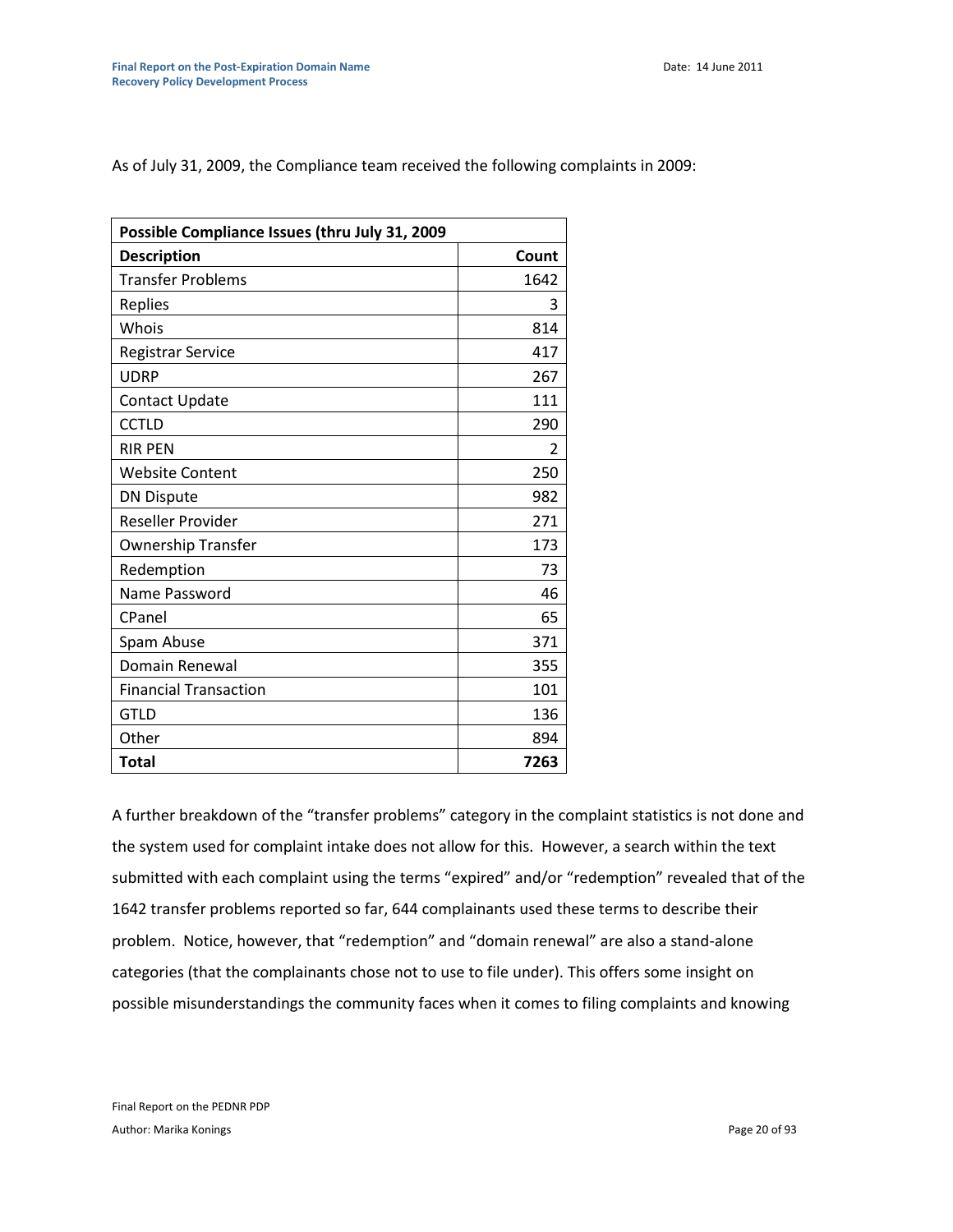which category would be more accurate to file under<sup>11</sup>.

#### **5.2 Expired Domain Deletion Policy Audits**

#### Deletion and Renewal Consensus Policy Audit

ICANN's compliance team carried out a deletion and renewal consensus policy audit in relation to the Expired Domain Deletion Consensus Policy early in 2009. The expired domain deletion policy states that, "At the conclusion of the registration period, failure by or on behalf of the Registered Name Holder to consent that the registration be renewed within the time specified in a second notice or reminder shall, in the absence of extenuating circumstances, result in cancellation of the registration by the end of the auto-renew grace period (although Registrar may choose to cancel the name earlier). Among other requirements, the registrar must provide notice to each new registrant describing the details of their deletion and auto-renewal policy including the expected time at which a non-renewed domain name would be deleted relative to the domain's expiration date, or a date range not to exceed ten days in length. If a registrar makes any material changes to its deletion policy during the period of the registration agreement, it must make at least the same effort to inform the registrant of the changes as it would to inform the registrant of other material changes to the registration agreement."

As part of the audit, ICANN's Compliance Staff found that a majority of ICANN-accredited registrars provide a notice on the Deletion and Removal Policy to registrants on their website. Over 82% of ICANN-accredited registrars actively selling domain names have information posted on their websites that explains what happens if registrants fail to renew their domain registration after a specified amount of time. In most cases, this information was found in the legal notices section or the registration agreement documents posted on registrars' websites. ICANN sent notices to registrars that did not appear to have a statement disclosing their Deletion and Removal Policy posted on their website allowing them to clarify the reasons for this and providing them five business days to post this information. ICANN followed up with registrars that were not compliant with the requirement to provide information to registered name holders about the registrar's

 $11$  To clarify, the form requires that the submitter select just one category of problem, resulting in different users variously categorizing the most important aspect.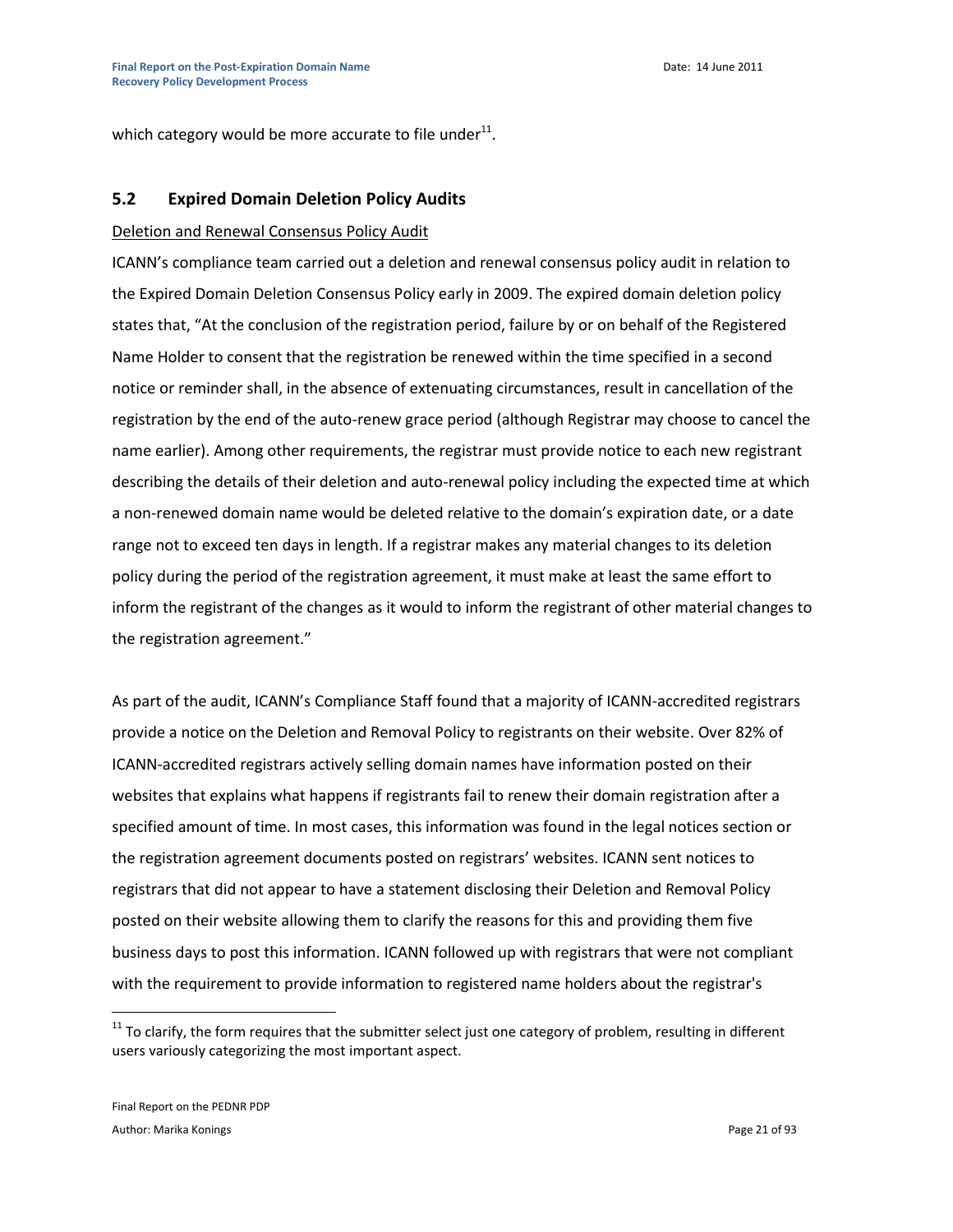deletion and renewal policy. To further clarify the intent of the EDDP for two noncompliant registrars, Staff sent a copy of the EDDP, along with the Advisory concerning the requirement to post fees for expired domain names, to the two registrars for rapid implementation and posting.

#### Fees for Recovering Domains in Redemption Grace Period (RGP) Audit

ICANN Compliance completed an audit of all ICANN-accredited registrar websites to establish if they were compliant with the Expired Domain Deletion Policy as it relates to fees charged to registered name holders for recovering domain names that have entered the Redemption Grace Period (RGP) (please refer to section 3.7.5.6 of the EDDP). A majority of registrars- close to 500 of them- posted information on their websites in relation to recovering domain names that are in RGP which either did not mention fees or mentioned them but did not specify any amount (e.g., "fees will apply").

The EDDP requires registrars to post on their website the actual fees charged to registered name holders for recovering domain names that are in RGP. As a result, the ICANN Compliance Team has poste[d an advisory](http://www.icann.org/en/compliance/advisory-deleted-domain-restoration-fees-17dec09-en.htm) to clarify this requirement.

The ICANN Compliance Team does not perform any audits on Resellers.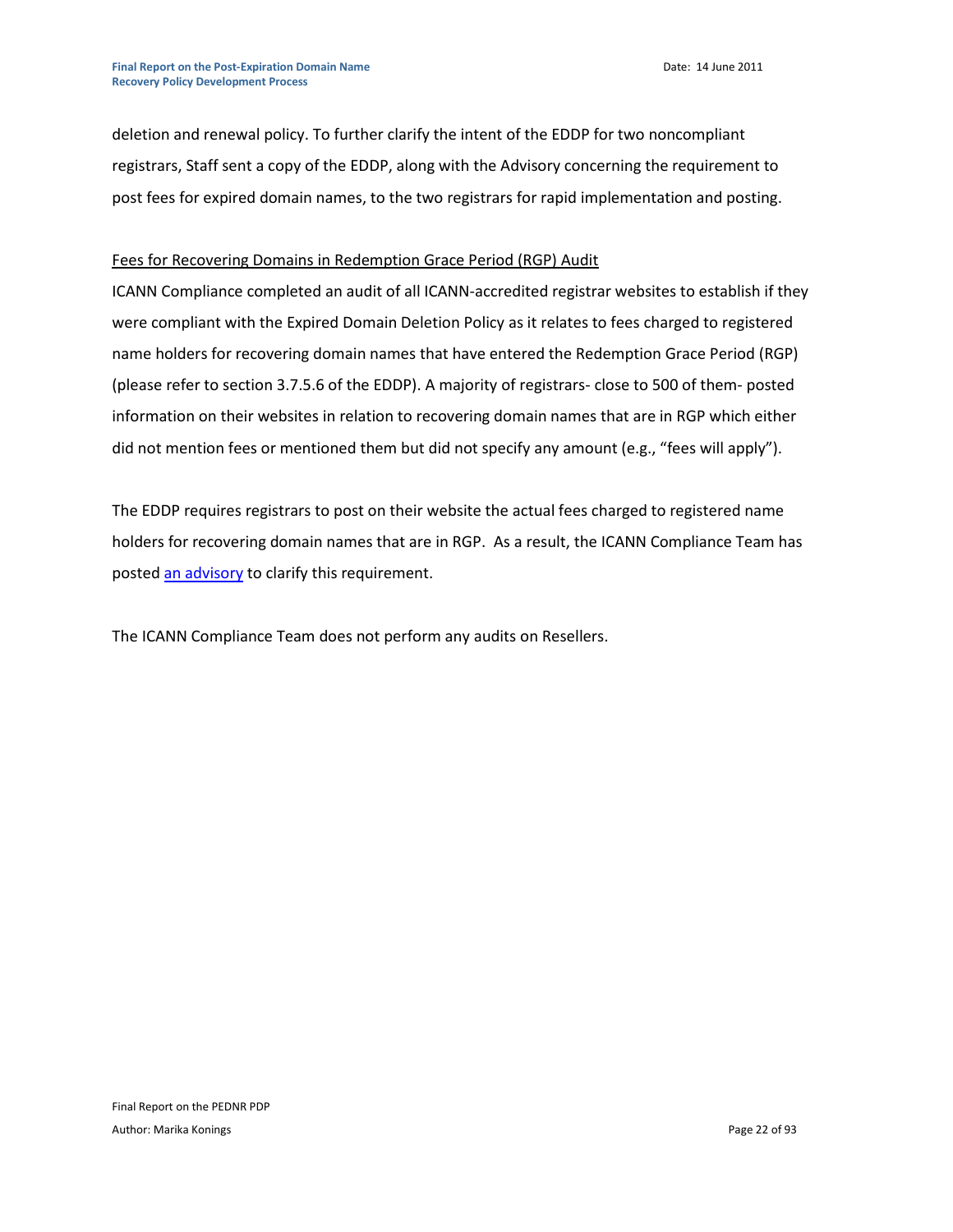# **6. Deliberations of the Working Group**

This chapter provides an overview of the deliberations of the Working Group conducted both by conference calls as well as e-mail threads. The points below are just considerations to be seen as background information and do not necessarily constitute any suggestions or recommendations by the Working Group.

The PEDNR WG started its deliberations by reviewing current registrar practices regarding domain name expiration, renewal, and post-expiration recovery. In order to gather further information, it was decided to conduct a registrar survey. In Annex B, you'll find an overview of the main questions and outcomes of the survey.

In order to assess the views of the WG members and determine where there might be agreement or consensus on a possible approach forward, a survey was conducted in preparation for the Initial Report amongst the WG membership. Based on the initial results, a drafting team (a subset of the WG) was convened to refine the survey, including a selection of possible remedies. Annex C describes the refined survey, the options considered, and the poll results.

In addition to the specific charter questions, the PEDNR WG spent a substantial time debating the scope of the issues, especially in relation to the role of resellers, and whether actual evidence of harm exists which would assist in quantifying the issues and identify what changes, if any, would need to be made in order to address these issues. It was noted that all RAA provisions applicable to Registrars dealing with registrar- registrant interactions must be carried out by a registrar. If a registrar chooses to use a reseller, the registrar nevertheless remains responsible for its obligations under the RAA. In addition, the WG debated what 'adequate', 'clear' and 'conspicuous' mean or should mean in this context. It was noted that an interpretation or definition of the term 'adequate' could also have implications for other provisions of the EDDP in which this term is used. In order to facilitate discussions and nomenclature, the PEDNR WG introduced the term 'Registered Name Holder at Expiration' (RNHaE) to distinguish between the person or entity that is listed in WHOIS as the Registered Name Holder at the time of expiration and the person or entity that is listed in

Final Report on the PEDNR PDP Author: Marika Konings **Page 23 of 93** Author: Marika Konings **Page 23 of 93**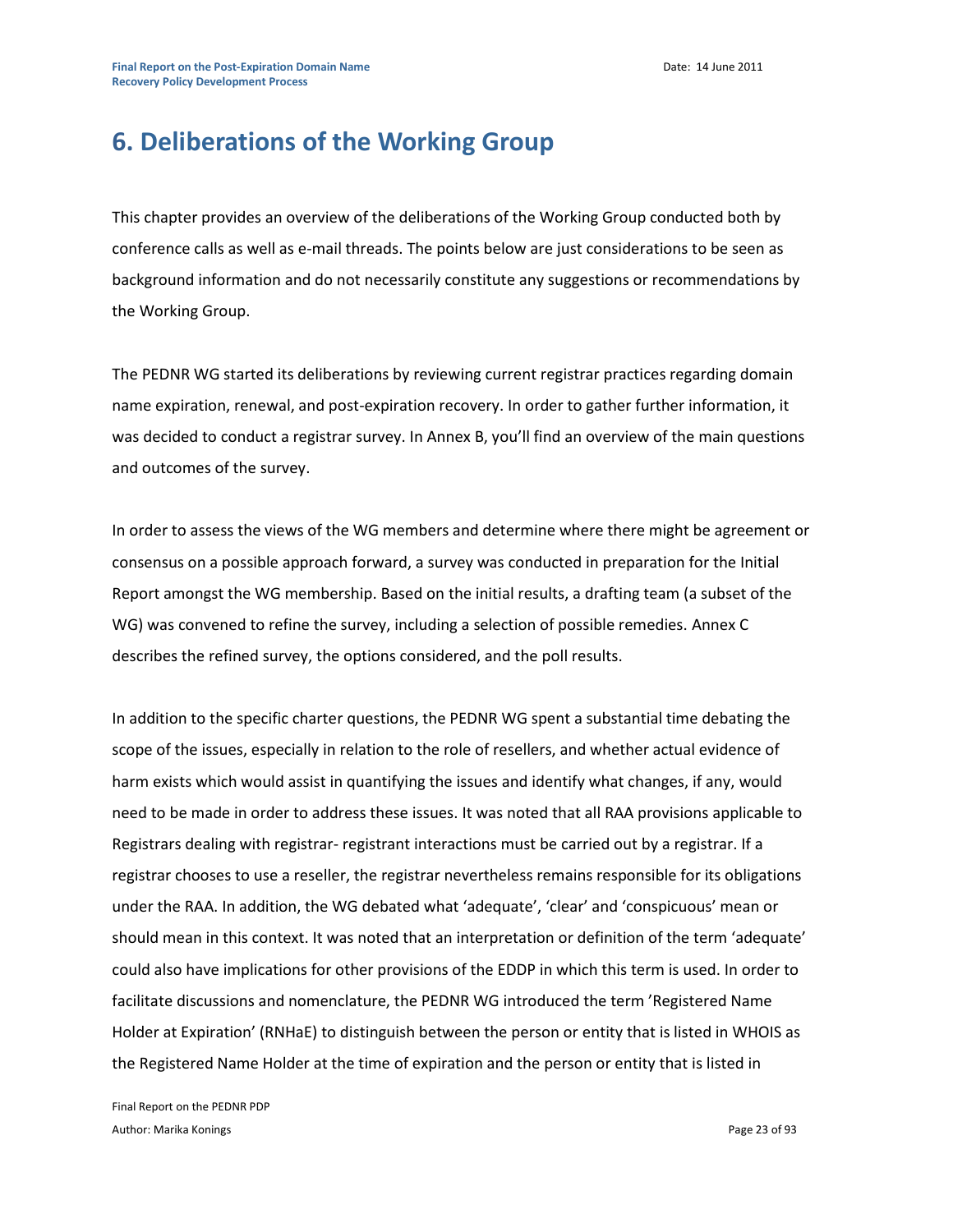WHOIS as the Registered Name Holder following expiration (many registration agreements allow the Registrar to alter the WHOIS data to indicate that the Registrar itself, an affiliate, or a third party is the registrant at this time).

# **7.1 Charter Question 1: Whether adequate opportunity exists for registrants to redeem their expired domain names**

- It was pointed out that no evidence was provided that demonstrates that there are registrars that do not provide registrants with an opportunity to recover their domain name registration following expiration. Some argued that 'opportunity' does not equate 'adequate opportunity'.
- On discussion of the possibility of a mandatory Renewal Grace Period, some pointed out that that would result in telling registrars how to manage their finances, as they would be automatically charged following expiration upon renewal with the registry. In the current situation, the registrar is generally immediately charged by the registry for the auto-renewal following expiration; those costs are recovered from the registrant if it renews the registration or reimbursed if the registration is deleted during the Auto-Renew Grace Period. Some suggested that an option would be to review this practice and explore whether the registry could absorb the costs, or whether another model could be explored. Others suggested that for registrars that do not delete the name early, a renewal grace period should always be offered to registrants.

# **7.2 Charter Question 2: Whether expiration-related provisions in typical registration agreements are clear and conspicuous enough**

 Some argued that many expiration-related provisions in registration agreements are not clear and conspicuous as these are contracts and written for a legal purpose, not necessarily with clarity or enhanced consumer understanding in mind. Some note that there was no evidence that the use of legally appropriate language contributed to the unintentional loss of domain names, nor were the potential consequences of using legally ambiguous language explored. It was also noted that some of the provisions in registration agreements were not actually practiced, but included as a means to legally protect registrar discretion when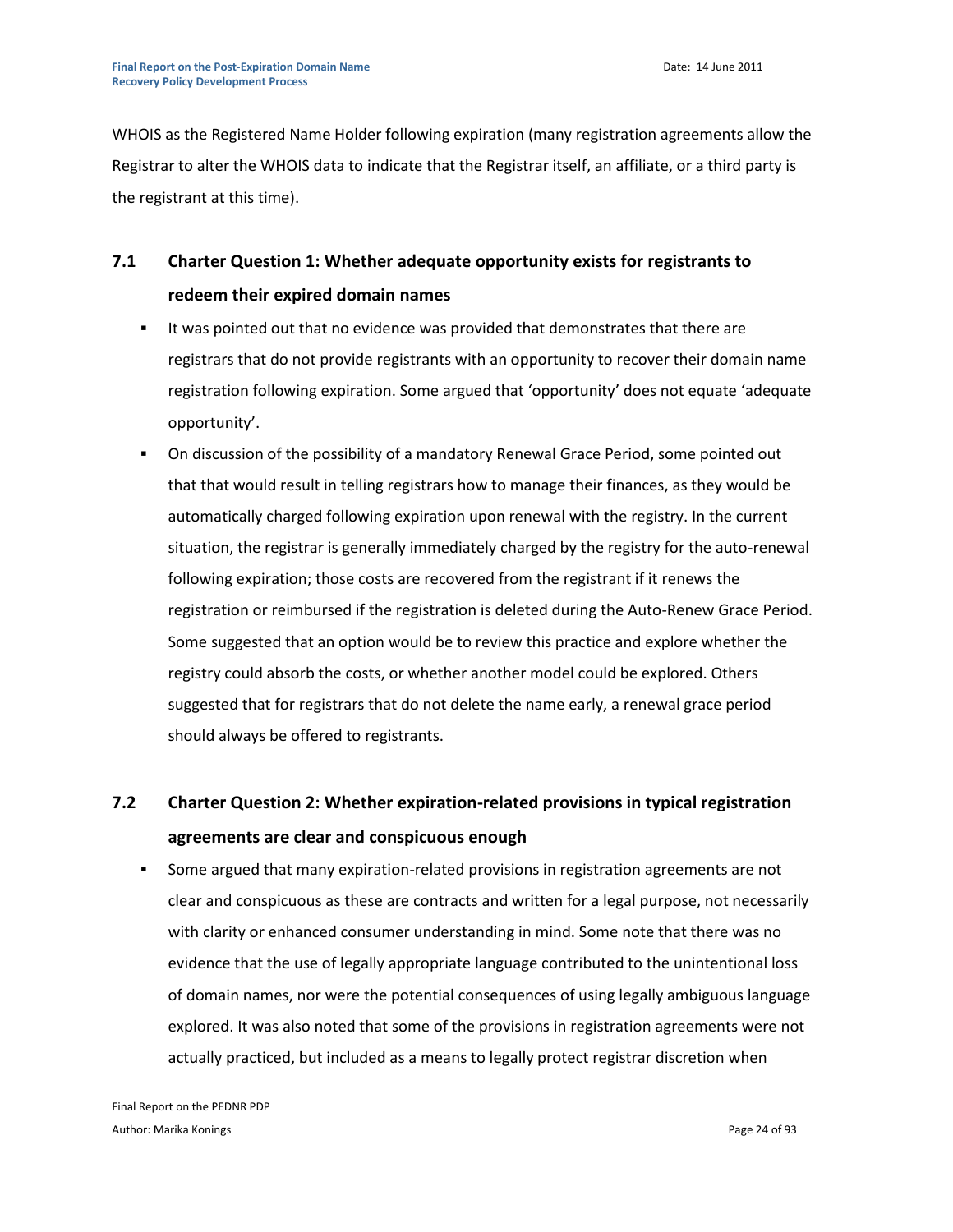addressing unforeseen scenarios. Nevertheless, some felt that consumers would benefit from a predictable and transparent way in which expired domain name registrations are dealt with. Some suggested that a base line set of expectations should be developed so that registrants know what to expect as a minimum.

- All agreed that additional education and information to registrants should be explored in order to enhance understanding of current practices and provisions in registration agreements relating to expiration and recovery.
- Some suggested that a central repository or document should be developed in which renewal and expiration related information from the different registrars would be held, which would be complimentary to the Registrant's Rights and Responsibilities charter which is currently under development.
- **Instead of trying to define "clear and conspicuous", some suggested that it might be easier** to define the opposite; what is considered unclear and obfuscated.

# **7.3 Charter Question 3: Whether adequate notice exists to alert registrants of upcoming expirations**

- Many pointed out that the current display of WHOIS information is confusing as upon autorenewal by the registry, as the expiration date displayed will be one year from the actual expiration date while the registrant actually has not yet paid for the renewal. Upon viewing this information, the registrant might think that the domain name registration has been renewed. Some also noted that the format in which dates are displayed (MM/DD/YYYY) can be confusing for non-US registrants where other formats might be used (e.g. DD/MM/YYYY). It was also pointed out in the public comment period that WHOIS records do not indicate whether a registrant has requested a deletion of a domain name, which might mean that a complainant in a UDRP proceeding would not be able to exercise its rights under paragraph 3.7.5.7 of the EDDP.
- There was unanimous support within the Working Group that the lack of a clear indication in WHOIS that the registrant has not yet renewed, even the expiration date has been advanced by one year by the Registry's Auto-renew Grace Period to the Registrar is major point of confusion. However the Working Group felt that it was beyond its capabilities to address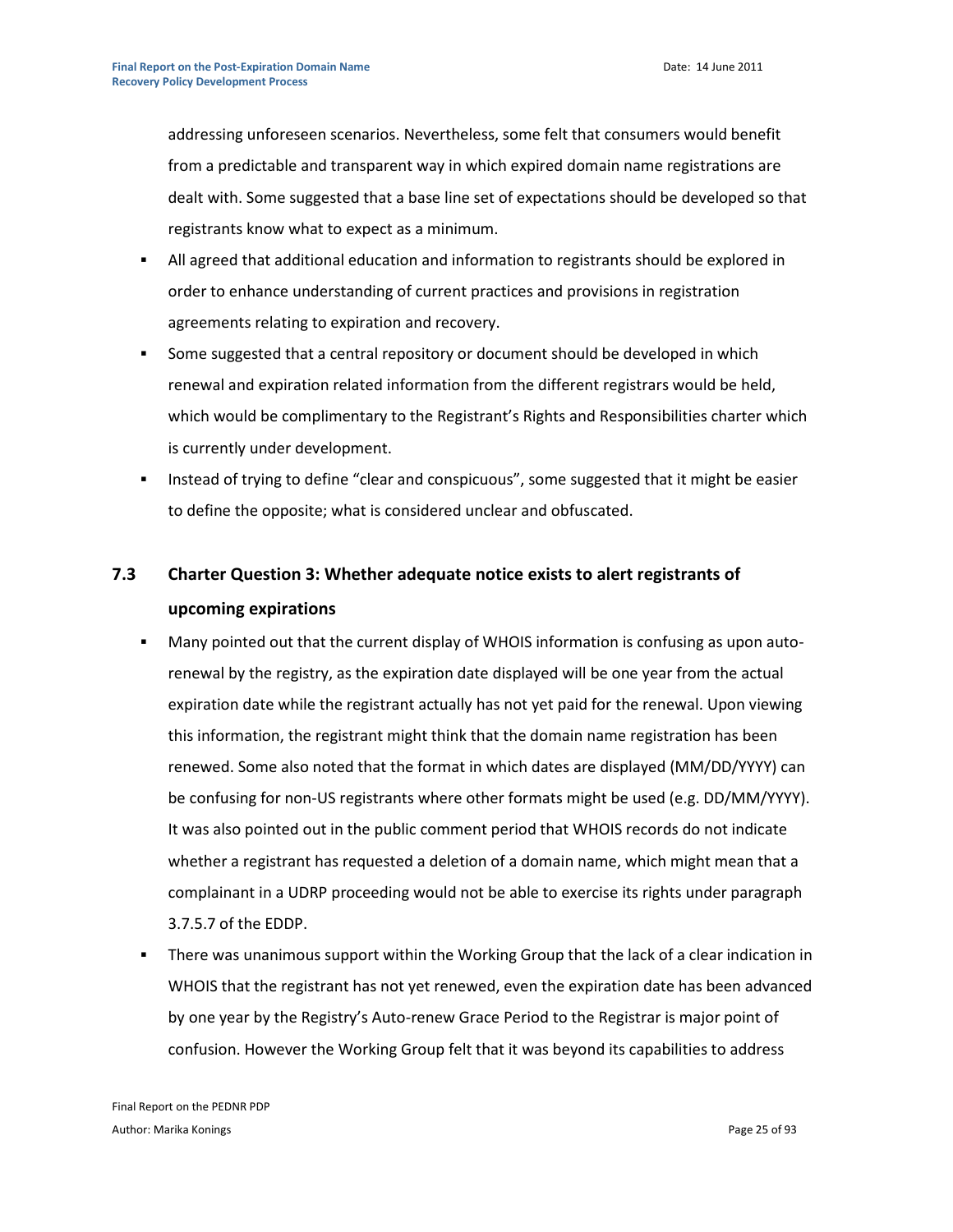exactly how this should be fixed.

- Many pointed out that first and foremost it is the responsibility of a registrant to renew their domain name registration prior to expiration and ensure that their contact information is up to date with the registrar so that notices and reminders are being received. It was pointed out that most registrars make every effort to ensure that reminders and notifications are sent out in due time to allow for timely renewal.
- The WG discussed the current provision in the EDDP, which only mentions 'a second notice or reminder' and debated whether further details should be provided on when and how those notices are sent to registrants. It was pointed out that in practice many registrars send well in excess of two notices, with some providing exact details to registrants on when notices are being sent prior to and after expiration.
- **The WG also discussed whether the registry should be required to send a notice to the** registrant prior to expiration, but it was pointed out that in order to do so it would need access to registrant contact information, which is not available in so-called 'thin<sup>12</sup>' registries.
- The WG reviewed data from the Nominet [Domain Name Industry Report 2009,](http://www.nominet.org.uk/digitalAssets/38597_domain_name_industry_report2009.pdf) which found that of those people renewing their .uk domain name registration, 60% renew due to a reminder from their registrar, 25% believe their domain names renew automatically and 7.3% renewed after receiving reminders from Nominet. At expiration, .uk domains enter their equivalent of the RGP wherein the domain ceases to function and Nominet attempts to send notices to the registrant. Of course, the experiences and business practices of a ccTLD are not directly applicable to the gTLDs managed by ICANN.
- **7.4 Charter Question 4: Whether additional measures need to be implemented to indicate that once a domain name enters the Auto-Renew Grace Period, it has expired (e.g., hold status, a notice on the site with a link to information on how to renew, or other options to be determined)**
	- The WG discussed potential options in further detail in the context of the WG survey (see

 $12$  A thin Whois output includes only a minimum set of data elements sufficient to identify the sponsoring registrar, the status of the registration, and the creation and expiration dates of each registration.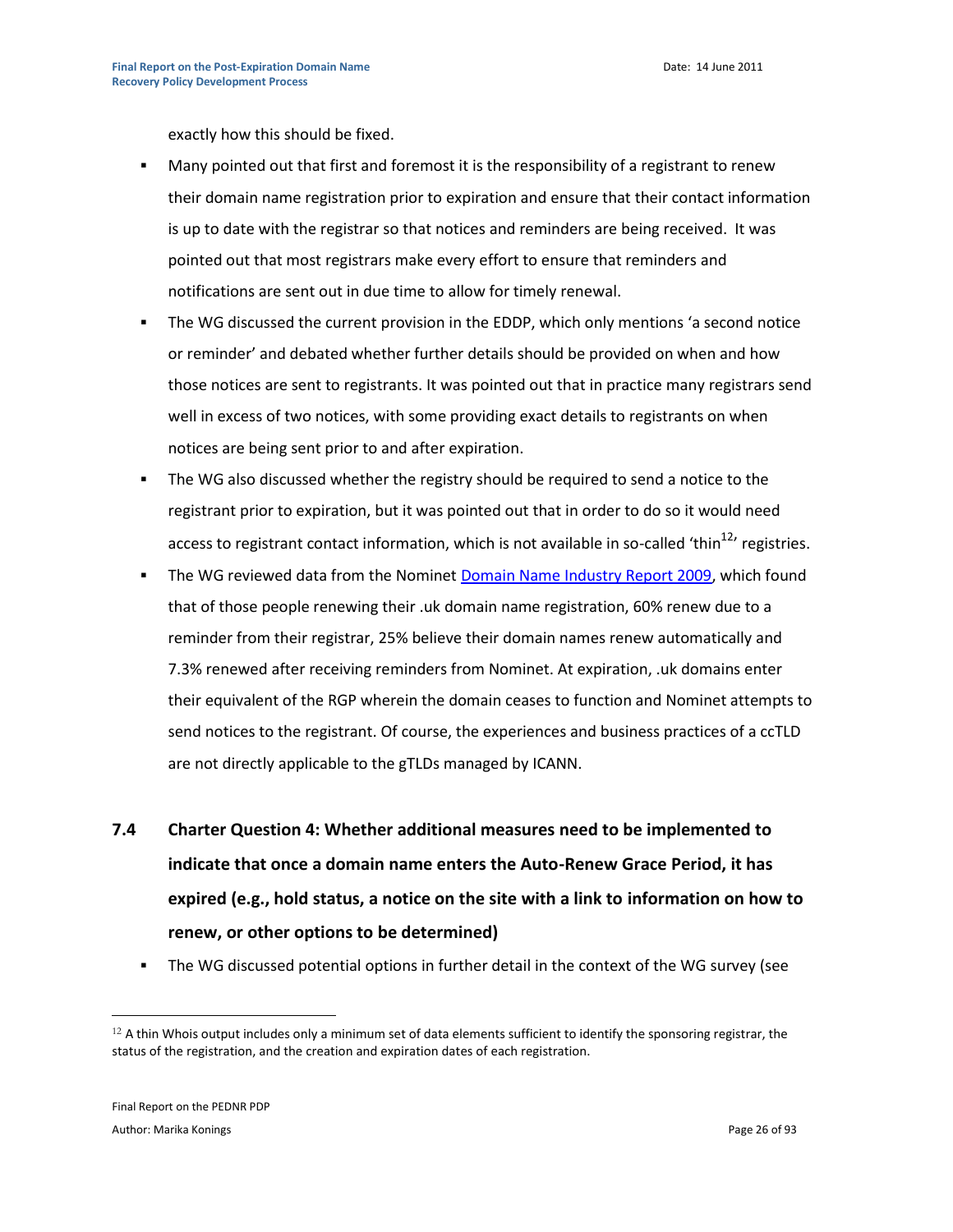Annex C).

### **7.5 Charter Question 5: Whether to allow the transfer of a domain name during the RGP.**

- In the context of this discussion, the issue was raised that with the current practice of changing the WHOIS details upon expiration, the RNHaE might not even be able to transfer the domain name registration during the Auto-Renew Grace Period as he or she is no longer listed as the registered name holder, which would make charter question 5 a moot question.
- Some argued that if transfer during the RGP is not allowed, then if the sponsoring registrar does not offer the voluntary RGP, the registrant cannot recover a domain during the RGP. This problem is eliminated if the RGP were to be made mandatory for all registrars who offer domains from registries that support the RGP.
- Registrar participants on the WG expressed the concern that allowing transfers during RGP would merge two procedures that are targets for abuse, and the challenge of verifying the identity of the RNHaE by the new registrar. The unintended consequences of allowing transfer during RGP could lead to unforeseen vulnerabilities.

Following the review of the public comments (see Section 7), the WG continued its deliberations taking into account the public comments received as well as the results of the WG survey (see Annex C). On this basis, an initial list of agreed upon principles was drawn up (see [here\)](https://community.icann.org/download/attachments/9405459/PEDNR+Draft+Recommendations+-+updated+8+December+2010.doc?version=1&modificationDate=1306139965105) from which the proposed recommendations that were included in the proposed Final Report were derived. Following the [review of the public comments received on the proposed Final Report](https://community.icann.org/download/attachments/9405459/PEDNR+Public+comment+review+tool+-+Final+-+8+June+2011.pdf?version=1&modificationDate=1307530348742) and continued deliberations, the WG has now finalized its recommendations for submission to the GNSO Council (see Section 8).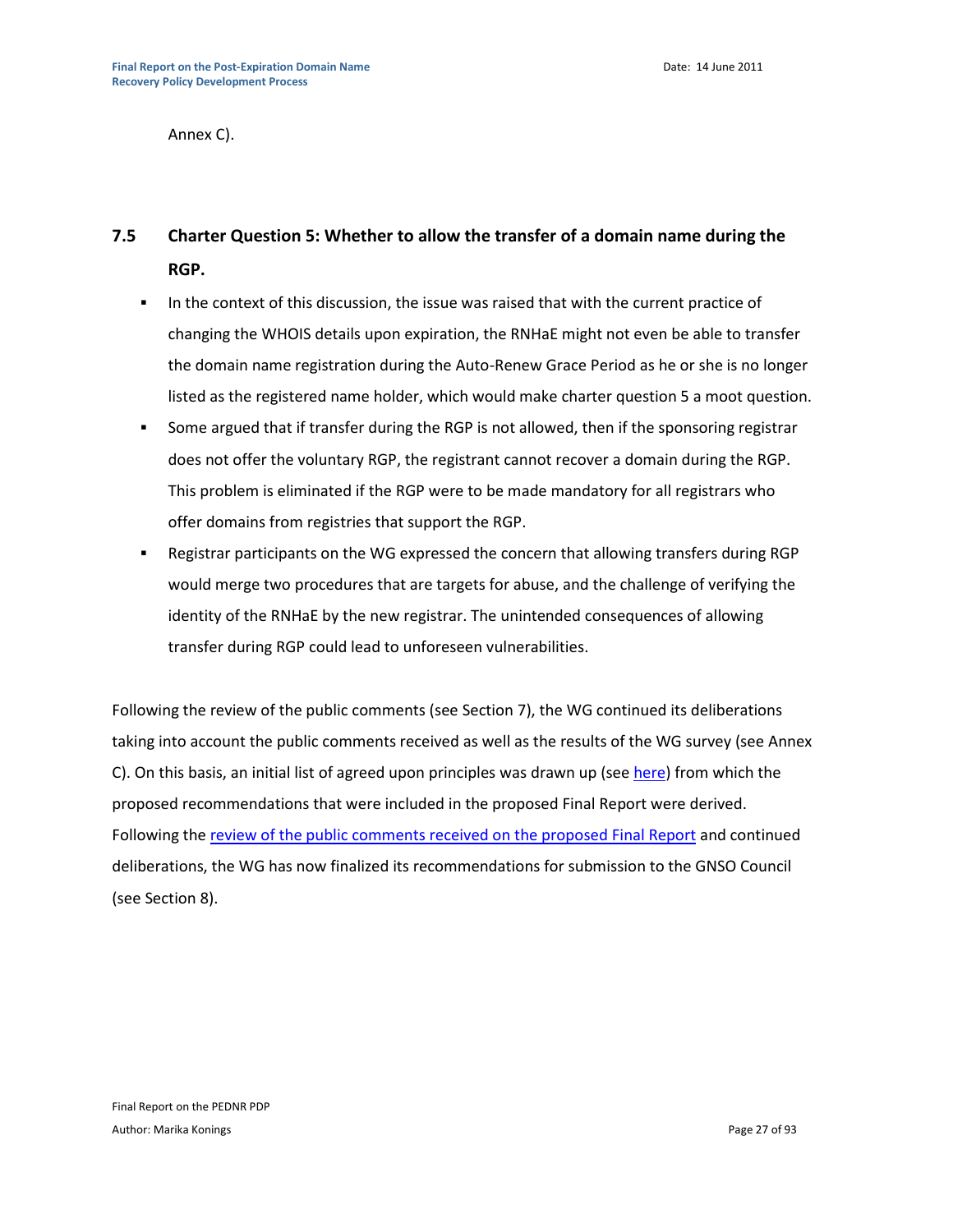# **7. Stakeholder Group / Constituency Statements & Public Comment Period**

This section features issues and aspects of the PEDNR PDP reflected in the statements from the GNSO constituencies and comments received during the public comment period.

#### **7.1 Initial Public Comment Period**

The public comment period ran from 20 August to 10 September 2009. Fourteen (14) community submissions from 13 different parties were made to the public comment forum. A number of contributors responded directly to the charter questions or certain comments could be categorized under these questions, others raised broader issues and considerations for the WG to consider in relation to its deliberations on post-expiration domain name recovery. A detailed summary of all comments received can be found here: [http://forum.icann.org/lists/pednr-wg](http://forum.icann.org/lists/pednr-wg-questions/msg00014.html)[questions/msg00014.html.](http://forum.icann.org/lists/pednr-wg-questions/msg00014.html) The WG reviewed and discussed the public comments received thoroughly at its meetings on 22 September, 29 September, 6 October and 13 October (for further details, se[e here\)](https://community.icann.org/download/attachments/9405459/PEDNR+public+comment+-+analysis+and+review+-+13+October+2009.pdf?version=1&modificationDate=1306140159349).

#### **7.2 Stakeholder Group / Constituency Statements**

The Constituency Statement Template (see Annex B) was sent to all the constituencies. Feedback was received from the Intellectual Property Interests Constituency, gTLD Registry Stakeholder Group, Registrar Stakeholder Group and the Business and Commercial Users' Constituency. These entities are abbreviated in the text as follows:

IPC - Intellectual Property Interests Constituency

RySG - gTLD Registry Stakeholder Group

RrSG – Registrar Stakeholder Group

BC – Business and Commercial Users' Constituency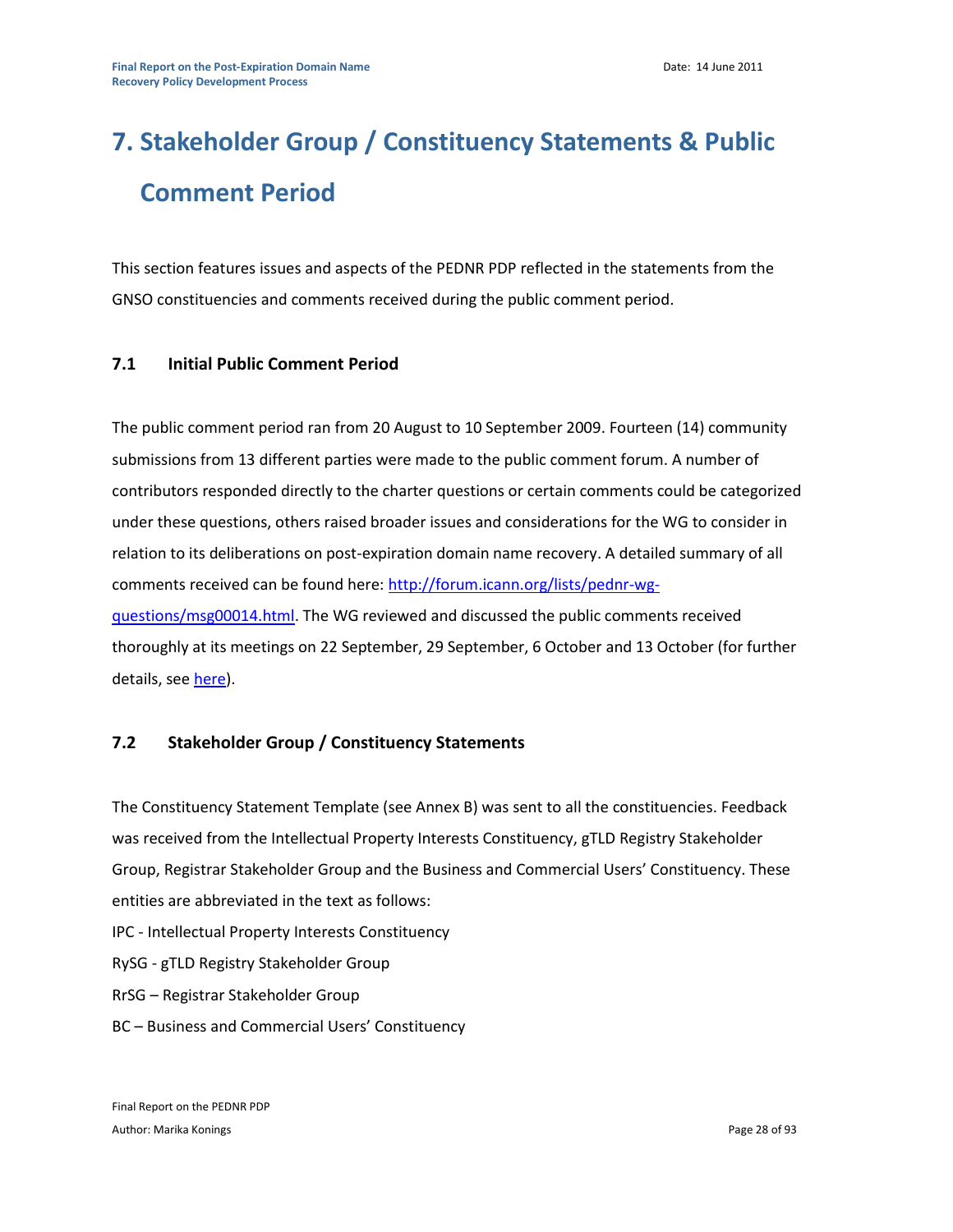#### **7.2.1 Stakeholder Group / Constituency Views**

The four statements responding to the questions outlined in the template were submitted by the Intellectual Property Constituency (IPC), the Registry Stakeholder Group (RySG) the Registrar Stakeholder Group (RrSG) and the Business and Commercial Users' Constituency (BC). The complete text of the constituency statements that have been submitted can be found here [provide link to wiki page with Constituency / Stakeholder Group statements]. These should be read in their entirety. The following section attempts to summarize key constituency views on the issues raised in the context of PEDNR PDP. This section also summarizes further work recommended by the various stakeholder groups / constituencies, possible actions recommended to address the issues part of the PEDNR PDP, and the impact of potential measures on the GNSO stakeholder groups / constituencies.

### **Charter Question 1: Whether adequate opportunity exists for registrants to redeem their expired domain names**

The IPC notes that requiring a mandatory 30-day renewal grace period following expiration, with an additional email reminder 15 days following expiration, could provide additional safeguards to the registrant. The BC is of the opinion that there is adequate opportunity, but points out that inconsistencies in the transaction process of an expired domain name can lead to market confusion and in some cases create unfair market conditions that ultimately fail to uphold the practice of maintaining openness and transparency. The BC adds that all registrants require openness, transparency and predictability in connection to the expiration of domain names. The RS considers that there is adequate opportunity and points out that as a practice, registrars encourage registration renewal before and after expiration. The RrSG adds that unintentional non-renewal of a registration is very rare. The RySG points out that registry operators do not have visibility of registrants' opportunity to redeem expired domain names and supports the WG to try to: summarize the major alternatives that registrars give registrants to redeem expired domain names; develop some criteria to define 'adequate opportunity', and; evaluate whether any registrar alternatives do not give adequate opportunity.

#### **Charter Question 2: Whether expiration-related provisions in typical registration agreements are**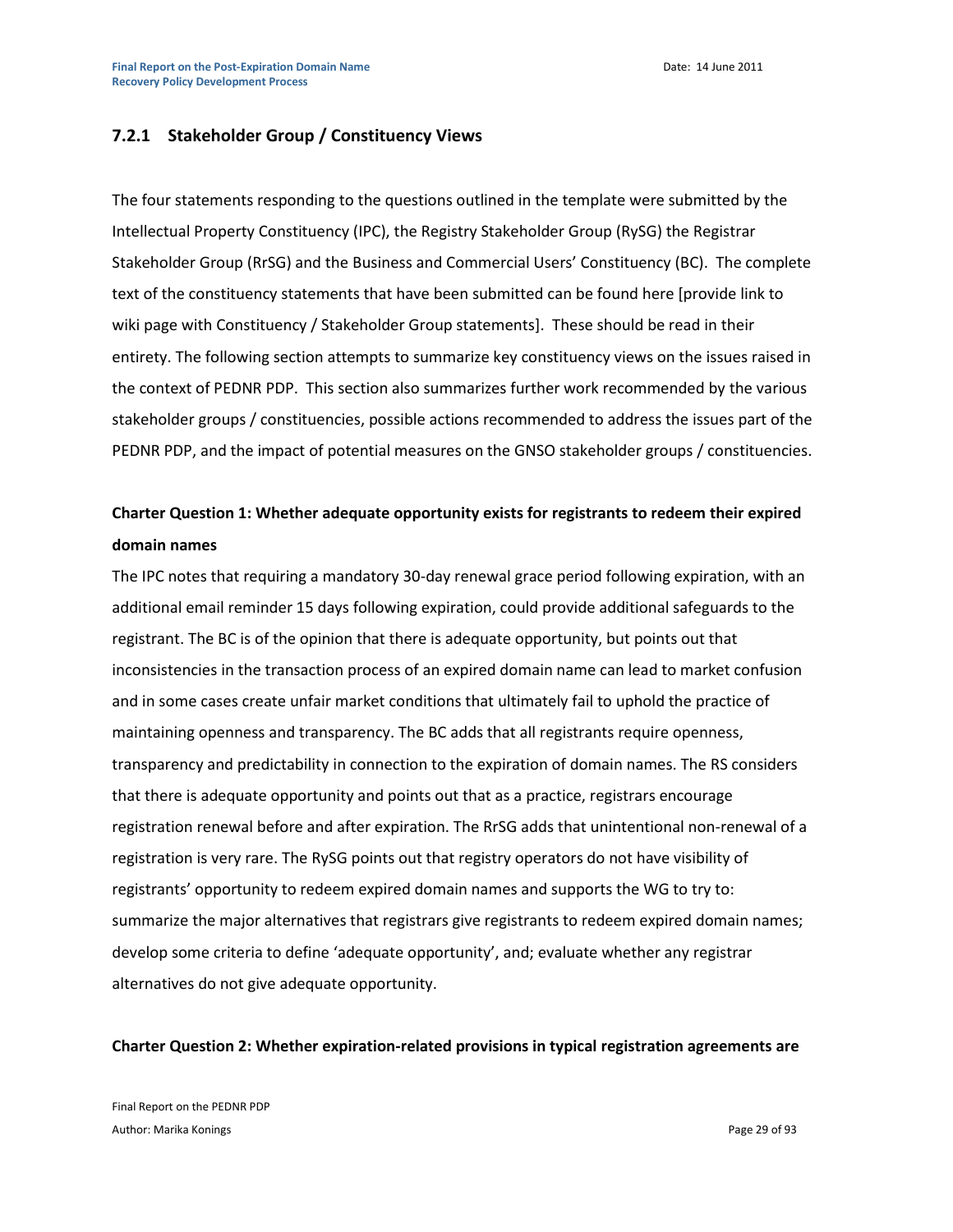Date: 14 June 2011

#### **clear and conspicuous enough**

The IPC notes that the Registrar Accreditation Agreement (RAA) clearly sets out obligations for registrars and adds that if registrars are not complying, ICANN's compliance department should take action. The IPC proposes that ICANN's compliance department should require each accredited registrar to provide it with a current copy or link to its standard registration agreement, and be required to keep these copies or links up to date. The BC points out that clear and not so clear conditions exist across the market space. As a result, it supports the promotion of consistency where feasible as this enhances fair competition and right-sizes business practices in the market. The RrSG points out that as required by the RAA and the Expired Domain Deletion Policy (EDDP), terms and conditions of expiration and renewal policies are maintained on registrar web sites. The RrSG adds that registrars endeavour to use clear and understandable language whenever possible in the context of presenting a valid legal agreement. The RySG notes that an opinion on this question would require an exhaustive examination of agreements between registrar and registrants.

#### **Charter Question 3: Whether adequate notice exists to alert registrants of upcoming expirations**

The IPC recommends that the PEDNR WG examines the data necessary to determine if there is a correlation between non-renewed domain names and reminder notices which are undeliverable due to a bad email address or inaccurate contact information. The BC is of the opinion that in general there is adequate notice, but notes that it is more a question of compliance and monitoring of compliance for market participants than a change to existing policy. In addition, it notes that failure to maintain accurate WHOIS is a leading culprit to expiration alert notification failure. The RrSG states that most registrars, if anything, over-notify their customers of pending expirations. It adds that maintaining accurate WHOIS information is a registrant responsibility, and if a domain name is a critical asset, registrants would presumably take measures to be sure the registration is properly monitored and renewed. The RySG notes that an opinion on this question would require an exhaustive examination of agreements between registrar and registrants.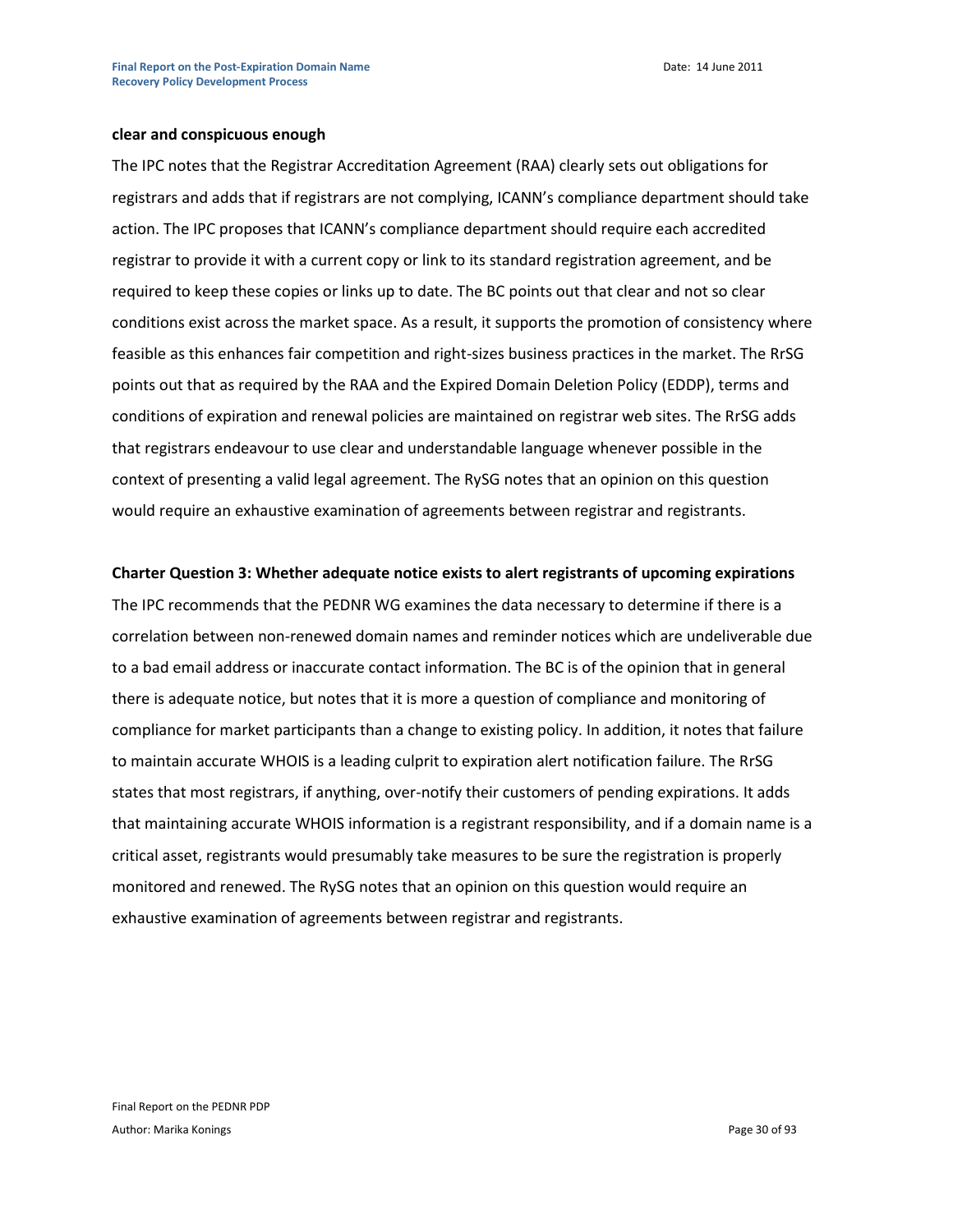**Charter Question 4: Whether additional measures need to be implemented to indicate that once a domain name enters the Auto-Renew Grace Period, it has expired (e.g., hold status, a notice on the site with a link to information on how to renew, or other options to be determined)** The IPC recommends that consideration should be given to an update to the WHOIS record, analogous to the dispute notice to reflect that the domain name is now expired and to provide information on how to effectuate a redemption and renewal. The BC reserves its comments until the PEDNR WG has completed its analysis. The RrSG is of the opinion that this is unnecessary and notes that it is highly unlikely that additional measures would encourage renewals when previous notices have not. The RySG is of the opinion that this question should be answered after more data is gathered and should be a guiding question for the PEDNR WG. In addition, it points out that another meaningful question is 'what current, contemporary purpose is served by the Auto-Renew Grace Period, and how does it affect or influence the success of the subsequent RGP'?

#### **Charter Question 5: Whether to allow the transfer of a domain name during the RGP**

The IPC is of the opinion that a transfer of a domain name should not be allowed apart from a transfer to the original Registered Name Holder. The BC points out that there are several technical implications around policy changes to the expiration process and therefore reserves its comments until the PEDNR WG has completed its analysis. The RrSG notes that the proposal is complicated and may be better addressed under the IRTP PDP process as any potential policy changes could result in unintended consequences and would need to be studied carefully. The RySG is of the opinion that the restoration of expired names during the RGP and transfers should remain separate and distinct activities and points out that a transfer can always be requested following the successful restoration of an expired domain name.

#### **General Comments**

The BC points out that the preliminary work of the WG appears to indicate that registrar practices in connection with the transfer of domain names post expiration may result in inaccurate WHOIS data that may materially impact other stakeholders in the DNS. The RrSG states that the premise of this proposal is that something bad might happen to a registration - not that there is demonstrated harm occurring and a remedy must be provided immediately. It adds that the ICANN Community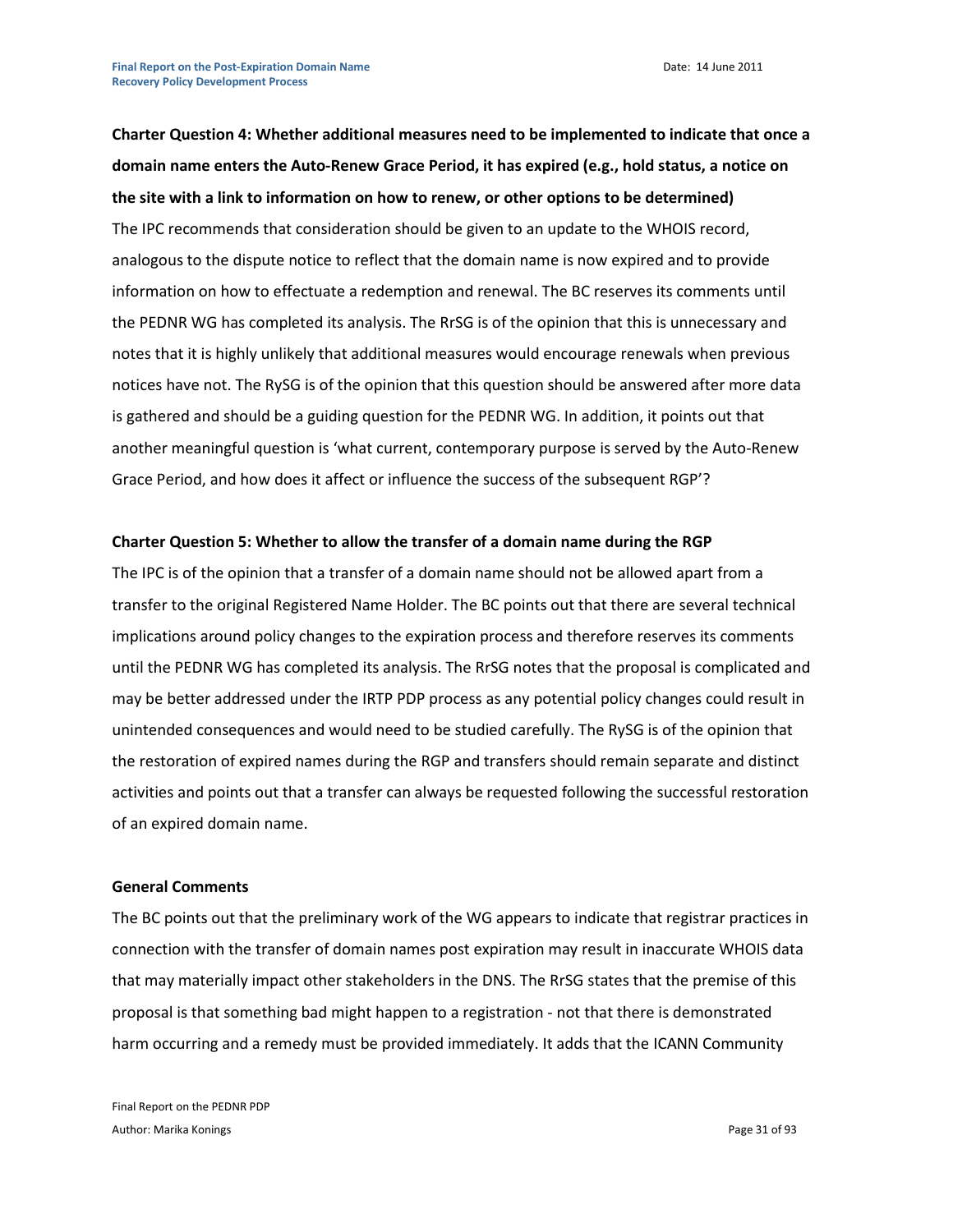cannot encourage competition and innovation, then seek to regulate it without clear evidence of harm. It furthermore adds that no ICANN policy or registrar practice can provide full insurance against unintentional loss of a registration, or against the potential bad faith behaviour of a registrar or reseller. In addition, the RrSG points out that registrars are more than willing to contribute in good faith to preventing unintentional loss of a customer's name. Should the community believe that 'bad actors' need to be addressed, registrars will discuss ways to do so that do not needlessly disrupt operations of the 'good actors' and further distract the community from more important issues.

#### **7.3 Public Comment on the Initial Report**

After publication of the Initial Report, a public comment forum ran from 12 July to 15 August 2010. In addition, interested parties had the opportunity to submit their responses to a survey that was developed by the WG. Below is a summary of the responses received. In addition, the Working Group reviewed and discussed the public comments received using a [public comment review tool](https://community.icann.org/download/attachments/13598786/PEDNR%20Public%20comment%20review%20tool%20-%20updated%2021%20October%202010.doc?version=1&modificationDate=1302030075000) that details the Working Group's responses to the public comment received.

#### **7.3.1 Public Comment Forum**

Nine (9) community submissions from nine (9) different parties were made to the public comment forum. The contributors are listed below in alphabetical order (with relevant initials noted in parentheses):

- At-Large Advisory Committee (ALAC)
- Axel van Almsick (AA)
- Blacknight by Michele Neylon (BN)
- Commercial & Business Users Constituency by Steve DelBianco (CBUC)
- George Kirikos (GK)
- $-$  IR (IR)
- Jothan Frakes (JF)
- Registrar Stakeholder Group by Clarke Walton (RrSG)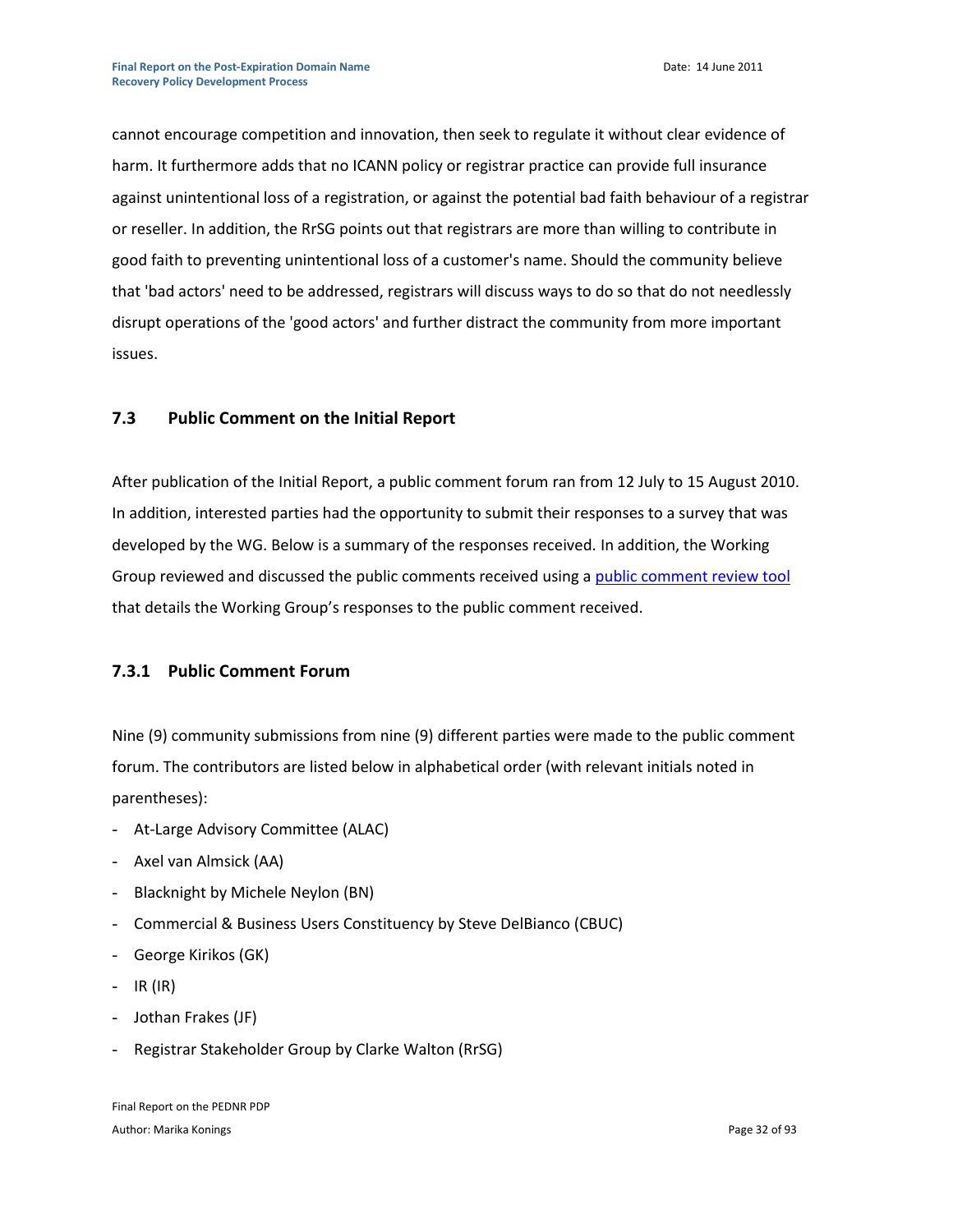- Registries Stakeholder Group by David Maher (RySG)

One comments (GK) does not relate to the substance of the report or the Charter questions but deals with whether public input is valued by ICANN (GK).

#### **General Comments**

The RrSG is of the view that 'the unintentional loss of a domain name is not a common occurrence' noting that there is 'no data suggesting registrants experience such problems'. The RrSG encourages the WG to 'balance the expected benefits from those proposals with the RrSG's position that there is no quantifiable harm at issue and that risks of unintended consequences arise from any policy change'.

In its submission, the CBUC has provided its responses to the PEDNR WG survey as included in the Initial Report as well as a chart that aims to demonstrate 'the inconsistencies Registrants face today'.

The RySG notes that as the Initial Report does not provide any recommendations at this stage, it would welcome that once these are agreed upon by the WG and included in the report, an updated version is distributed as well as posted for public comment.

### **Charter Question 1 - Whether adequate opportunity exists for registrants to redeem their expired domain names**

BN and the RrSG are of the opinion that there is adequate opportunity for registrants to redeem their expired domain names.

**Charter Question 2 - Whether expiration-related provisions in typical registration agreements are clear and conspicuous enough**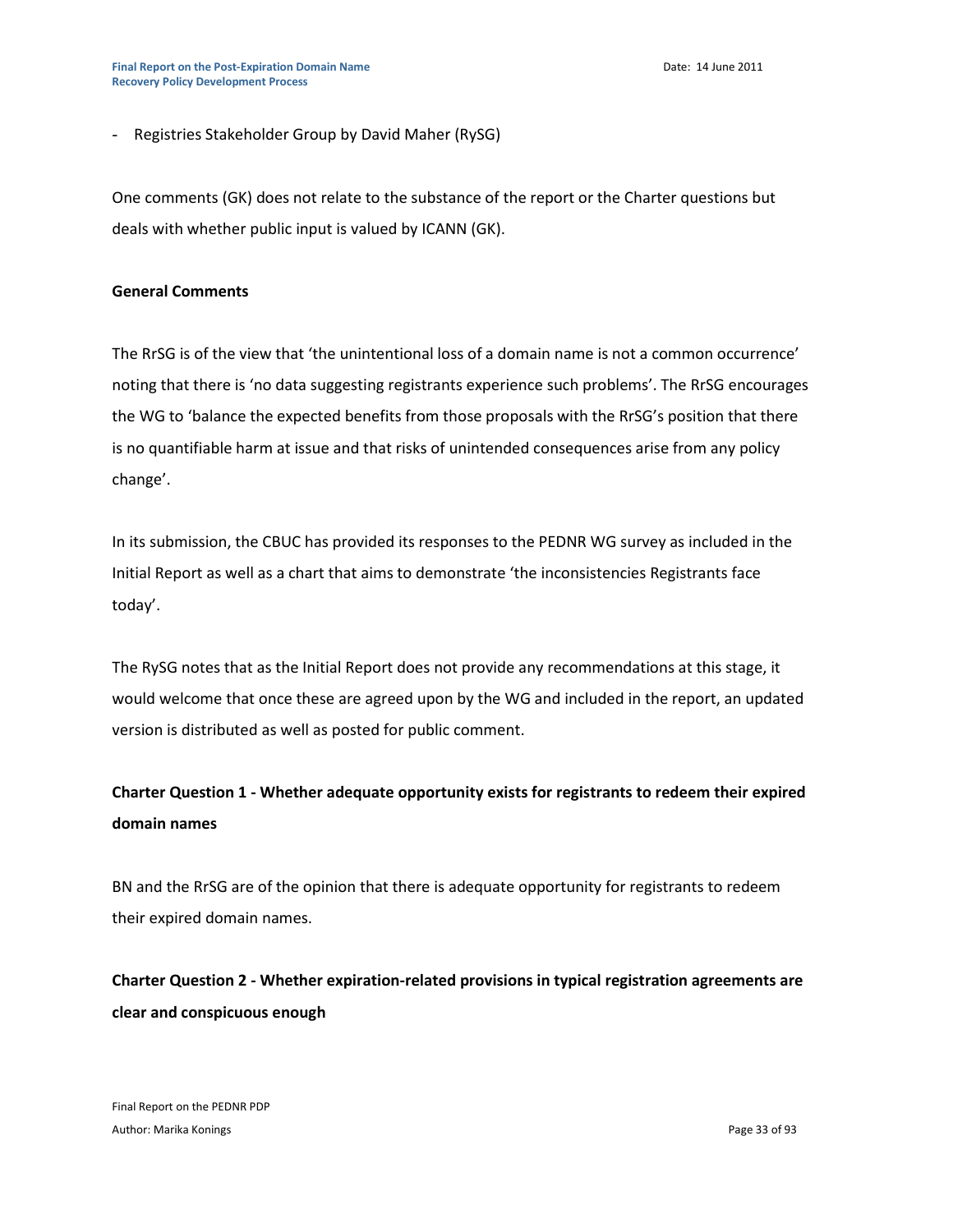BN notes that the question should be reformulated to ask whether registrants are aware 'of what can and will happen to their domain(s) if they don't renew them?', noting that this 'is a matter of education'.

The RrSG points out that as part of the requirements under the Expired Domain Deletion Policy, 'terms and conditions are maintained on registrar web sites' and that these are clear and conspicuous enough.

#### **Charter Question 3 - Whether adequate notice exists to alert registrants of upcoming expirations**

BN and the RrSG are of the view that there is adequate notices as multiple notifications are sent by most registrars.

**Charter Question 4 - Whether additional measures need to be implemented to indicate that once a domain name enters the Auto-Renew Grace Period, it has expired (e.g., hold status, a notice on the site with a link to information on how to renew, or other options to be determined)**

BN supports the notion that 'some clear indication in WHOIS of a domain's current status would help avoid confusion', noting that the 'exact form and method for implementing this is probably beyond this group's remit'. In addition, BN notes that if a holding page is used following expiration, it should contain a notice that the registration has expired and information on how the registration can be renewed.

The RySG would also support a clarification of WHOIS output in relation to renewal, suggesting in addition that: '1) because this issue applies to both thick and thin gTLDs, the WG may want to consider not restricting its focus in this regard to only thick registries; 2) a technical point to keep in mind is that 'Auto renewed and in grace period' is not an EPP status so if it is reported in Whois output it should not be shown as a status; 3) if this is recommended, it may be worthwhile to consider recommending that the same be done for other similar periods; 4) if it is recommended that registries do this, it should also be recommended that registrars do so as well'.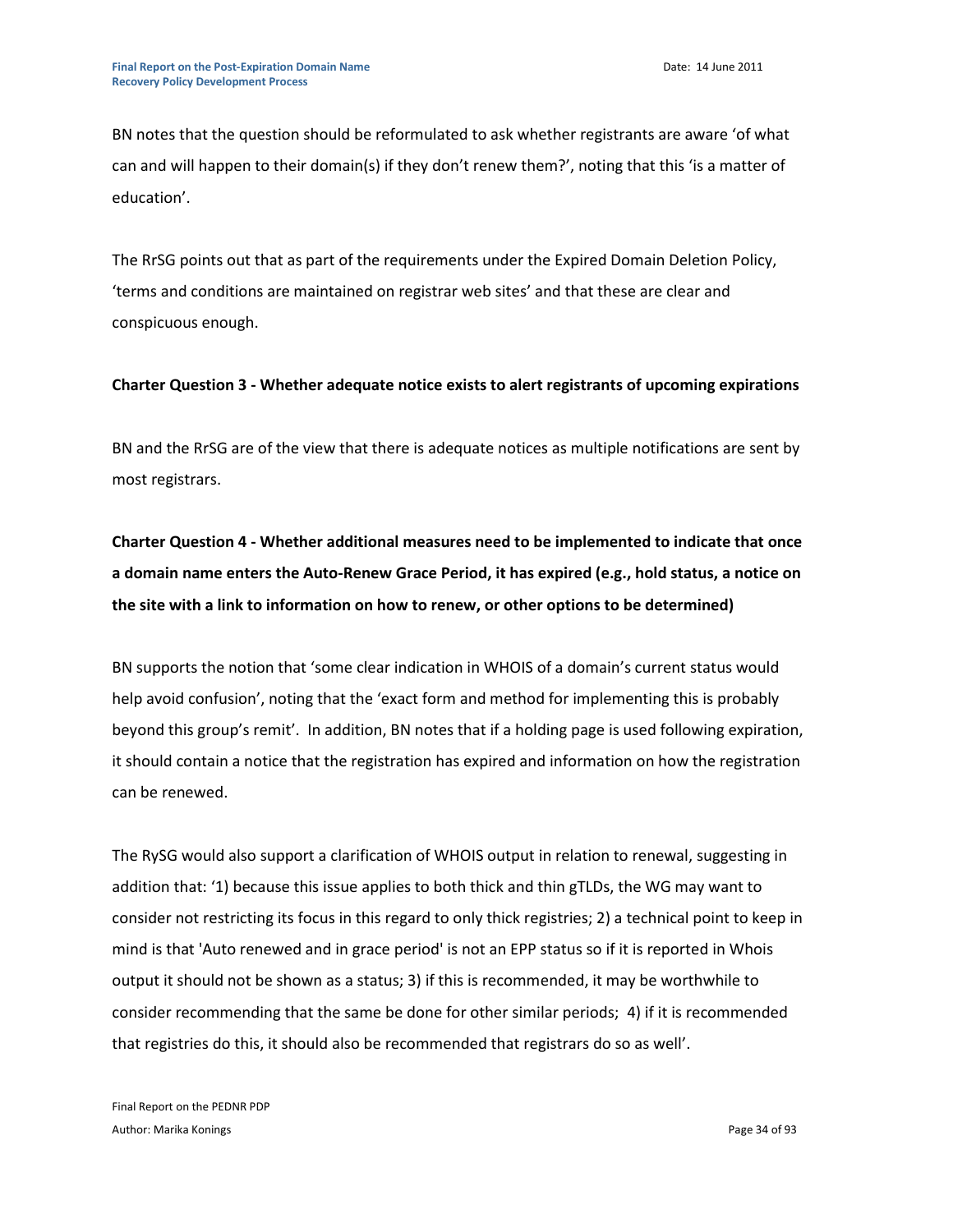The RrSG is of the opinion that no additional measures are needed as sufficient notice is already provided. The RrSG does recognize the potential confusion caused by WHOIS output in relation to renewal and notes it intends to work with the RySG 'to further examine this potential problem and propose possible solutions'.

**Charter Question 5 - Whether to allow the transfer of a domain name during the RGP.**

BN is of the view that no transfer should be allowed during the RGP.

The RySG points out that currently there is 'no guarantee that the Registrant of record during the RGP process is indeed the initiating (original) Registrant of the domain registration' which raises a number of questions such as: 'who has the right to redeem the registration during RGP (current registrant on record or originating registrant or some interim holder of the registrant record), who has the right to initiate the transfer, how can a registry identify the initiating/original Registrant if they are not the current registrant of record and which Registrant (the one on record or initiating) would a transfer be reversed to following the restoration of a name in RGP if the transfer was successfully contended?'. As a result, the RySG would support to keep the RGP and transfer 'separated and serial in execution'.

The RrSG notes that this is a complex issue and 'may be more appropriate for examination by a future Working Group assembled to address this specific issue'.

#### **Desired Outcomes**

ALAC notes that 'a level of predictability and security' must be provided to gTLD registrants and would support the following outcomes of the PDP:

'1. Consensus policy requiring that all registrars must allow renewal of domain names for a reasonable amount of time after expiration.

2. Consensus policy explicitly stating the minimum requirements for pre‐expiration notices.

3. Consensus policy requiring clarity of how messages will be sent.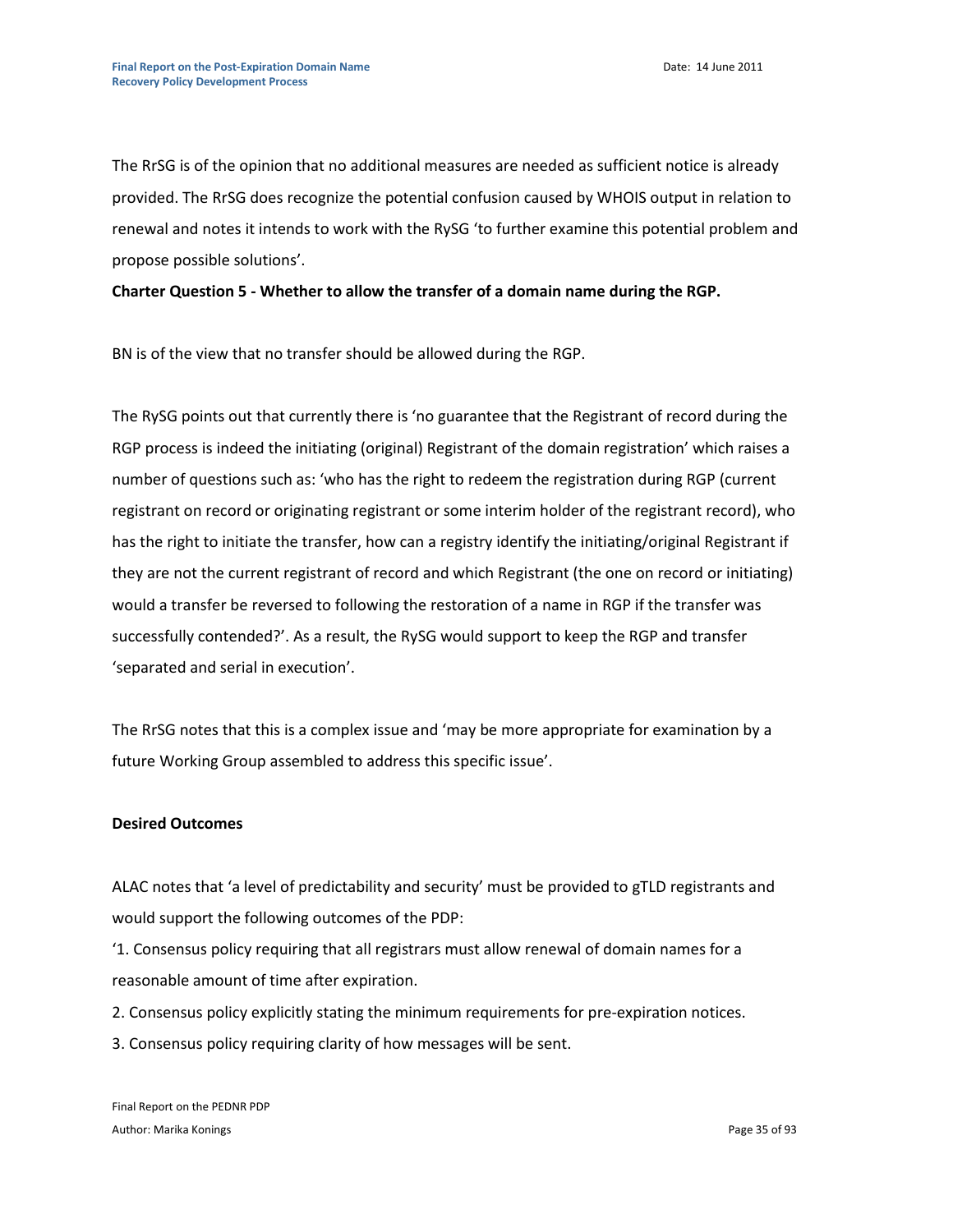4. Consensus policy requiring that WHOIS contents to make it clear that a domain name has expired and has not yet been renewed by the registrant.

5. Consensus policy requiring that notice(s) be sent after expiration.

6. Consensus policy requiring that web sites (port 80) no longer can resolve to the original web site after expiration

7. Consensus policy requiring that other uses of the domain name (e‐mail, FTP, etc.) no longer function after expiration.

8. Consensus policy requiring clarity in the expiration terms and fees offered by registrars.

9. Consensus policy requiring that the Redemption Grace Period be offered by all registries (including future gTLDs) and by all registrars.'

ALAC recognizes that there might be a need for some limited exceptions to the above outcomes and also notes the role best practices may play above this minimum set of requirements.

JF notes that the obvious solution to avoiding post-expiration issues is to avoid expiration by paying the renewal fee in time. He would welcome an outcome of 'some best practices and/or consensus policies that would reflect some minimum responsible baseline of conduct surrounding expiration of a domain name, from which a consistent baseline structure of expectation can be formed and then socialized to the community'.

The RySG also emphasizes the importance of consistency and transparency, noting that 'the general idea of Registrars displaying explicit information around their domain expiration processes is helpful for registrants'.

IR argues that 'the drop recovery policy is unfair' and would prefer a system whereby expired domain name registrations are allotted 'on a random basis'.

The CBUC 'takes the position that Consensus Policy changes are required to correct issues within the domain expiration process' in order to 'achieve the openness, transparency, and predictability' as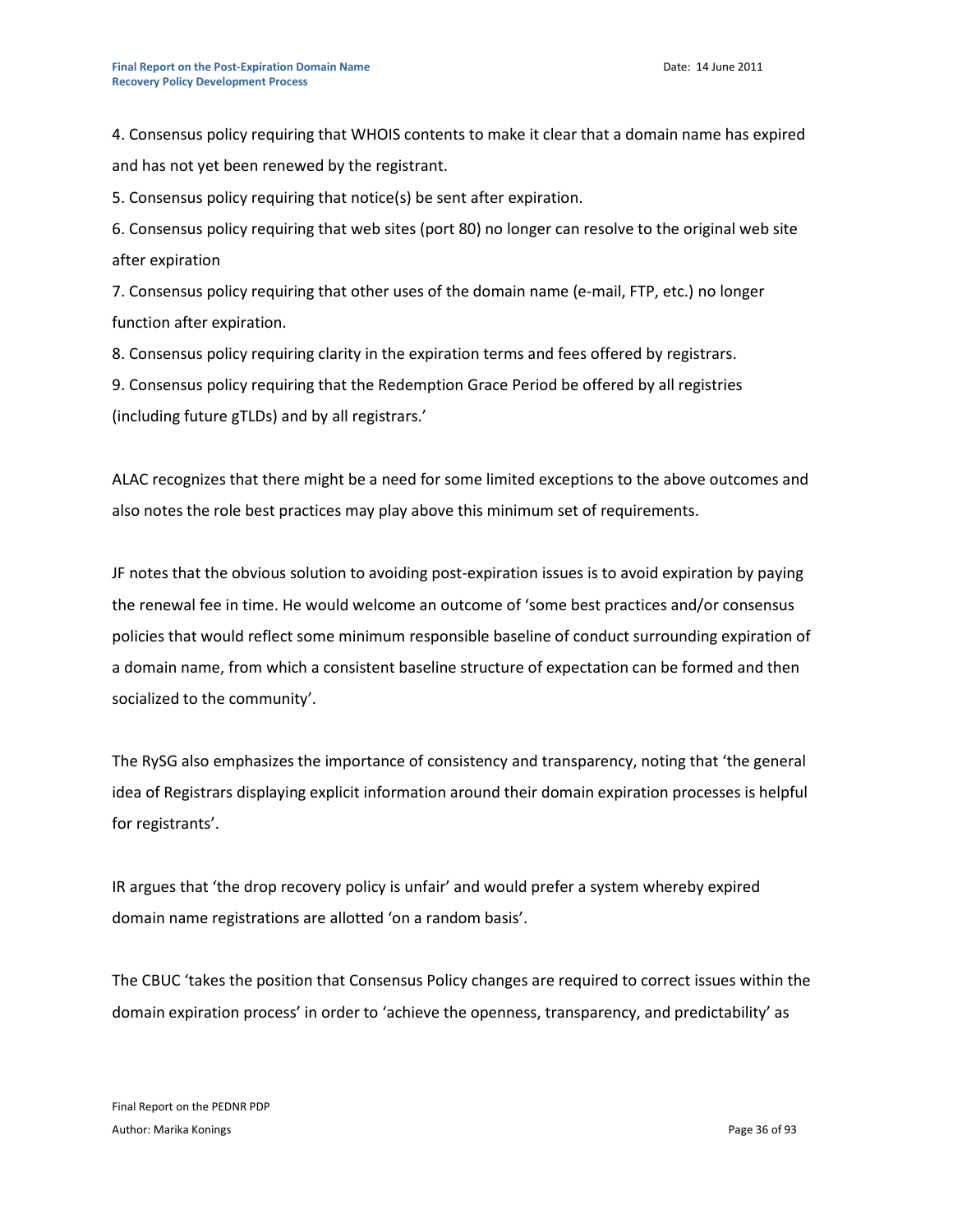current inconsistencies 'lead to market confusion and in some cases create unfair market conditions'.

# **Education / Information**

JF points to the importance of education as there is a lot of misunderstanding among registrants when it comes to the life cycle of a domain name registration and suggests that, once the WG has finalized its recommendations, a diagram and narrative 'making clear the expectations and process surrounding the expiry of a domain name' would be developed. In addition, he notes that 'reduction in inconsistency will also help reduce trouble areas or perceptions' (e.g by standardizing timing of notices, how these are sent, what happens if a domain name expires). JF points out that the comment submitted by AA is an example of one of the misunderstandings that seems to exist 'that a trademark is somehow an exemption from renewal fees or the consequences of not renewing a domain name within an agreed period of time'.

BN notes that many problems could be avoided 'if time and energy were focused on encouraging registrants to do more active housekeeping on their domain(s) prior to expiry'.

The CBUC proposes 'the creation of consumer education, perhaps ICANN sponsored, around the expiration of domain names'.

## **Auto-Renew Grace Period**

The RySG points out that the Initial Report seems to assume that registry Autorenew practices are the same for all registries which is not the case as, for example, there are known differences when Auto-Renews are charged.

## **Redemption Grace Period**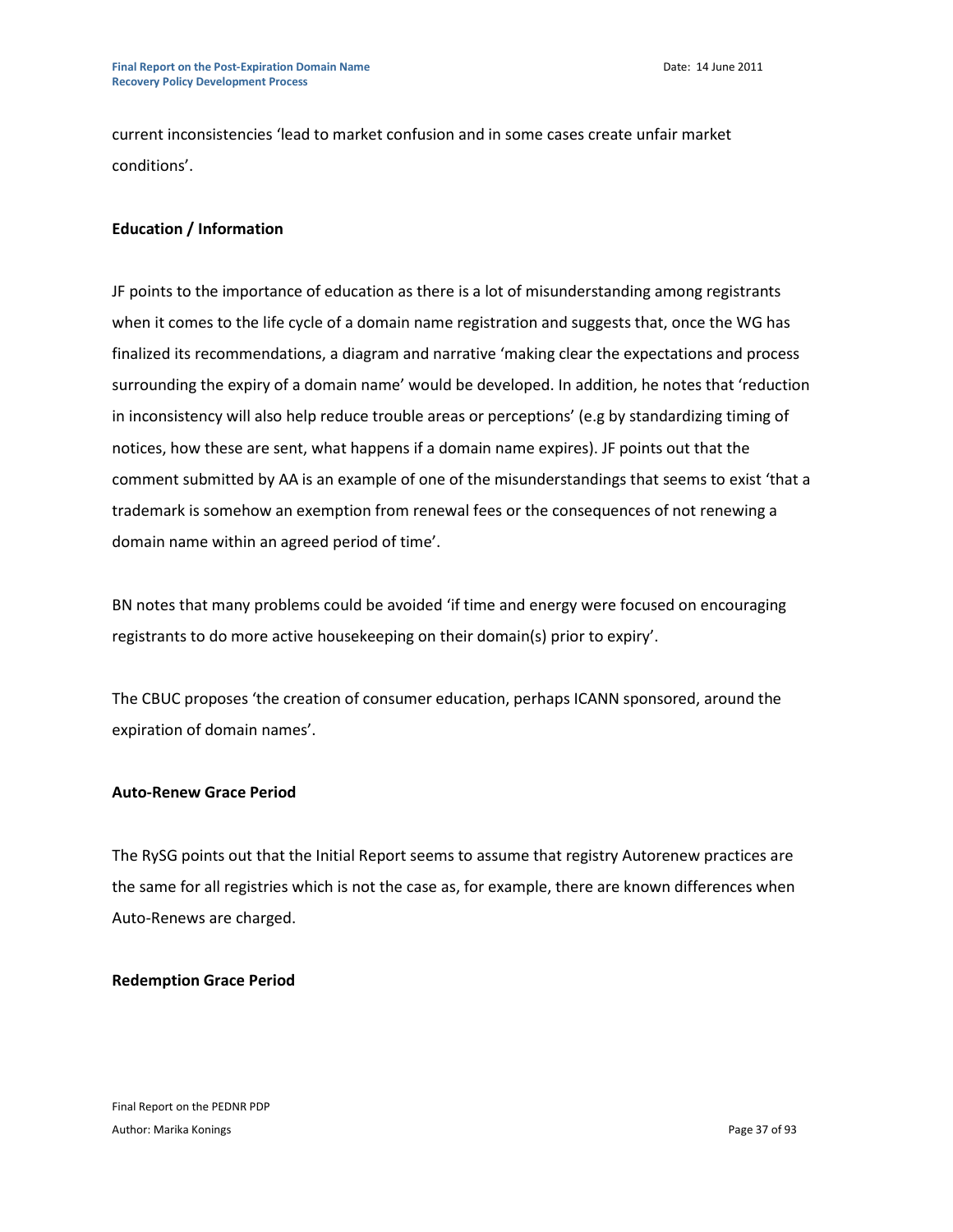The RySG points out that a number of assumptions that accompanied the implementation of the RGP with the objective to provide a last opportunity to registrants to recover a domain name registration following expiration are no longer valid. These assumptions include the assumption that 'the originating Registrant of the domain would be the current Registrant of record upon a domain being deleted and entering the Redemption Grace Period' and 'the effective use case for the Autorenew Grace Period was to garner additional time for Registrars to attempt to have originating Registrants renew their domains'. As a result, the RySG notes that 'the intended goal of RGP cannot be guaranteed by the behavior of Registries alone'.

The RySG recognizes that in order to fulfill the original intentions of the RGP, provided these are still valid, the 'RGP needs to be applied consistently by all parties involved' and therefore would be willing to 'explore RGP as a consensus policy'.

#### **Other Issues**

JF points to another issue that he has come across in relation to post-expiration which deals with registrars invoicing for the renewal of a domain name registration that has already been transferred out before expiration. He notes that 'as part of a responsible renewal notice process, a registrar should be required to check with the registry that they are in fact still the registrar of record for the name, before sending any billing related materials'.

The CBUC recommends that the WG explore the following issues in further detail: '

- Adequate documentation of the expiration process (current & proposed) models
- Change confusingly-similar terms like "automatic renewal" vs. "auto renew grace period", as an example
- Provide consistent and informative domain-status flags across registries, registrars and TLDs
- Provide consistent "service disruption" across registrars on expiration (triggers active/technical response)
- Provide consistent notification/display of deletion, automatic-renewal, auto-renew grace-period and redemption grace-period policies on reseller/registrar web pages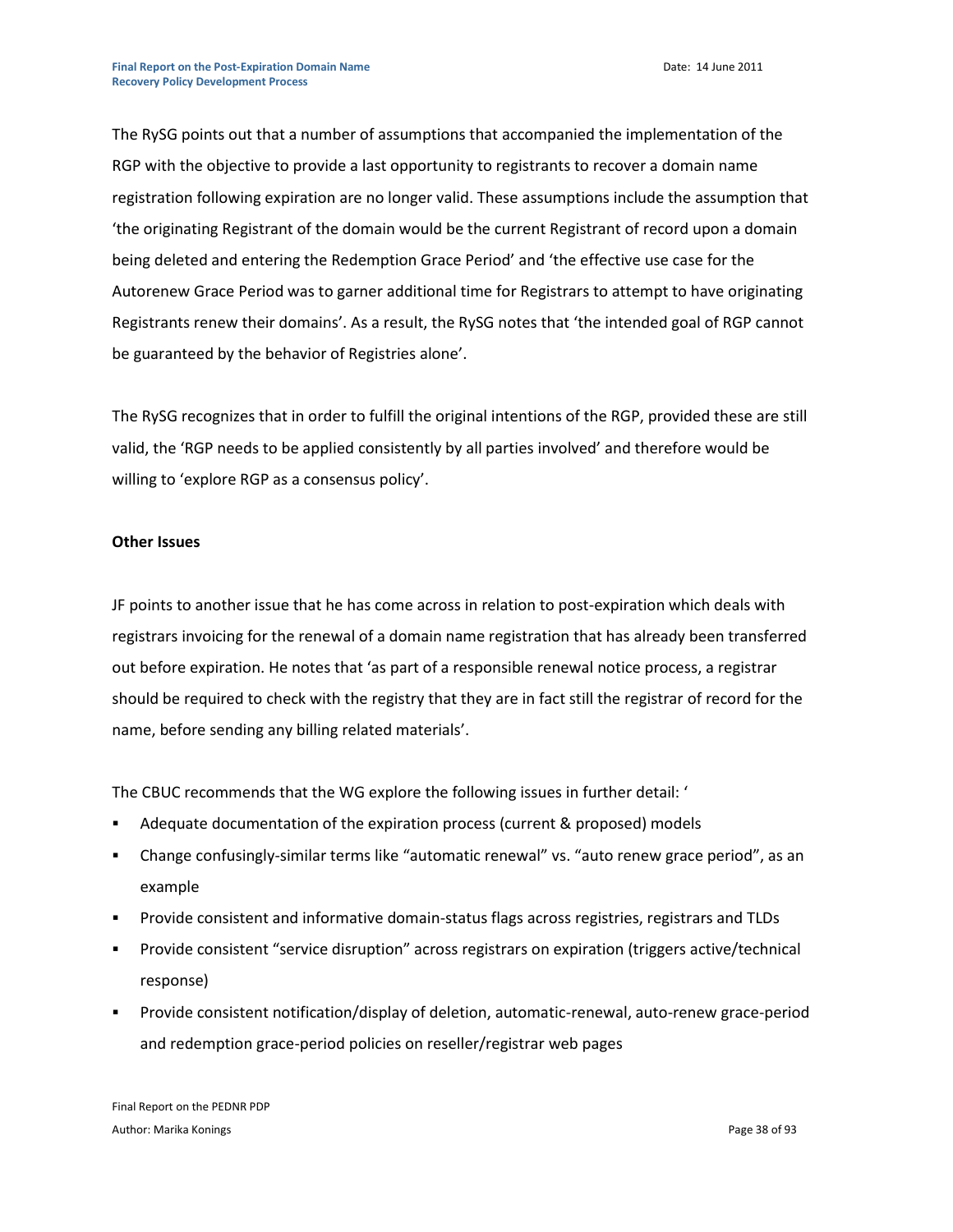- Provide consistent redemption grace-period intervals rather than leaving it up to provider discretion
- Provide consistent post-expiry implications when registrants elect not to automatically-renew domains and/or opt out of monetization of web addresses
- Shift all TLDs to thick-registry model to aid in normalizing WHOIS-based processes
- Evaluate any conflict of interest registrar either generates revenue from renewal OR monetization/aftermarketauction/ drop-catching, not both'

# **7.3.2 Public Comment Survey**

In addition to a public comment forum, interested parties had the opportunity to contribute and comment on the Initial Report by completing a survey (see Annex C for Survey questions). Four hundred and twelve (412) responses were received to the survey. A broad overview of the survey results can be found here (see attachments a[t http://forum.icann.org/lists/pednr-initial](http://forum.icann.org/lists/pednr-initial-report/msg00009.html)[report/msg00009.html\)](http://forum.icann.org/lists/pednr-initial-report/msg00009.html). In addition, the WG carried out an in-depth analysis of the survey responses, which has been summarized below. The detailed analysis carried out using pivot tables can be viewe[d here.](https://community.icann.org/download/attachments/13598786/PEDNR%20Public%20Comment%20Survey-Data%20Analysis-18Oct2010.xls?version=1&modificationDate=1302030076000)

#### **WG Analysis of Survey**

After closer review of the data, it was determined that 51 responses were not complete and therefore excluded from the overall results leaving  $361$  responses<sup>13</sup>. Taking those responses, the WG grouped related questions in the following broader themes to determine whether a relationship existed in the responses to these related questions.

#### **Renewal after Expiration**

The questions relating to this category can be found in Annex C of this document. In response to the

 $\overline{a}$ 

 $13$  Except for the questions summarized under the heading 'renewal after expiration' for which the total number of 361412 responses was taken into account.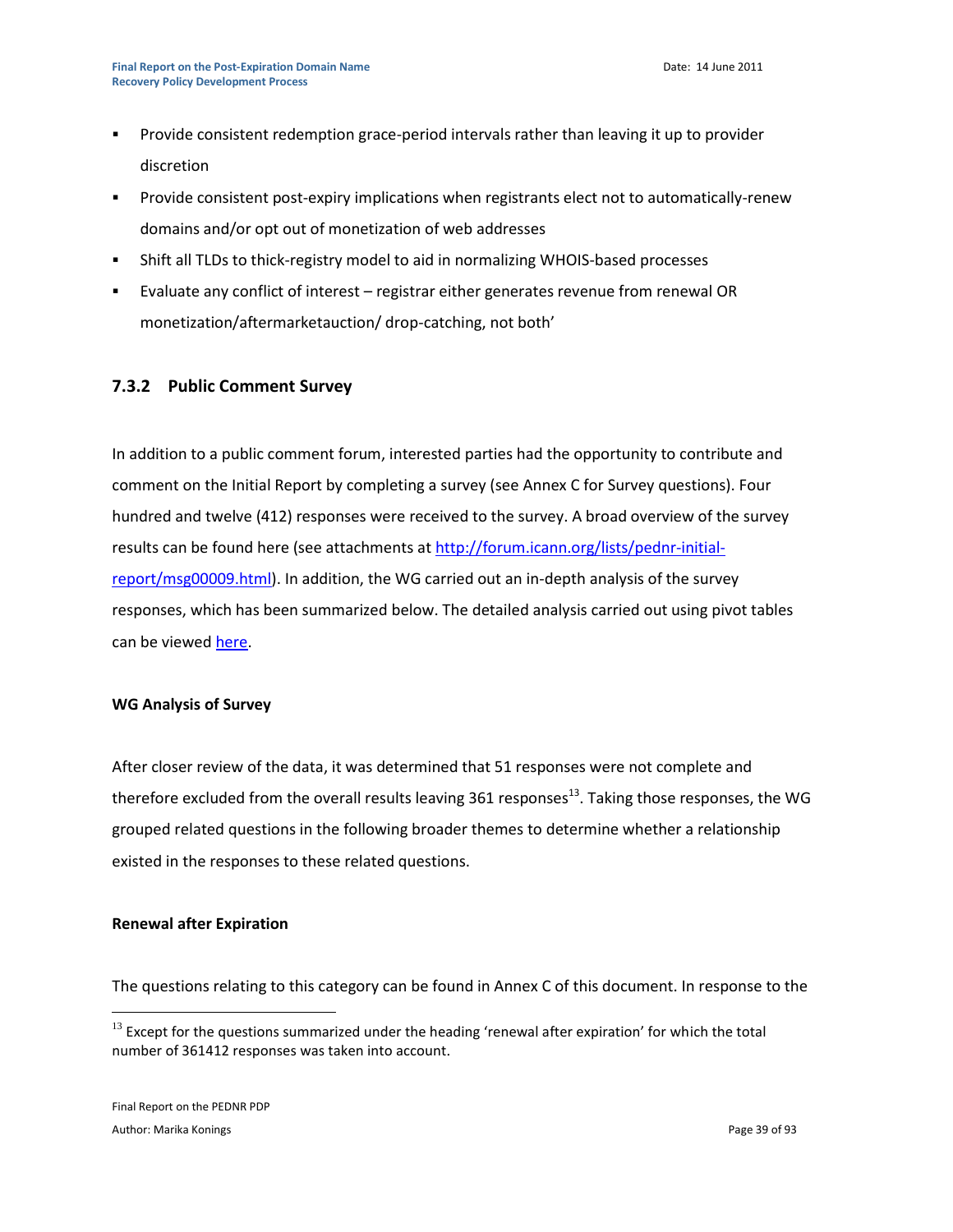question whether registrars should offer renewals for a period of time following expiration and whether this should be done in compliance with a consensus policy, a best practice or as a means for registrars to offer competitive services, an overwhelming majority (337 responses) is of the opinion that renewal should be offered for a certain period of time to be required by consensus policy. Again an overwhelming majority agrees that this period of time should be defined by the consensus policy with a small majority being of the opinion that this period of time should be between 0 and 30 days (30 days being the most popular answer with 151 responses).

#### **Expiration Notices**

A majority of respondents (251) is of the opinion that a consensus policy should specify the minimum number of notices being sent as well as when such notices should be sent. 152 respondents consider 3 notices the appropriate number of reminders required to be sent according to the policy, while 18 respondents prefer 1 reminder, 72 respondents prefer 2 reminders and 41 respondents would like more than 3 reminders required by the policy. In addition, 138 respondents are of the opinion that the policy should specify how such notices are sent, while 127 respondents are of the opinion that it is sufficient if such information is included in the registration agreement or web-site of the registrar. Most respondents consider email (119) the effective means to remind a registrant that their domain is about to expire, followed by postal (56) or a combination of email and postal (47).

#### **WHOIS**

A majority of respondents (206) is of the opinion that WHOIS should be changed to make it obvious that a domain has expired and not yet renewed by the registrant (or their agent).

#### **Information & Education**

Most respondents (160) consider email the most effective means to alert a registrant that their domain name has already expired, followed by postal mail (62), re-direct/kill web-site (50),

Final Report on the PEDNR PDP Author: Marika Konings **Page 40 of 93**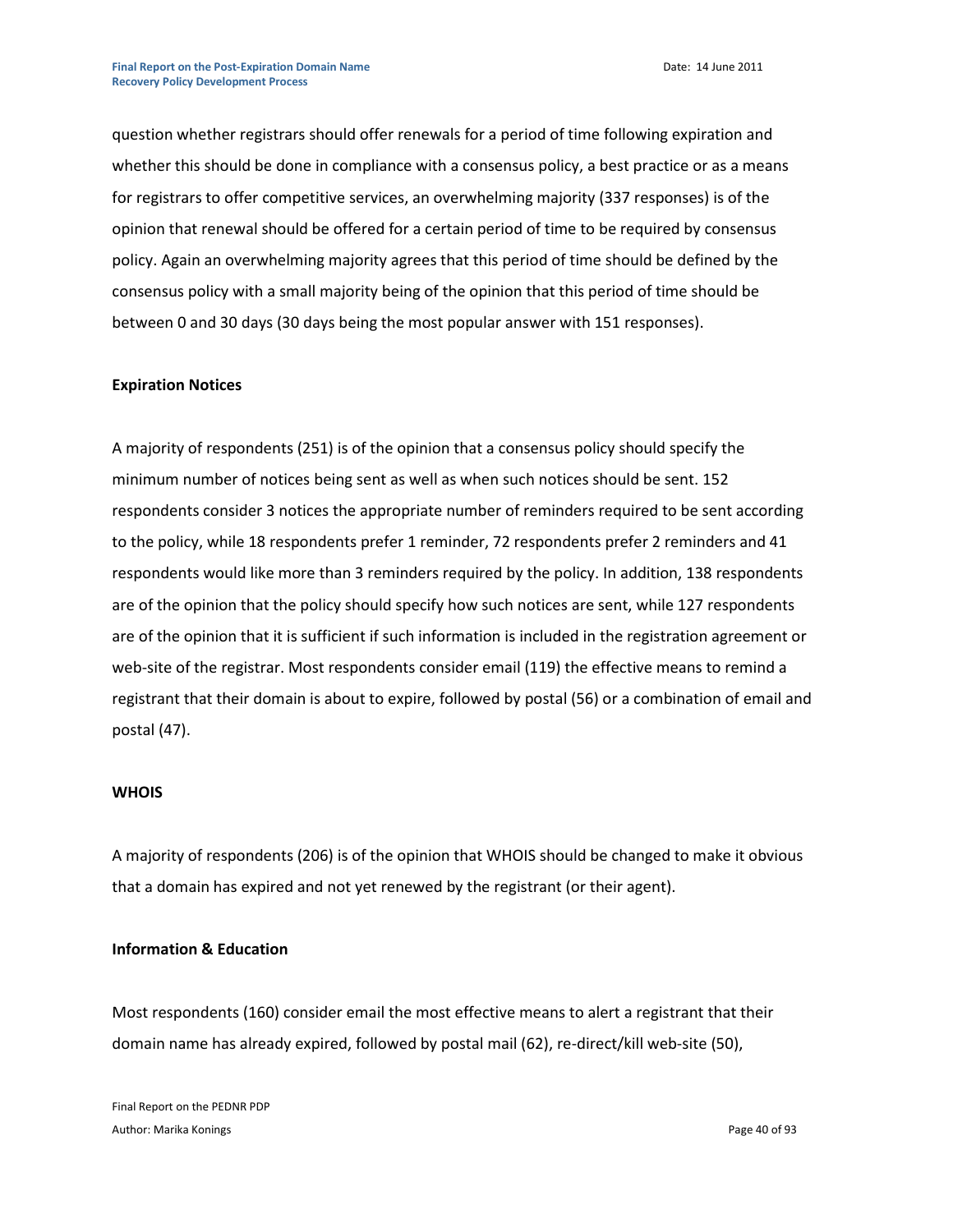telephone (31) and fax (9). Most respondents (307) indicate that the registration agreement should specify what will happen following expiration of a domain name registration.

## **Services after Expiration**

A majority of respondents (209) is of the opinion that all services related to the domain name registration (web-site, email, IP services) should stop working to alert a registrant that their domain name registration has already expired.

## **Redemption Grace Period (RGP)**

A majority of respondents (286) is of the opinion that the RGP should be mandatory for both gTLD registries as well as registrars.

## **7.4 Public Comment on the Proposed Final Report**

After publication of the proposed Final Report, a public comment forum ran from 21 February to 22 April 2011. Below is a summary of the responses received. In addition, the Working Group reviewed and discussed the public comments received using a [public comment review tool](https://community.icann.org/download/attachments/9405459/PEDNR+Public+comment+review+tool+-+Final+-+8+June+2011.pdf?version=1&modificationDate=1307530348742) that details the Working Group's responses to the public comment received.

Ten (10) community submissions were made to the public comment forum. The contributors are listed below in alphabetical order (with relevant initials noted in parentheses): At-Large Advisory Committee (ALAC) Charles Mason (CM) Commercial & Business Users Constituency by Steve DelBianco (CBUC) G.P. Singh (GS) INTA Internet Committee by Claudio Di Gangi (INTA) Intellectual Property Constituency by J. Scott Evans (IPC) Michael Schout (MS)

Final Report on the PEDNR PDP Author: Marika Konings **Page 41 of 93**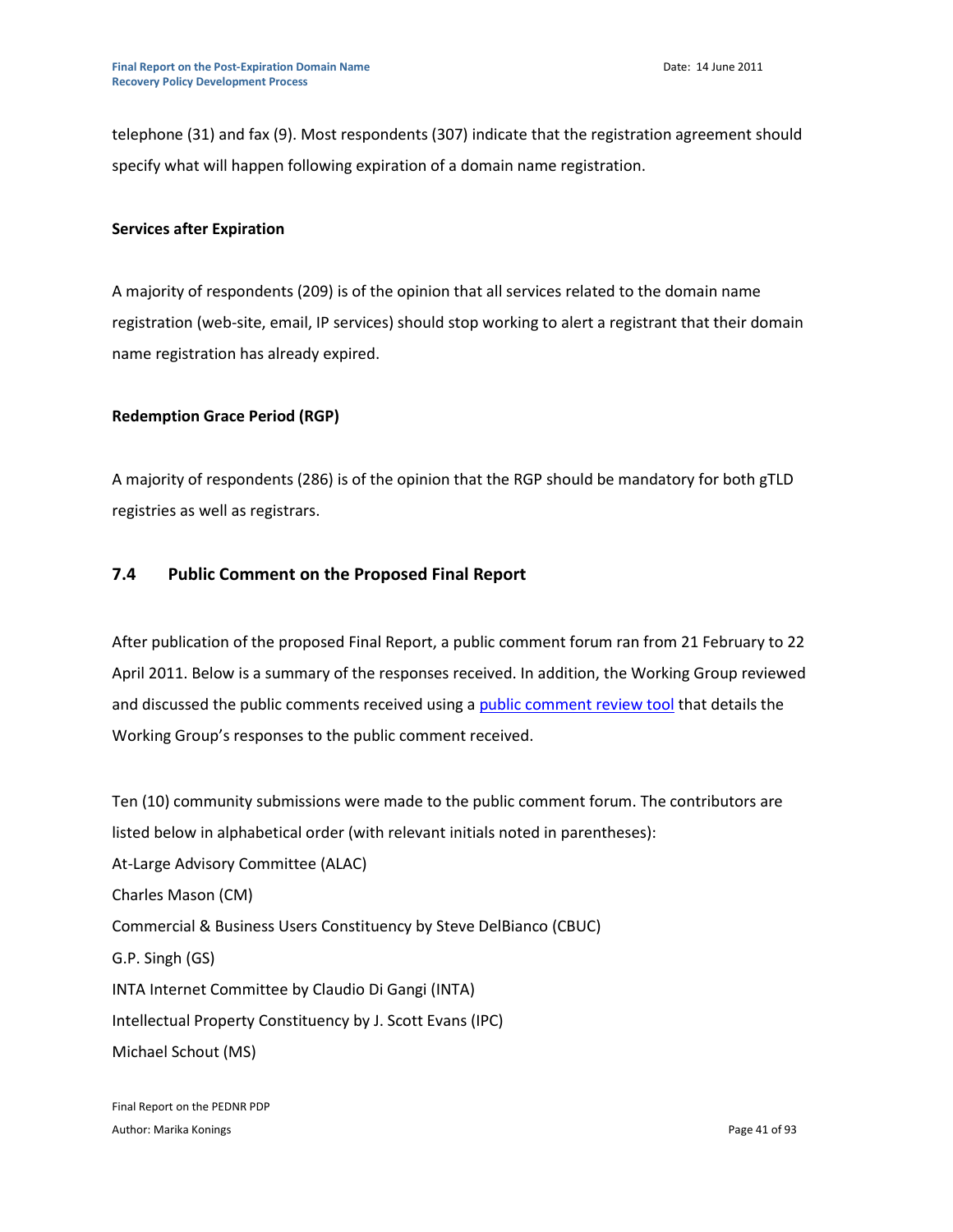Pieter van Ieperen (PI)

Registrar Stakeholder Group by Clarke Walton (RrSG)

Registries Stakeholder Group by David Maher (RySG)

|    | <b>Comment</b>                                        | <b>Who/Where</b> |
|----|-------------------------------------------------------|------------------|
|    | <b>General Comments</b>                               |                  |
| 1. | Certain recommendations listed in the Report          | <b>IPC</b>       |
|    | require clarification and/or refinement before they   |                  |
|    | can adequately address the identified concerns.       |                  |
| 2. | The report misses a clear statement that during the   | PI               |
|    | Auto-Renew Grace Period and Redemption Grace          |                  |
|    | Period a registrar has no right to transfer a domain  |                  |
|    | name to another registrant without the explicit       |                  |
|    | consent of the RNHaE at the time of transfer          |                  |
|    | (exceptions may apply for arbitration and judicial    |                  |
|    | orders).                                              |                  |
| 3. | The ALAC supports most of the recommendations,        | <b>ALAC</b>      |
|    | but not all of them (see recommendation #2). In       |                  |
|    | addition, it believes that some recommendations       |                  |
|    | are missing from the report (see hereunder).          |                  |
| 4. | Resellers have often been associated with renewal     | <b>ALAC</b>      |
|    | problems raised by Registered Name Holders. The       |                  |
|    | ALAC finds it unfortunate that the WG did not         |                  |
|    | address this issue directly because at the present    |                  |
|    | moment, not incorporating reseller problems leaves    |                  |
|    | recommendations open for gaming.                      |                  |
| 5. | There is great value in moving forward with           | <b>INTA</b>      |
|    | standardization of the overall process involving      |                  |
|    | PEDNR, but the cost of such actions toward            |                  |
|    | standardization should not be procedures that fail to |                  |
|    | adequately protect the rights of consumers and        |                  |
|    | brand owners. As such, certain recommendations in     |                  |
|    | the Report require further detail and clarification.  |                  |
| 6. | The RrSG supports the Final Report of the PEDNR       | <b>RrSG</b>      |
|    | PDP WG as it currently stands. The RrSG notes that it |                  |
|    | is its position that all 14 recommendations in the    |                  |
|    | PEDNR Final Report are inter-dependent and should     |                  |
|    | therefore be considered and adopted as a group by     |                  |
|    | the GNSO Council.                                     |                  |
| 7. | This section in the report implies that if the        | RySG             |
|    | registration is deleted during the Auto-Renew Grace   |                  |
|    | Period, the registrar is absorbing the extra costs    |                  |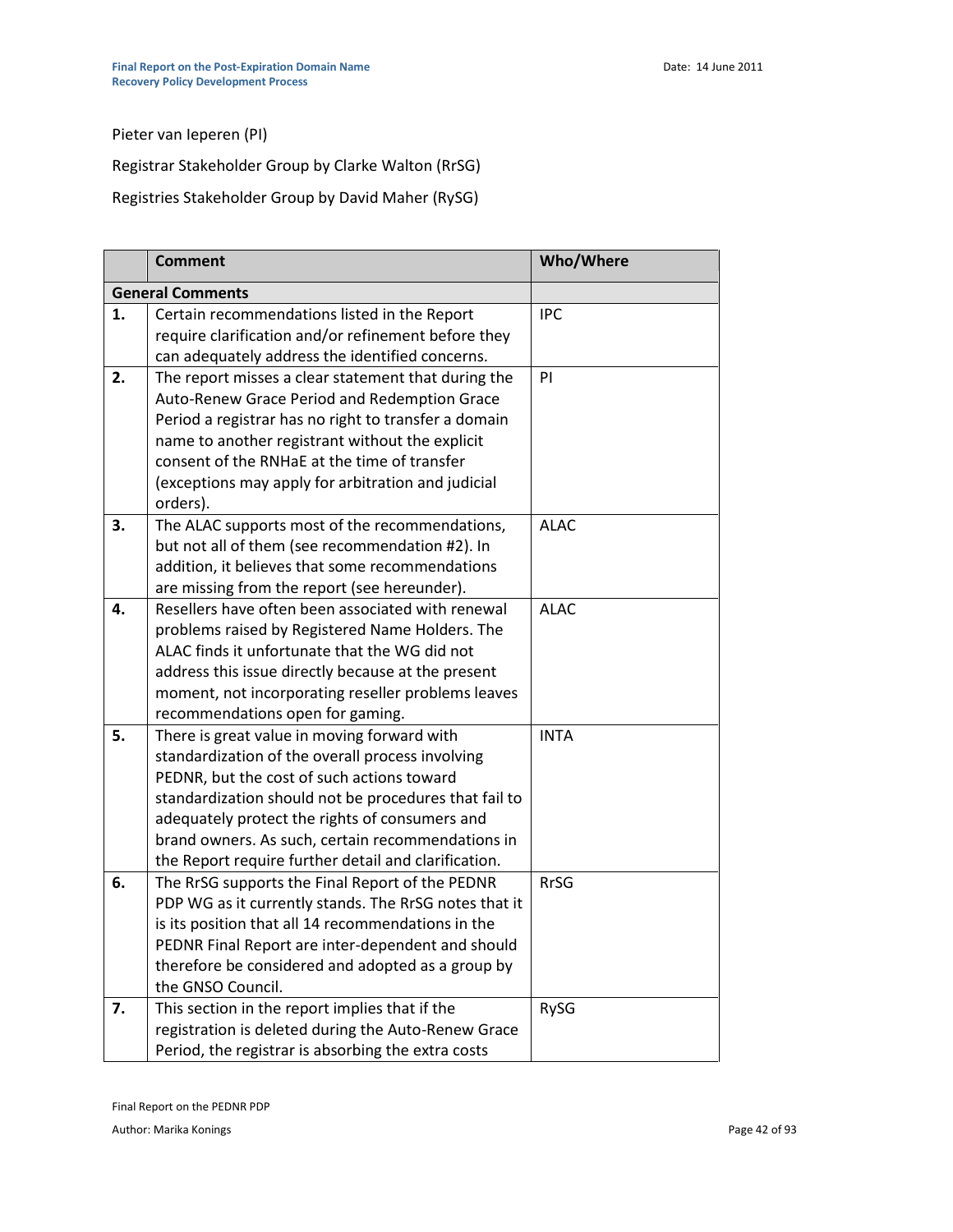|     | from the auto-renewal charge following expiration.                                                                                                            |                |
|-----|---------------------------------------------------------------------------------------------------------------------------------------------------------------|----------------|
|     | This should be clarified, because the registrar either                                                                                                        |                |
|     | (a) never charges the registrant in the first place, or                                                                                                       |                |
|     | (b) is reimbursed by the registry if the registrar                                                                                                            |                |
|     | deletes the domain during Auto-renew Grace Period                                                                                                             |                |
|     | and reimburses the registrant.                                                                                                                                |                |
|     | Charter Question 1 - Whether adequate opportunity exists for registrants to                                                                                   |                |
|     | redeem their expired domain names;                                                                                                                            |                |
|     | Recommendation #1 Define "Registered Name Holder at Expiration" (RNHaE) as the                                                                                |                |
|     | entity or individual that was eligible to renew the domain name registration<br>immediately prior to expiration. If the domain name registration was modified |                |
|     | pursuant to a term of the Registration Agreement authorizing the modification of                                                                              |                |
|     | registration data for the purposes of facilitating renewal, the RNHaE is the entity or                                                                        |                |
|     |                                                                                                                                                               |                |
|     | individual identified as the registrant immediately prior to that modification.                                                                               |                |
| 8.  | The definition of RNHaE must be revised to reflect                                                                                                            | <b>IPC</b>     |
|     | that the registrant of the domain name registration                                                                                                           |                |
|     | does not include a registrant that has lost a Uniform<br>Rapid Suspension ('URS') proceeding. Such                                                            |                |
|     | suspended domain names should follow a different                                                                                                              |                |
|     | set of processes.                                                                                                                                             |                |
| 9.  | Support for this recommendation, but INTA notes                                                                                                               | BC, ALAC, INTA |
|     | that the second definition provided is less clear and                                                                                                         |                |
|     | therefore recommends clarifying the applicability of                                                                                                          |                |
|     | the second definition of RNHaE or the supporting                                                                                                              |                |
|     | rationale.                                                                                                                                                    |                |
|     | Recommendation #2 For at least 8 consecutive days, at some point following                                                                                    |                |
|     | expiration, the original DNS resolution path specified by the RNHaE, at the time of                                                                           |                |
|     | expiration, must be interrupted and the domain must be renewable by the RNHaE                                                                                 |                |
|     | until the end of that period. This 8-day period may occur at any time following                                                                               |                |
|     | expiration. At any time during the 8 day period, the Registered Name Holder at                                                                                |                |
|     | Expiration may renew the domain with the Registrar and the Registrar, within a                                                                                |                |
|     | commercially reasonable delay, will cause the domain name to resolve to its original                                                                          |                |
|     | DNS resolution path. Notwithstanding, the Registrar may delete the domain at any                                                                              |                |
|     | time during the Auto-renew grace period.                                                                                                                      |                |
| 10. | A minimum of 12 working days should be given after                                                                                                            | GS             |
|     | expiration when the RNHaE can renew.                                                                                                                          |                |
| 11. | If registrars are going to be required to hold                                                                                                                | <b>MS</b>      |
|     | domains for 8 days past expiration, then registries                                                                                                           |                |
|     | should not be allowed to collect auto-renewal fees                                                                                                            |                |
|     | until this 8 day period ends.                                                                                                                                 |                |
| 12. | The IPC agrees with this recommendation, but notes                                                                                                            | <b>IPC</b>     |
|     | that it would appear reasonable to modify the<br>floating 8-day term into a strict and easily                                                                 |                |
|     | identifiable term for the RNHaE.                                                                                                                              |                |
| 13. | The recommendation should be revised to reflect                                                                                                               | <b>IPC</b>     |
|     |                                                                                                                                                               |                |

Final Report on the PEDNR PDP

Author: Marika Konings **Page 43 of 93**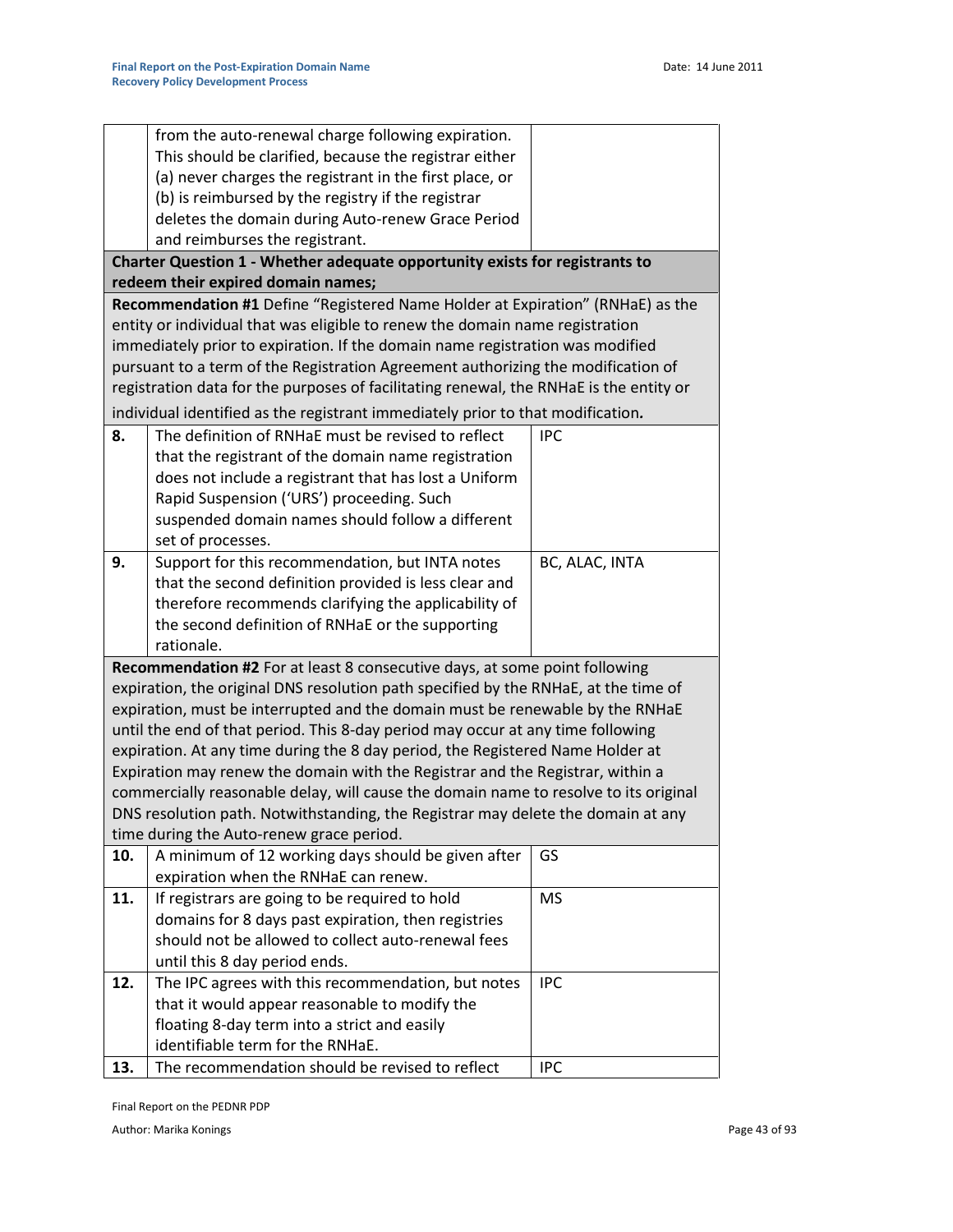|                                                                                                           | that for a domain name suspended under the URS,                                               |             |  |
|-----------------------------------------------------------------------------------------------------------|-----------------------------------------------------------------------------------------------|-------------|--|
|                                                                                                           | the informational web page need not be interrupted                                            |             |  |
|                                                                                                           | or is exempt from this recommendation.                                                        |             |  |
| 14.                                                                                                       | DNS interruption for only 8 consecutive days, at a                                            | PI          |  |
|                                                                                                           | random point in time after expiry, will create                                                |             |  |
|                                                                                                           | confusion instead of warning to the RNHaE. DNS                                                |             |  |
|                                                                                                           | interruption should start at expiry, continue through                                         |             |  |
|                                                                                                           | the whole Auto-Renew Grace Period, whole RGP,                                                 |             |  |
|                                                                                                           | until the RNHaE renews or restores.                                                           |             |  |
| 15.                                                                                                       | DNS interruption should be defined as total internet                                          | PI          |  |
|                                                                                                           | service interruption except for an informational web                                          |             |  |
|                                                                                                           | page (only one IP on which on port 80/443 is active).                                         |             |  |
| 16.                                                                                                       | Why should a registrar have the right to delete a                                             | PI          |  |
|                                                                                                           | domain at any time during the Auto-Renew Grace                                                |             |  |
|                                                                                                           | Period? Why not only in the last 5 days of that                                               |             |  |
|                                                                                                           | period?                                                                                       |             |  |
| 17.                                                                                                       | The BC supports this recommendation, with the                                                 | BC          |  |
|                                                                                                           | exception that the 8-day period should be extended                                            |             |  |
|                                                                                                           | to 30 days.                                                                                   |             |  |
| 18.                                                                                                       | The ALAC commends the overall intent of the                                                   | <b>ALAC</b> |  |
|                                                                                                           | recommendation, but given that most registrars                                                |             |  |
|                                                                                                           | already offer a 30-40 day period, the ALAC strongly                                           |             |  |
|                                                                                                           | believes that the recommendation should guarantee                                             |             |  |
|                                                                                                           | no less than 30 days. Setting this guaranteed                                                 |             |  |
|                                                                                                           | minimum to 8 consecutive days has the potential to                                            |             |  |
|                                                                                                           | be highly detrimental to users. It is unreasonable,                                           |             |  |
|                                                                                                           | especially considering the fact that prior to                                                 |             |  |
| Registrars creating the post-expiration domain name<br>re-assignment process, all Registered Name Holders |                                                                                               |             |  |
|                                                                                                           |                                                                                               |             |  |
| 19.                                                                                                       | had between 30 and 75 days to renew.<br>Request for clarification: the beginning of the 8 day | <b>INTA</b> |  |
|                                                                                                           | period is not specified, rather stating that the period                                       |             |  |
|                                                                                                           | is at some point following expiration. Secondly,                                              |             |  |
| 20.                                                                                                       | Request for clarification: the timeframe in which the                                         | <b>INTA</b> |  |
|                                                                                                           | registrar must have the domain resolve to its                                                 |             |  |
|                                                                                                           | original DNS path is not specified, just stated 'within                                       |             |  |
|                                                                                                           | a commercially reasonable delay'.                                                             |             |  |
| 21.                                                                                                       | The recommendation fails to spell out the meaning                                             | <b>INTA</b> |  |
|                                                                                                           | of the 'original DNS resolution path', raising the                                            |             |  |
|                                                                                                           | question, at what point is the domain owner                                                   |             |  |
|                                                                                                           | allowed to modify that DNS path.                                                              |             |  |
|                                                                                                           | Recommendation #3 (now recommendation #4) The RNHaE cannot be prevented                       |             |  |
|                                                                                                           | from renewing a domain name registration as a result of WHOIS changes made by the             |             |  |
| Registrar that were not at the RNHaE's request. [Final wording will need to exempt                        |                                                                                               |             |  |
|                                                                                                           | cases where renewal will not be disallowed due to fraud, breach of registration               |             |  |

Final Report on the PEDNR PDP

Author: Marika Konings **Page 44 of 93**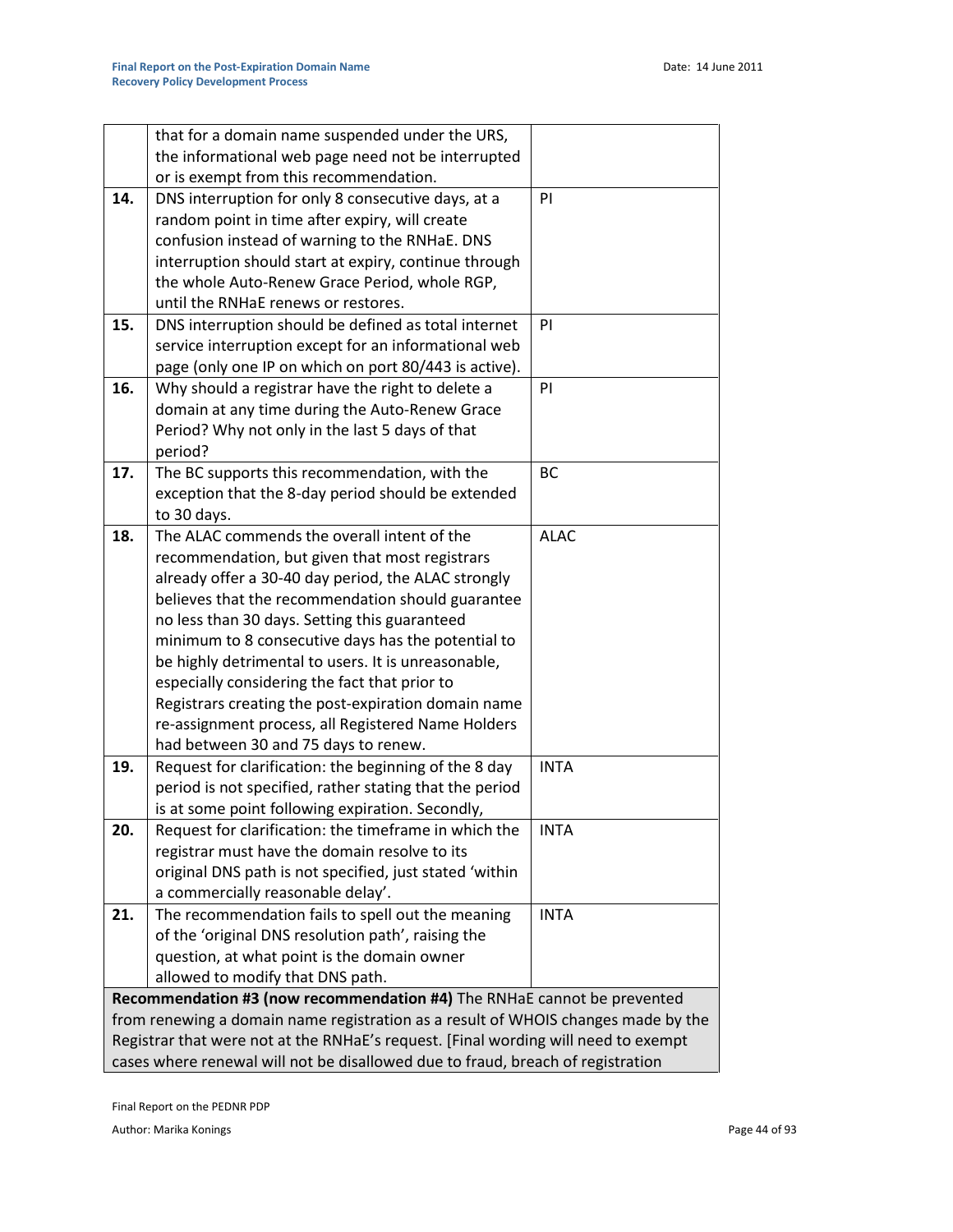|     | agreement or other substantive reasons.]                                                                |               |  |  |
|-----|---------------------------------------------------------------------------------------------------------|---------------|--|--|
| 22. | Support for this recommendation.                                                                        | IPC, BC, ALAC |  |  |
| 23. | WHOIS contact data after expiry must be the same                                                        | PI            |  |  |
|     | as before expiry, so everyone can see who has to be                                                     |               |  |  |
|     | warned about the expiration.                                                                            |               |  |  |
| 24. | Modify this recommendation so that it is clear that                                                     | <b>INTA</b>   |  |  |
|     | the renewal is in the name of the RNHaE, not the                                                        |               |  |  |
|     | registrar or a third party.                                                                             |               |  |  |
|     | Recommendation #4 (now recommendation #13) All unsponsored gTLD Registries                              |               |  |  |
|     | shall offer the Redemption Grace Period (RGP). For currently existing unsponsored                       |               |  |  |
|     | gTLDs that do not currently offer the RGP, a transition period shall be allowed. All                    |               |  |  |
|     | new gTLDs must offer the RGP.                                                                           |               |  |  |
| 25. | The IPC agrees with this recommendation, but                                                            | <b>IPC</b>    |  |  |
|     | believes it should be revised to also recommend a                                                       |               |  |  |
|     | standardized RGP implementation across all gTLDs                                                        |               |  |  |
|     | (as the report notes that implementation details                                                        |               |  |  |
|     | vary for RGP in different gTLDs).                                                                       |               |  |  |
| 26. | Recommendation #4 should be expanded to clarify                                                         | RySG          |  |  |
|     | the intent of the references to "sponsored" and                                                         |               |  |  |
|     | "unsponsored" as such categorization no longer                                                          |               |  |  |
|     | exists in the Applicant Guidebook for new gTLDs.                                                        |               |  |  |
| 27. | Support for this recommendation.                                                                        | BC, ALAC      |  |  |
| 28. | There is no requirement that the RGP be a standard                                                      | <b>INTA</b>   |  |  |
|     | time frame. Having the RGP time period and process                                                      |               |  |  |
|     | at the discretion of the Registrar is likely to cause                                                   |               |  |  |
|     | confusion to the consumer. INTA proposes that the                                                       |               |  |  |
|     | RGP should be the same across all registrars and                                                        |               |  |  |
|     | inquire as to whether there is a reason why it should                                                   |               |  |  |
|     | only apply to unsponsored TLDs.                                                                         |               |  |  |
|     | Recommendation #5 (now recommendation #14) If a Registrar offers registrations in                       |               |  |  |
|     | a gTLD that supports the RGP, the Registrar must allow the Registered Name Holder                       |               |  |  |
| 29. | at Expiration to redeem the Registered Name after it has entered RGP.                                   | IPC, BC, ALAC |  |  |
| 30. | Support for this recommendation.                                                                        | PI            |  |  |
|     | The same should apply to the Auto-Renew Grace<br>Period, for example as follows: 'If a Registrar offers |               |  |  |
|     | registrations in a gTLD that supports the Auto-                                                         |               |  |  |
|     | Renew Grace Period, the Registrar must allow the                                                        |               |  |  |
|     | RNHaE to renew the Registered name until 5 days                                                         |               |  |  |
|     | before the end of that period'.                                                                         |               |  |  |
| 31. | This feature would benefit the domain holder if the                                                     | <b>INTA</b>   |  |  |
|     | domain holder is not required to pay the RGP fee in                                                     |               |  |  |
|     | addition to the PEDNR fee.                                                                              |               |  |  |
|     | Charter Question 1 - Section 7 Deliberations of the WG                                                  |               |  |  |
| 32. | The RySG representative suggested that a WHOIS                                                          | RySG          |  |  |
|     | indication of 'Auto-renew grace period' was feasible.                                                   |               |  |  |

Final Report on the PEDNR PDP

Author: Marika Konings **Page 45 of 93**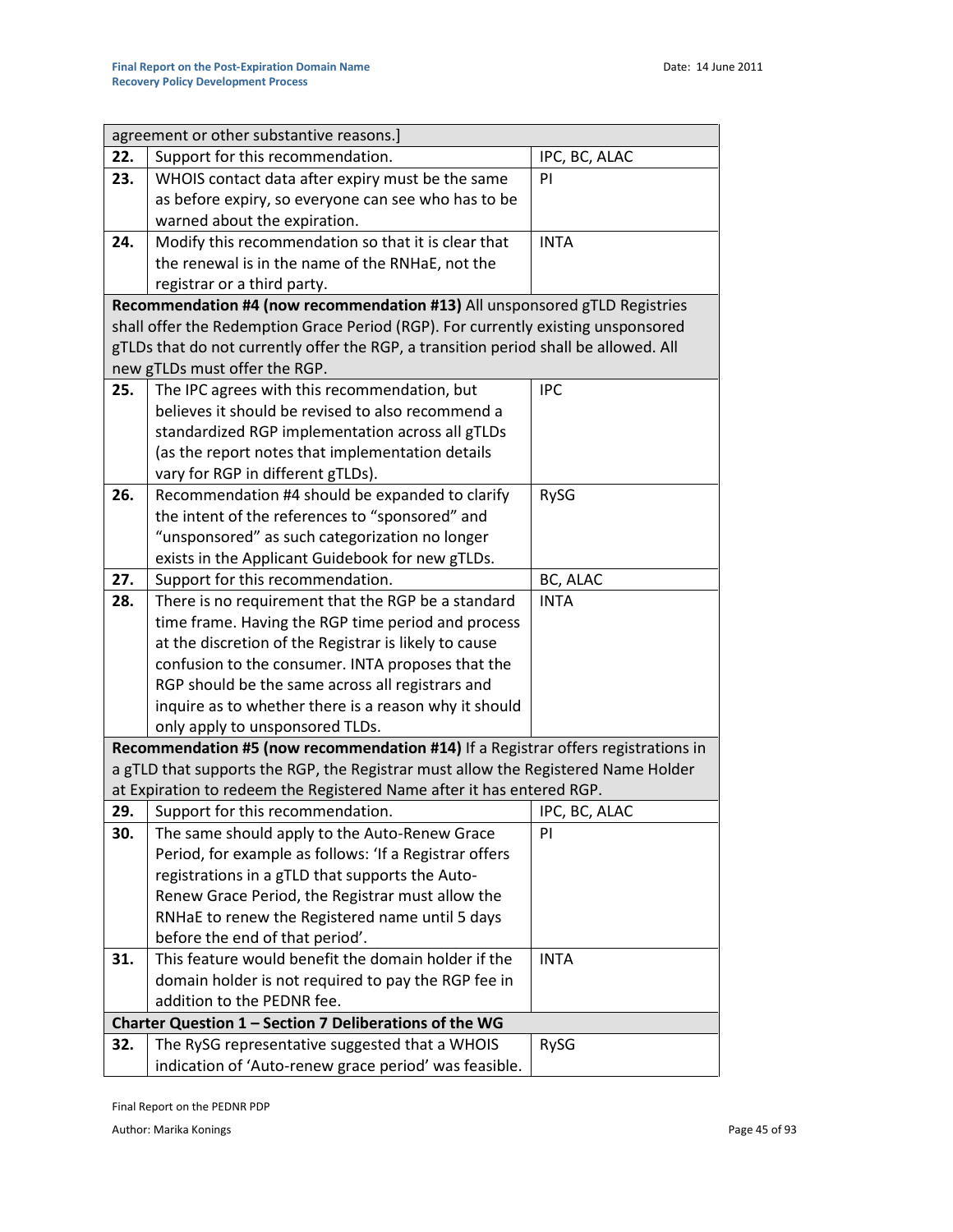|     | While it is not as clear as might be desired, the                                         |                |
|-----|-------------------------------------------------------------------------------------------|----------------|
|     | suggestion was an improvement in consistency                                              |                |
|     | across WHOIS implementations. Furthermore, it                                             |                |
|     | should be noted that the complexity in adjusting                                          |                |
|     | WHOIS to address this issue involves (a)                                                  |                |
|     | coordinating relevant EPP adjustments to reflect                                          |                |
|     | these additional clarifications, and (b) a lack of                                        |                |
|     | standardization in existing WHOIS standards.                                              |                |
|     | Charter Question 2 - Whether expiration-related provisions in typical registration        |                |
|     | agreements are clear and conspicuous enough                                               |                |
|     | Recommendation #6 (now recommendation #5) The registration agreement must                 |                |
|     | include or point to any fee(s) charged for the post-expiration renewal of a domain        |                |
|     | name. If the Registrar operates a website for registration or renewal, it should state,   |                |
|     | both at the time of registration and in a clear place on its website, any fee(s) charged  |                |
|     | for the post-expiration renewal of a domain name or the recovery of a domain name         |                |
|     | during the Redemption Grace Period.                                                       |                |
| 33. | The IPC agrees with this recommendation, but                                              | <b>IPC</b>     |
|     | would further suggest that Registries and Registrars                                      |                |
|     | are prohibited from using, even if disclosed, a                                           |                |
|     | pricing model based upon an auction or similar                                            |                |
|     | transaction whereby the RNHaE's price is subject to                                       |                |
|     | the demand of third-parties bidding on the domain                                         |                |
|     | name.                                                                                     |                |
| 34. | ICANN must limit the fees for post-expiration                                             | PI             |
|     | renewal and post-delete restoration.                                                      |                |
| 35. | Support for this recommendation.                                                          | BC, ALAC, INTA |
|     | Recommendation #7 (now recommendation #17) In the event that ICANN gives                  |                |
|     | reasonable notice to Registrar that ICANN has published web content providing             |                |
|     | educational materials with respect to registrant responsibilities and the gTLD domain     |                |
|     | life-cycle, and such content is developed in consultation with Registrars, Registrars,    |                |
|     | who have a web presence, shall provide a link to the webpage on any website it may        |                |
|     | operate for domain name registration or renewal clearly displayed to its Registered       |                |
|     | Name Holders at least as clearly as its links to policies or notifications required to be |                |
|     | displayed under ICANN Consensus Policies.                                                 |                |
| 36. | Support for this recommendation, but suggestion                                           | IPC, INTA      |
|     | that the WG should also recommend that registrars                                         |                |
|     | be required to include a reasonable prominent link                                        |                |
|     | to the "Domain Life-Cycle" document in question                                           |                |
|     | within renewal reminder emails to registrants.                                            |                |
| 37. | Support for this recommendation.                                                          | BC, ALAC       |
|     | Recommendation #8 (now recommendation #16) ICANN, with the support of                     |                |
|     | Registrars, ALAC and other interested parties, is to develop educational materials        |                |
|     | about how to properly steward a domain name and how to prevent unintended loss.           |                |
|     | Once developed, Registrars are expected to link to or host that information on its        |                |
|     | web site, and send to the registrant in a communication immediately following initial     |                |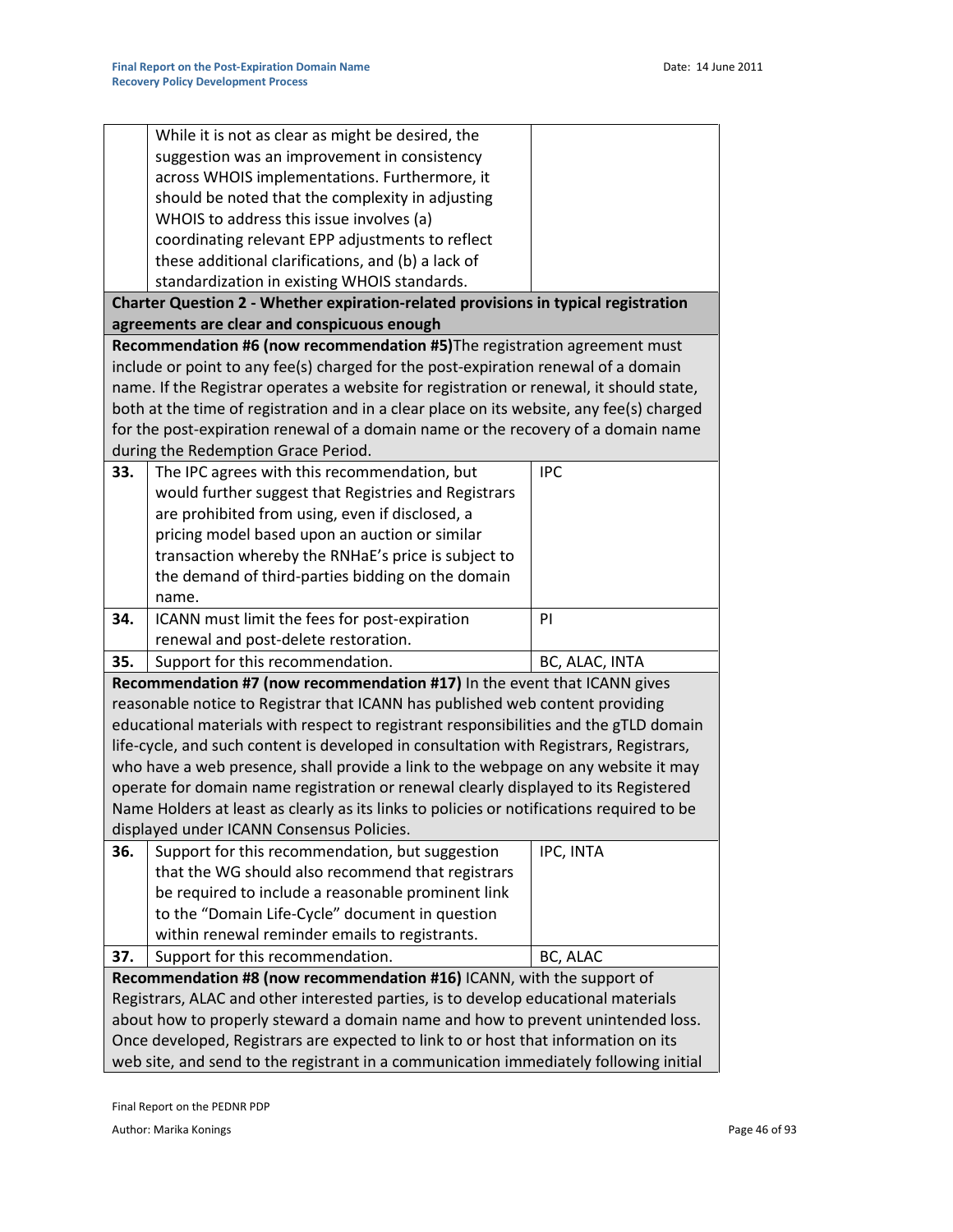registration as well as in the mandated annual WHOIS reminder. Such information should include a set of instructions for keeping domain name records current and for lessening the chance of mistakenly allowing the name to expire. [Need to refine wording: expression "include a set of instruction" to include pointing to appropriate location where instructions can be found; pointing to ICANN registrant education site.]

| 38. | Support for this recommendation, but proposal that                                                   | IPC, INTA           |
|-----|------------------------------------------------------------------------------------------------------|---------------------|
|     | the recommendation should be revised by deleting                                                     |                     |
|     | the wording "are expected to" and inserting the                                                      |                     |
|     | term "must" instead.                                                                                 |                     |
| 39. | Support for this recommendation.                                                                     | BC, ALAC            |
| 40. | In relation to the bracketed wording, to ensure                                                      | <b>INTA</b>         |
|     | consistency and that best practices are updated, it                                                  |                     |
|     | would be best to have registrars include a link to a                                                 |                     |
|     | web page at the ICANN site as opposed to their                                                       |                     |
|     | linking to their versions of the document.                                                           |                     |
|     | Recommendation #9 (now recommendation #6) The registration agreement and                             |                     |
|     | Registrar web site (if one is used) must clearly indicate what methods will be used to               |                     |
|     | deliver pre- and post-expiration notifications, or must point to the location where                  |                     |
|     | such information can be found. What destination address/number will be used must                     |                     |
|     | also be specified, if applicable.                                                                    |                     |
| 41. | Support for this recommendation.                                                                     | IPC, BC, ALAC, INTA |
| 42. | INTA suggests that the notification method                                                           | <b>INTA</b>         |
|     | explanation should include a suggestion that                                                         |                     |
|     | registrants save the registrar's notification email                                                  |                     |
|     | address as a 'safe sender' to avoid notification                                                     |                     |
|     | emails being blocked by spam filter software.                                                        |                     |
|     | Charter Question 3 - Whether adequate notice exists to alert registrants of                          |                     |
|     | upcoming expirations                                                                                 |                     |
| 43. | A third party should be required to provide notice to                                                | <b>CM</b>           |
|     | a registrant of any and all rules applicable to the                                                  |                     |
|     | domain transfer by the registrant at any point                                                       |                     |
|     | during the registration period.                                                                      |                     |
|     | Recommendation #10 (now recommendation #7) Subject to an Exception policy,                           |                     |
|     | Registrar must notify Registered name Holder of impending expiration no less than                    |                     |
|     | two times. One such notice must be sent one month or 30 days prior to expiration $(\pm 4)$           |                     |
|     | days) and one must be sent one week prior to expiration $(\pm 3 \text{ days})$ . ). If more that two |                     |
|     | alert notifications are sent, the timing of two of them must be comparable to the                    |                     |
|     | timings specified. It is the intention to have an exception policy, allowing the Registrar           |                     |
|     | to substitute alternative notification patterns, but this still needs to be defined.                 |                     |
| 44. | Support for this recommendation, but the IPC notes                                                   | IPC, BC, ALAC, INTA |
|     | it has no opinion with regard to the proposed                                                        |                     |
|     | exception policy.                                                                                    |                     |
| 45. | Allowing exceptions for registrar business models                                                    | <b>INTA</b>         |
|     | that do not allow for the notification timeframes                                                    |                     |

Final Report on the PEDNR PDP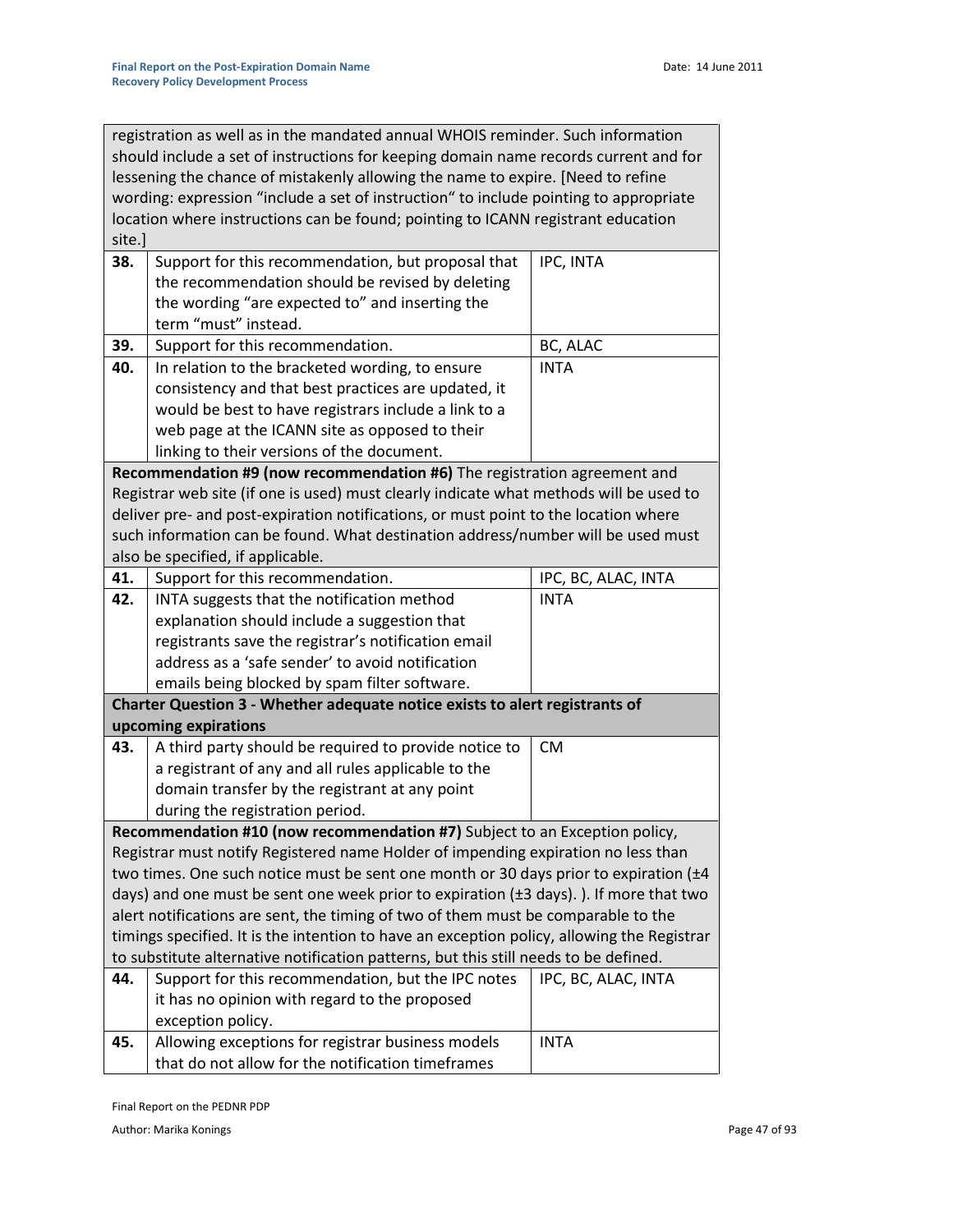|                                                                                        | suggested in this recommendation is acceptable in                                       |                     |  |
|----------------------------------------------------------------------------------------|-----------------------------------------------------------------------------------------|---------------------|--|
|                                                                                        | theory, but needs further fleshing out as to                                            |                     |  |
|                                                                                        | application.                                                                            |                     |  |
|                                                                                        | Recommendation #11 (now recommendation #9) Notifications of impending                   |                     |  |
|                                                                                        | expiration must include method(s) that do not require explicit registrant action other  |                     |  |
|                                                                                        | than standard e-mail receipt in order to receive such notifications.                    |                     |  |
| 46.                                                                                    | Support for this recommendation.                                                        | IPC, BC, ALAC, INTA |  |
|                                                                                        | Recommendation #12 (now recommendation #8) Unless the Registered Name is                |                     |  |
|                                                                                        | deleted by the Registrar, at least one notification must be sent after expiration.      |                     |  |
| 47.                                                                                    | The IPC agrees with this recommendation, but                                            | <b>IPC</b>          |  |
|                                                                                        | suggests that the recommendation be revised to                                          |                     |  |
|                                                                                        | state that any such post-expiration notice must                                         |                     |  |
|                                                                                        | contain explicit information setting forth the proper                                   |                     |  |
|                                                                                        | procedure for the RNHaE to renew the domain                                             |                     |  |
|                                                                                        | name.                                                                                   |                     |  |
| 48.                                                                                    | Support for this recommendation.                                                        | BC, ALAC            |  |
| 49.                                                                                    | INTA recommends that the final notification sent by                                     | <b>INTA</b>         |  |
|                                                                                        | a registrar prominently indicate "FINAL NOTICE" to                                      |                     |  |
|                                                                                        | make clear that it is the registrant's final opportunity<br>to recover the domain name. |                     |  |
|                                                                                        | Charter Question 4 - Whether additional measures need to be implemented to              |                     |  |
|                                                                                        | indicate that once a domain name enters the Auto-Renew Grace Period, it has             |                     |  |
|                                                                                        | expired (e.g., hold status, a notice on the site with a link to information on how to   |                     |  |
|                                                                                        | renew, or other options to be determined)                                               |                     |  |
|                                                                                        | Recommendation #13 (now recommendation #3) If at any time after expiration              |                     |  |
|                                                                                        | when the Registered Name is still renewable by the RNHaE, the Registrar changes the     |                     |  |
|                                                                                        | DNS resolution path to effect a different landing website than the one used by the      |                     |  |
|                                                                                        | RNHaE prior to expiration, the page shown must explicitly say that the domain has       |                     |  |
|                                                                                        | expired and give instructions on how to recover the domain. [Wording must make          |                     |  |
|                                                                                        | clear that "instructions" may be as simple as directing the RNHaE to a specific web     |                     |  |
| site.]                                                                                 |                                                                                         |                     |  |
| 50.                                                                                    | The IPC agrees with the rationale of this                                               | <b>IPC</b>          |  |
|                                                                                        | recommendation, but would caution that the                                              |                     |  |
|                                                                                        | landing website should not be permitted to be                                           |                     |  |
|                                                                                        | additionally used for advertising purposes, click-                                      |                     |  |
|                                                                                        | through monetization or otherwise generating                                            |                     |  |
|                                                                                        | traffic to the benefit to the registrar, affiliates or                                  |                     |  |
|                                                                                        | third parties.                                                                          |                     |  |
| 51.                                                                                    | Support for this recommendation. In addition, INTA                                      | BC, ALAC, INTA      |  |
|                                                                                        | suggests that the Registrar include a link on the                                       |                     |  |
|                                                                                        | changed page to connect to the renewal site for the                                     |                     |  |
|                                                                                        | domain name.                                                                            |                     |  |
| Recommendation #14 (now recommendation #10) Best Practice for Registrars: If           |                                                                                         |                     |  |
| post-expiration notifications are normally sent to a point of contact using the domain |                                                                                         |                     |  |
| in question, and delivery is known to have been interrupted by post-expiration         |                                                                                         |                     |  |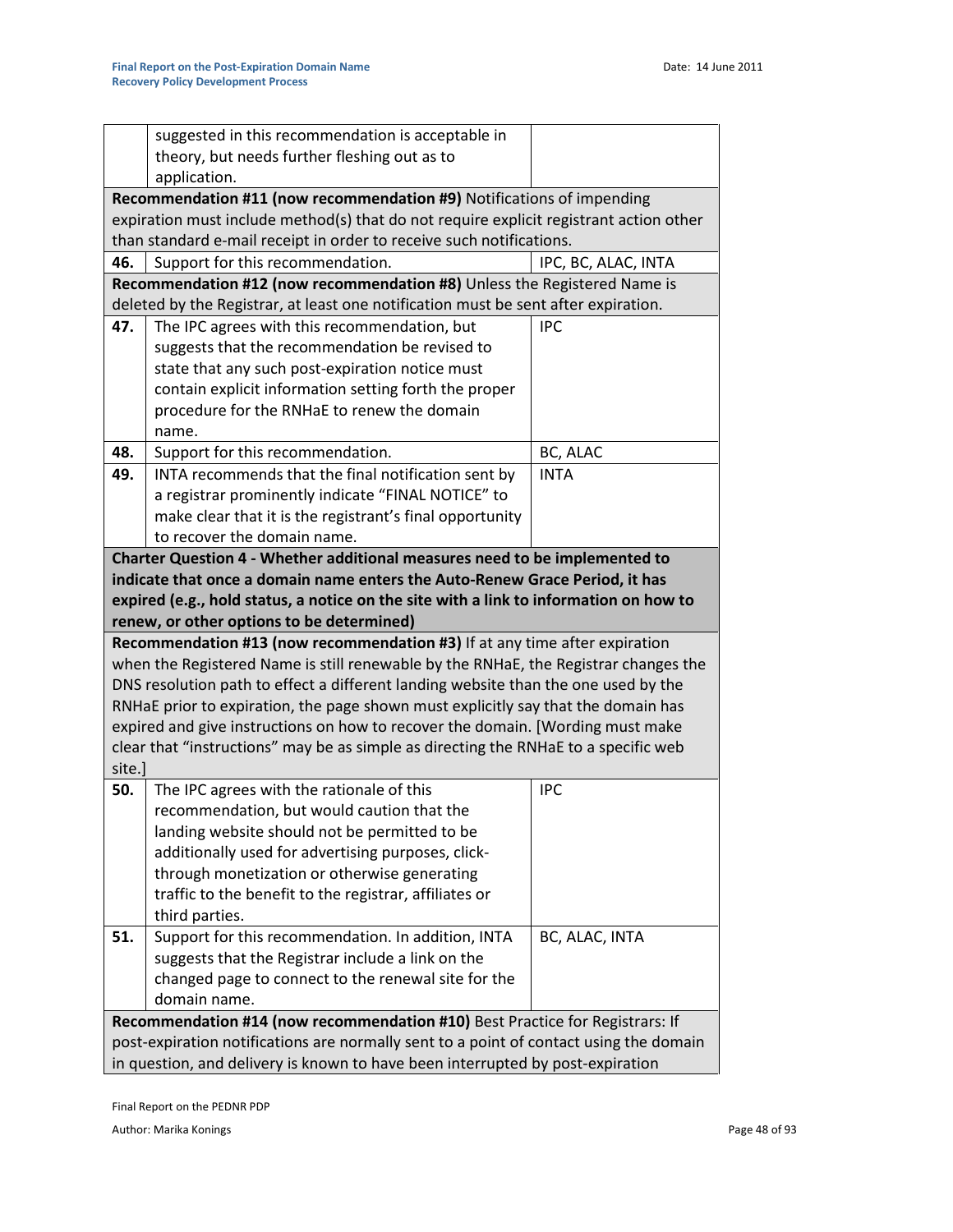| actions, post-expiration notifications should be sent to some other contact point |                                                                                |                     |  |  |
|-----------------------------------------------------------------------------------|--------------------------------------------------------------------------------|---------------------|--|--|
|                                                                                   | associated with the registrant if one exists.                                  |                     |  |  |
| 52.                                                                               | Support for this recommendation.                                               | IPC, BC, ALAC, INTA |  |  |
| 53.                                                                               | In addition, ALAC recommends that a secondary                                  | <b>ALAC</b>         |  |  |
|                                                                                   | point of contact should be supplied by all potential                           |                     |  |  |
|                                                                                   | registered name holders during their registration                              |                     |  |  |
|                                                                                   | process. This should be systematic and mandatory                               |                     |  |  |
|                                                                                   | for all registrations.                                                         |                     |  |  |
| 54.                                                                               | Notification should be sent to all other points of                             | <b>INTA</b>         |  |  |
|                                                                                   | contact associated with the registrant if more than                            |                     |  |  |
|                                                                                   | one other alternative point of contact exists in the                           |                     |  |  |
|                                                                                   | record.                                                                        |                     |  |  |
|                                                                                   |                                                                                |                     |  |  |
|                                                                                   | Charter Question 5 - Whether to allow the transfer of a domain name during the |                     |  |  |
| RGP.                                                                              |                                                                                |                     |  |  |
| 55.                                                                               | The registrant should be able to transfer the domain                           | <b>CM</b>           |  |  |
|                                                                                   | to another registrar during the RP. The main reason                            |                     |  |  |
|                                                                                   | for this is to enable a registrant to move a domain if                         |                     |  |  |
|                                                                                   | it is not satisfied with the service provided or                               |                     |  |  |
|                                                                                   | differences in price for the renewal.                                          |                     |  |  |
| 56.                                                                               | Given the rationale provided, the RySG is of the                               | RySG                |  |  |
|                                                                                   | opinion that there should be a proactive                                       |                     |  |  |
|                                                                                   | recommendation that transfers during the RGP                                   |                     |  |  |
|                                                                                   | process are not permitted.                                                     |                     |  |  |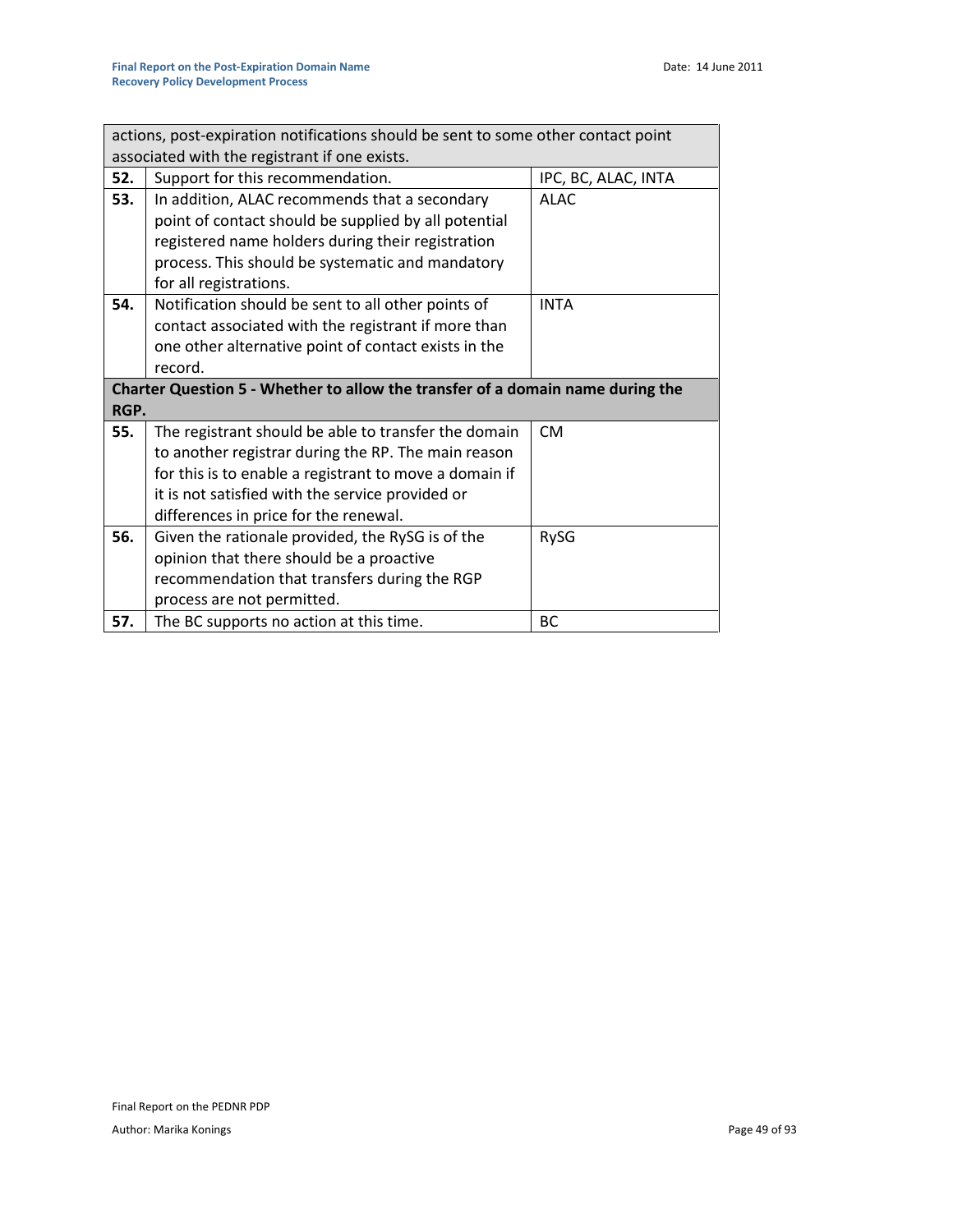# **8. Proposed Recommendations and Next Steps**

Taking into account the Working Group Deliberations (see section 6), the WG Survey (see Annex C) and the Public Comments received (see section 7), the Working Group puts forward the following recommendations for GNSO Council consideration to address each of the Charter Questions. All the recommendations listed below have full consensus support from the Working Group. These recommendations represent the compromise that has been found between the different viewpoints that existed amongst the WG members and the WG is confident that these recommendations will provide additional guarantees to registrants; will improve registrant education and comprehension, and; are in line with current registrar practices and will have minimal impact on most registrars and other affected stakeholders. The Working Group would like to emphasize that it considers all the recommendations listed below as inter-dependent and recommends that the GNSO Council should consider these recommendations as such. As recommended as part of the new GNSO Policy Development Process, individual Working Group members remain available to provide feedback on the implementation plan for the recommendations directly to ICANN staff, by joining an Implementation Review Team should the GNSO Council decide to form one, or by providing advice to the GNSO Council directly if so requested. The WG recognizes that the implementation timeline for some of the recommendations may be different from others. The recommendations should be implemented as quickly as practicable without introducing delays simply to keep the implementations synchronized.

Note: The WG recognizes that some of these recommendations may need special consideration in the context of existing provisions in the Uniform Dispute Resolution Policy (UDRP), the proposed Uniform Rapid Suspension System (URS) or exceptions due to fraud, breach of registration agreement or other substantive reasons and the WG, therefore, recommends that such considerations are taken into account as part of the implementation of these recommendations, once adopted.

The recommendations have been grouped together according to issue they address. In addition, for each of the recommendations it has been indicated to which charter question the recommendation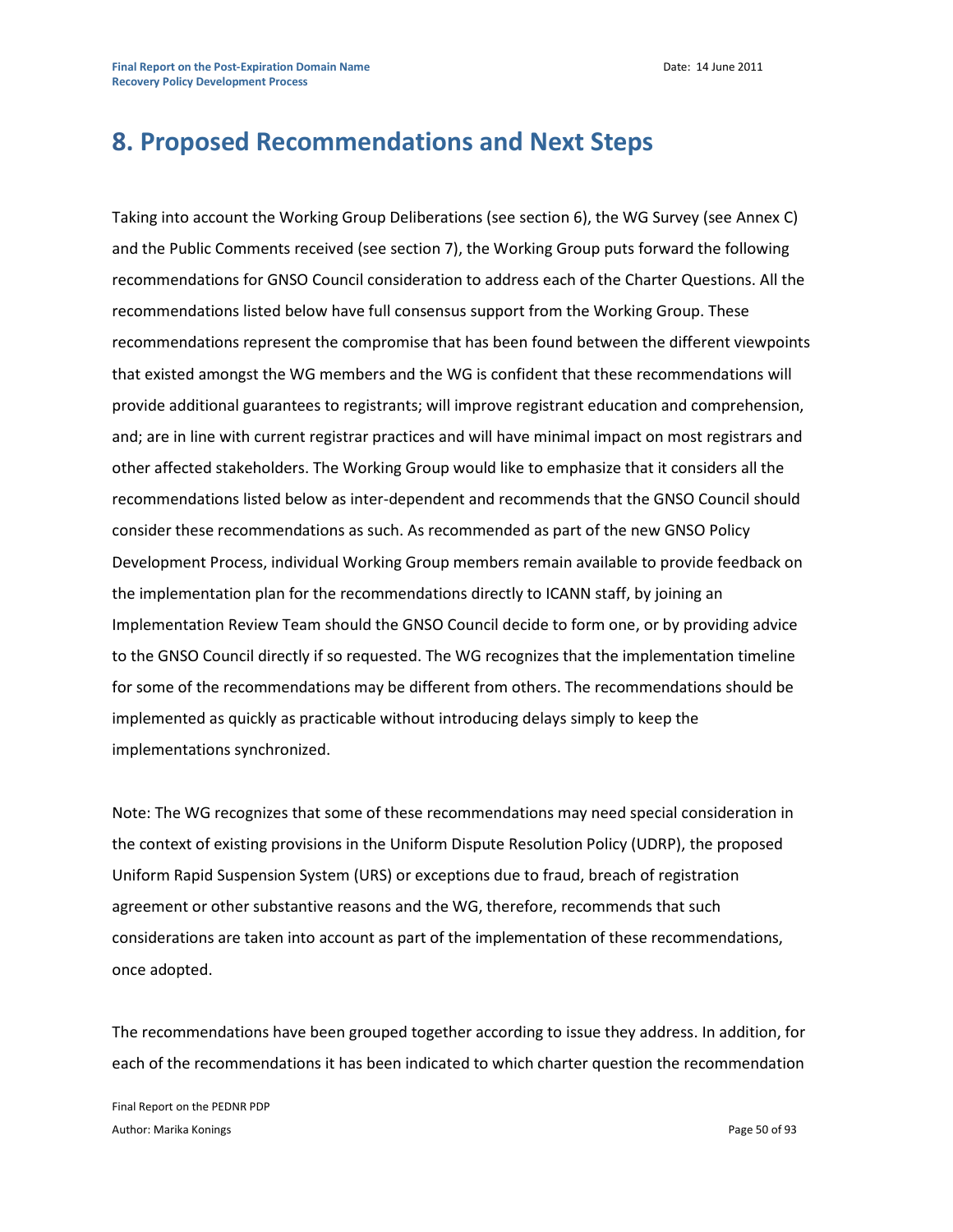relates (see section 3 for the charter questions).

#### **General**

**Recommendation #1**: Define "Registered Name Holder at Expiration" (RNHaE) as the entity or individual that was eligible to renew the domain name registration immediately prior to expiration. If the domain name registration was modified pursuant to a term of the Registration Agreement authorizing the modification of registration data for the purposes of facilitating renewal, the RNHaE is the entity or individual identified as the registrant immediately prior to that modification*.* (Charter Question 1)

Rationale: This definition is required due to the potential confusion over who is eligible to renew if WHOIS is changed after expiration, a possibility allowed for in many registration agreements.

#### **Post Expiration Behavior and Ability to Renew**

**Recommendation #2**: For at least 8 consecutive days, at some point following expiration, the original DNS resolution path specified by the RNHaE, at the time of expiration, must be interrupted<sup>14</sup> by the registrar, to the extent that the registry permits such interruptions, and the domain must be renewable by the RNHaE until the end of that period. This 8-day period may occur at any time following expiration. At any time during the 8 day period, the Registered Name Holder at Expiration may renew the domain with the Registrar and the Registrar, within a commercially reasonable delay, will restore the domain name to resolve to its original DNS resolution path prior to expiration. Notwithstanding, the Registrar may delete the domain at any time during the Auto-renew grace period. (Charter Question 1)

Rationale: This ensures that for at least an 8-day period following expiration, the domain will cease to operate as it did prior to expiration. The WG believes that this failure to function may be one of

 $\overline{a}$ 

 $14$  DNS interruption is defined as total Internet service interruption except for an informational web page (only one IP on which only port 80 is active).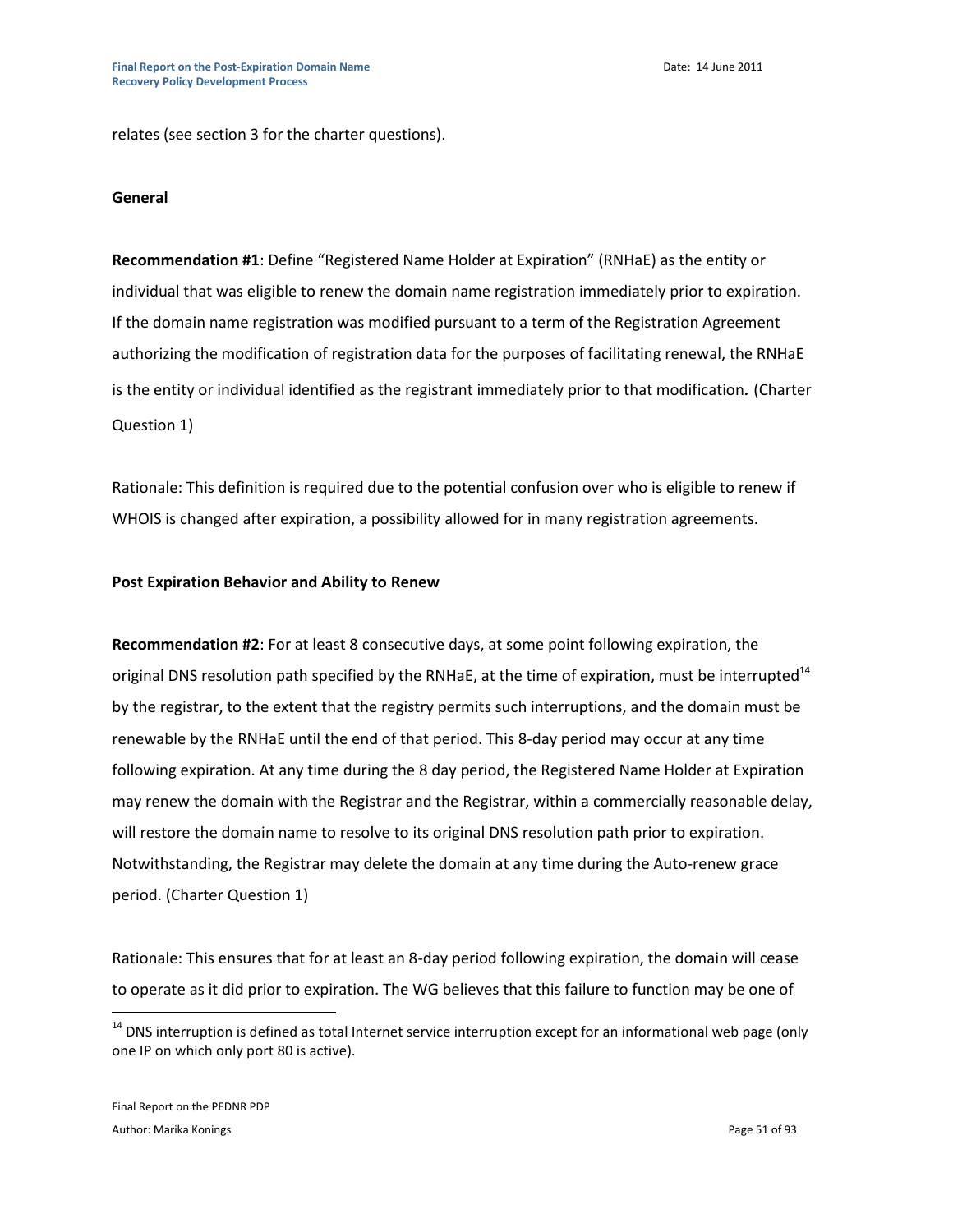the more effective methods of getting a registrant's attention. Although 8 days is set as a minimum, there is nothing to prevent a Registrar form providing a longer period such as most registrars do today. The WG notes that it deliberately allowed for a floating 8 day period to allow for the various registrar business models and potentially competitive business continuity services. The recommendation has been updated to reflect that the registrar is responsible for interrupting the DNS, noting that there might be cases, such as for example .tel, where the registrar might not be permitted to interrupt the DNS.

**Recommendation #3:** If at any time after expiration when the Registered Name is still renewable by the RNHaE, the Registrar changes the DNS resolution path to effect a different landing website than the one used by the RNHaE prior to expiration, the page shown must explicitly say that the domain has expired and give instructions on how to recover the domain. Wording in the policy must make clear that "instructions" may be as simple as directing the RNHaE to a specific web site. (Charter Question 4)

Rationale: If a replacement web site is reached via the domain name after expiration, as is the case for most expired domains today (at some point after expiration), the replacement web page must make it clear that the domain has expired and tell the registrant what to do to renew.

**Recommendation #4**: The RNHaE cannot be prevented from renewing a domain name registration as a result of WHOIS changes made by the Registrar that were not at the RNHaE's request. (Charter Question 1)

Rationale: Currently a change to WHOIS may, depending on the specifics of a Registrar's system, prohibit the RNHaE from renewing the Registered Name.

#### **Registrar Disclosure and Expiration Warning**

**Recommendation #5:** The registration agreement must include or point to any fee(s) charged for the post-expiration renewal of a domain name. If the Registrar operates a website for registration or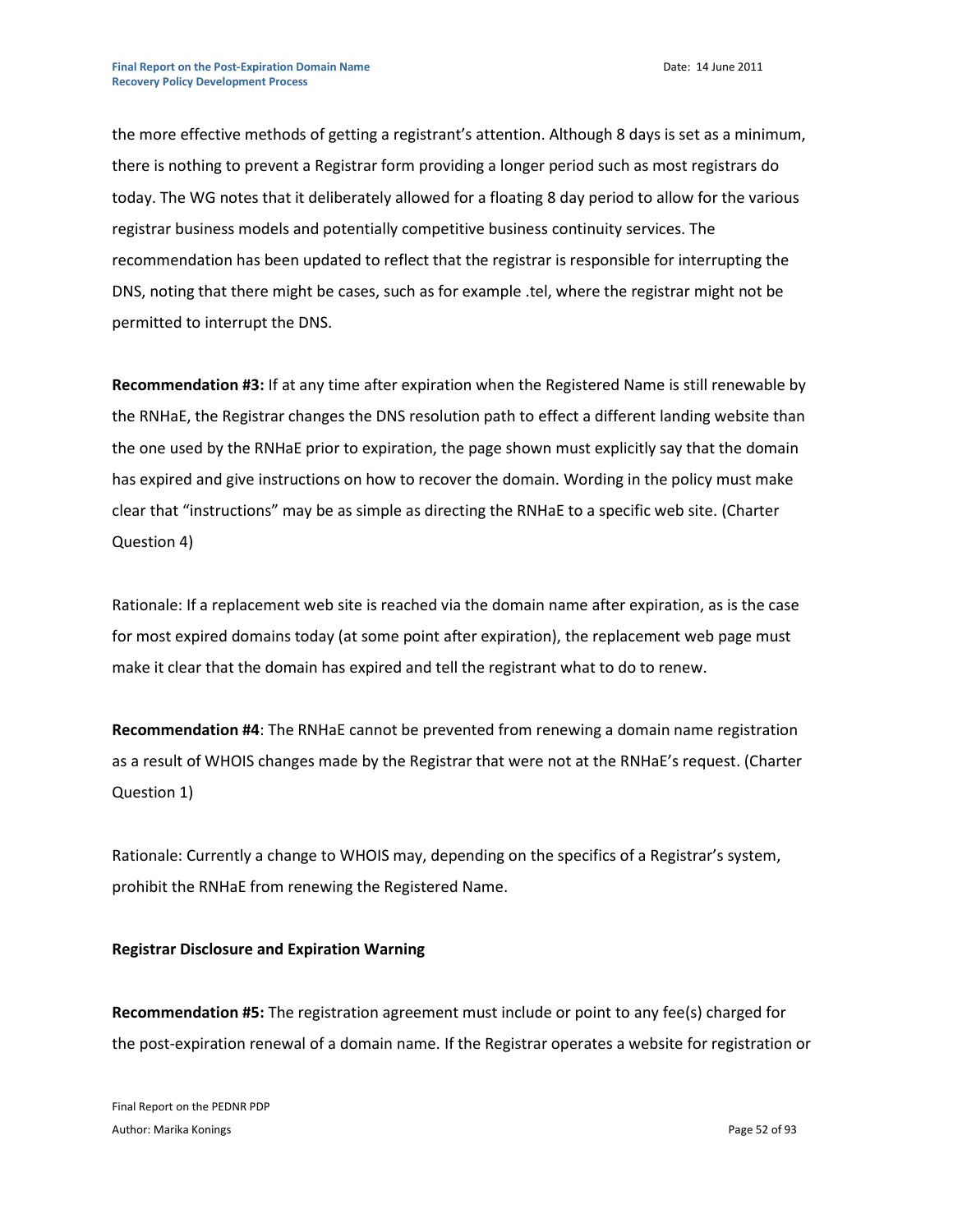renewal, it should state, both at the time of registration and in a clear place on its website, any fee(s) charged for the post-expiration renewal of a domain name or the recovery of a domain name during the Redemption Grace Period. (Charter Question 2)

Rationale: The registrant must be able to forecast what renewal will cost if it is not renewed prior to expiration. This is not an attempt at setting the price but rather that the price must be disclosed to the registrant ahead of time. The pricing disclosed would be the then-current prices and does not preclude a later price change as part of normal business price adjustments.

**Recommendation #6:** The registration agreement and Registrar web site (if one is used) must clearly indicate what methods will be used to deliver pre- and post-expiration notifications, or must point to the location where such information can be found. What destination address/number will be used must also be specified, if applicable. (Charter Question 3)

Rationale: Registrants should be told ahead of time how the Registrar will communicate with them.

**Recommendation #7**: Registrar must notify Registered Name Holder of impending expiration no less than two times. One such notice must be sent one month or 30 days prior to expiration (±4 days) and one must be sent one week prior to expiration (±3 days).). If more that two alert notifications are sent, the timing of two of them must be comparable to the timings specified. (Charter Question 3)

Rationale: The current requirement in the RAA to send at least two notifications is vaguely worded. There is also nothing to prohibit such notifications from being sent too early or too late to be effective.

**Recommendation #8:** Unless the Registered Name is renewed or deleted by the Registrar, at least one notification to the RNHaE, which includes renewal instructions, must be sent after expiration. (Charter Question 3)

Final Report on the PEDNR PDP Author: Marika Konings **Page 53** of 93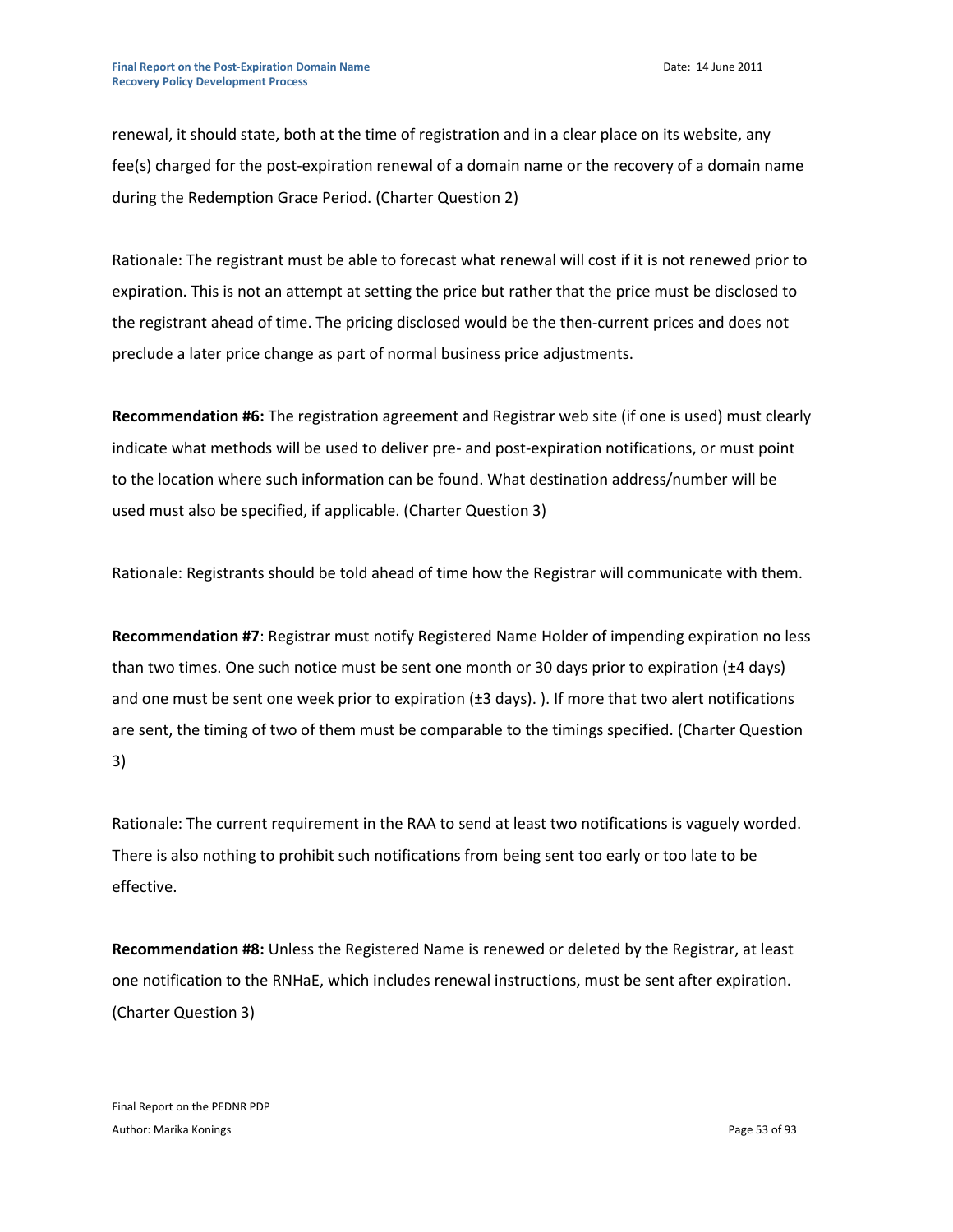**Recommendation #9:** Notifications of impending expiration must include method(s) that do not require explicit registrant action other than standard e-mail receipt in order to receive such notifications. (Charter Question 3)

Rationale: Notifications must not solely be done by methods, which require explicit Registrant action to receive, the most common being the requirement to log onto the Registrar domain management system to receive notifications.

**Recommendation #10:** Best Practice: If post-expiration notifications are normally sent to a point of contact using the domain in question, and delivery is known to have been interrupted by postexpiration actions, post-expiration notifications should be sent to some other contact point associated with the registrant if one exists. (Charter Question 4)

Rationale: Today, message sent to the registrant after expiration typically go to the same address that is used prior to expiration. If that address uses the domain in question, and that domain is now intercepted by the Registrar (as is typically the case), the message will not be deliverable. The Working Group did not feel that it was practical to mandate how this should be fixed, but felt that it was important that Registrars consider the situation.

**Recommendation #11**: Best Practice: the notification method explanation (see recommendation #9) should include the registrar's email address from which notification messages are sent and a suggestion that registrants save this email address as a 'safe sender' to avoid notification emails being blocked by spam filter software. (Charter Question 3)

**Recommendation #12:** Best Practice: Registrars should advise registrants to provide a secondary email point of contact that is not associated with the domain name itself so that in case of expiration reminders can be delivered to this secondary email point of contact. (Charter Question 3)

Rationale: See Recommendation #10.

Final Report on the PEDNR PDP Author: Marika Konings **Page 54 of 93** Author: Marika Konings **Page 54 of 93**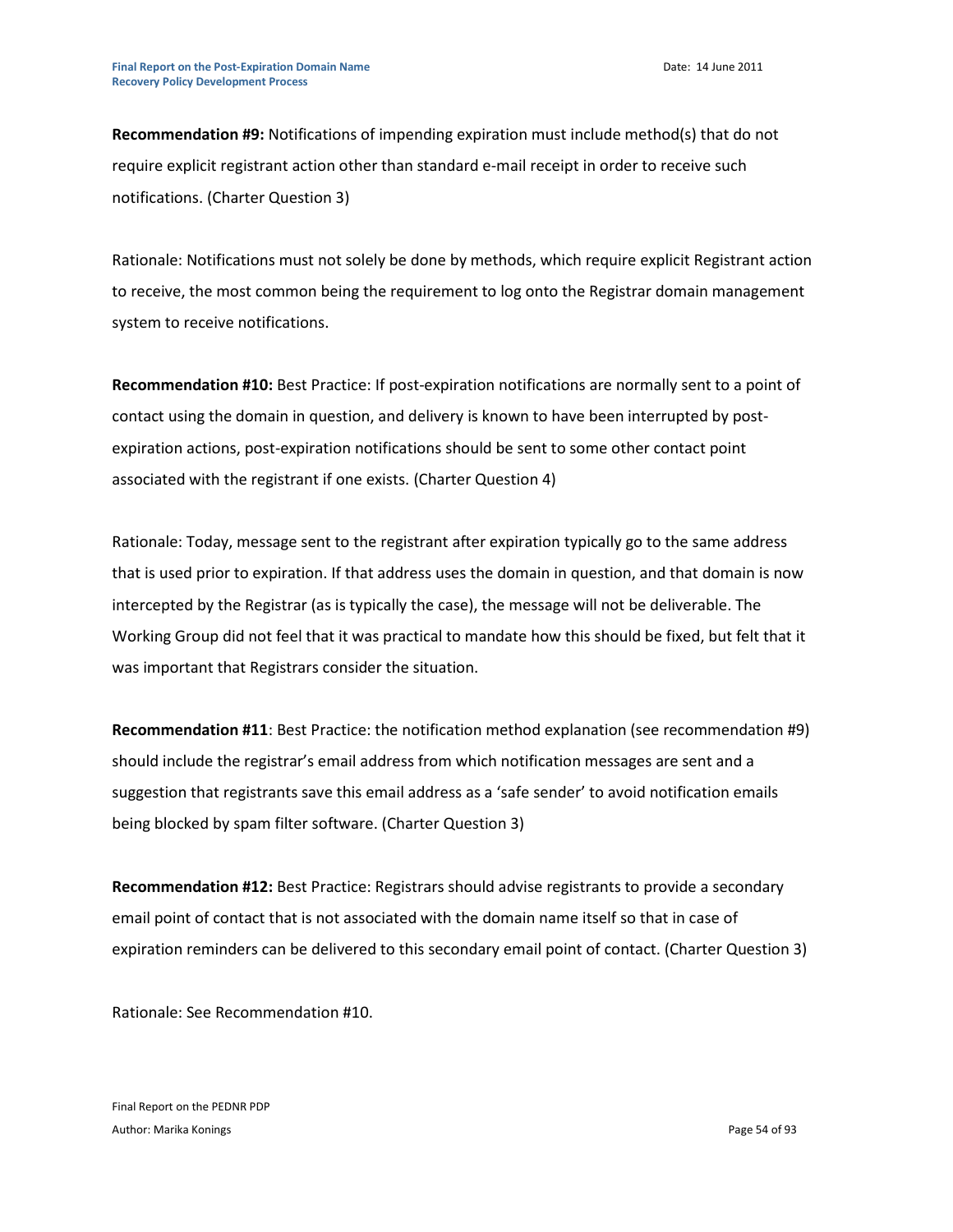# **Redemption Grace Period (RGP)**

**Recommendation #13:** With the exception of sponsored<sup>15</sup> gTLDs, all gTLD Registries shall offer the Redemption Grace Period (RGP). For currently existing unsponsored gTLDs that do not currently offer the RGP, a transition period shall be allowed. All new gTLDs must offer the RGP. As part of the implementation, ICANN Staff should consider the Technical Steering Group's Implementation Proposal (se[e http://www.icann.org/en/meetings/bucharest/redemption-topic.htm\)](http://www.icann.org/en/meetings/bucharest/redemption-topic.htm). (Charter Question 1)

Rationale: Although most current unsponsored gTLDs Registries currently offer the RGP service, there is no such obligation, nor is it required in the new gTLD Applicant Guidebook.

**Recommendation #14**: If a Registrar offers registrations in a gTLD that supports the RGP, the Registrar must allow the Registered Name Holder at Expiration to redeem the Registered Name after it has entered RGP. (Charter Question 1)

Rationale: This ensures that the registrant will be able to redeem a domain name if it is deleted and if the Registry offers the RGP service.

**Recommendation #15:** The Working Group recommends that a transfer of a domain name during the RGP should not be allowed. (Charter Question 5)

Rationale: The need is significantly reduced based on the recommendation to have the RGP mandatory for Registrars coupled with the complexity and possible adverse effects of allowing such transfers.

 $\overline{a}$ 

<sup>&</sup>lt;sup>15</sup> An unsponsored TLD operates under policies established by the global Internet community directly through the ICANN process, while a sponsored TLD is a specialized TLD that has a sponsor representing the narrower community that is most affected by the TLD. It should be noted that this distinction is no longer used in the new gTLD program.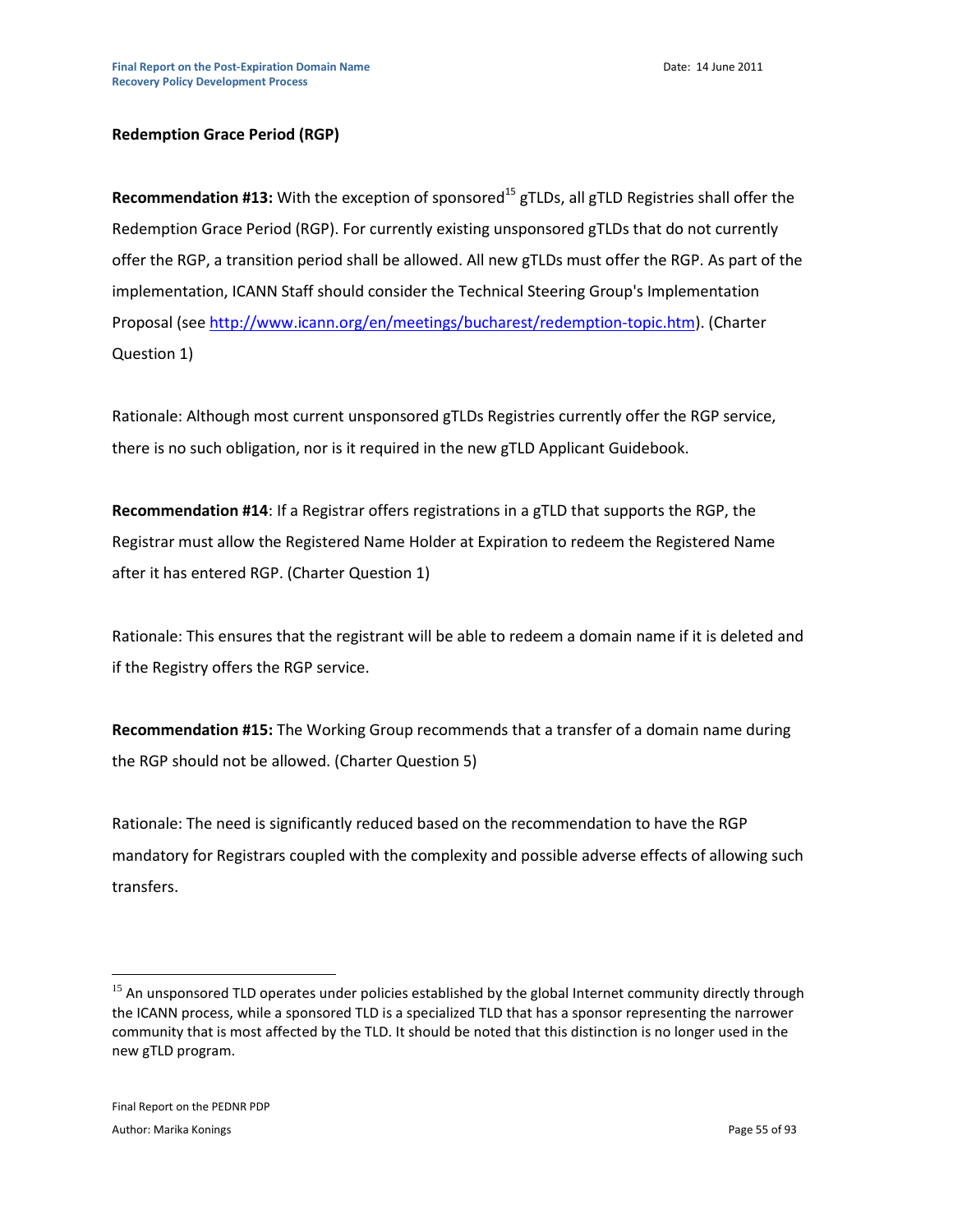#### **Registrant Education and Awareness**

**Recommendation #16**: ICANN, in consultation with Registrars, ALAC and other interested parties, will develop educational materials about how to properly steward a domain name and how to prevent unintended loss. Such material may include registrant responsibilities and the gTLD domain life-cycle and guidelines for keeping domain name records current. (Charter Question 2)

Rationale: Insufficient registrant understanding and education was identified as a significant problem and any attempt to address it will lower the number of problems experienced by registrants.

**Recommendation #17:** In the event that ICANN gives reasonable notice to Registrars that ICANN has published web content as described in Recommendation 16:

- Registrars, who have a web presence, must provide a link to the ICANN content on any website it may operate for domain name registration or renewal clearly displayed to its Registered Name
- Holders at least as clearly as its links to policies or notifications required to be displayed under ICANN Consensus Policies.
- Registrars may also host similar material adapted to their specific practices and processes.
- Registrar must point to the ICANN material in a communication sent to the registrant immediately following initial registration as well as in the mandated annual WHOIS reminder. (Charter Question 2)

Rationale: Insufficient registrant understanding and education was identified as a significant problem and any attempt to address it will lower the number of problems experienced by registrants.

#### **Monitoring and Follow-Up**

**Recommendation #18**: The Working Group recommends that ICANN Compliance be requested to

Final Report on the PEDNR PDP Author: Marika Konings **Page 56** of 93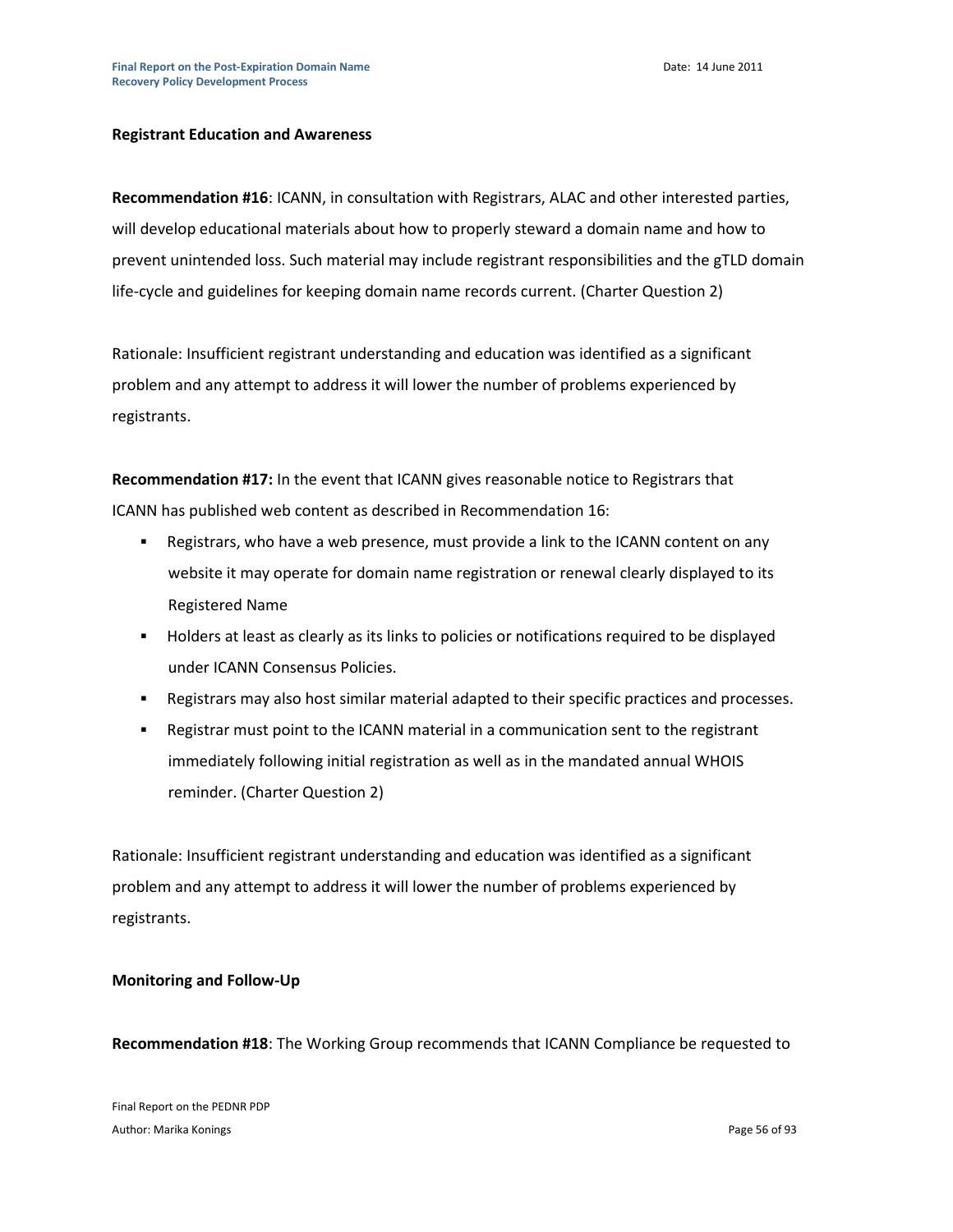provide updates to the GNSO Council on a regular basis in relation to the implementation and effectiveness of the proposed recommendations, either in the form of a report that details amongst others the number of complaints received in relation to renewal and/or post-expiration related matters or in the form of audits that assess if the policy has been implemented as intended.

# **Next Steps**

The WG has submitted this Final Report to the GNSO Council for its consideration.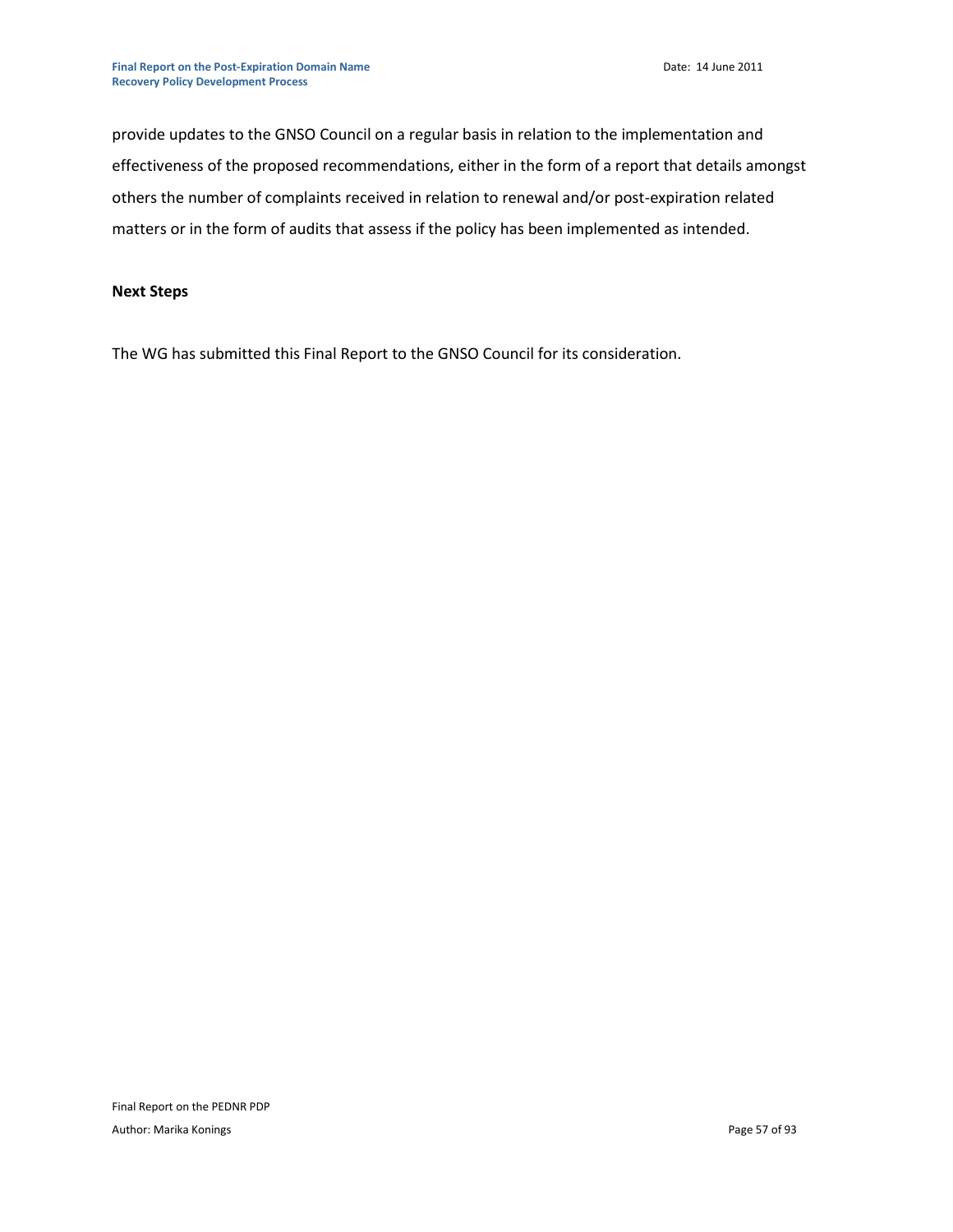# **Annex A – Post-Expiration Domain Name Recovery - PDP Working**

# **Group Charter**

As adopted by the GNSO Council on 24 June 2009

# Whereas:

The GNSO council has decided to initiate a PDP on Post-Expiration Domain Name Recovery (PEDNR); and

The GNSO council had decided against initiating a Task force as defined in the bylaw;

The GNSO Council RESOLVES

To form a Working Group composed of Constituency representatives as well as interested stakeholders in order to develop potential policy and/or best practices to address the issues covered, while seeking additional information as appropriate to inform the work. The WG will also be open to invited experts and to members or representatives of the ICANN Advisory Committees, whether acting in their own right or as representatives of their AC.

The Working Group initially shall:

1. Pursue the availability of further information from ICANN compliance staff to understand how current RAA provisions and consensus policies regarding deletion, auto-renewal, and recovery of domain names following expiration are enforced;

2. Review and understand the current domain name life cycle;

3. Review current registrar practices regarding domain name expiration, renewal, and postexpiration recovery.

The Working Group shall then consider the following questions:

1. Whether adequate opportunity exists for registrants to redeem their expired domain names;

2. Whether expiration-related provisions in typical registration agreements are clear and conspicuous enough;

3. Whether adequate notice exists to alert registrants of upcoming expirations;

4. Whether additional measures need to be implemented to indicate that once a domain name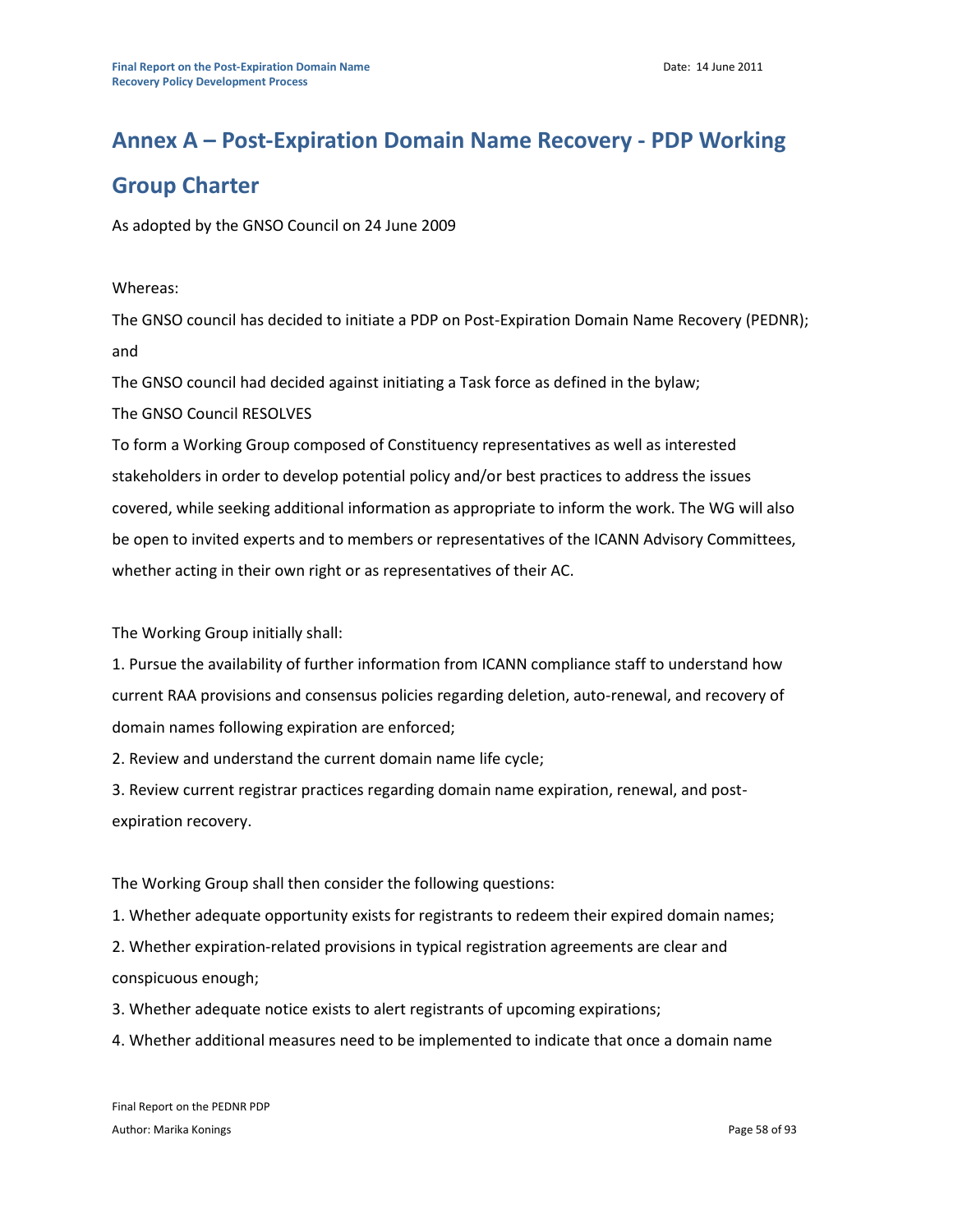enters the Auto-Renew Grace Period, it has expired (e.g., hold status, a notice on the site with a link to information on how to renew, or other options to be determined);

5. Whether to allow the transfer of a domain name during the RGP.

The Working Group is expected to organize an issue update / workshop at the Seoul meeting, in addition to an update to the GNSO Council.

The Working Group should consider recommendations for best practices as well as or instead of recommendations for Consensus Policy.

# Working Group processes:

While the development of Guidelines for Working Group operations are still to be developed the following guidelines will apply to this WG:

The WG shall function on the basis of rough consensus, meaning all points of view will be discussed until the chair can ascertain that the point of view is understood and has been covered. Consensus views should include the names and affiliations of those in agreement with that view. Anyone with a minority view will be invited to include a discussion in the WG report. Minority report should include the names and affiliations of those contributing to the minority report.

In producing the WG report, the chair will be responsible for designating each position as having one of the following designations:

- Unanimous consensus position
- Rough consensus position a position where a small minority disagrees but most agree
- **Strong support but significant opposition**
- Minority viewpoint(s)

If several participants in a WG disagree with the designation given to a position by the chair or any other rough consensus call, they can follow these steps sequentially:

- 1. Send email to the chair, copying the WG explaining why the decision is believed to be in error.
- 2. If the chair still disagrees, forward the appeal to the council liaison(s) to the group. The chair must explain his or her reasoning in the response.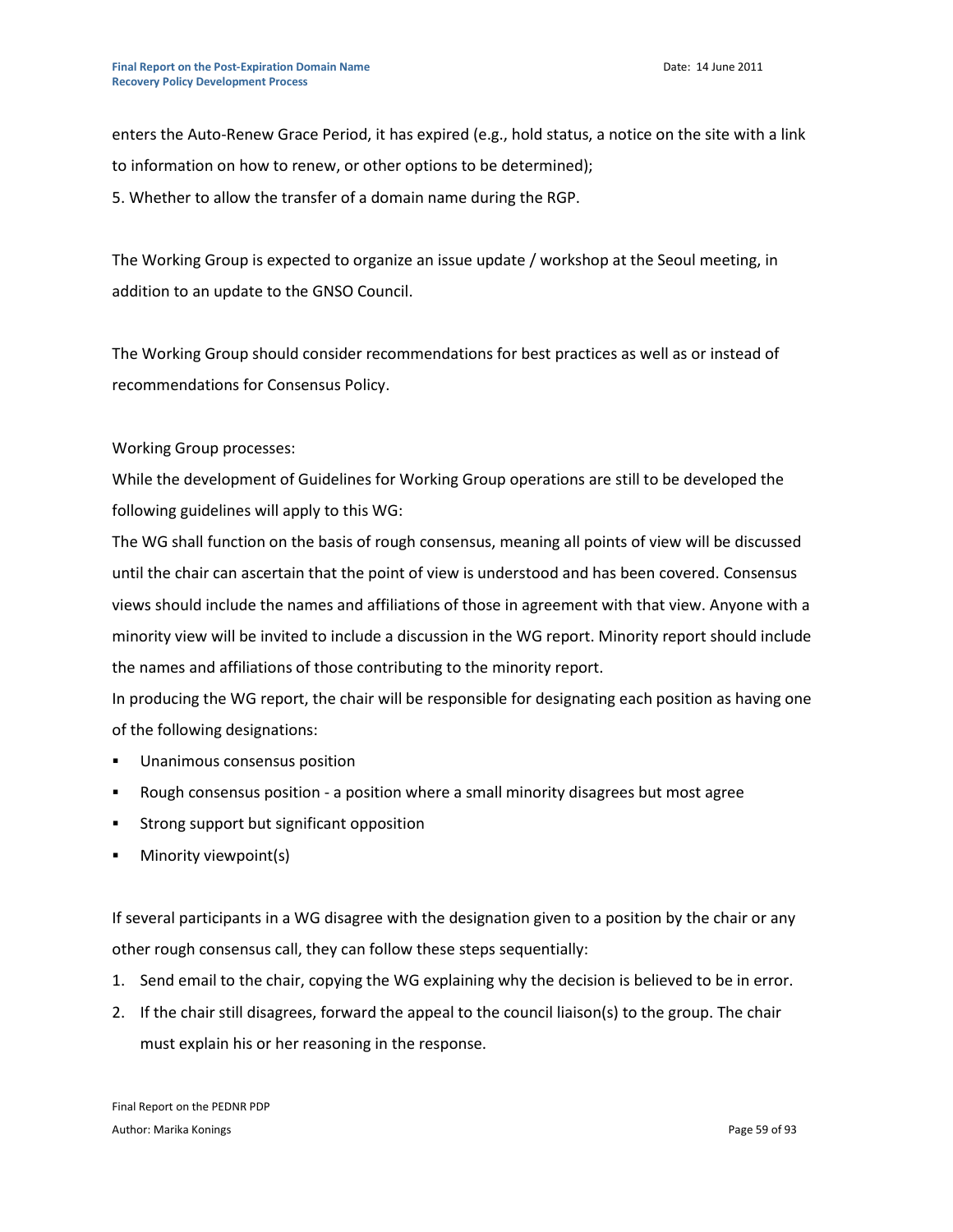If the liaisons support the chair's position, forward the appeal to the council. The liaison(s) must explain his or her reasoning in the response.

3. If the council supports the chair and liaison's position, attach a statement of the appeal to the board report.

This statement should include all of the documentation from all steps in the appeals process and should include a statement from the council.

The chair, in consultation with the GNSO council liaison(s) is empowered to restrict the participation of someone who seriously disrupts the WG. Any such restriction will be reviewed by the GNSO council. Generally the participant should first be warned privately, and then warned publicly before such a restriction is put into place. In extreme circumstances this requirement may be bypassed.

The WG will have an archived mailing list. The mailing list will be open for reading by the community. All WG meetings will be recorded and all recordings will be available to the public. A PEDNR WG mailing list has been created [\(gnso-pednr-dt@icann.org\)](mailto:gnso-pednr-dt@icann.org) with public archives at: [http://forum.icann.org/lists/gnso-pednr-dt/.](http://forum.icann.org/lists/gnso-pednr-dt/) A SocialText wiki has been provided for WG usage and can be found at [post expiration domain name recovery wg](https://st.icann.org/post-expiration-dn-recovery-wg/index.cgi?post_expiration_domain_name_recovery_wg)

If the guidelines for WG processes change during the course of the WG, the WG may continue to work under the guidelines active at the time it was (re)chartered or use the new guidelines. The council liaisons to the WG will be asked to report on the WG status monthly to the council. All WG charters must be reviewed by the GNSO council every 6 months for renewal. Milestones WG formed, chair & Council liaison & staff coordinator identified = T Initial Report: T + 150 - 170 days First comment period ends: T + 170 - 200 days Preliminary Final Report: T + 190 - 220 days.

Note: if the WG decided that a change is needed to the milestone dates, it should submit a revised time line to the GNSO council for approval

Final Report on the PEDNR PDP Author: Marika Konings **Page 60** of 93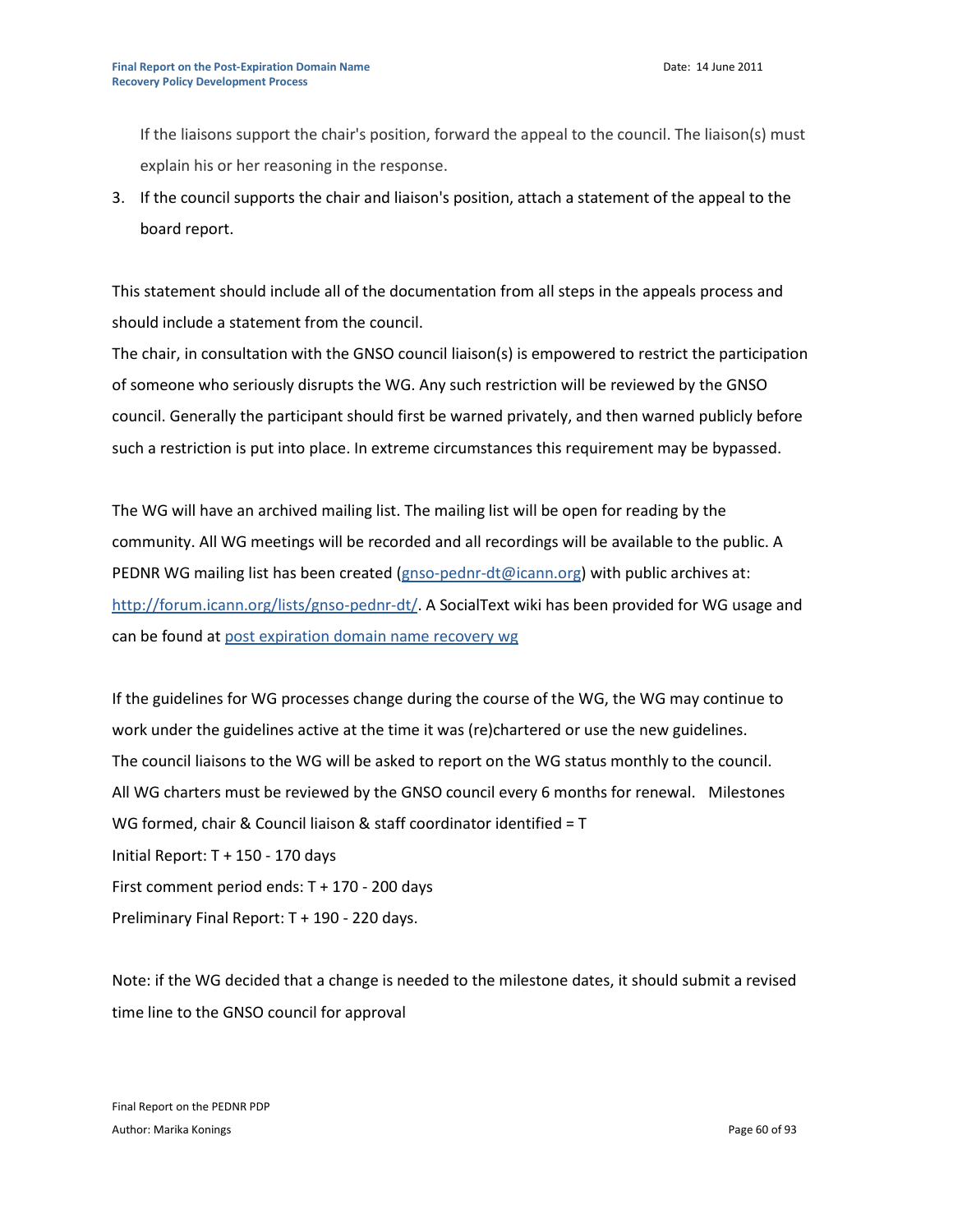# **Annex B - Registrar Survey**

As instructed in its charter, the PEDNR WG started its deliberations by reviewing current registrar practices regarding domain name expiration, renewal, and post-expiration recovery. In order to gather further information, it was decided to conduct a registrar survey. Hereunder is an overview provided of the main questions and outcomes of the survey.

# **Methodology**

The survey covers the top  $10^{16}$  registrars by total domains, which represents approximately 66% of domains registered. ICANN Staff reviewed information publicly available on registrar web sites in a first attempt to respond to the questions. Following that, the registrars in question where contacted to verify the information found as well as to provide input on those questions for which no publicly available information was available. Following this feedback, the survey responses were updated and anonymized. The complete registrar survey can be found [here.](https://st.icann.org/data/workspaces/post-expiration-dn-recovery-wg/attachments/post_expiration_domain_name_recovery_wg:20100510083035-0-12090/original/PEDNR%20Registrar%20Survey%20-%20Final%20Updated%2016%20March.xls)

## **Findings**

 **What is the registrar's practice regarding a domain name at the time of expiration when the registrant is silent regarding its intention to renew a domain name?**

All registrars that participated in the survey renew the registration on behalf of the registered name holder following expiration. As a courtesy, the Registered Name Holder at Expiration (RNHaE) should be able to reclaim its name at least for a certain period of time with most registrars, and in the majority of cases, this is what occurs. Many registrars, however, point out in the registration agreement that this is not an obligation but at the sole discretion of the registrar to provide the opportunity to recover the domain name registration.

**Does the registrar allow the domain name to auto-renew in those registries that employ that policy?**

Yes, this applies to the majority of registrars. The intended scope of the question was related to the Registry-Registrar auto-renewal (the Auto-Renew grace Period). This question was also

 $\overline{a}$ 

<sup>&</sup>lt;sup>16</sup> Two of these registrars have a common owner and share many of their policies. In the following discussion comparing registrars, they are treated as a single entity.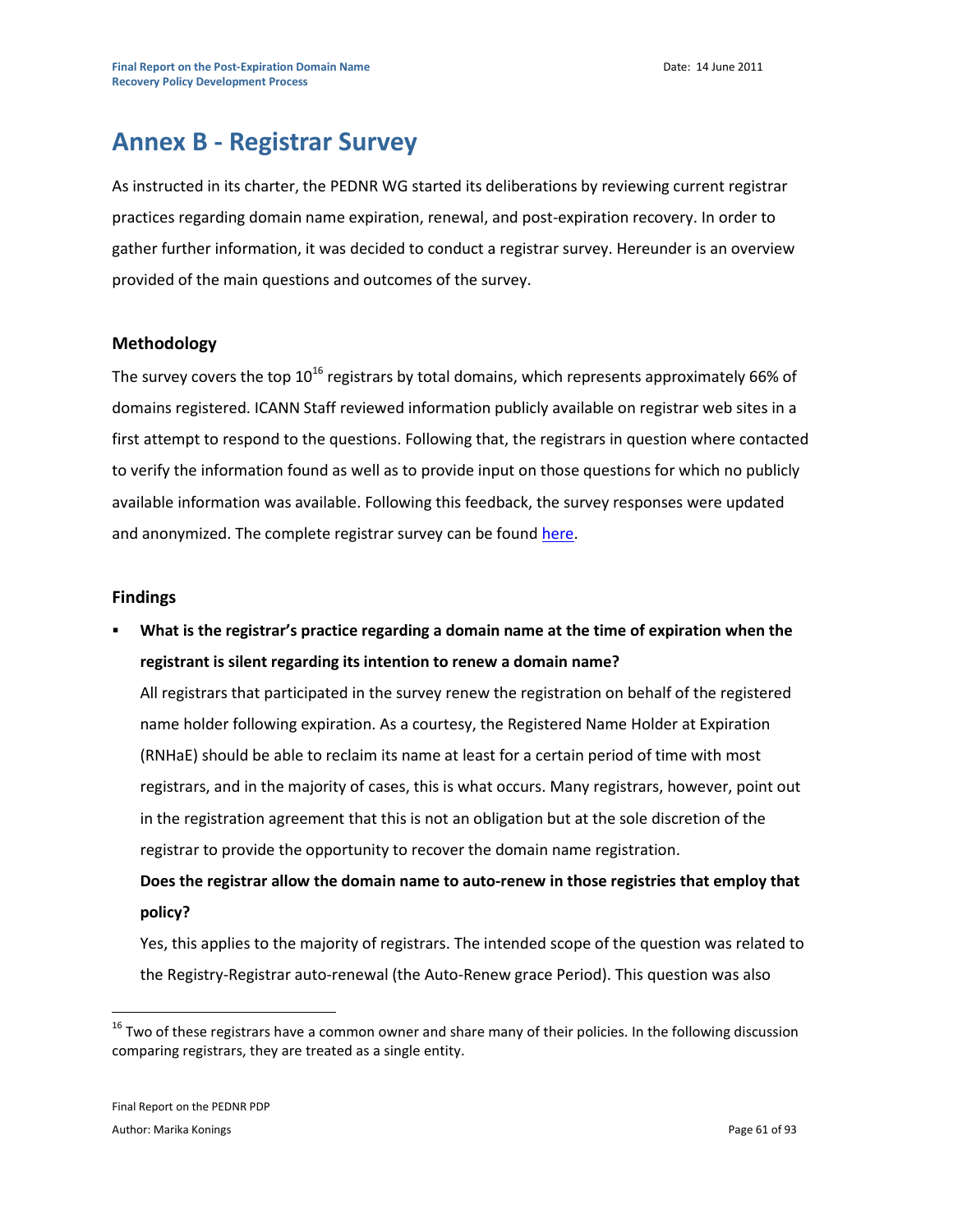interpreted by some as asking whether the registrar provides an auto-renewal option to the registrant, by which it e.g. keeps a credit card on file and will automatically attempt to renew the registration before expiration. It was found that in certain cases this is the default setting and the registrant needs to take affirmative action to switch off such a auto-renewal; in some cases this is an optional service; in one instance, the registrar does not provide an auto-renewal service for its registrants but many of its resellers do provide this feature.

- **When and how are notices of expiration sent to the RNHaE prior to expiration? If a reseller was involved in the domain transaction, are notices sent by reseller or by registrar?** Notices are generally sent by email, often to the different email addresses on file (contact handles associated with the domain). Some registrars may also notify the RNHaE via notices to their registrar account (requiring logging on to receive the message). Some registrars provide a detailed calendar of when notices are sent, others do not. One registrar indicates that direct mail notices are also sent to the mailing addresses on record. Those that provide information on when notices are sent provide the following range of when the first notice is sent prior to expiration: 90, 75, 45 and 21 days. Two registrars note that 'as a convenience to the registrant, and not as a binding commitment', the registrar may 'send an email message', but in practice these registrars send notices to their customers (an issue that was later corrected to be compliant).
- **When and how are notices of expiration sent to the RNHaE following expiration? If a reseller was involved in the domain transaction, are notices sent by reseller or by registrar?** Several registrars confirm that notices are also sent following expiration. Those that provided specific details, note that notices are sent from  $10 - 21$  days after expiration. One registrar does not sent notices following expiration, but the user account does contain an alert that the domain name registration has expired.
- **Does the registrar make substantial changes to any of the underlying WHOIS data associated with the domain name in or around the time of expiration? (Note: changing status of a domain name registration e.g. to 'pending delete' and/or changing the expiration date are not considered substantial changes) (yes/no; if yes, when)**

Six registrars note that WHOIS records 'may' undergo changes such as replacing the RNHaE contact information with that of the registrar, although one registrar confirms it actually does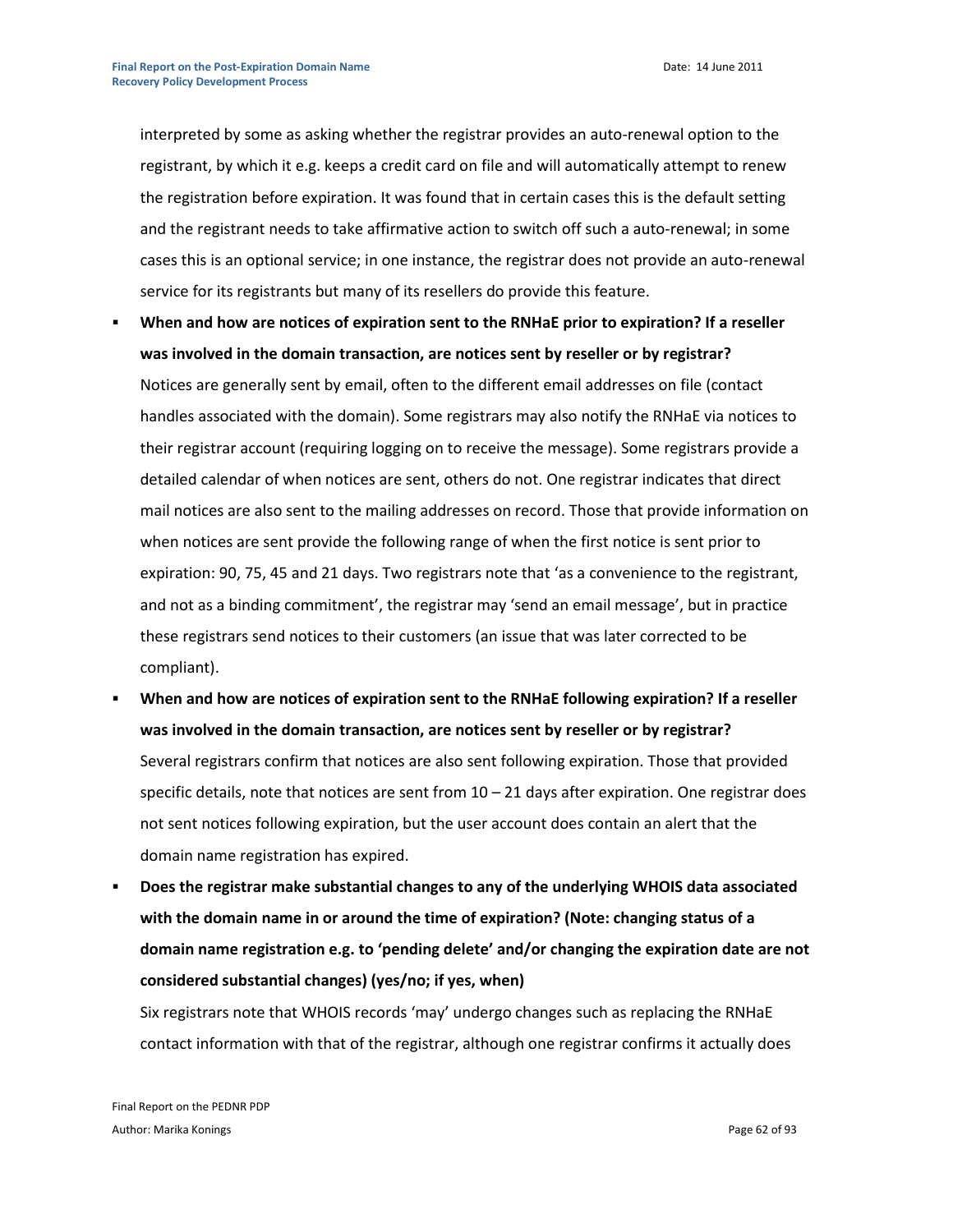not make any substantial changes even though the contract does allow for such changes. Three registrars do not make substantial changes to WHOIS data apart from changing the nameservers.

 **Is the cost to the registrant to recover/renew a domain name post expiration but prior to the imposition of any Registry Redemption Grace Period different to that one charged for renewal prior to expiration? If the cost is different, does it vary or is it the same for every domain name at any point in time during the Auto-Renew Grace period? If so, what does this variance depend on (e.g. time of renewal, estimated value of the domain, cost burden of recovery for registrar?)**

Five registrars indicate that the RNHaE may renew the domain name at least for a certain period (in some cases as short as 3 days or as long as 45 days) for the normal renewal fee. In other cases an additional fee may apply, which in certain cases is the same as the fee charged for recovery of the domain name during RGP or may be unspecified.

- **At what point after expiration is the DNS changed so that the domain name no longer resolves to the RNHaE's web site? Where does it now point to,(e.g. PPC, renewal page)?** All surveyed registrars reserve the right to direct the IP address to a registrar designated page which may include notification or renewal information, in addition to pay-per-click (PPC) advertisements or other promotional information. In some cases, a web site will continue to function following expiration. In one case, the RNHaE can opt out of the display of a registrar parked page, if he or she indicates so before the expiration of the registration.
- **Does the new page explicitly say that the original registration has expired and how it could be re-claimed?**

In six instances the new page will display information that the registration has expired, information on how to renew the registration or advertise the sale / auction of the registration. In two instances, it does not. This question is not applicable to the registrar that does not operate a renew grace period for the RNHaE.

 **Based upon the changes made by the registrar upon expiration, what happens if email is sent by a third party (i.e. someone other than the reseller or registrar) to the email address (e.g. xx@example.com) that uses the expired domain name (e.g[. www.example.com\)](http://www.example.com/)? Does the email bounce, is it still delivered to the RNHaE on an alternative email address or is it**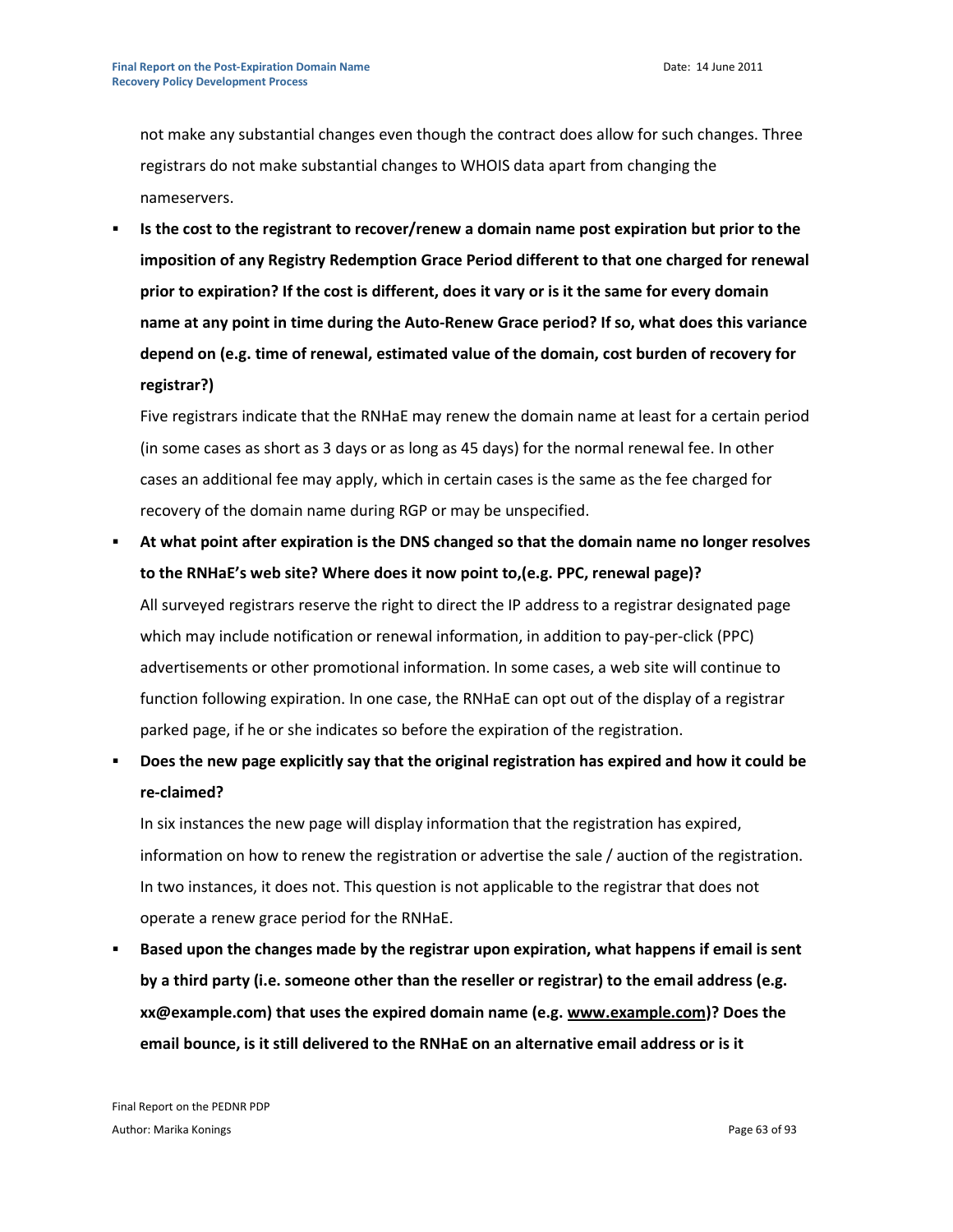#### **discarded?**

In most cases, the email will bounce and is discarded, unless the DNS is hosted with the registrar and only the "A Record" is changed. This question is not applicable to the registrar that does not operate a renew grace period for the RNHaE, nor does it apply if the DNS nameservers are hosted by the RNHaE or a third-party (e.g. hosting provider).

 **If the RNHaE's contact e-mail used the domain name in question, does the registrar factor this in sending out post-expiration reminders? If so, how?**

No, for those registrars that sent post-expiration notices, this is not factored in.

 **Are reminders sent from the same address the registrar normally uses for communication with the RNHaE (a different address might result in the email getting caught in the spam filter)?**

Five registrars confirm that all communications come from the same address. One registrar notes that it uses different 'from' addresses to identify the type of communication intended for the RNHaE. Some note that in cases where a reseller is involved, this might differ as it is up to the reseller to configure this type of communication.

 **At what point, if any, is the expired domain name made available to others than the RNHaE (e.g. sale, auction, transfer to registrars or an affiliate's account).**

In most cases, the registrar can in theory renew or transfer the registration to the registrar or a third party immediately upon expiration. However, several registrars specify that in practice this only happens at the end of the renewal grace period provided by the registrar to the RNHaE. In certain cases, the registration may be put up for auction but only after a certain period of time, e.g. 25 days, 30 days or 35 days have passed following the expiration.

**If a reseller was involved in the original transaction:**

# - **How does the RNHaE determine whether they are dealing with the reseller or the registrar?**

Many note that the reseller information shows up in the WHOIS database and the reseller serves as the first point of contact for the RNHaE. Others note that the RNHaE should be able to tell by the absence of the 'ICANN Accredited Logo' on the website. One registrar notes that it provides a reseller information retrieval tool on its website. Under the terms of the 2009 RAA, which most ICANN-accredited registrars have signed, resellers are obliged to "identify the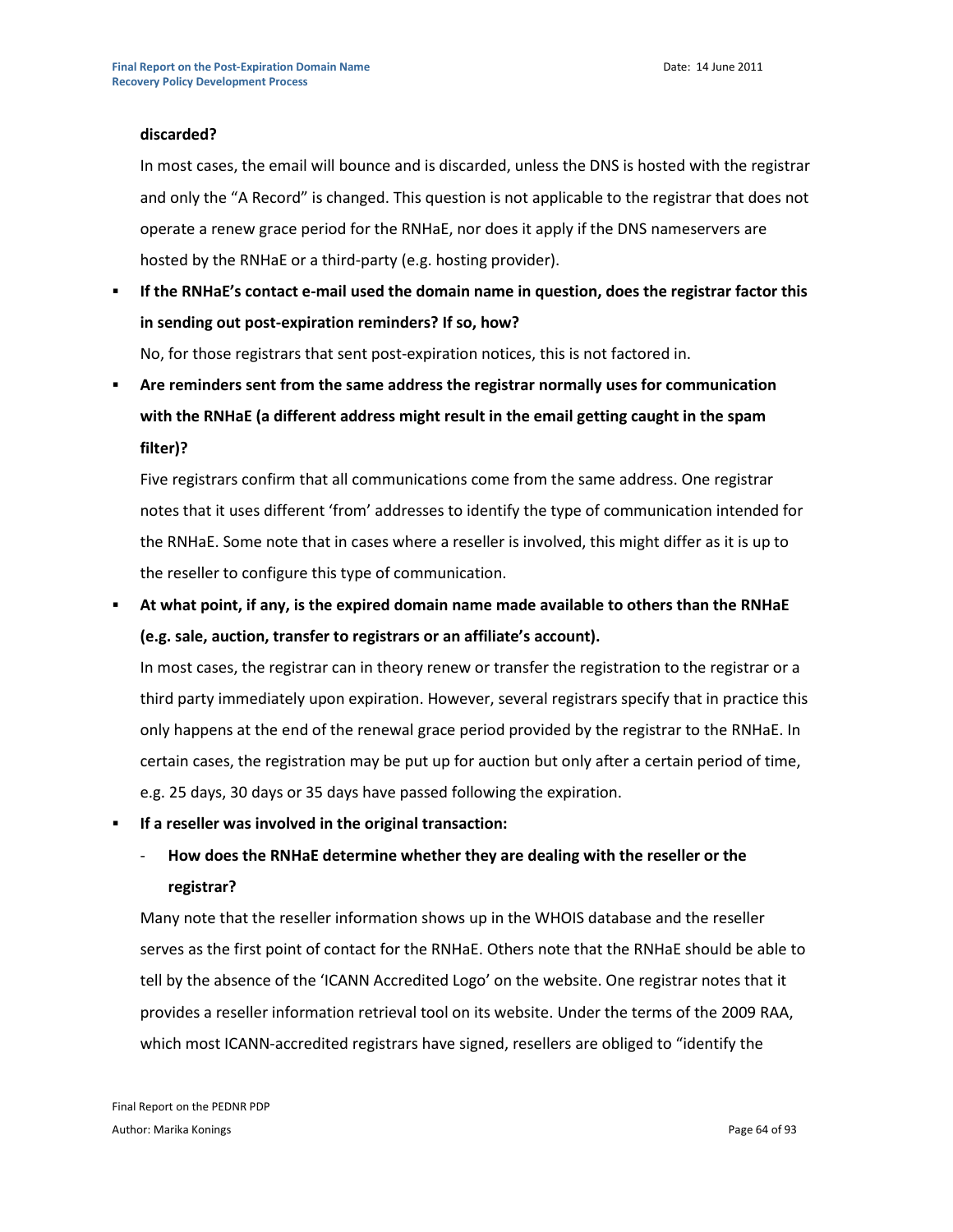sponsoring registrar or provide a means for identifying the sponsoring registrar" (RAA 3.12.2).

- **If the RNHaE is dealing with a reseller, how can the RNHaE identify the affiliated registrar?** This information is available through a WHOIS lookup.
- **To recover the expired domain name, can the RNHaE work with the registrar directly or must it work with reseller?**

Most note that the reseller should be the first point of contact for the RNHaE, however in the case of escalation (e.g. unresponsiveness of the reseller) the registrar will assist the RNHaE.

 **What options are available for contacting reseller/registrar post expiration (web form, e-mail, telephone)?**

Most note that all pre-expiration support options (e.g. web, email, telephone) also remain available after expiration. The RAA does not require the availability any specific support methods.

# **Under what conditions is a domain name deleted (and thus enters the RGP)?**

In most cases, the domain name registration only enters RGP if it has not been renewed by the RNHaE or transferred to a third party. One registrar allows for the RNHaE to notify the registrar that he or she does not want the registrar to proceed with a transfer to a third party. In this case the registration is deleted. In one case, if the registration has been canceled or the auto-renewal service is explicitly turned off, the registration will immediately enter RGP.

- **What is the duration of the renewal grace period provided by the registrar to the RNHaE?** The period following expiration during which the RNHaE can recover the domain name registration, is generally not guaranteed by registration agreements. The actual period provided by registrars to registrants varies from zero (one registrar), but most provide additional time, offering 30-42 days for the RNHaE to renew following expiration.
- **What is the registrar's practice regarding a domain name at the time of expiration when the registrant gives explicit instructions regarding its intention NOT to renew the domain names? Indicate if same as for "no notice given" or address all of the issues in Question 1.**  Most registrars follow the same procedure as for "no notice given". Only in one instance, if the domain name registration has been explicitly cancelled from the registrar system, it will not be renewed and go straight to RGP.
- **If a registrant specifically requests to delete a domain name prior to its expiration, does the**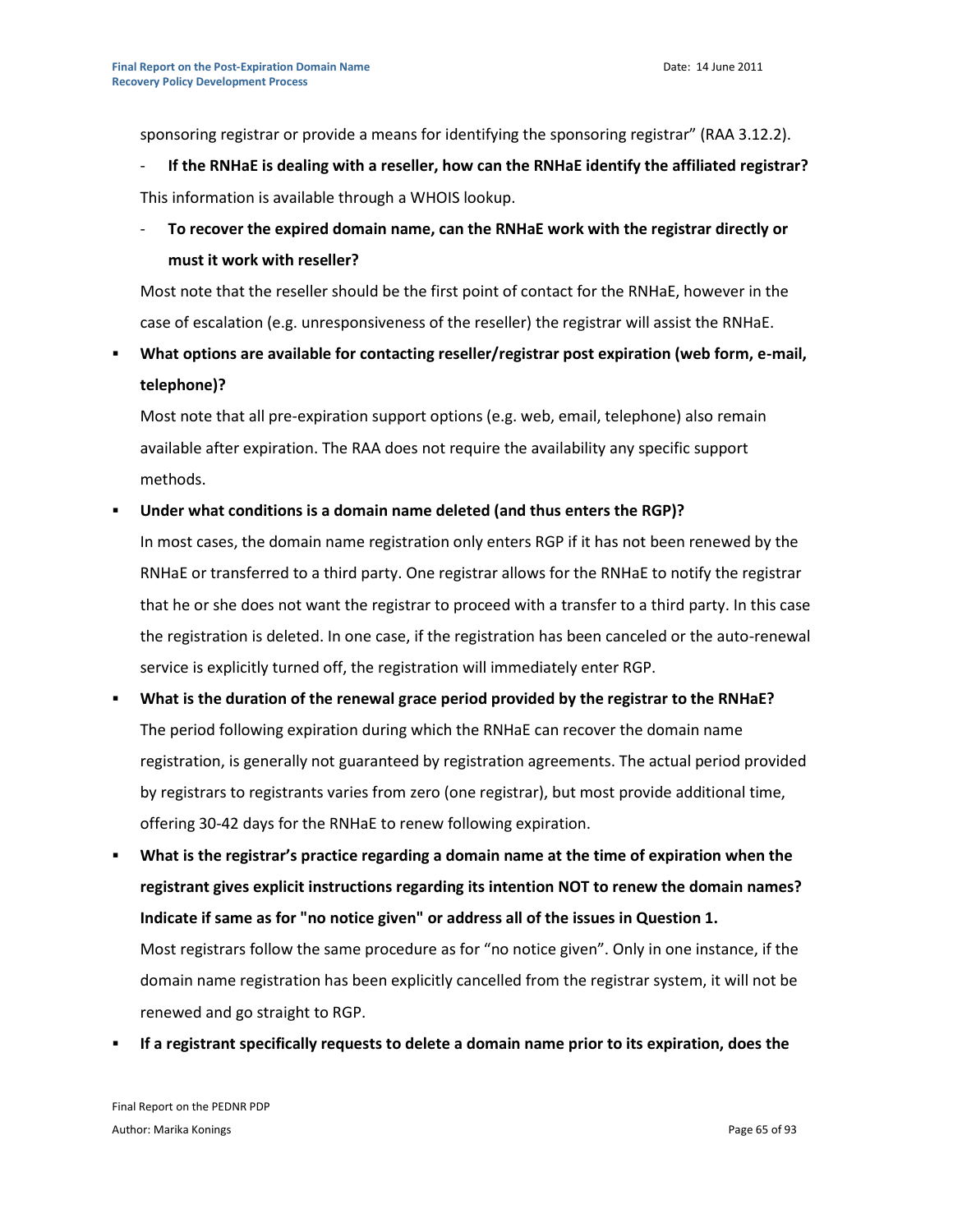#### **registrar treat it as an expired domain name or is it treated differently?**

Most registrars indicate that the domain name registration is immediately deleted upon request or treated differently from an expired registration. One registrar confirms that it will treat it as an expired registration.

 **Are the terms of the treatment of the domain name registration at the time of expiration contained in the registration agreement or in another document? Please specify the terms if not already done so in question 1 or 2.** 

In most cases, the terms are contained in the registration agreement. Some registrars provide additional details or information in FAQs, Help Centre or Deletion / Renewal policies. It is not always obvious where to find the relevant information. In addition, the language in the registration agreements is often too legal to be clear and often not specific (e.g. may/may not, in its sole discretion, no guarantee, can change without notice) although registrar participants on the WG pointed out the need to preserve legal protections for themselves and their registrant clients by including legally appropriate language in their agreements. In certain cases, the language in registration agreements does not seem to match actual practice, but seems to provide more of a 'safety net', in case the registrar would like to change its practices.

 **If the registrar makes substantial changes to the WHOIS data at the time of expiration is that practice dependent upon whether the registry charges you upon expiration or not (i.e. autorenew v.s. non-auto-renew) or is the change in underlying WHOIS data the same regardless of the TLD?**

All respondents indicated that this does not have an impact.

 **Does the registrar or affiliated auction service provider provide the RNHaE the right to remove a name from auction / sales process?**

In four cases, the RNHaE can remove the domain name registration from the auction / sale by renewing the registration. One registrar confirms that if the RNHaE has notified the registrar that he/she does not want to proceed with a transfer to the third party, the domain name registration will be deleted. In two cases, the RNHaE cannot remove or recover the domain name from auction / sale. One registrar notes that once the auction process has commenced it is not customary to remove the name from auction.

For those registrars or affiliated auction service provider that provide auction services with the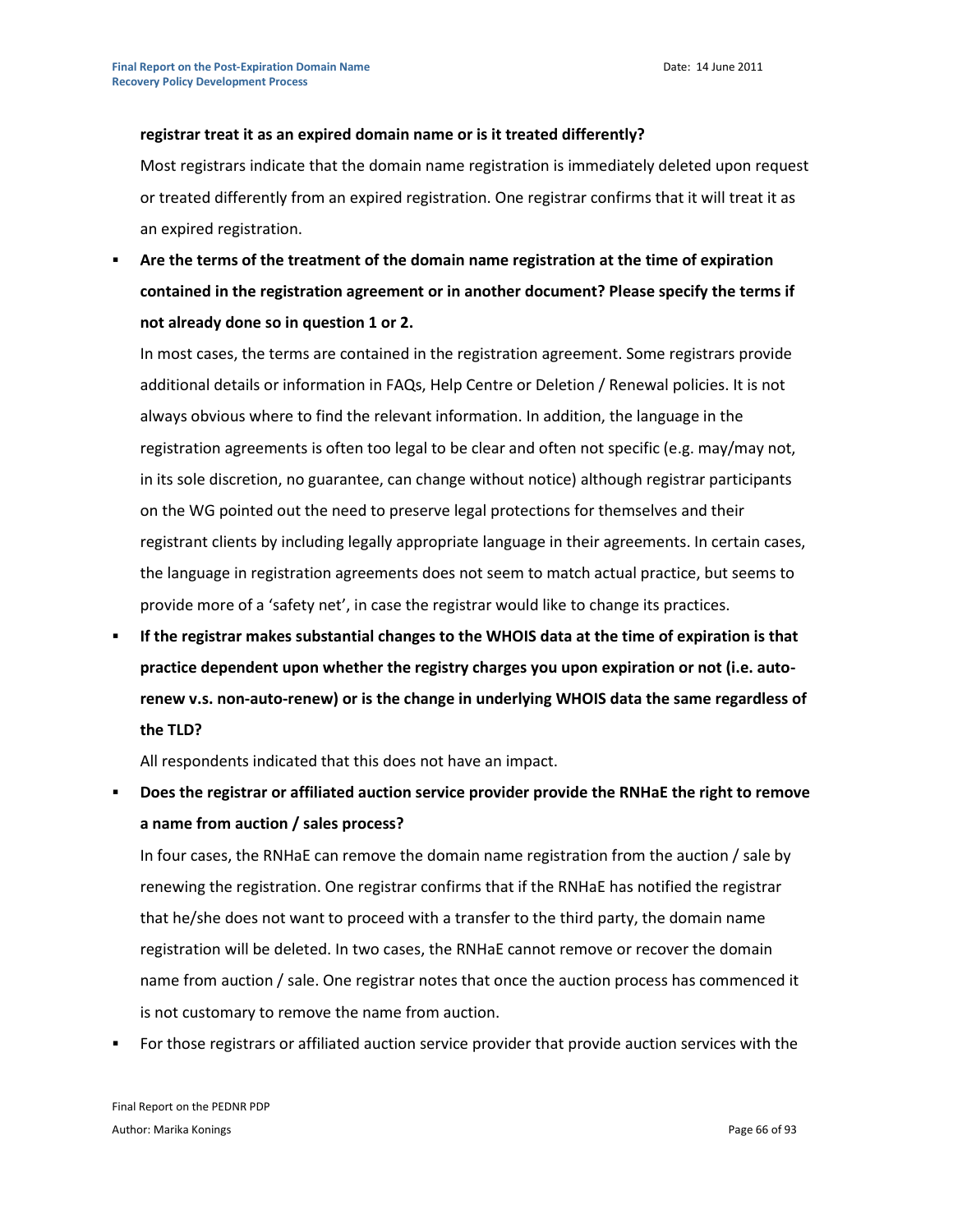ability of the registrant to renew/re-register a name, what measure of registrants have exercised that right? Data are not available.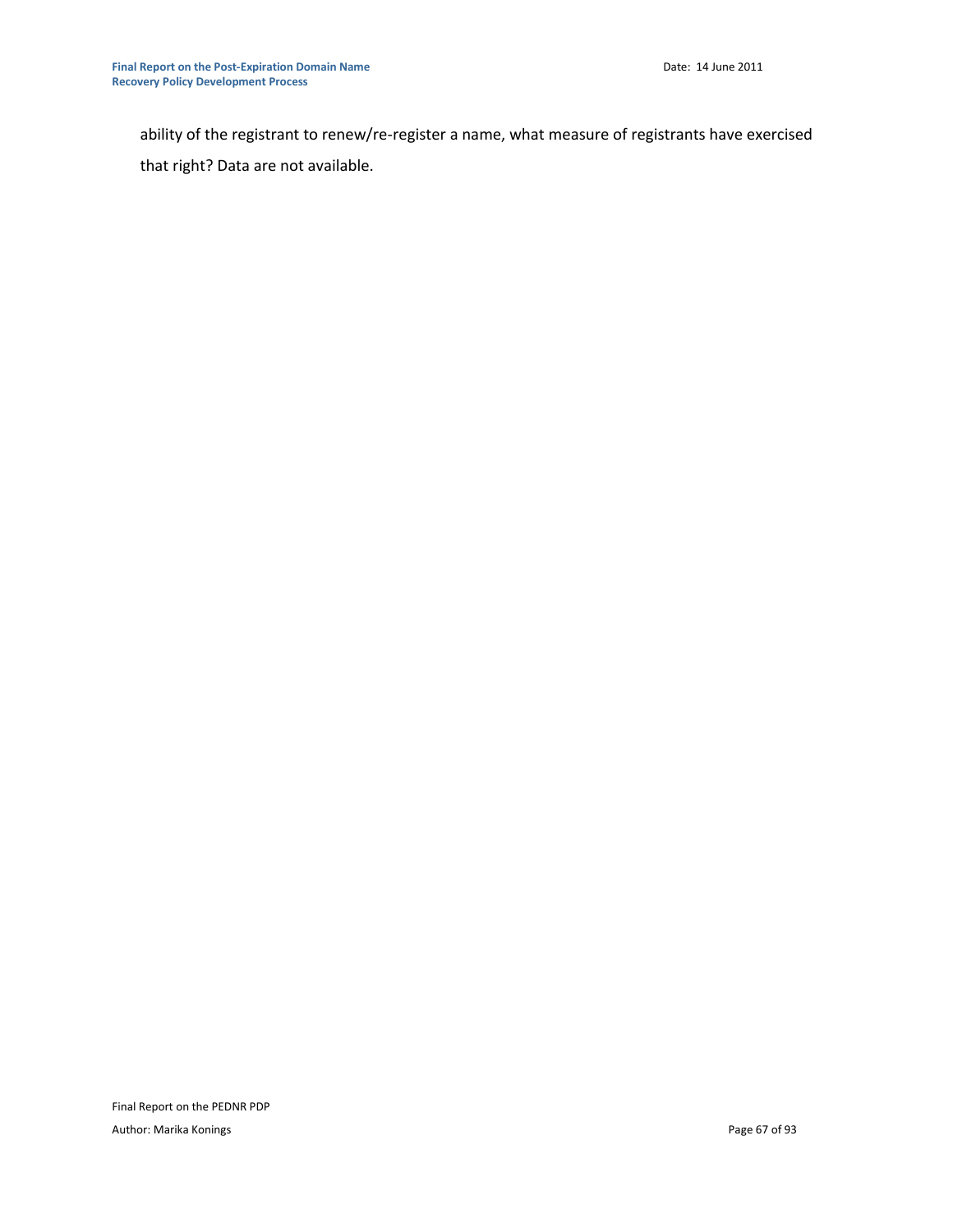# **Annex C PEDNR WG Survey & Potential Options for Consideration**

In order to assess the views of the WG members and determine where there might be agreement or consensus on a possible approach forward, a survey was conducted in preparation for the Initial Report amongst the WG membership. Based on the initial results, a drafting team (a subset of the WG) was convened to refine the survey, including a selection of possible remedies. This section describes the refined survey, the options considered, and the poll results.

Where useful, a capsule summary of the initial survey responses are included.

Among the options are suggestions for registrar "best practices". These could simply be published for the benefit of registrars, or they could be formulated into a voluntary set of standards that registrars could follow (and publicize that they follow them).

Following each question, there is a link to the applicable PDP Charter question in square brackets.

The following WG members participated in the second survey of which the results are displayed below. In summary, the reply distribution was: Registrars: 8, At-Large: 4; Business Constituency: 3, NCSG: 1, Registries: 1.

|    | Name / Affiliation            |
|----|-------------------------------|
|    | Mikey O'Connor, CBUC          |
| 2  | Helen Laverty, RC DotAlliance |
| 3  | Berry Cobb, CBUC              |
| 4  | Cheryl Langdon-Orr, ALAC      |
| 5  | Alan Greenberg, ALAC          |
| 6  | Ron Wickersham, NCUC          |
| 7  | Michele Neylon, Registrar     |
| 8  | Glenn McKnight, FBSC          |
| 19 | Paul Diaz, Network Solutions  |
|    | 10 Matt Serlin, MarkMonitor   |

Final Report on the PEDNR PDP

Author: Marika Konings **Page 68 of 93** Author: Marika Konings **Page 68 of 93**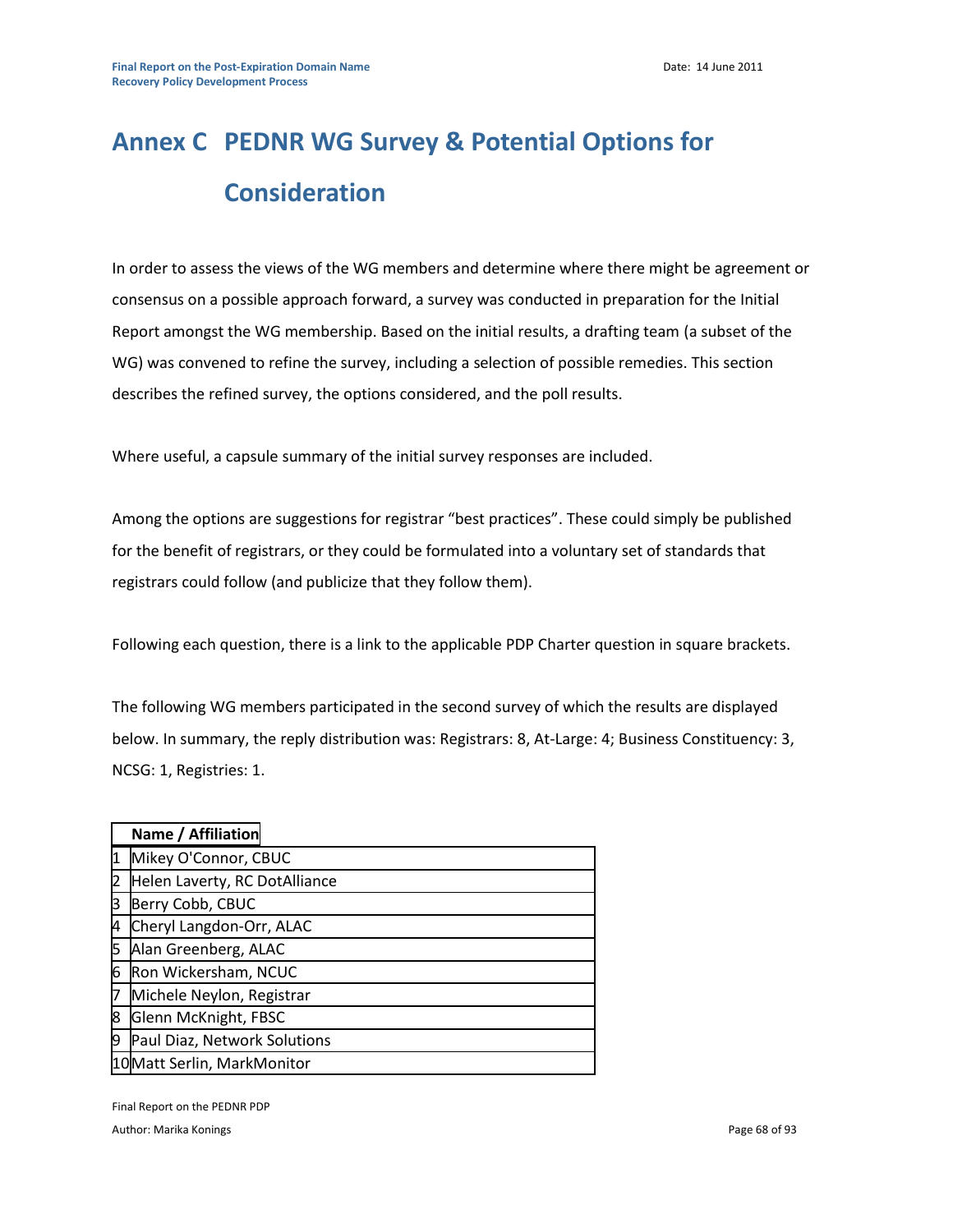| 11 Jeffrey Eckhaus, eNom                                          |
|-------------------------------------------------------------------|
| 12 Mason Cole, Oversee.net                                        |
| 13 Sivasubramanian M, isoc india Chennai (ALS), Apralo, At-Large  |
| 14 Mike Rodenbaugh, Rodenbaugh Law                                |
| 15 Michael Young, Afilias                                         |
| 16 Gray Chynoweth, Dyn Inc.                                       |
| 17 James Bladel, GoDaddy.com / Registrar Stakeholder Group / GNSO |

# **1 Overarching Issue**

**1. Should the RNHaE have the ability to recover his/her domain name registration following expiration for a certain amount of time? [Charter Question 1]**

Issue: Although many registrars do provide the RNHaE the opportunity to recover the expired domain name registration following expiration, there is no obligation to do so. This question asks whether the RNHaE should have this ability with every registrar, at least for a certain amount of time.

> Currently a registrar is allowed to delete an expired domain prior to the expiration of the 45 day auto-renew grace period. Any policy requirement to offer renewal post-expiration must address this situation.

In the first version of this survey, the WG reached unanimous consensus that the RNHaE should have the ability to recover his/her domain name registration following expiration for at least a certain amount of time.

WG response:

| <b>Options (select one)</b>                           | Number of<br>responses | Percentage |
|-------------------------------------------------------|------------------------|------------|
| Change the Expired Domain Deletion Policy (EDDP) so   | 8                      | 47%        |
| that it incorporates the ability for every RNHaE to   |                        |            |
| recover his/her domain name following expiration for  |                        |            |
| at least a certain amount of time.                    |                        |            |
| Adopt a best practice recommendation that encourages  | 8                      | 47%        |
| registrars to provide the opportunity for every RNHaE |                        |            |
| to recover his/her domain name following expiration   |                        |            |

Final Report on the PEDNR PDP Author: Marika Konings Page 69 of 93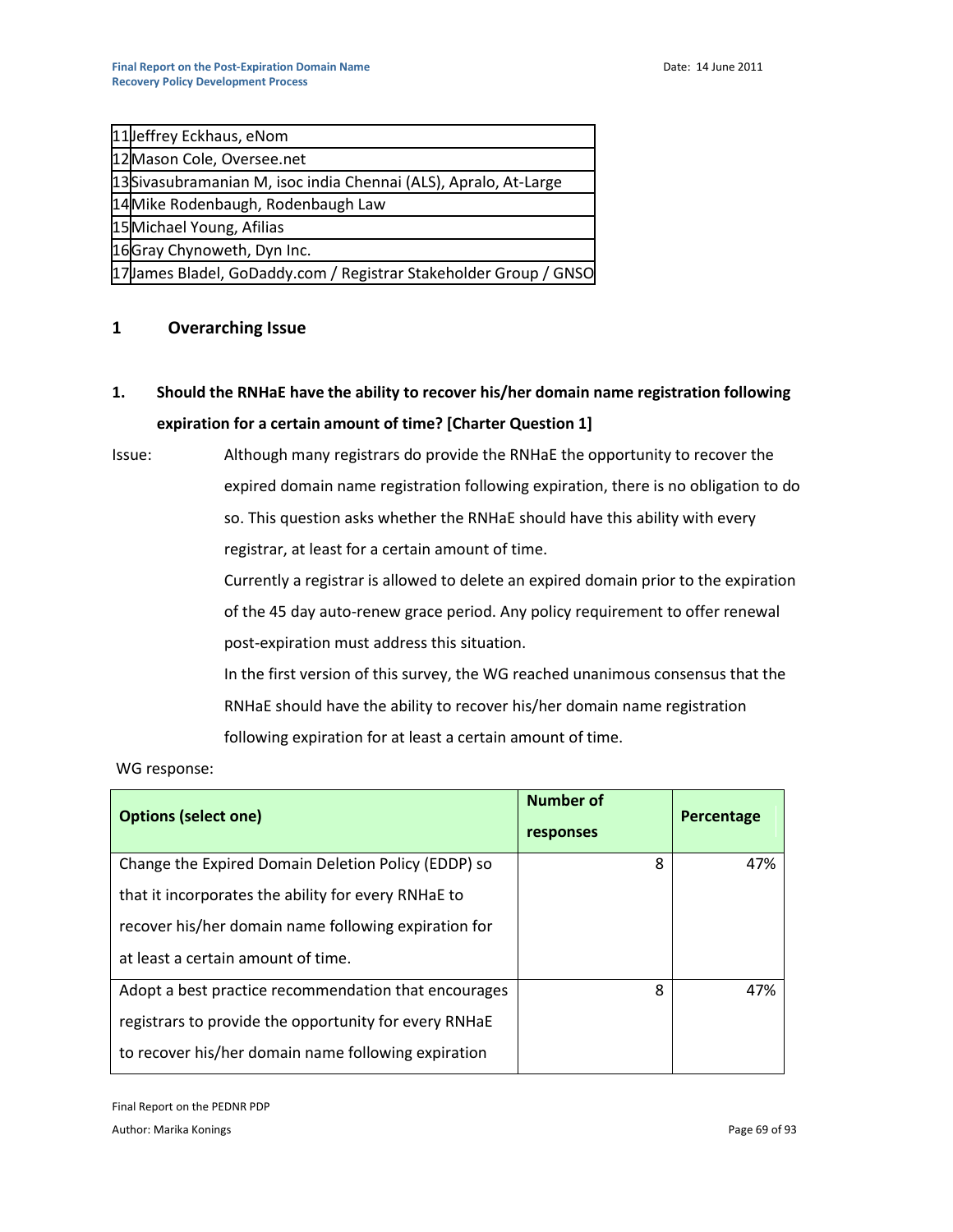| for at least a certain amount of time.    |    |      |
|-------------------------------------------|----|------|
|                                           |    |      |
|                                           |    |      |
|                                           |    |      |
| Status quo - do not recommend any changes |    | 6%   |
| Total                                     | 17 | 100% |
|                                           |    |      |

# **2. What should this minimum timeframe be during which the RNHaE has the ability to recover the domain name registration? [Charter Question 1]**

```
Issue: Currently the timeframe during which the RNHaE can recover his/her domain name 
    registration varies widely. Linked to the previous question, this question aims to 
    assess what the minimum timeframe across all registrars should be during which the 
    RNHaE has the ability to recover his/her domain name registration following 
    expiration. In a survey of the 9 largest registrars, 1 currently provides 30 days, 3 
    provide 35 days, 4 provide 40 or more days, and 1 has a business model where all 
    domains automatically renew unless explicitly deleted by the registrant.
    Any policy change should consider the current ability of a registrar to delete the 
    name during the 45 day EDDP period and the ability of a RNHaE to explicitly request 
   the deletion of a name.
```
## WG Response:

| <b>Options (Option a = Change the Expired Domain</b> |           |            |
|------------------------------------------------------|-----------|------------|
| Deletion Policy (EDDP) so that it incorporates the   |           |            |
| minimum timeframe during which the RNHaE has the     |           |            |
| ability to recover the domain registration for:      | Number of | Percentage |
| Option b = Adopt a best practice recommendation that | responses |            |
| encourages registrars to provide the opportunity for |           |            |
| every RNHaE to recover his/her domain name           |           |            |
| following expiration for at least:)                  |           |            |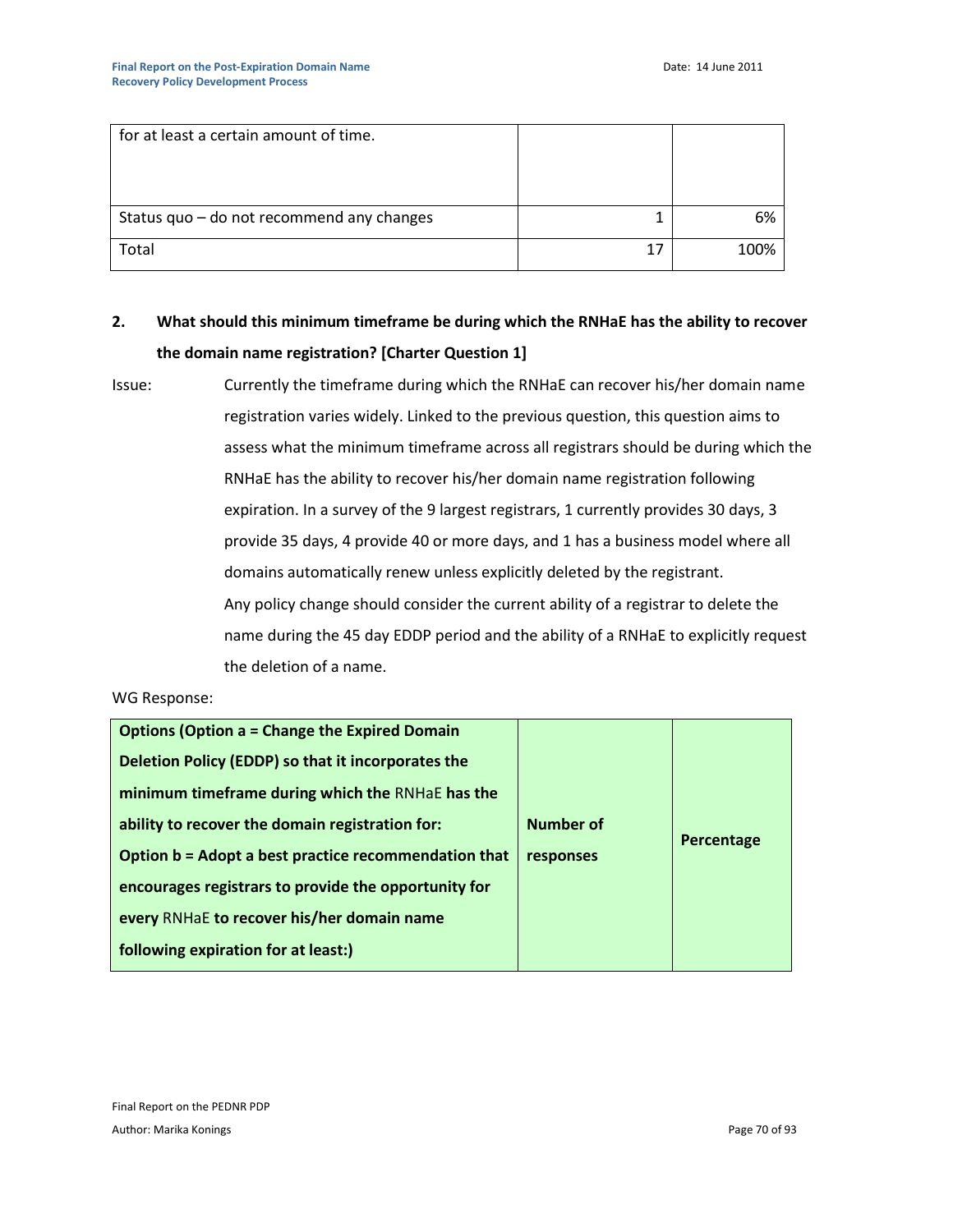| Option a with less than 29 days                 | 2  | 12%  |
|-------------------------------------------------|----|------|
| Option a with 30 to 39 days                     | 3  | 18%  |
| Option a with 40 days or more                   | 3  | 18%  |
| Option b with less than 29 days                 | 3  | 18%  |
| Option b with 30 to 39 days                     | 5  | 29%  |
| Option b with 40 days or more                   | 0  | 0%   |
| c) Maintain status quo $-$ do not recommend any |    |      |
| changes                                         | 1  | 6%   |
| Total                                           | 17 | 100% |

## **2 Period Prior to Expiration**

**3. The current provisions in the RAA only make reference of a second notice – "3.7.5 At the conclusion of the registration period, failure by or on behalf of the Registered Name Holder to consent that the registration be renewed within the time specified in a second notice or reminder shall, in the absence of extenuating circumstances, result in cancellation of the registration by the end of the auto-renew grace period (although Registrar may choose to**  cancel the name earlier)." Is this provision sufficiently clear? [Charter Question 3]

Issue: As noted in the question, the relevant RAA provision only makes reference to a second notice, which by implication seems to mean that there has to be a first notice which is not specifically mentioned. There is no directive as to when the notices should be sent, other than the implication that they be sent at some time prior to expiration. However, many registrars do provide multiple notices before and after expiration. (Note, later questions addresses the issue of timing of notices and post-expiration notices).

> Any policy change should consider conditions (such as deletion of the name) that remove the need for notices.

> In the first version of this survey, the WG expressed strong support (67%) for the view that this provision is not sufficiently clear. A majority (60%) agreed that a minimum of two notices is sufficient (in one case with the proviso that the timing was adequate).

#### WG Response:

| <b>Options (select one)</b> | Number of | Percentage |
|-----------------------------|-----------|------------|
|-----------------------------|-----------|------------|

Final Report on the PEDNR PDP Author: Marika Konings **Page 71** of 93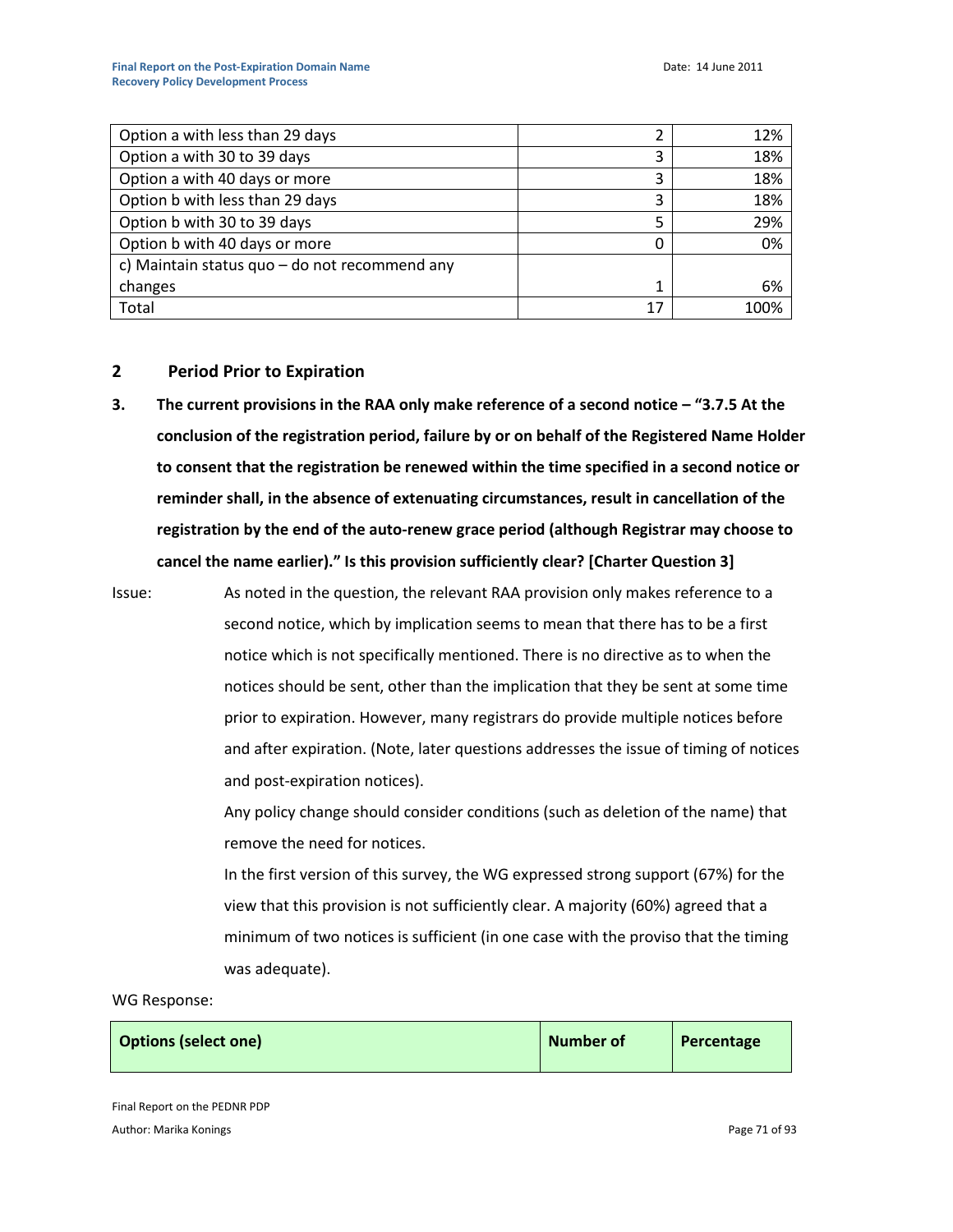|                                                              | responses |      |
|--------------------------------------------------------------|-----------|------|
| a) Revise the language in provision 3.7.5 or elsewhere in    | 13        | 76%  |
| the RAA to clarify this provision and explicitly say that at |           |      |
| least 2 notices are required to be sent prior to expiration. |           |      |
| b) Revise the language in provision 3.7.5 or elsewhere in    | 1         | 6%   |
| the RAA to clarify this provision and explicitly say that at |           |      |
| least 3 notices are required to be sent prior to expiration  |           |      |
| c) Revise the language in provision 3.7.5 or elsewhere in    | 0         | 0%   |
| the RAA to clarify this provision and explicitly say that at |           |      |
| least 4 notices are required to be sent prior to expiration  |           |      |
| d) Revise the language in provision 3.7.5 or elsewhere in    | 0         | 0%   |
| the RAA to clarify this provision and explicitly say that at |           |      |
| least 5 notices are required to be sent prior to expiration  |           |      |
| e) Maintain status quo - keep the language of the RAA as is  | 3         | 18%  |
| with no explicit mention of a requirement to send pre-       |           |      |
| expiration notices.                                          |           |      |
| Total                                                        | 17        | 100% |

- **4. Should further details be provided on when these notices are sent? If yes, what further details would facilitate transparency and information, while at the same time not restricting registrars from taking additional measures to alert registrants? [Charter Question 3]**
- Issue: Provision 3.7.5. does not provide any details as to when pre-expiration notices are sent. Should further details be provided with a view to provide predictability for registrants? Of issue is to ensure that the notices are not so far in advance of expiration that they do not seem relevant, but not so close to expiration to make taking remedial action impractical or impossible.

1st Response: A small majority (53%) agreed that further details should be provided.

WG response:

| <b>Options (select one)</b> | Number of | Percentage |
|-----------------------------|-----------|------------|
|                             |           |            |

Final Report on the PEDNR PDP Author: Marika Konings **Page 72 of 93** Author: Marika Konings **Page 72 of 93** Author: Marika Konings **Page 72 of 93**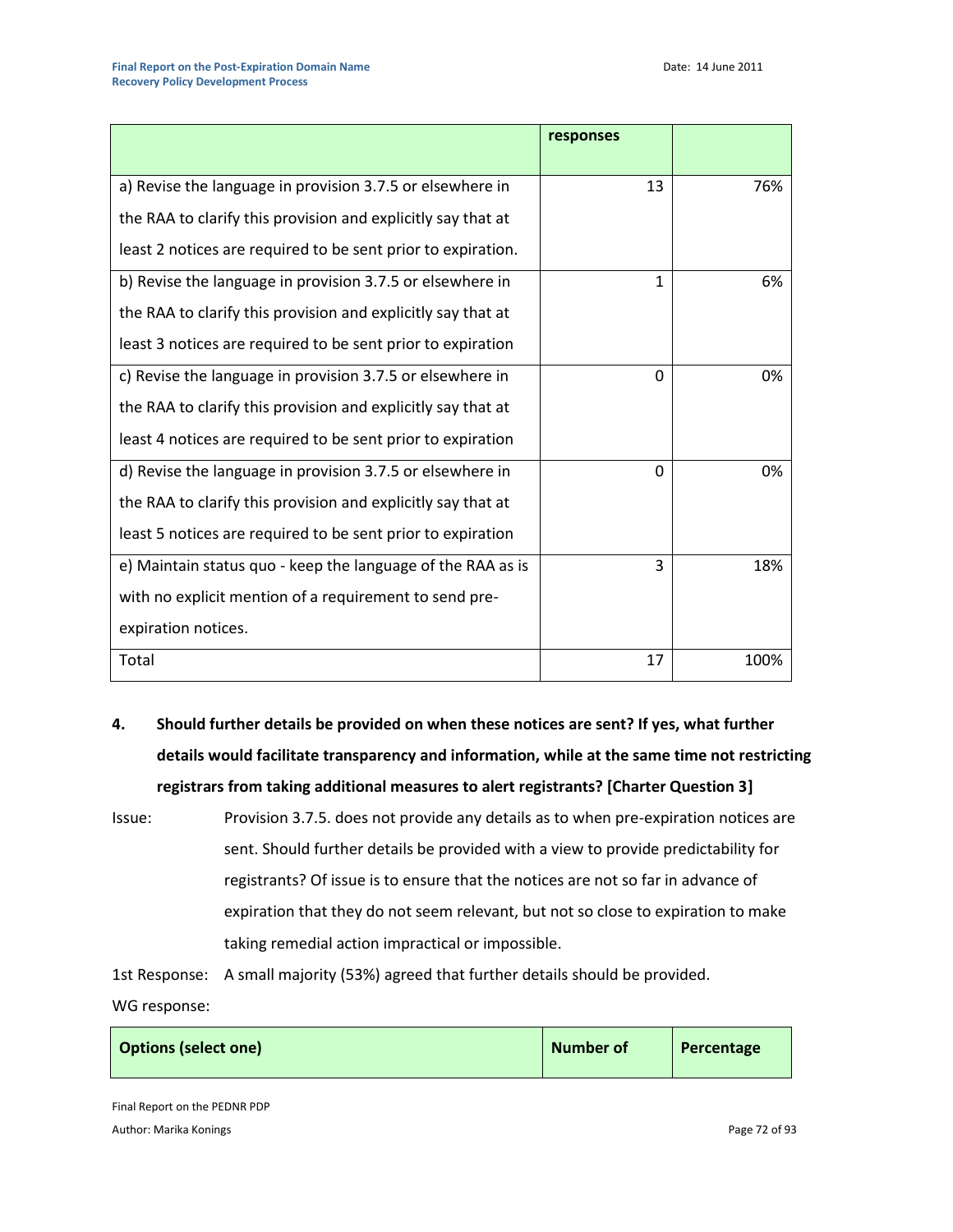|                                                            | responses |      |
|------------------------------------------------------------|-----------|------|
|                                                            |           |      |
| At a minimum, one message must be sent one month (+        | 12        | 71%  |
| one week) prior to expiration and one message must be      |           |      |
| sent one week (+ three calendar days) prior to expiration. |           |      |
| Maintain status $quo - no$ changes required to the RAA.    | 5         | 29%  |
| The RAA should specify the timing of the required          | 0         | 0%   |
| messages, and the timing should be                         |           |      |
| Total                                                      | 17        | 100% |

**5. Should further details be provided on how these notices are sent? If yes, what further details would facilitate transparency and communications, while at the same time not restricting registrars from taking additional measures to alert registrants? [Charter Question** 

**3]**

Issue: Provision 3.7.5. does not provide any details as to how pre-expiration notices are sent. Although there is often a presumption that the (or a) prime method of notification will be e-mail, there is no explicit statement of this, or any other communications method. Should further details be provided with a view to provide predictability for registrants? Of issue is to attempt to ensure that notices are received by the registrant, but not to restrict registrars and not to overly control what might otherwise be business model differentiators.

| <b>Options (select all that apply)</b>                      | Number of<br>responses | Percentage |
|-------------------------------------------------------------|------------------------|------------|
| Recommend that the RAA be amended to: use a specific        | 2                      | 12%        |
| method of communications [Specify in the comment box        |                        |            |
| below]                                                      |                        |            |
| Recommend that the RAA be amended to: State clearly in      |                        | 41%        |
| the registration agreement and (for web-based registrations |                        |            |
| / renewals) on the web site exactly what communications     |                        |            |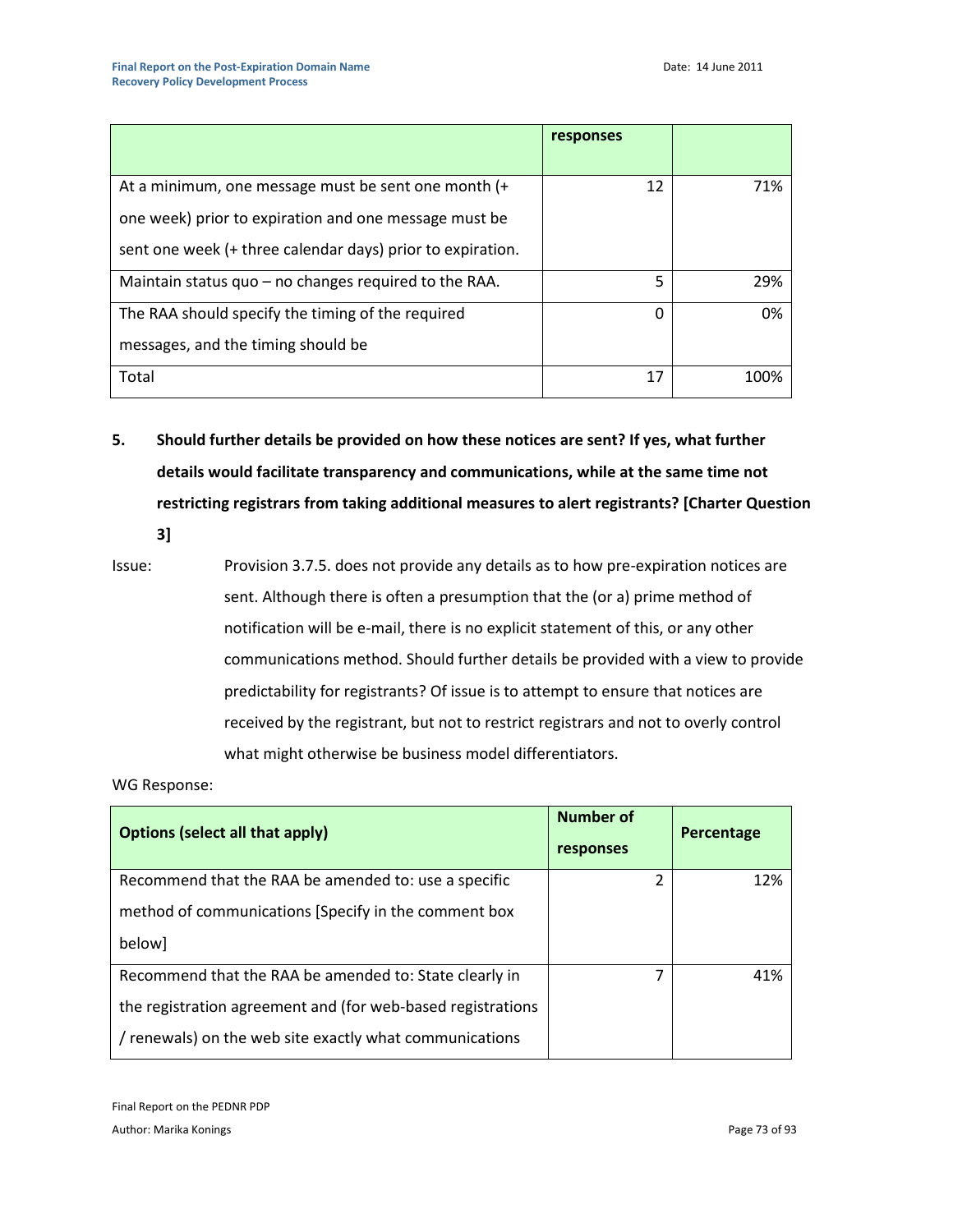| method(s) will be used.                                       |                |     |
|---------------------------------------------------------------|----------------|-----|
|                                                               |                |     |
|                                                               |                |     |
| Recommend that the RAA be amended to: Define the billing      | 5              | 29% |
| contact as the entity which, along with the registrant,       |                |     |
| should receive these notices                                  |                |     |
| Recommend that the RAA be amended to: Registrar               | $\overline{2}$ | 12% |
| accounts can notify of impending expirations in their control |                |     |
| website                                                       |                |     |
| Recommend that the RAA be amended to: Should be               | 6              | 35% |
| required to issue a warning for any contact addresses that    |                |     |
| use the domain in question (both at initial registration and  |                |     |
| when WHOIS data is changed). This will remind registrants     |                |     |
| that if "domain.tld" has expired, mail to "user@domain.tld"   |                |     |
| will not be delivered.                                        |                |     |
| Recommend that the RAA be amended to: Must advise             | 1              | 6%  |
| Registrant to include at least one fax number                 |                |     |
| Recommend that the RAA be amended to: Use at least two        | 4              | 24% |
| mechanisms for contact (i.e. both email and phone, or email   |                |     |
| and letter)                                                   |                |     |
| Recommend that the RAA be amended to: Should allow            | 3              | 18% |
| alternate email addresses and telephone numbers for           |                |     |
| specific contacts in WHOIS                                    |                |     |
| None of the above                                             | 6              | 35% |
| Recommends that documentation encourage that                  | 3              | 18% |
| registrars: Use a specific method of communications           |                |     |
| [Specify in the comment box below]                            |                |     |
| Recommends that documentation encourage that                  | 8              | 47% |
| registrars: State clearly in the registration agreement and   |                |     |
| (for web-based registrations / renewals) on the web site      |                |     |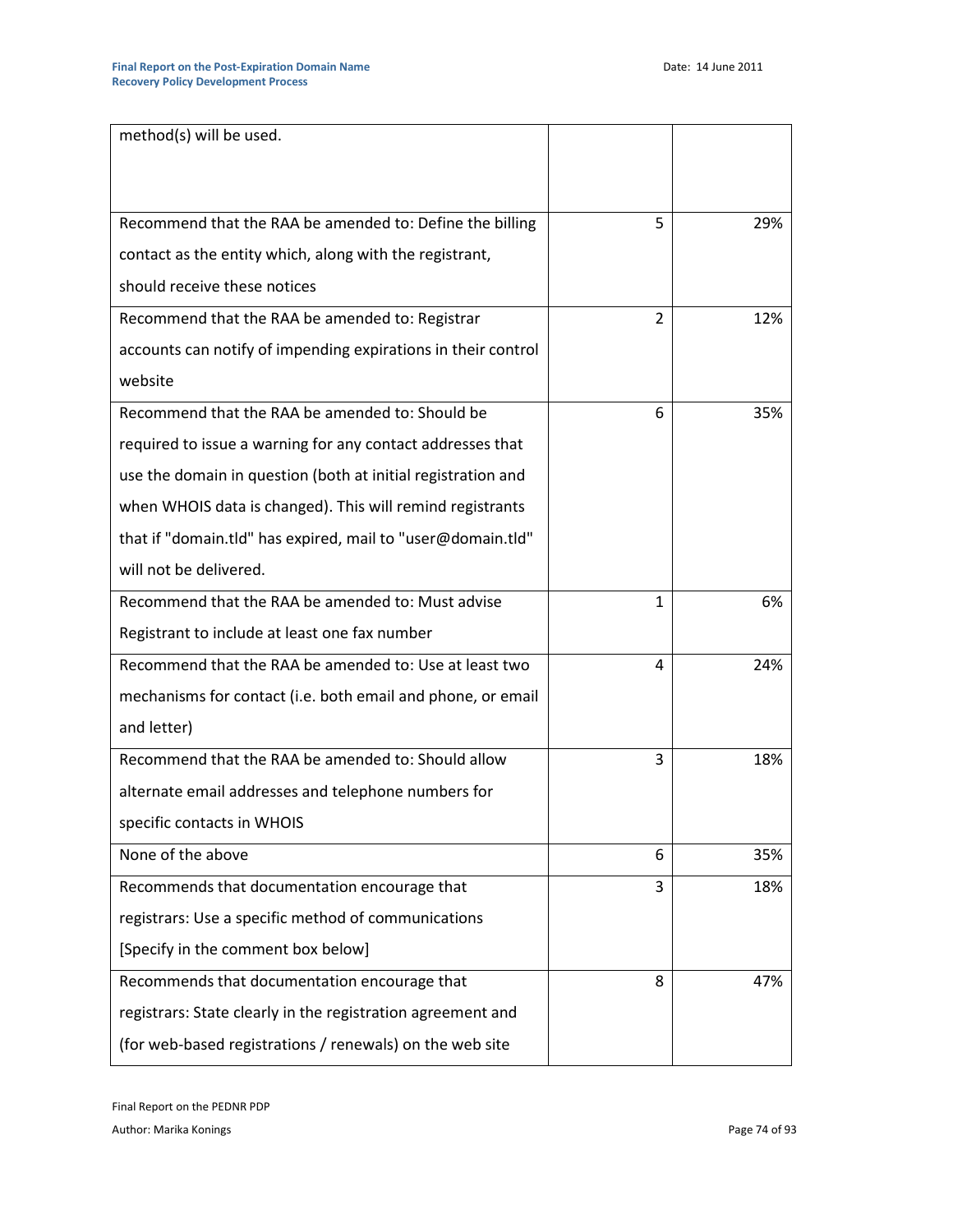| exactly what communications method(s) will be used.            |   |     |
|----------------------------------------------------------------|---|-----|
|                                                                |   |     |
| Recommends that documentation encourage that                   | 3 | 18% |
| registrars: Define the billing contact as the entity which,    |   |     |
| along with the registrant, should receive these notices        |   |     |
| Recommends that documentation encourage that                   | 4 | 24% |
| registrars: Registrar accounts can notify of impending         |   |     |
| expirations in their control website                           |   |     |
| Recommends that documentation encourage that                   | 3 | 18% |
| registrars: Should only accept WHOIS data that includes at     |   |     |
| least one contact used for expiration notifications with an    |   |     |
| address other than the domain in question (that is, if         |   |     |
| "domain.tld" has expired, at least one of the contact          |   |     |
| addresses must not be user@domain.tld").                       |   |     |
| Recommends that documentation encourage that                   | 4 | 24% |
| registrars: Should be required to issue a warning for any      |   |     |
| contact addresses that use the domain in question (both at     |   |     |
| initial registration and when WHOIS data is changed)           |   |     |
| Recommends that documentation encourage that                   | 1 | 6%  |
| registrars: Must advise Registrant to include at least one fax |   |     |
| number                                                         |   |     |
| Recommends that documentation encourage that                   | 3 | 18% |
| registrars: Use at least two mechanisms for contact (i.e.      |   |     |
| both email and phone, or email and letter)                     |   |     |
| Recommends that documentation encourage that                   | 4 | 24% |
| registrars: Should allow alternate email addresses and         |   |     |
| telephone numbers for specific contacts in WHOIS               |   |     |
|                                                                |   | 18% |
| None of the above                                              | 3 |     |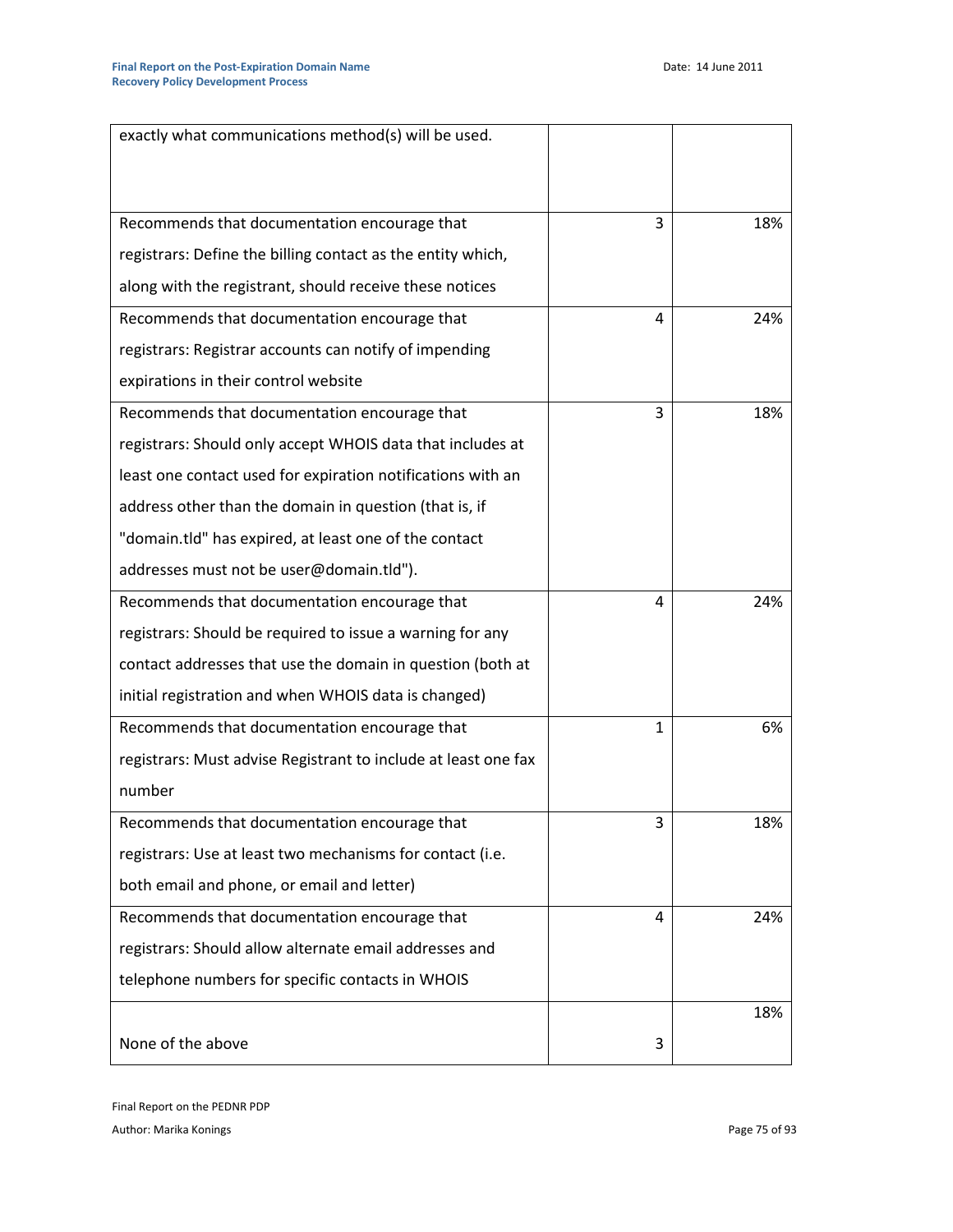**6. Should additional measures be implemented to ensure that registrants are aware that if their contact information is not up to date, they most likely will not receive notices /**  reminders? If 'yes', what kind of measures should be explored? [Charter Question 3]

Issue: If registrants contact information is not up to date or otherwise not functional, preand post-expiration notices will not be received. It is the responsibility of a registrant to ensure that their contact information is up to date with the registrar so that notices and reminders are being received.

| <b>Options (select all that apply)</b>                         | <b>Number of</b><br>responses | Percentage |
|----------------------------------------------------------------|-------------------------------|------------|
| a1) Recommend the implementation of additional measures        | 5                             | 29%        |
| to ensure that registrants are aware that if their contact     |                               |            |
| information is not up to date, they most likely will not       |                               |            |
| receive notices / reminders. Such notifications should occur   |                               |            |
| at the time of domain registration, and domain renewal. For    |                               |            |
| web-based access, require positive acknowledgement from        |                               |            |
| registrant that inaccurate or insufficient contact information |                               |            |
| could lead to loss of domain at expiration time.               |                               |            |
| a2) Recommend the implementation of additional measures        | 4                             | 24%        |
| to ensure that registrants are aware that if their contact     |                               |            |
| information is not up to date, they most likely will not       |                               |            |
| receive notices / reminders. Such notifications should occur   |                               |            |
| at the time of domain registration, and domain renewal. For    |                               |            |
| web-based access, Registrar must link to ICANN tutorial of     |                               |            |
| importance of accurate contact information.                    |                               |            |
| None of the above                                              | 3                             | 18%        |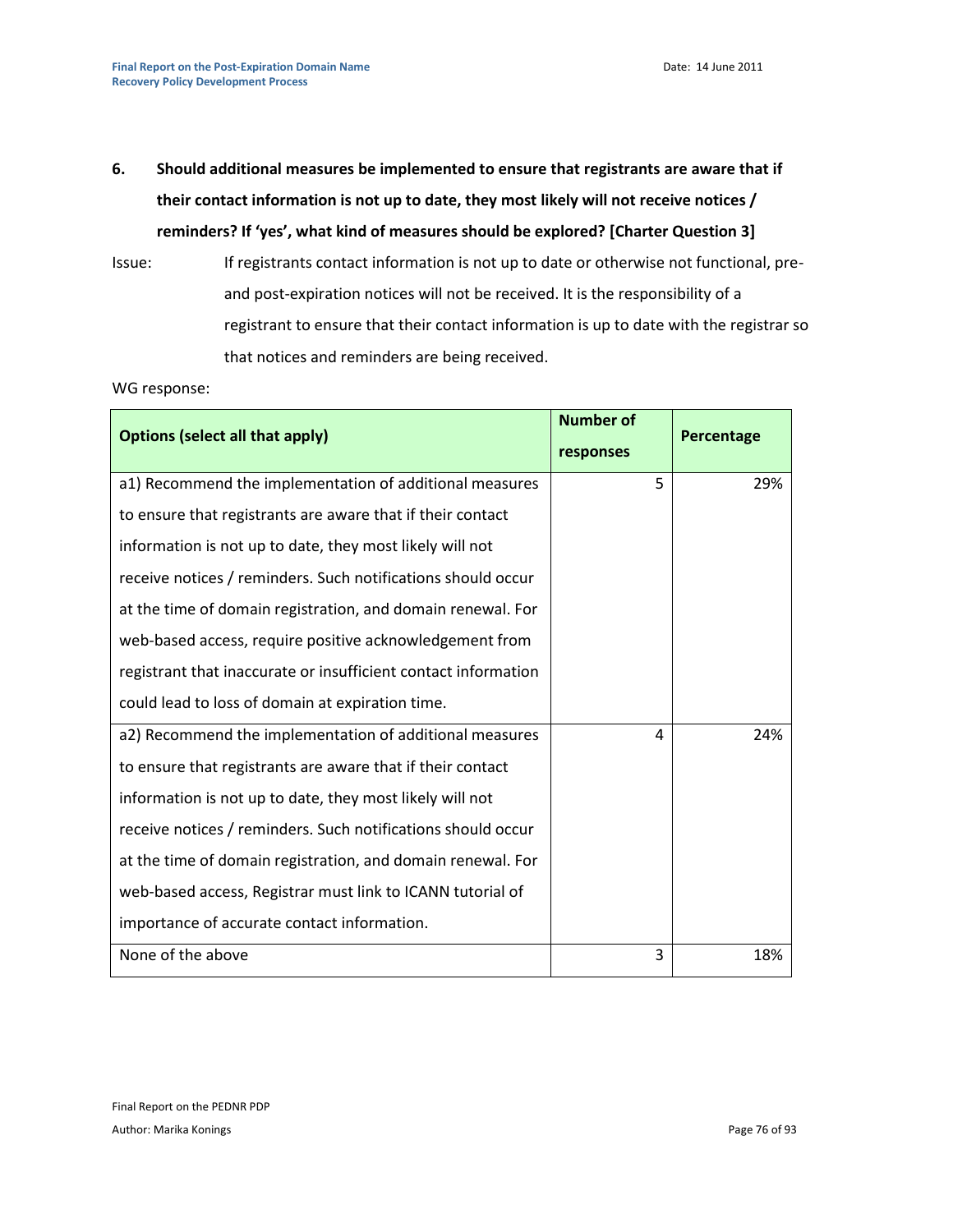| b1) Recommend a best practice encouraging registrars to        | 8 | 47% |
|----------------------------------------------------------------|---|-----|
| implement additional measures to ensure that registrants       |   |     |
| are aware that if their contact information is not up to date, |   |     |
| they most likely will not receive notices / reminders. For     |   |     |
| web-based access, require positive acknowledgement from        |   |     |
| registrant that inaccurate or insufficient contact information |   |     |
| could lead to loss of domain at expiration time.               |   |     |
| b2) Recommend a best practice encouraging registrars to        | 5 | 29% |
| implement additional measures to ensure that registrants       |   |     |
| are aware that if their contact information is not up to date, |   |     |
| they most likely will not receive notices / reminders. For     |   |     |
| web-based access, Registrar must link to ICANN tutorial of     |   |     |
| importance of accurate contact information.                    |   |     |
| None of the above.                                             | 2 | 12% |
|                                                                |   | 6%  |
| c) Recommend that no additional measures are needed            | 1 |     |

# **3 Post-Expiration**

The first survey included the question: *Should additional measures be implemented to indicate that once a domain name registration passes its expiration date, it is clear that it has expired? [Charter Question 4].* 

There was strong support (60%) for implementing additional measures to ensure the possibility that a RNHaE is aware of the expiration.

Although many registrars do use additional measures to indicate a domain name registration enters the Auto-Renew Grace Period, such as a notice on the web-site, there are no required measures or best practices on what should happen once a domain name registration enters the Auto-Renew Grace Period.

The following questions explore such additional measures.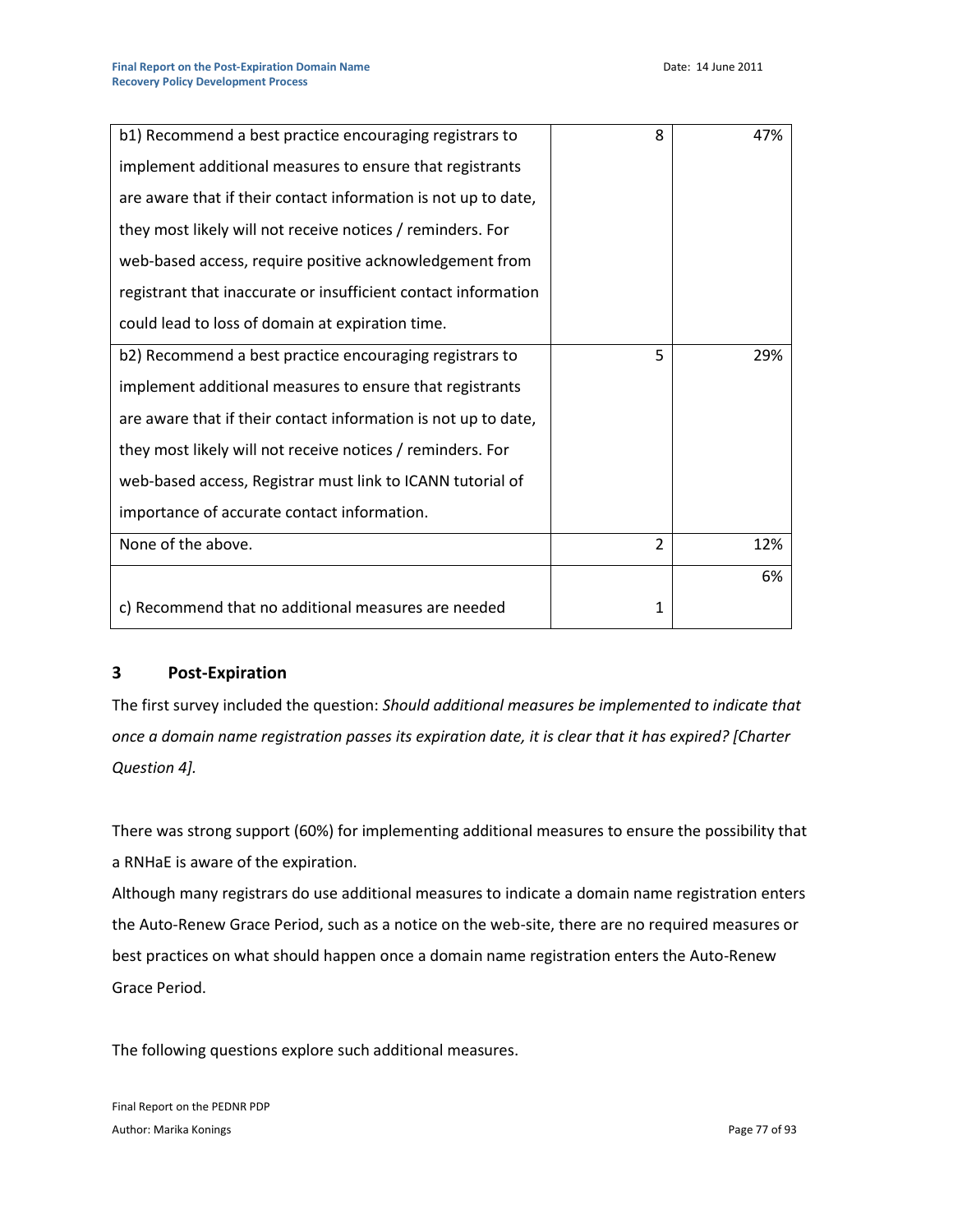**7. Should WHOIS status messages related to expiration be clarified / changed to avoid confusion over when a domain name registration expires / has been renewed by the registry? [Charter Question 3]**

Issue: The current display of WHOIS information is confusing as upon auto-renewal by the registry, the expiration date displayed will be one year from the actual expiration date, while the registrant actually has not yet paid for the renewal. Upon viewing this information, the registrant might mistakenly think that the domain name registration has been renewed. The confusion arises because there are two "expiration" relationships: that between the registry and registrar, and that between the registrar and registrant. Note: it is understood that this may require changes to the Registrar:Registry EPP (Extensible Provisioning Protocol). In the first version of this survey, there was rough consensus (73%) that WHOIS status messages related to expiration should be clarified.

### WG response:

| <b>Options (select one)</b>                            | Number of<br>responses | Percentage |
|--------------------------------------------------------|------------------------|------------|
| a) Recommend that WHOIS status messages related to     | 15                     | 88%        |
| expiration be clarified to avoid confusion over when a |                        |            |
| domain name registration expires.                      |                        |            |
| b) Status quo $-$ do not recommend any changes         | 2                      | 12%        |
| Total                                                  | 17                     | 100%       |

## **8. Are notices post-expiration required? [Charter Question 3]**

Issue: Although many registrars do send notices post-expiration, there is no requirement to do so. There was some question in the mind of some WG members whether a registrar has any responsibilities to take such actions after expiration as the contract with the registrant has expired. In addition, some pointed out the technical challenges of communication post-expiration if all applicable e-mail contacts use the domain that has expired.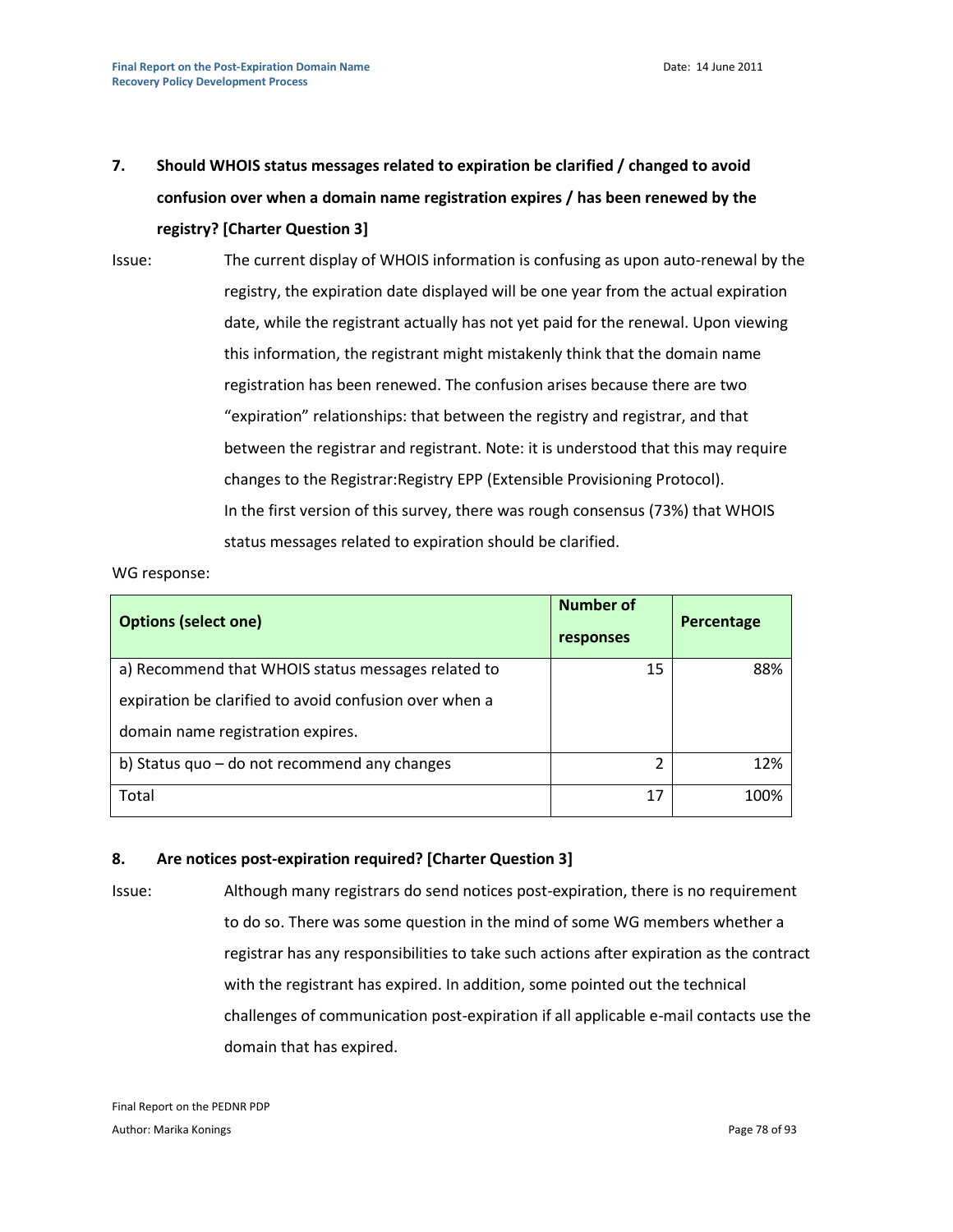WG response:

| <b>Options (select one)</b>                                 | <b>Number of</b><br>responses | Percentage |
|-------------------------------------------------------------|-------------------------------|------------|
| a1) In cases where there is an opportunity for the RNHaE to | 3                             | 18%        |
| renew a domain post-expiration, require post-expiration     |                               |            |
| notice(s). Such notice must include details of how the name |                               |            |
| can be recovered including the applicable time-constraints. |                               |            |
| At least 1 post-expiration reminder                         |                               |            |
| a2) In cases where there is an opportunity for the RNHaE to | 4                             | 24%        |
| renew a domain post-expiration, require post-expiration     |                               |            |
| notice(s). Such notice must include details of how the name |                               |            |
| can be recovered including the applicable time-constraints. |                               |            |
| At least 2 post-expiration reminders                        |                               |            |
| b) Recommend the sending of post-expiration notices as a    | 6                             | 35%        |
| best practice.                                              |                               |            |
| c) Status quo - do not recommend any changes.               | 4                             | 24%        |
| Total                                                       | 17                            | 100%       |

# **9. How should an HTTP (port 80) request using the expired domain name resolve? [Charter Question 4]**

- Issue: Currently there is no guidance or requirement as to what happens when a web query is sent to a URL within an expired but still recoverable domain. The options may include
	- It appears to work just as it did prior to expiration (it may direct to the original site, or may be transparently re-directed by the registrar.
	- DNS does not have an IP address for the domain
	- There is an address, but it does not respond
	- A page provided by the registrar (or associated party) comes up. This page may or may not be monetized, and it may or may not include a message indicating that it is an expired domain. If an expired domain is indicated, it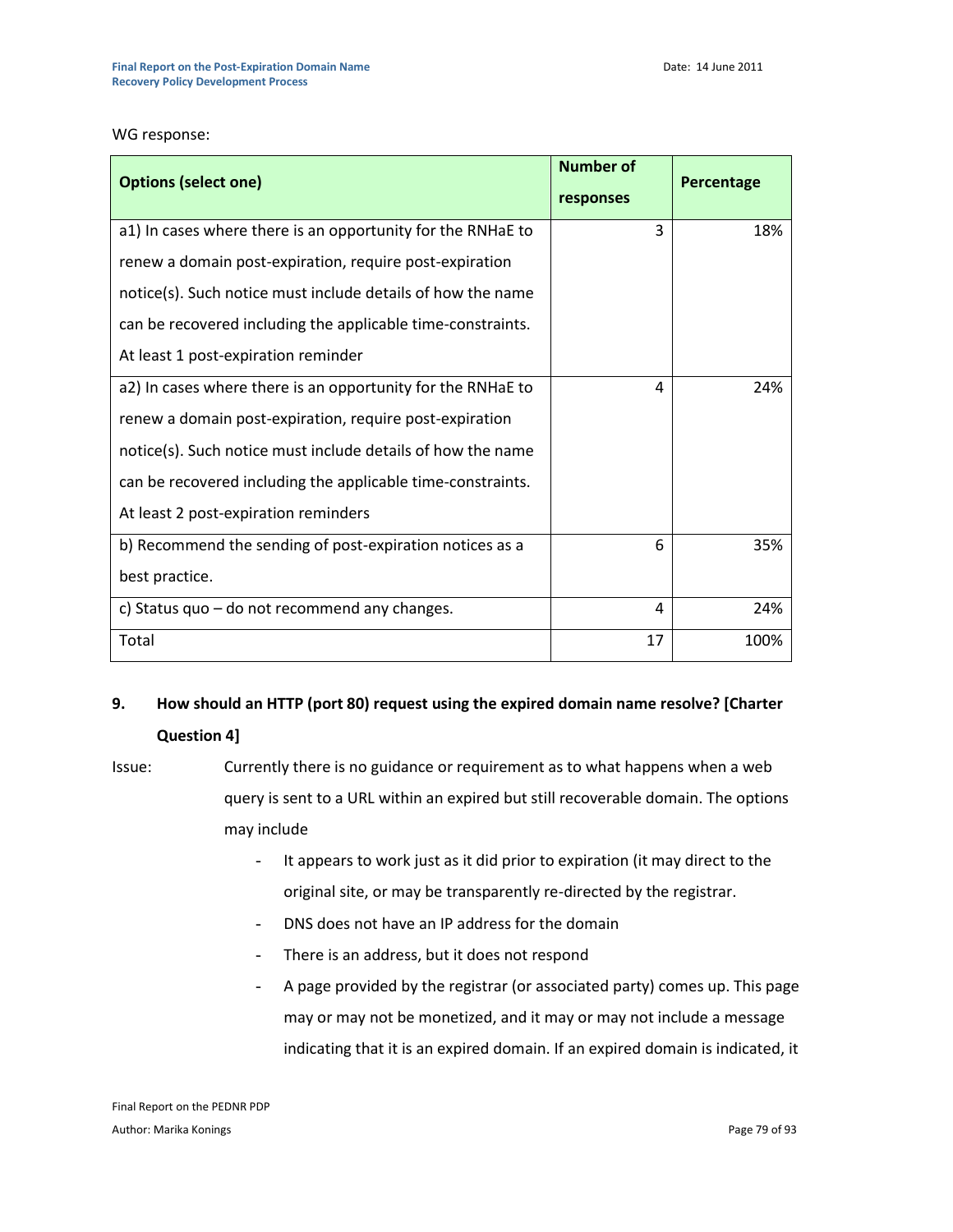may or may not include instructions on how the RNHaE can recover the domain, or the time constraints involved.

Some registrars start with one option and then change to another after a specific period of time. Many large registrars use one of the methods to disable web site functionality at some point during the post-expiration process.

Some people advocate having the domain continue to work as a courtesy to the RNHaE, allowing them to continue having the functionality of the name despite its expiration. Others argue that some form of "not working" is the optimal way to attract the attention of the RNHaE. Others point out that making services "go dark" presents liability risk to registrars, and could further confuse registrants. In the first version of this survey, there was a general consensus that stopping the functioning of a web site was the best way to get the RNHaE's attention. Any policy change should consider exemptions for situations where the registrar is in active bi-directional contact with the RNHaE and resolution of the issue is being discussed.

| <b>Options (select one)</b>                                    | <b>Number of</b><br>responses | Percentage |
|----------------------------------------------------------------|-------------------------------|------------|
| a) Recommend that URLs using the expired domain (and all       | 6                             | 35%        |
| subdomains) must not be allowed to resolve (directly or        |                               |            |
| indirectly) to the original IP after expiration within several |                               |            |
| days after expiration (any such policy must consider           |                               |            |
| defining "several days" more explicitly)                       |                               |            |
| b) Recommend that it be a best practice that URLs using the    | 6                             | 35%        |
| expired domain (and all subdomains) should not be allowed      |                               |            |
| to resolve (directly or indirectly) to the original IP after   |                               |            |
| expiration within several days after expiration                |                               |            |
| c) Maintain status quo - domains are allowed to resolve        | 5                             | 29%        |
| (directly or indirectly) to the original IP after expiration   |                               |            |
| Total                                                          | 17                            | 100%       |

WG Response:

Final Report on the PEDNR PDP Author: Marika Konings Page 80 of 93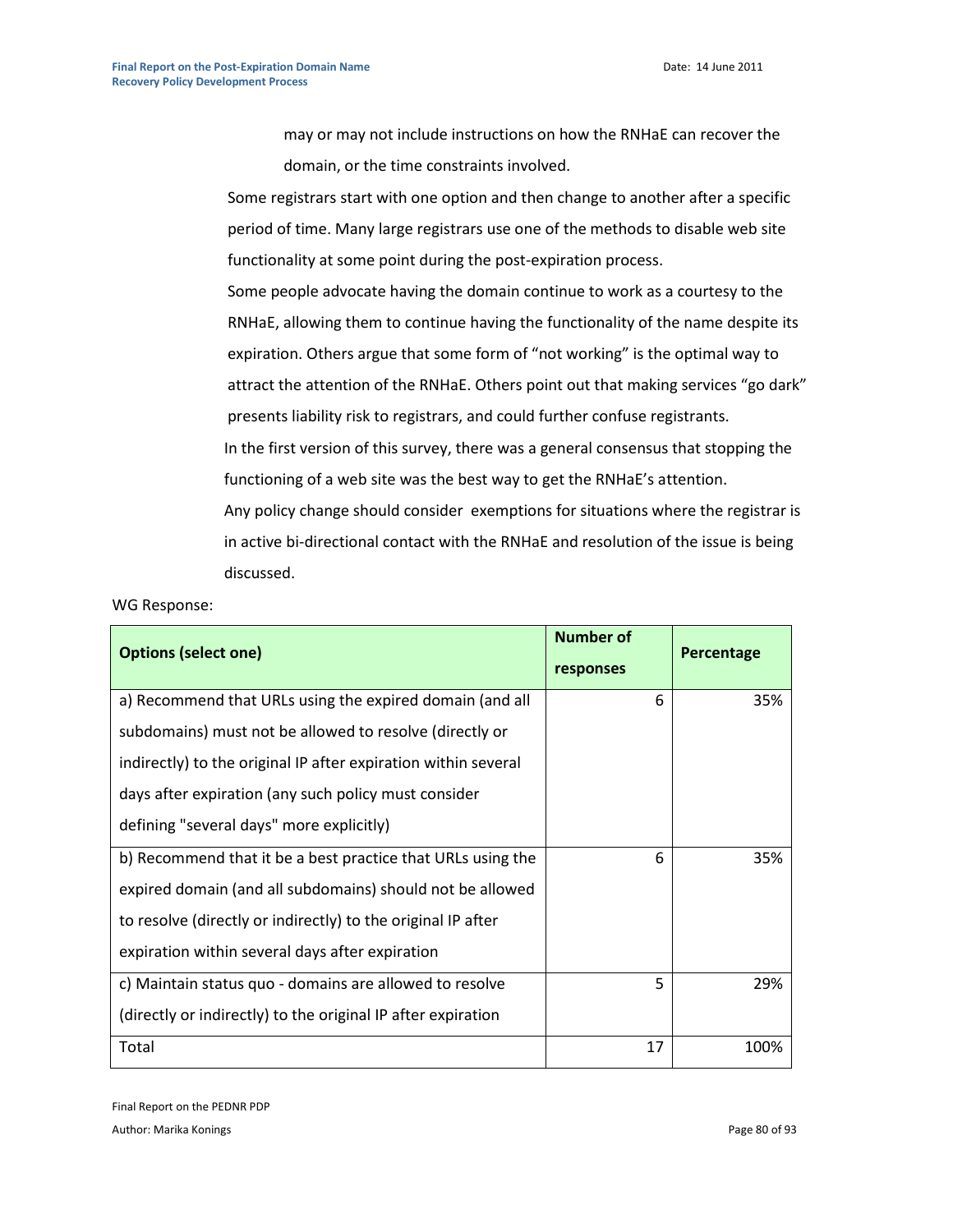# **10. How should e-mail directed at an address within the expired domain behave after expiration [Charter Question 4]**

Issue: Currently there is no requirement or standard practice on what should happen with e-mail addressed to an e-mail address in an expired domain. Some argue that if email is delivered as usual, the registrant might not be aware that the domain name registration has expired particularly for domains that are used exclusively for e-mail. Others argue that e-mail is a critical resource and should not be disabled if at all possible.

> There is a also an issue of privacy, if personal e-mail may be intercepted by those other than the intended recipient. Ultimately, if the domain is acquired by someone else, it would be technically possible to intercept such e-mail.

> Lastly, there is an RFC which specifies that mail should not just disappear, but rather be bounced, but that could lead to the possibility of spam-related problems. Current registrar practice varies by registrar and may also depend on whether a registrar-controlled DNS is used by the RNHaE.

In the first version of this survey, the responses were quite diverse, because the original question provided possible answers that were very attractive, but may not be technically feasible (such as redirecting all mail to an RNHaE-specified address).

| <b>Options (select one)</b>                                 | Number of<br>responses | Percentage |
|-------------------------------------------------------------|------------------------|------------|
| a) Require that within several days of expiration, e-mail   | 7                      | 44%        |
| destined for an address within the expired domain be either |                        |            |
| ignored (times out, be received and discarded) or bounced.  |                        |            |
| (Any such policy must consider defining "several days" more |                        |            |
| explicitly)                                                 |                        |            |
| b) Recommend that as a best practice e-mail destined for an | 1                      | 6%         |
| address within the expired domain be either ignored (times  |                        |            |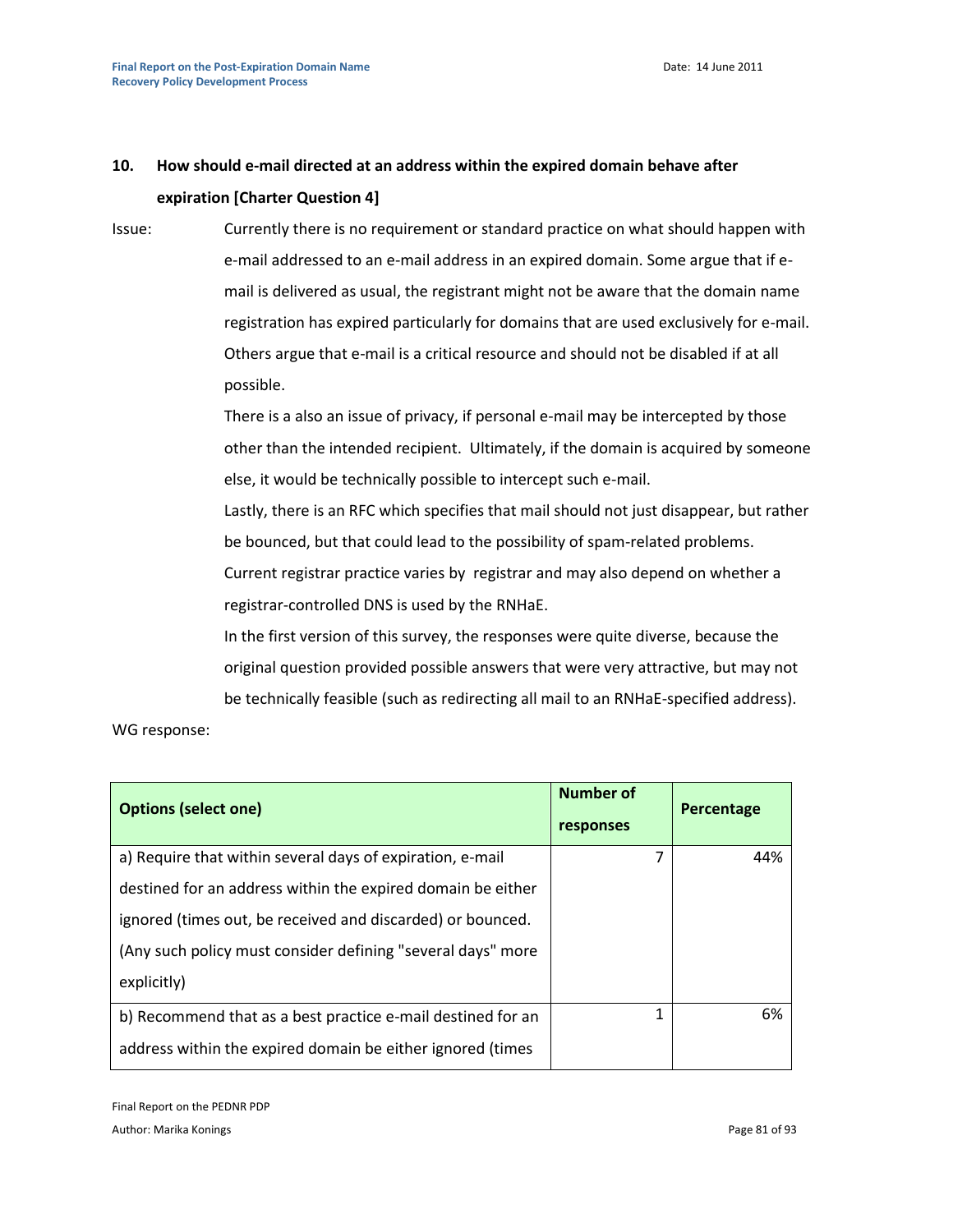| out, be received and discarded) or bounced.                  |    |      |
|--------------------------------------------------------------|----|------|
| c) Maintain status quo $-$ leave it at the discretion of the | 8  | 50%  |
| registrar to decide what happens with e-mail addressed to    |    |      |
| an e-mail address in an expired domain.                      |    |      |
| Total                                                        | 16 | 100% |

**11. What should happen with non-web, non-e-mail services post expiration (i.e. should ICANN specify what happens to ALL IP ports, or just those specific to web and e-mail services)? [Charter Question 4]**

Issue: Web access and e-mail are just two specific services using the Internet infrastructure. A domain name can be used for any service (including machine-tomachine protocols with no human intervention). Currently there are no requirements or recommendations as to what should happen to these services post expiration. Therefore, they could either continue to work, or could stop, depending on how the registrar alters the registration after expiration. Just as with the web and e-mail, some argue that ceasing to function is the optimal way to catch the RNHaE's attention after expiration.

| <b>Options (select one)</b>                                   | <b>Number of</b><br>responses | Percentage |
|---------------------------------------------------------------|-------------------------------|------------|
| a) Recommend that all services must cease functioning as      | 5                             | 31%        |
| they did pre-expiration within several days of expiration.    |                               |            |
| (Any such policy must consider defining "several days" more   |                               |            |
| explicitly)                                                   |                               |            |
| b) Recommend a best practice that all services should cease   | 4                             | 25%        |
| functioning as they did pre-expiration within several days of |                               |            |
| expiration.                                                   |                               |            |
| c) Maintain status quo $-$ no need for any specification.     | 7                             | 44%        |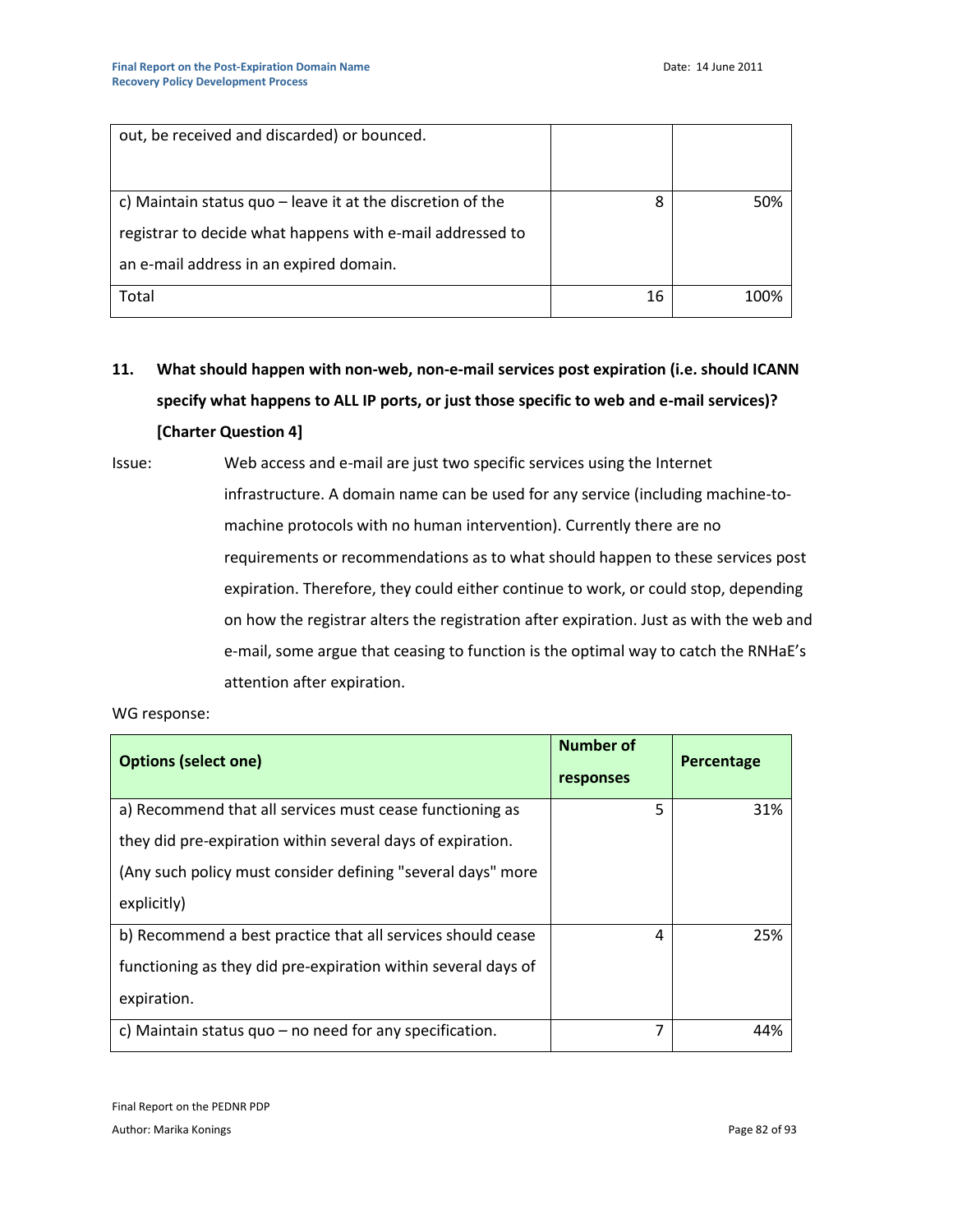| Otdi | - |
|------|---|
|      | ᅩ |

### **12. Should a RNHaE have the ability to request an Inter-Registrar Transfer after expiration?**

Issue: Current policy allows Inter-Registrar transfers after expiration but before deletion. A losing registrar cannot refuse such a transfer except in the limited circumstances specifically enumerated by the Transfer Policy (such as non-payment for the PREVIOUS year or UDRP action). See

> <http://www.icann.org/en/announcements/advisory-03apr08.htm> for further details.

However, situations can exist where the RNHaE can not make the request for such transfer. Specifically: the RNHaE can not obtain the AuthInfo code required to request the transfer from the Gaining Registrar; the domain is "locked" by the Registrar of Record disallowing transfer and the RNHaE has no access to request that it be unlocked; or the WHOIS data has been changed by the Registrar of Record (often allowed by registration agreements) so that the RNHaE cannot prove that they are the current registrant to the Gaining Registrar or Registry.

### WG response:

| <b>Options (select one)</b>                                  | <b>Number of</b><br>responses | Percentage |
|--------------------------------------------------------------|-------------------------------|------------|
| a) Recommend that a registrar must facilitate the outgoing   | 6                             | 35%        |
| transfer of a domain post-expiration. Facilitation includes  |                               |            |
| providing an effective mechanism for a RNHaE of an expired   |                               |            |
| domain name to request an Authinfo code; to have the         |                               |            |
| domain unlocked, to restore the WHOIS contents or            |                               |            |
| whatever is required to allow a RNHaE to effect an Inter     |                               |            |
| Registrar Transfer.                                          |                               |            |
| b) Recommend a best practice that a registrar should         | 2                             | 12%        |
| facilitate the outgoing transfer of a domain post-expiration |                               |            |
| c) Maintain the status quo                                   | 9                             | 53%        |
| Total                                                        | 17                            | 100%       |

Final Report on the PEDNR PDP

Author: Marika Konings Page 83 of 93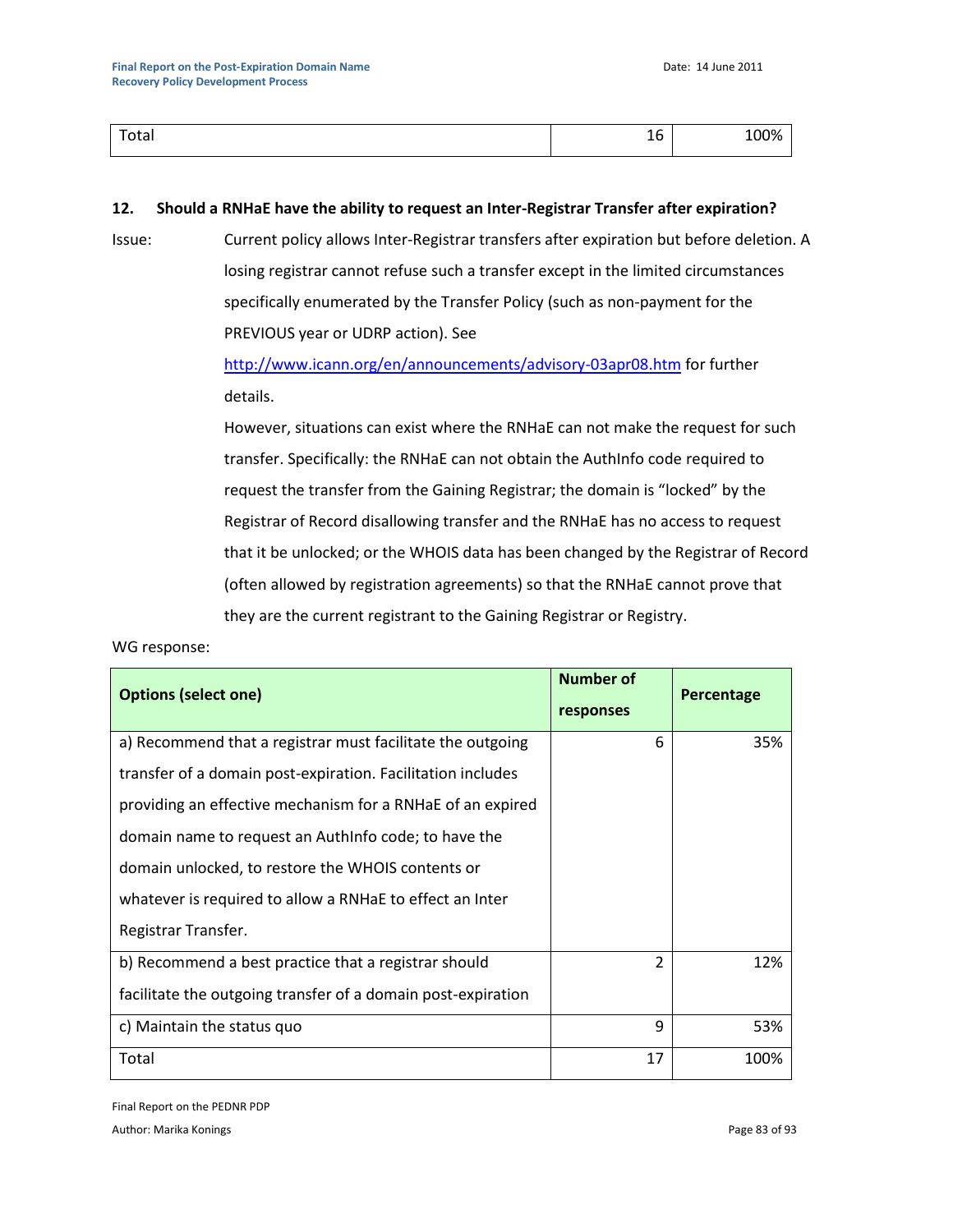## **4 Contractual Conditions**

**13. Are you of the opinion that registrants understand and are able to find renewal and expiration related information easily? How can such understanding be improved? [Charter Question 2]**

Issue: Currently there are no rules or guidelines on how / what information needs to be included in registration agreements in relation to renewal and expiration related provisions.

> Although the EDDP requires renewal and expiration related information to be clearly displayed on a registrar web site (if any), there is no definition of what 'clearly' means. In addition, some have argued that provisions in registration agreements are not clear and easily understandable.

Registrars on the PDP WG have stated that it is close to impossible to word registration agreements so that they will be very clear and understandable, and still have them be provide the legal safeguards that they feel are necessary. Registrars further point out that legal standards vary (sometimes greatly) according to where a registrar's business is domiciled (USA/Europe/Asia). Settling on easy to understand language may: not meet legal requirements; be difficult to translate; and finally, may fall short of standards in some areas.

| <b>Options (select one)</b>                               | Number of<br>responses | Percentage |
|-----------------------------------------------------------|------------------------|------------|
| a) Recommend ICANN to put in place rules that mandate     | 6                      | 35%        |
| some level of clarity and predictability in registration  |                        |            |
| agreements and related materials. Specifically the use of |                        |            |
| plain language contracts (where possible); use of         |                        |            |
| explanatory notes, plain language (and interpreted text   |                        |            |
| where relevant) registrant explanatory materials and/or   |                        |            |
| primers; Informational and educational (self help)        |                        |            |
| information sharing for increasing the knowledge of       |                        |            |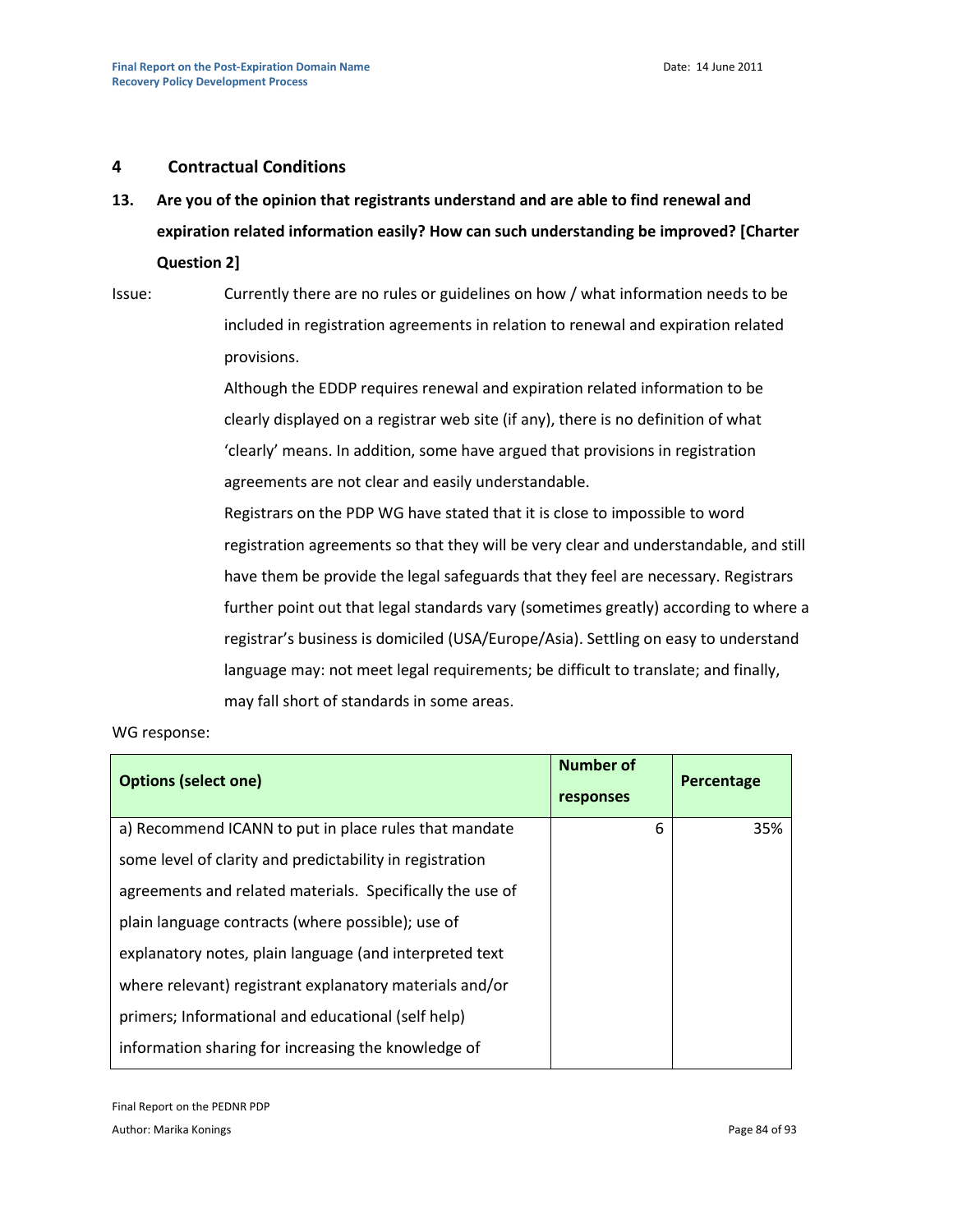| Registrants                                                                                                                                                                                                                                                                                                                                                                                                                                                                  |                |      |
|------------------------------------------------------------------------------------------------------------------------------------------------------------------------------------------------------------------------------------------------------------------------------------------------------------------------------------------------------------------------------------------------------------------------------------------------------------------------------|----------------|------|
| b) Suggest that registrars develop a best practice related to<br>clarity and predictability of registration agreements and<br>related materials. Specifically the use of plain language<br>contracts (where possible); use of explanatory notes, plain<br>language (and interpreted text where relevant) registrant<br>explanatory materials and/or primers; Informational and<br>educational (self help) information sharing for increasing the<br>knowledge of Registrants | $\overline{7}$ | 41%  |
| c) Maintain status quo $-$ leave it at the discretion of<br>registrars to ensure that such information is clear and<br>conspicuous.                                                                                                                                                                                                                                                                                                                                          | 4              | 24%  |
| Total                                                                                                                                                                                                                                                                                                                                                                                                                                                                        | 17             | 100% |

# **14. Should the fee to be charged for renewal of a domain name after expiration be explicitly stated?**

Issue: The EDDP required that the fee charged for recovery during the Recovery Grace Period be clearly displayed on the registrar web site (if there is one), but made no such requirement of the fee for post-expiration renewal prior to the RGP.

WG response:

| <b>Options (select one)</b>                                   | <b>Number of</b><br>responses | Percentage |
|---------------------------------------------------------------|-------------------------------|------------|
| a) Modify the Expired Domain Deletion Policy (EDDP) to        | 8                             | 47%        |
| require that the web site should state, both at the time of   |                               |            |
| registration or renewal and in a clear place on its web site, |                               |            |
| the fee for renewal of a domain name after expiration.        |                               |            |

Final Report on the PEDNR PDP Author: Marika Konings **Page 85** of 93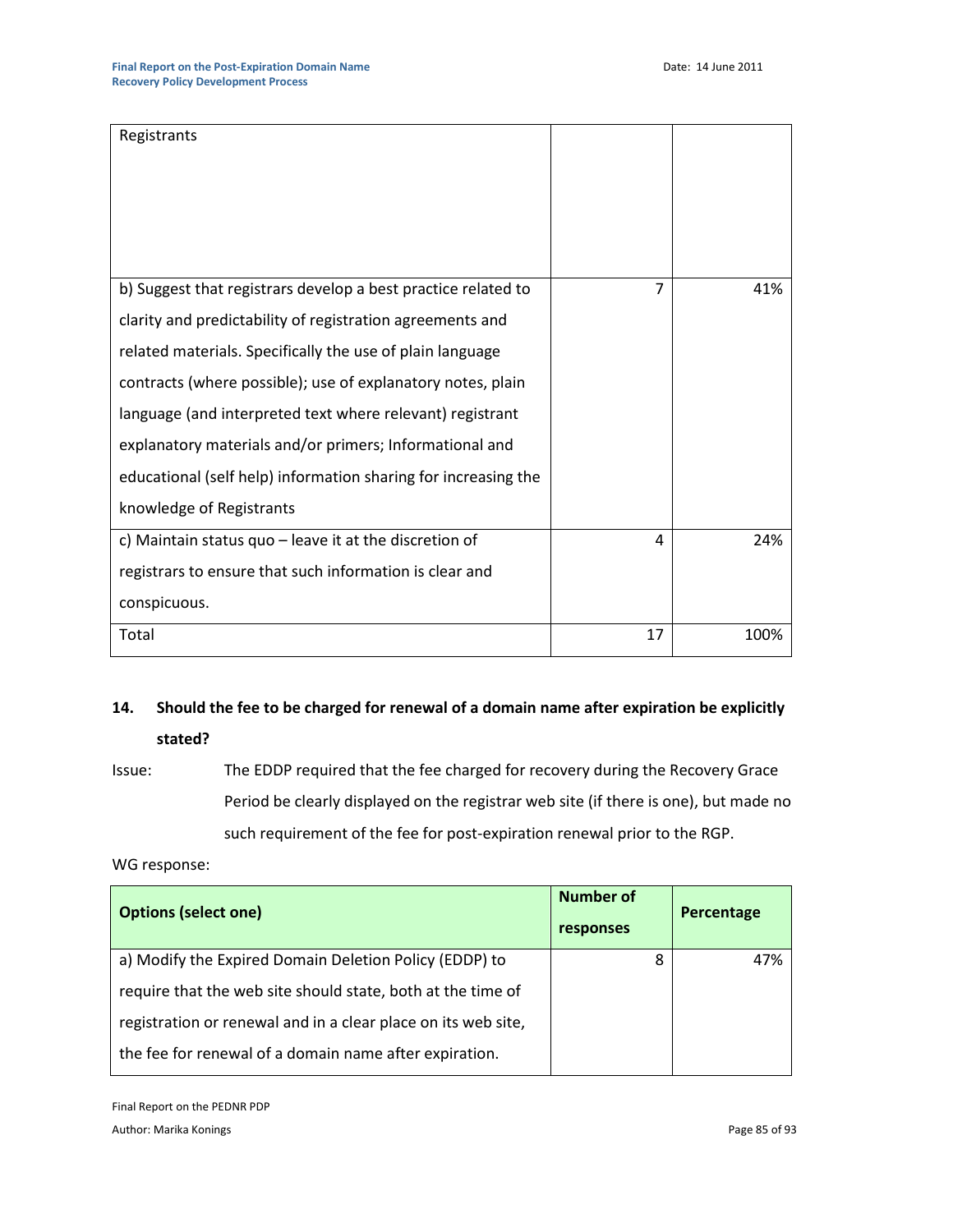| b) Suggest that registrars develop a best practice related | 6  | 35%  |
|------------------------------------------------------------|----|------|
| display of the fee for post-expiration renewal.            |    |      |
| c) Maintain status quo - leave it at the discretion of     | 3  | 18%  |
| registrars to ensure that such fees are published.         |    |      |
| Total                                                      | 17 | 100% |

# **15. Should information on where to find the cost for recovery after expiration be in the registration agreement? [Charter Question 1]**

Issue: There is currently no requirement for where / how information on the cost for recovery after expiration can be found. Some registrars include this information in their registration agreement, others post it on their web-site. This question asks whether there should be a predictable location where registrants are able to find this information or the location of this information? The current RAA does specify "3.7.5.6 If Registrar operates a website for domain registration or renewal, it should state, both at the time of registration and in a clear place on its website, any fee charged for the recovery of a domain name during the Redemption Grace Period."

| <b>Options (select all that apply)</b>                         | <b>Number of</b><br>responses | <b>Percentage</b> |
|----------------------------------------------------------------|-------------------------------|-------------------|
| a) Modify the Expired Domain Deletion Policy (EDDP) so that    | 8                             | 47%               |
| information on where to find the cost for recovery after       |                               |                   |
| expiration is included in the registration agreement.          |                               |                   |
| b) Modify the EDDP to include that If Registrar operates a     | 8                             | 47%               |
| website for domain name registration or renewal, details of    |                               |                   |
| Registrar's cost for recovery after expiration must be clearly |                               |                   |
| displayed on the website.                                      |                               |                   |
| c) Modify the WHOIS Data Reminder Policy (WDRP) to             | $\overline{7}$                | 41%               |
| include information on renewal and expiration policies,        |                               |                   |
| including the cost for recovery after expiration               |                               |                   |
| d) None of the above.                                          | 5                             | 29%               |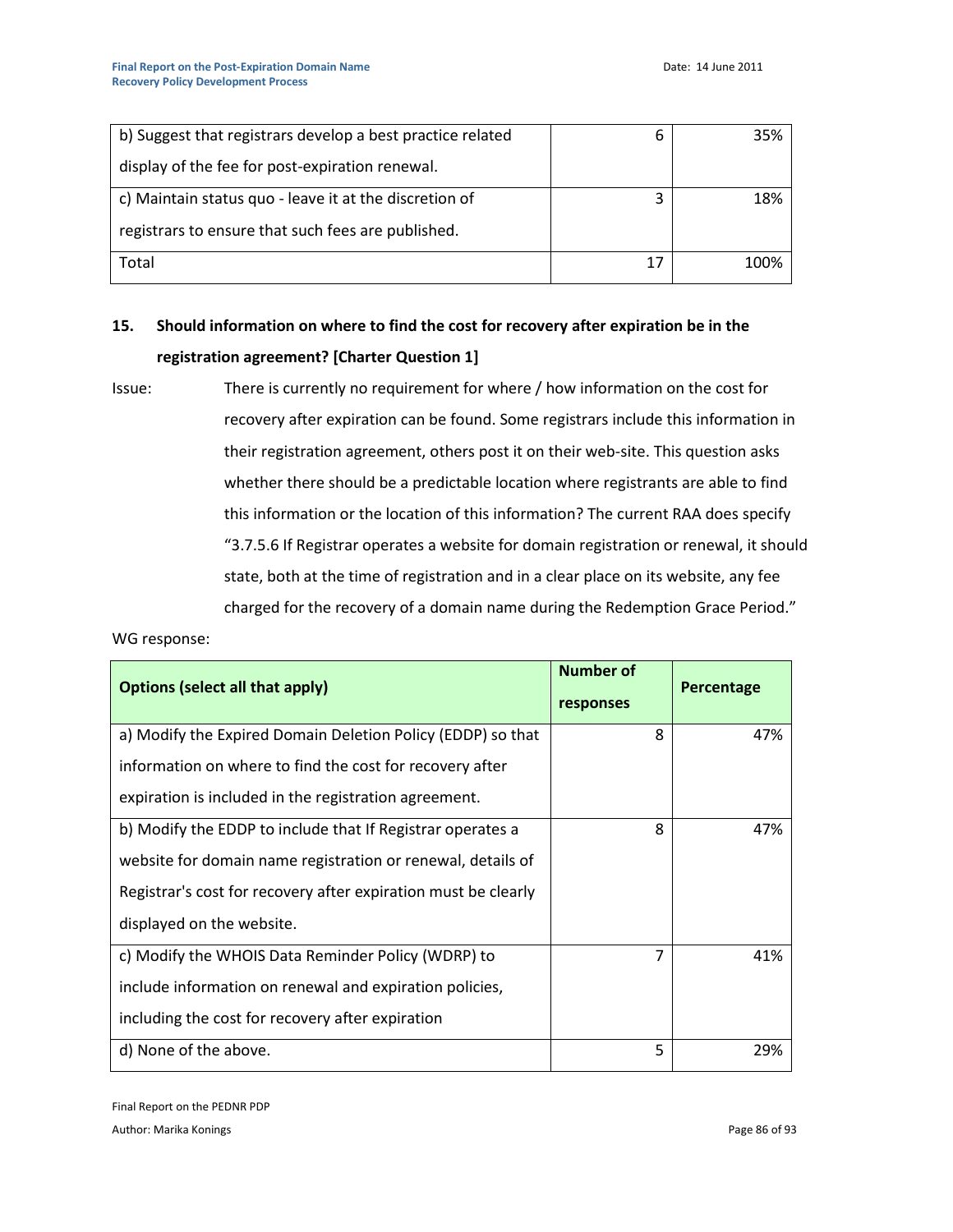### **5 Redemption Grace Period**

# **16. Should the Redemption Grace Period be adopted as a consensus policy for gTLD Registries? [Charter Question 1]**

Issue: The concept of a Redemption Grace Period (RGP) was created in 2002 to address a perceived problem if businesses and consumers are losing the rights to their domain names through registration deletions caused by mistake, inadvertence, or fraud [\(http://www.icann.org/en/registrars/redemption-proposal-14feb02.htm\)](http://www.icann.org/en/registrars/redemption-proposal-14feb02.htm). Although all non-sponsored gTLDs apart from .pro and .name offer the RGP as a voluntary Registry Service, there is no obligation to offer the RGP. None of the sponsored gTLDs offer the RGP. As part of the new gTLD process, new gTLDs will emerge that will have no obligation to offer the Redemption Grace Period, and based on the experience with the sponsored gTLDs, it is unclear if many will volunteer to offer the service.

> VeriSign reports that there were an average of about 4800 RGP restores per month for .com and .net combined in 2009, and PIR reports that there about 350 per month for .org.

Anecdotally, many of the people involved in the original RGP discussions expected that it would be adopted as a Consensus Policy, but it is not clear why this never happened.

#### WG response:

| <b>Options (select one)</b>                                     | <b>Number of</b><br>responses | Percentage |
|-----------------------------------------------------------------|-------------------------------|------------|
| a) Recommend the adoption of the RGP as a consensus             | 11                            | 65%        |
| policy for gTLD registries, possibly with an exception for      |                               |            |
| some gTLDs if their policies do not allow for the deletion of a |                               |            |
| name without the explicit approval of the RNHaE.                |                               |            |
| b) Maintain status quo – leave RGP as an option gTLD            | 6                             | 35%        |
| registries may offer.                                           |                               |            |
| Total                                                           | 17                            | 100%       |

Final Report on the PEDNR PDP Author: Marika Konings Page 87 of 93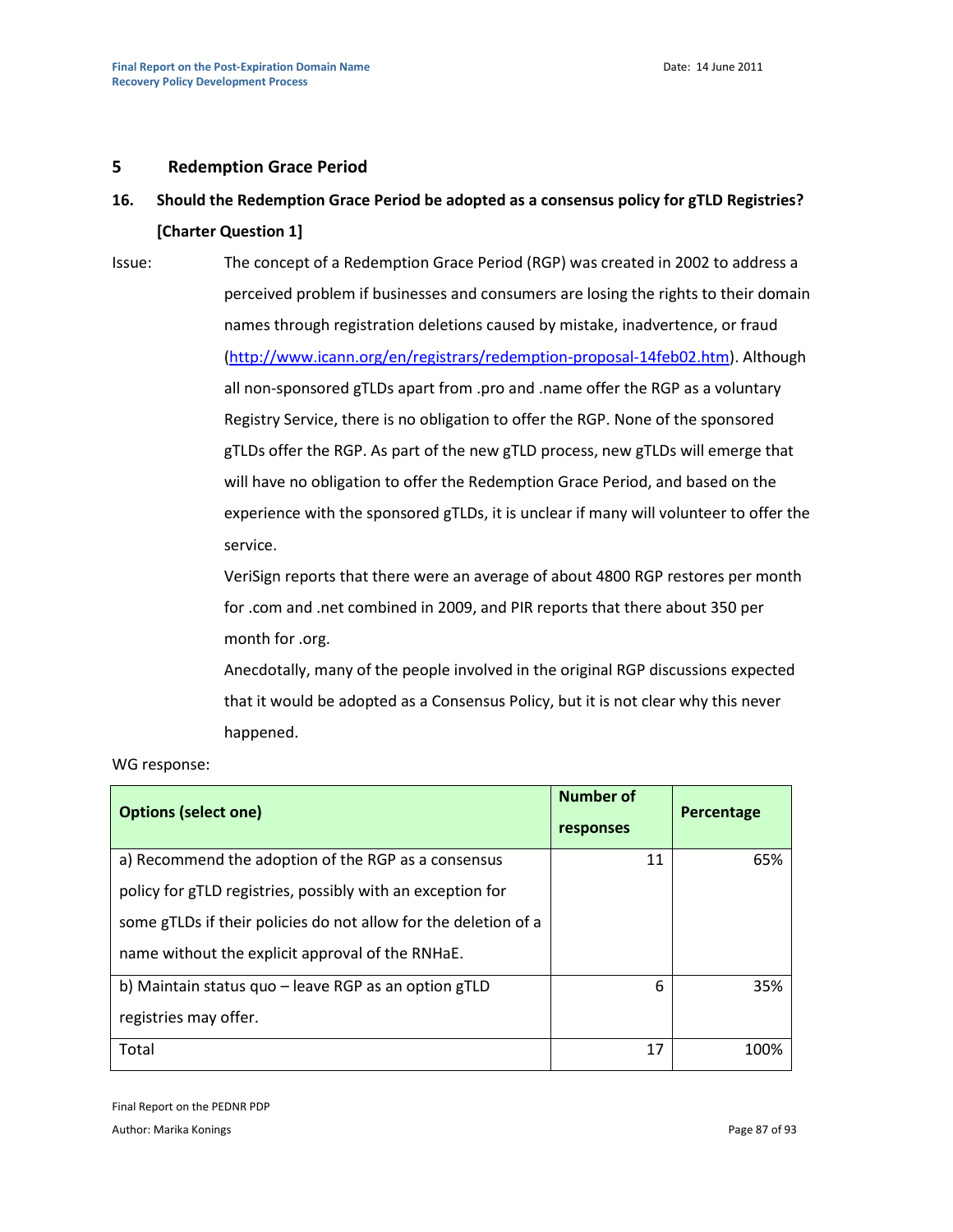# **17. Should registrars be required to offer the Redemption Grace Policy for registries that offer it? [Charter Question 1]**

Issue: Although most registrars offer the Redemption Grace Policy (RGP) for registries that offer it, there is no obligation to do so. For registrars which do not allow any recovery following expiration (either due to policy of due to immediate delete), the RGP is the only possible method of recovery. Only the registrar of record for a domain can request its recover under the RGP.

WG response:

| <b>Options (select one)</b>                                                                         | Number of<br>responses | Percentage |
|-----------------------------------------------------------------------------------------------------|------------------------|------------|
| a) Require registrars to offer the Redemption Grace Policy<br>by adopting it as a consensus policy. | 10                     | 62%        |
| b) Maintain status quo - registrars can choose to offer the<br>RGP for registries that offer it.    | 6                      | 38%        |
| Total                                                                                               | 16                     | 100%       |

# **18. Should a transfer of a domain name during the RGP be allowed? [Charter Question 5]**

Issue: Currently a transfer of a domain name registration during the RGP is not allowed. At the time the current transfer policies were developed, a transfer during RGP was contemplated but no decision was taken. If a domain is deleted for a registry that supports the RGP, but the registrar of record does not offer the RGP, the domain cannot be recovered.

| <b>Options (select one)</b>                   | Number of<br>responses | Percentage |
|-----------------------------------------------|------------------------|------------|
| a) Recommend that a transfer of a domain name |                        | 12%        |
| registration during RGP should be allowed     |                        |            |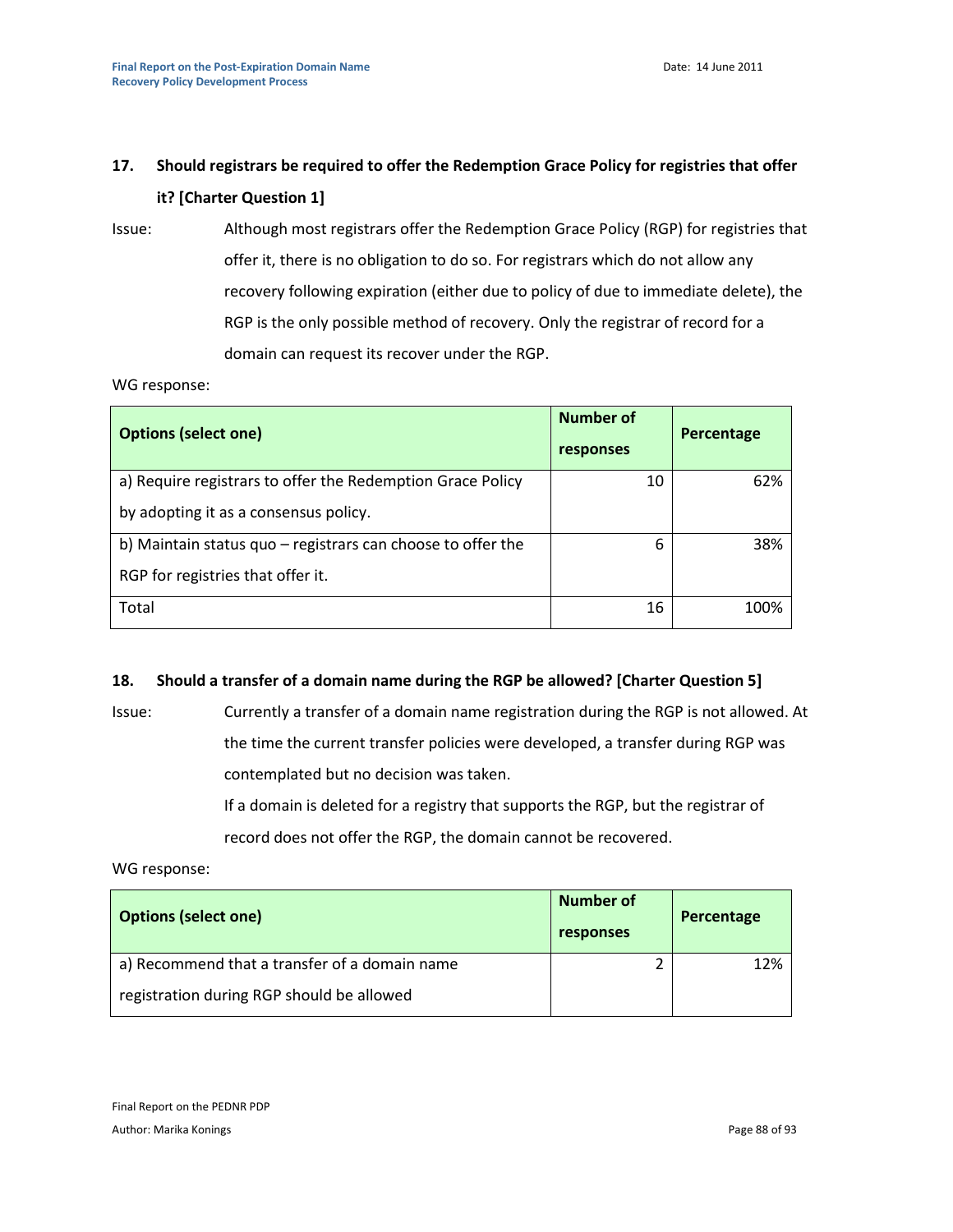| b) Recommend that a transfer of a domain name               | 2  | 12%  |
|-------------------------------------------------------------|----|------|
| registration during RGP be allowed only if the registrar of |    |      |
| record does not offer the RGP                               |    |      |
| c) Recommend that a transfer of a domain name registration  | 2  | 12%  |
| during RGP should be allowed if a registrar does not offer  |    |      |
| any other means of recovery post-expiration for a period no |    |      |
| less than the 30 day RGP duration.                          |    |      |
| d) Maintain status quo - A transfer of a domain name        | 11 | 65%  |
| registration during RGP should not be allowed               |    |      |
| Total                                                       | 17 | 100% |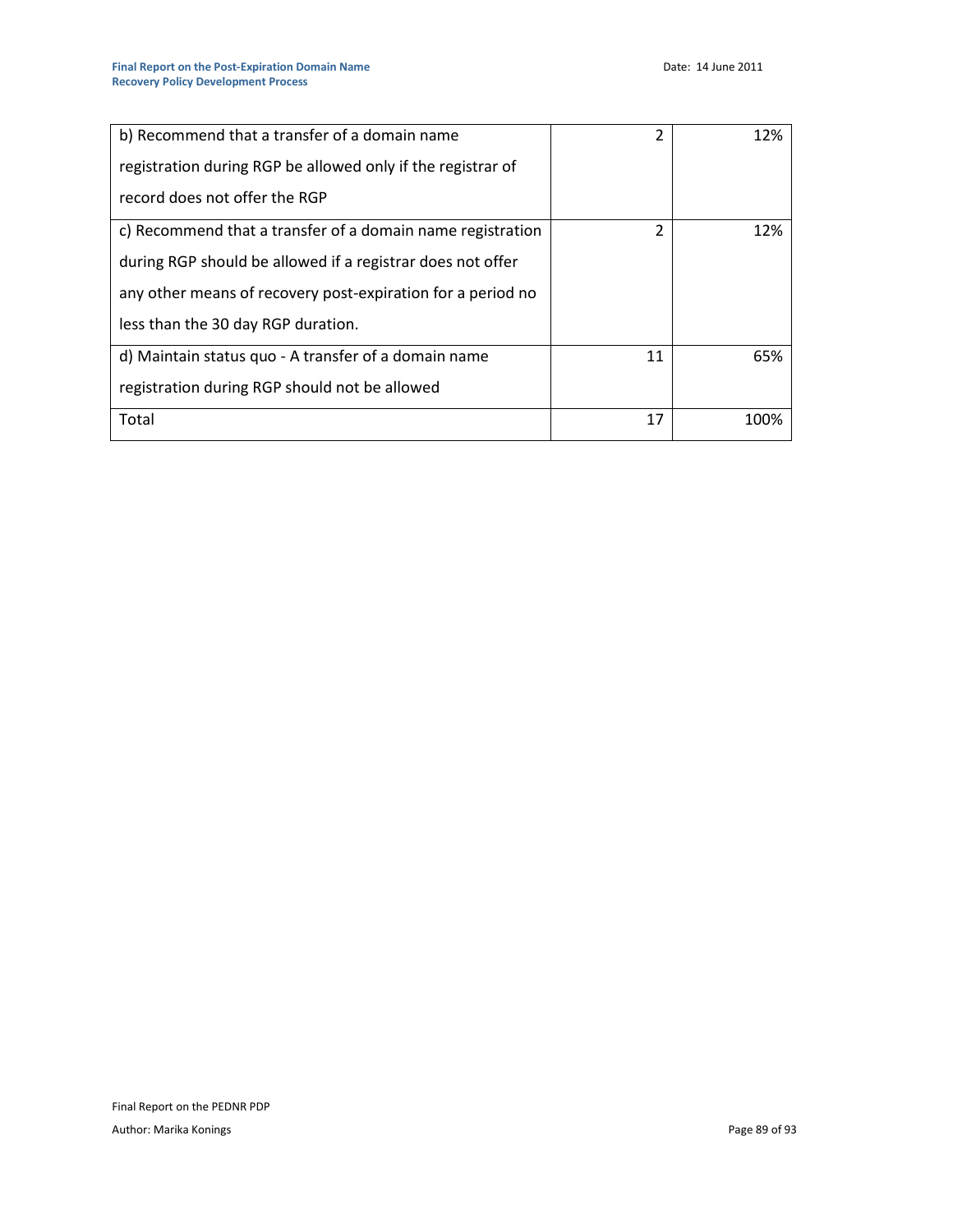# **Annex D - Constituency Statement Template**

### **Constituency Input Template**

### **Post-Expiration Domain Name Recovery Policy Development Process**

PLEASE SUBMIT YOUR RESPONSE AT THE LATEST BY **FRIDAY 18 SEPTEMBER** TO THE PEDNR WG (gnso-pednr-dt@icann.org)

The GNSO Council has formed a Working Group of interested stakeholders and Constituency representatives, to collaborate broadly with knowledgeable individuals and organizations, in order to consider recommendations for best practices as well as or instead of recommendations for Consensus Policy to address a number of questions related to post-expiration domain name recovery.

Part of the working group's effort will be to incorporate ideas and suggestions gathered from Constituencies through this Constituency Statement. Inserting your Constituency's response in this form will make it much easier for the Working Group to summarize the Constituency responses. This information is helpful to the community in understanding the points of view of various stakeholders. However, you should feel free to add any information you deem important to inform the working group's deliberations, even if this does not fit into any of the questions listed below.

For further background information on this issue, please review the [GNSO Issues Report on Post-](http://gnso.icann.org/issues/post-expiration-recovery/report-05dec08.pdf)[Expiration Domain Name Recovery.](http://gnso.icann.org/issues/post-expiration-recovery/report-05dec08.pdf)

### **Process**

- Please identify the members of your constituency who participated in developing the perspective(s) set forth below.
- Please describe the process by which your constituency arrived at the perspective(s) set forth below.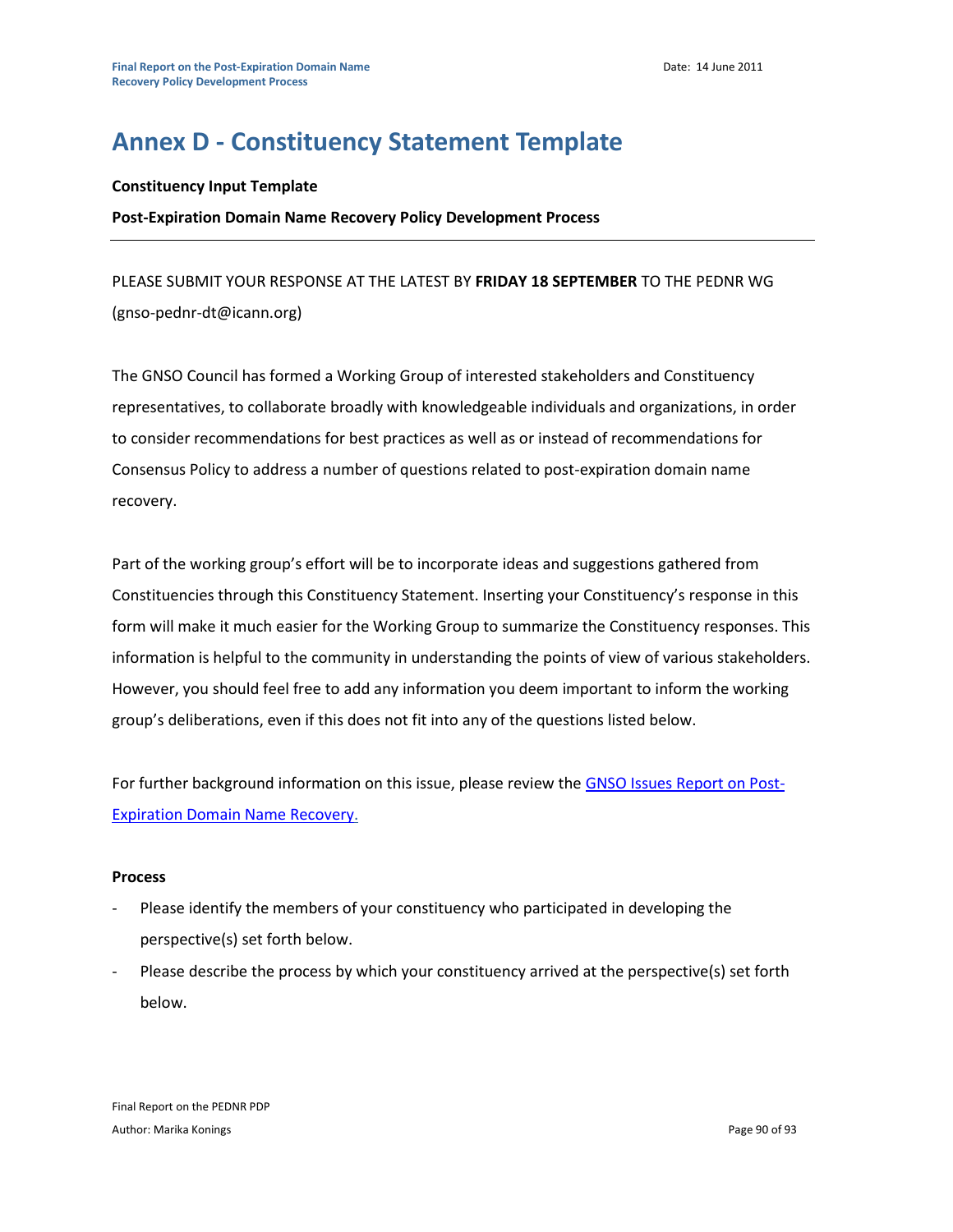### **Questions**

Please provide your constituency's views on:

- 1. Whether adequate opportunity exists for registrants to redeem their expired domain names;
- 2. Whether expiration-related provisions in typical registration agreements are clear and conspicuous enough;
- 3. Whether adequate notice exists to alert registrants of upcoming expirations;
- 4. Whether additional measures need to be implemented to indicate that once a domain name enters the Auto-Renew Grace Period, it has expired (e.g., hold status, a notice on the site with a link to information on how to renew, or other options to be determined);
- 5. Whether to allow the transfer of a domain name during the Redemption Grace Period (RGP).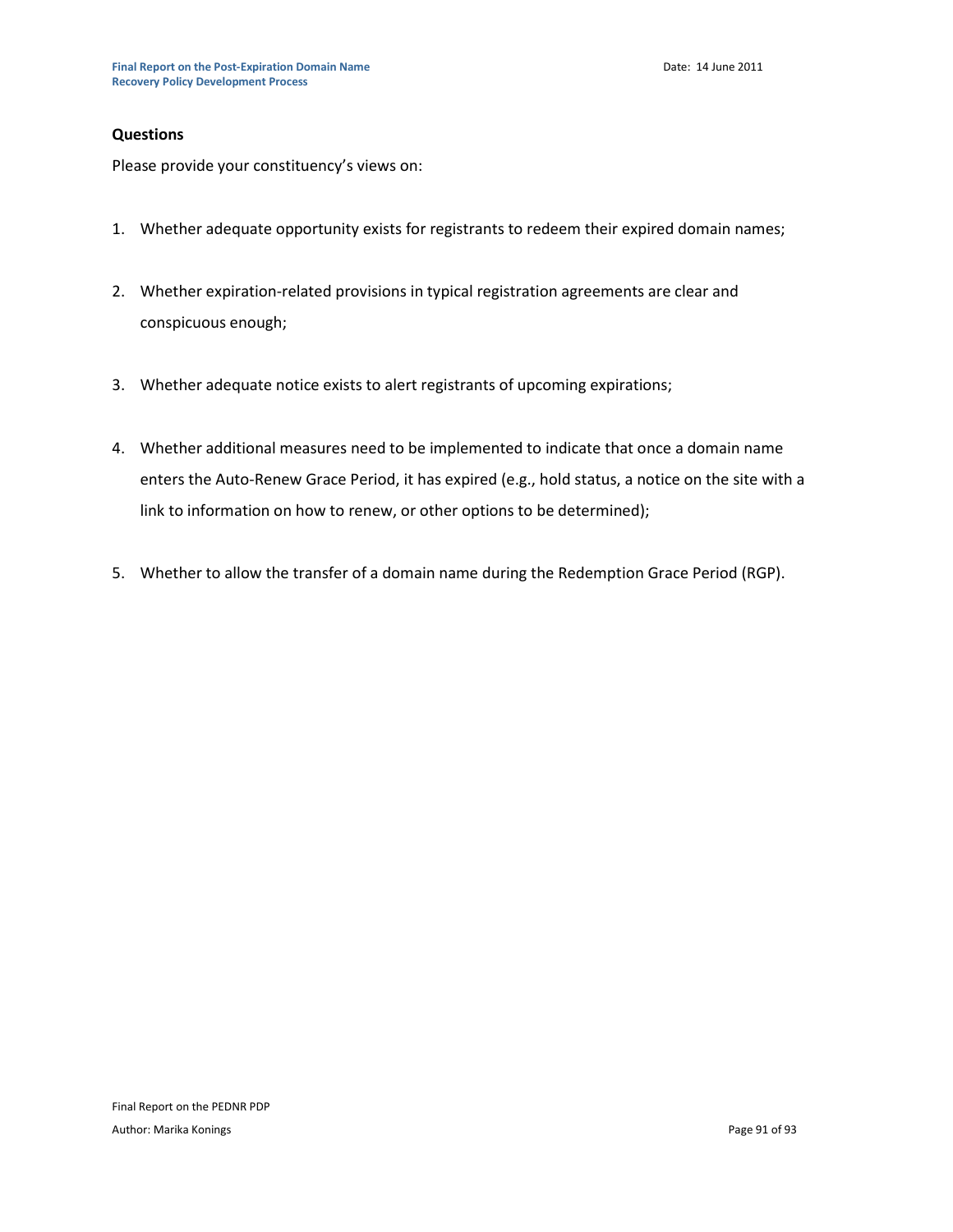# **Annex E – Public Comment Forum Survey Questions**

## **Renewal After Expiration**

Question 4: Should registrars offer renewals for a period of time following expiration (subject to a few explicit exceptions?) Question 5: Additional Comments Question 6: Should the policy specify the minimum amount of time allowed for renewal after expiration? Question 6: Yes - please specify for how long: Question 7: Additional Comments Question 8: Should offering renewal after expiration be a consensus policy, best practice, or as a means for registrars to offer competitive services? Question 9: Additional Comments

### **Expiration Notices**

Question 10: Should the policy specify the minimum number of notices that are required prior to expiration? Question 11: If you answered yes to the previous question, what is the most appropriate number of reminder messages? Question 12: Additional Comments Question 13: Should the policy specify when such notices should be sent? Question 14: If you answered 'yes' to the previous question, what timing or reminder schedule would you suggest? Question 15: Additional Comments Question 16: Should the policy specify how such notices should be sent? Question 17: If you answered 'Yes' or 'No, but...' to the previous question, what methods should it specify? Question 18: Additional Comments Question 19: What, in your opinion, is the most effective means to remind a registrant that their domain name is about to expire?